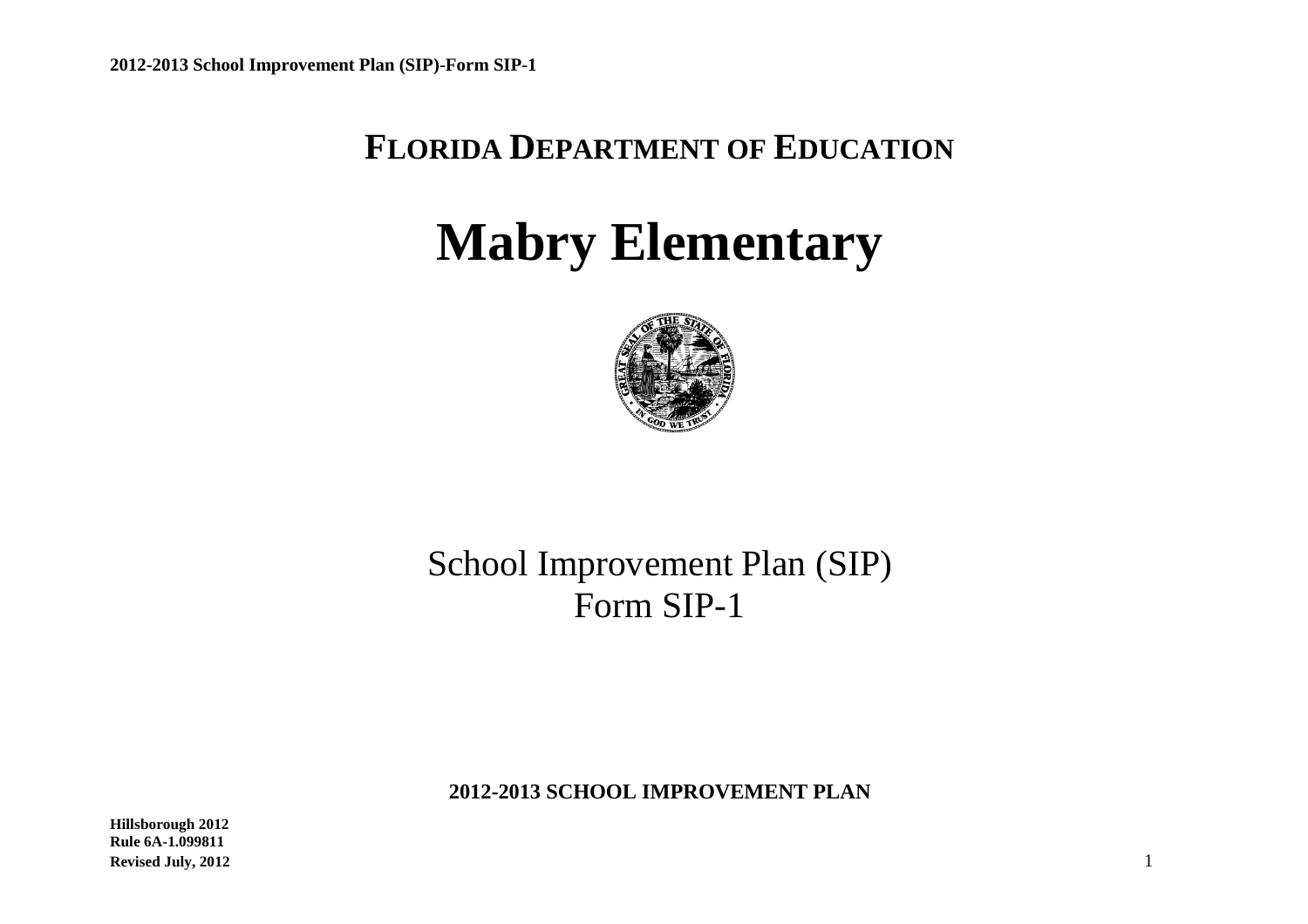## **PART I: SCHOOL INFORMATION**

| School Name: Mabry Elementary | District Name: Hillsborough County |
|-------------------------------|------------------------------------|
| Principal: Sherri Frick       | Superintendent: MaryEllen Elia     |
| SAC Chair: Angela Maurer      | Date of School Board Approval:     |

## **Student Achievement Data:**

The following links will open in a separate browser window.

School Grades Trend Data (Use this data to complete Sections 1-4 of the reading and mathematics goals and Sections 1 and 2 of the writing and science goals.) Florida Comprehensive Assessment Test (FCAT)/Statewide Assessment Trend Data</u> (Use this data to inform the problem-solving process when writing goals.) High School Feedback Report K-12 Comprehensive Research Based Reading Plan

## **Highly Qualified Administrators**

List your school's highly qualified administrators and briefly describe their certification(s), number of years at the current school, number of years as an administrator, and their prior performance record with increasing student achievement at each school. Include history of school grades, FCAT/Statewide Assessment performance (Percentage data for Achievement Levels, Learning Gains, Lowest 25%), and Ambitious but Achievable Annual Measurable Objective (AMO) progress.

| Position  | Name          | Degree(s)                | Number of             | Number of Years | Prior Performance Record (include prior School Grades,         |
|-----------|---------------|--------------------------|-----------------------|-----------------|----------------------------------------------------------------|
|           |               | Certification(s)         | Years at              | as an           | FCAT/Statewide Assessment Achievement Levels, Learning Gains,  |
|           |               |                          | <b>Current School</b> | Administrator   | Lowest 25%), and AMO progress along with the associated school |
|           |               |                          |                       |                 | year)                                                          |
| Principal | Sherri Frick  | MS. Educational          |                       |                 | 11/12 : A                                                      |
|           |               | Leadership/ Admin.       |                       |                 | $10/11$ : A 92% AYP                                            |
|           |               | School Principal         |                       |                 | $09/10$ : A 92% AYP                                            |
|           |               | Elem. Ed./               |                       |                 |                                                                |
|           |               | Educational Leadership/  |                       |                 |                                                                |
|           |               | Elementary Ed/Primary Ed |                       |                 |                                                                |
| Assistant | Skylaar Guyer | MS. Educational          | $\theta$              |                 |                                                                |
| Principal |               | Leadership               |                       |                 |                                                                |
|           |               | Certified Elementary     |                       |                 |                                                                |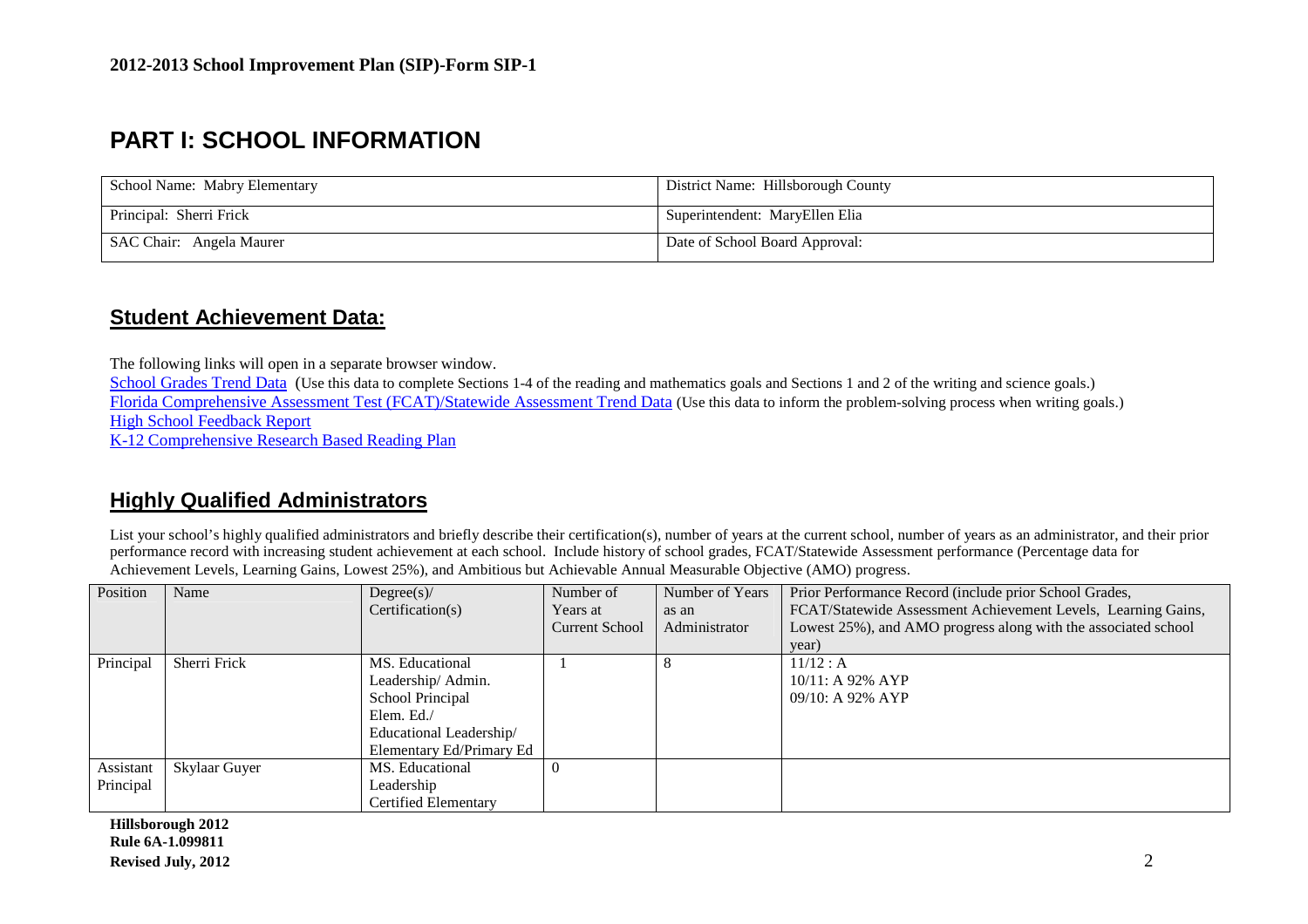## **Highly Qualified Instructional Coaches**

List your school's highly qualified instructional coaches and briefly describe their certification(s), number of years at the current school, number of years as an instructional coach, and their prior performance record with increasing student achievement at each school. Include history of school grades, FCAT/Statewide Assessment performance (Percentage data for Achievement Levels, Learning Gains, Lowest 25%), and AMO progress. Instructional coaches described in this section are only those who are fully released or part-time teachers in reading, mathematics, or science and work only at the school site.

| Subject | Name               | Degree(s)             | Number of      | Number of Years as         | Prior Performance Record (include prior School Grades, |
|---------|--------------------|-----------------------|----------------|----------------------------|--------------------------------------------------------|
| Area    |                    | Certification(s)      | Years at       | an                         | FCAT/Statewide Assessment Achievement Levels, Learning |
|         |                    |                       | Current School | <b>Instructional Coach</b> | Gains, Lowest 25%), and AMO progress along with the    |
|         |                    |                       |                |                            | associated school year)                                |
| Reading | Jennifer Widstrand | BS-Elementary Ed./    |                |                            | 11/12 A Mabry Elementary                               |
|         |                    | Gifted Certified/ESOL |                |                            | 10/11 D 82% AYP Oak Park Elementary                    |
|         |                    | endorsed.             |                |                            | 09/10 C 87% AYP Oak Park Elementary                    |
|         |                    |                       |                |                            |                                                        |
|         |                    |                       |                |                            |                                                        |
|         |                    |                       |                |                            |                                                        |
|         |                    |                       |                |                            |                                                        |
|         |                    |                       |                |                            |                                                        |

## **Highly Qualified Teachers**

Describe the school-based strategies that will be used to recruit and retain high quality, highly qualified teachers to the school.

| <b>Description of Strategy</b>            | Person Responsible          | <b>Projected Completion Date</b> | Not Applicable               |
|-------------------------------------------|-----------------------------|----------------------------------|------------------------------|
|                                           |                             |                                  |                              |
|                                           |                             |                                  | (If not, please explain why) |
| Teacher Interview Day                     | <b>General Directors</b>    | June                             |                              |
|                                           |                             |                                  |                              |
| <b>Recruitment Fairs</b>                  | Quincy Bell                 | June                             |                              |
|                                           |                             |                                  |                              |
|                                           |                             |                                  |                              |
| Salary Differential (Renaissance Schools) | General of Federal Programs | ongoing                          |                              |
|                                           |                             |                                  |                              |
| <b>District Mentor Program</b><br>4.      | <b>District Mentors</b>     | ongoing                          |                              |
|                                           |                             |                                  |                              |
| District Peer Program                     | <b>District Peers</b>       | ongoing                          |                              |
|                                           |                             |                                  |                              |
|                                           |                             |                                  |                              |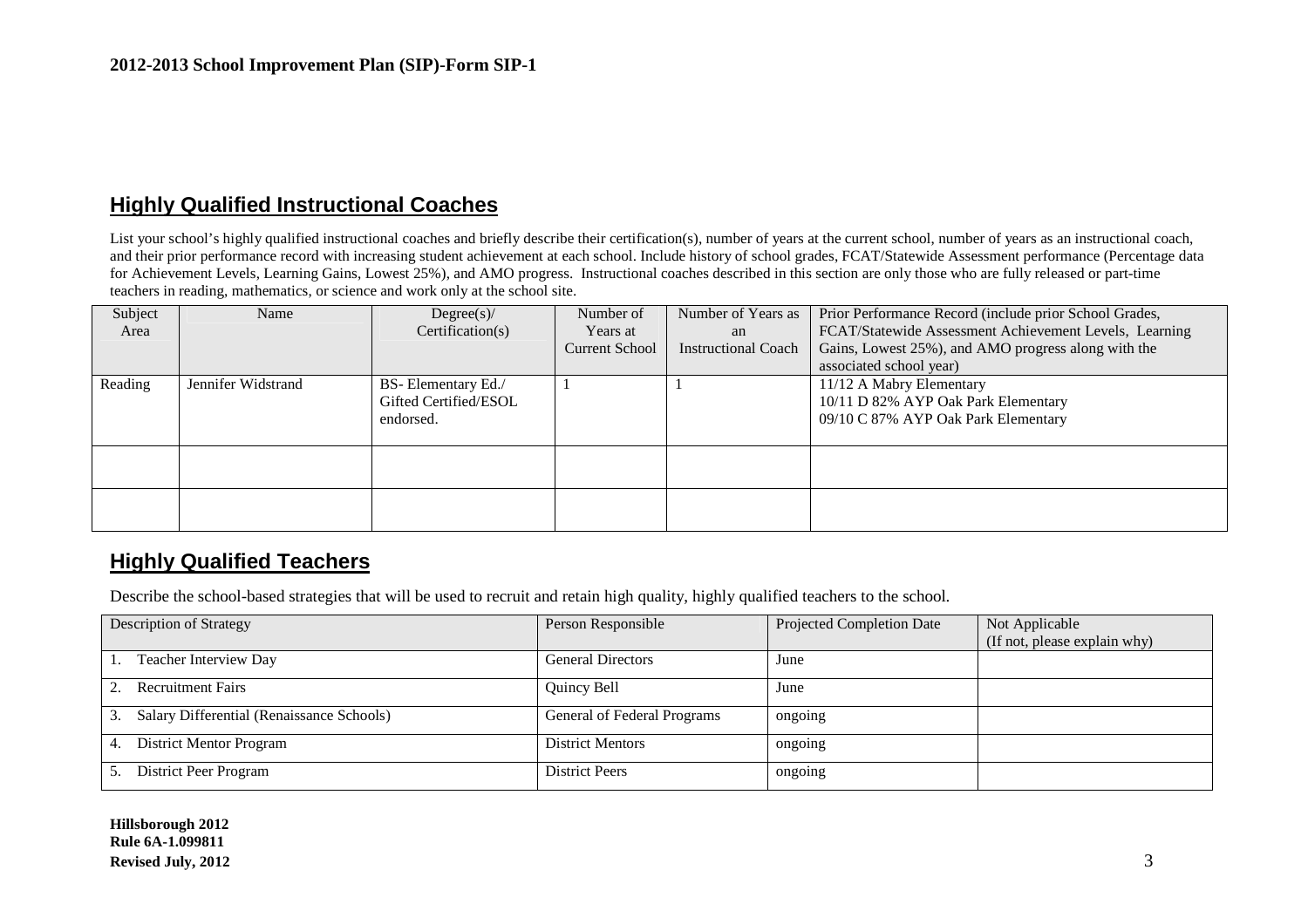| 6. | School-based teacher recognition system | Principal | ongoing |  |
|----|-----------------------------------------|-----------|---------|--|
|    | Opportunities for teacher leadership    | Principal | ongoing |  |
| 8. | Regular time for teacher collaboration  | Principal | ongoing |  |

## **Non-Highly Qualified Instructors**

Provide the number of instructional staff and paraprofessionals that are teaching out-of-field (not ESOL certified) and not highly qualified.

| Number of staff and paraprofessional that are teaching out- | Provide the strategies that are being implemented to support the staff in becoming highly effective   |
|-------------------------------------------------------------|-------------------------------------------------------------------------------------------------------|
| of-field/ and who are not highly qualified.                 |                                                                                                       |
| 8 out of field                                              | Depending on the needs of the teacher, one or more of the following strategies are implemented.       |
|                                                             | <b>Administrators</b>                                                                                 |
|                                                             | Preparing and taking the certification exam                                                           |
|                                                             | Completing classes need for certification                                                             |
|                                                             | Discussion of what teachers learned during the observation(s)                                         |
|                                                             | <b>Grade Level PLC</b>                                                                                |
|                                                             | The teachers will attend PLC meetings for on-going adult learning, striving to understand how they as |
|                                                             | an individual teacher and PLC member can improve learning for all.                                    |
|                                                             |                                                                                                       |

## **Staff Demographics**

Please complete the following demographic information about the instructional staff in the school.

\*When using percentages, include the number of teachers the percentage represents (e.g., 70% (35)).

| <b>Total Number</b> | % of First-Year | % of Teachers     | % of Teachers      | % of Teachers       | % of Teachers | % Highly  | % Reading        | % National             | $\%$                 |
|---------------------|-----------------|-------------------|--------------------|---------------------|---------------|-----------|------------------|------------------------|----------------------|
| of Instructional    | Teachers        | with 1-5 Years of | with 6-14 Years of | with $15+$ Years of | with Advanced | Oualified | Endorsed         | <b>Board Certified</b> | <b>ESOL</b> Endorsed |
| <b>Staff</b>        |                 | Experience        | Experience         | Experience          | Degrees       | Teachers  | Teachers         | <b>Teachers</b>        | Teachers             |
|                     |                 |                   |                    |                     |               |           |                  |                        |                      |
| 68                  | 2.9%            | 20.5%             | 42.6%              | 33.8%               | 36.7%         | 88.2%     | .4%              | 1.7%                   | 58.8%                |
|                     | (2)             | 14)               | (29)               | (23)                | (25)          | (60)      | $\left(1\right)$ | (8)                    | (40)                 |
|                     |                 |                   |                    |                     |               |           |                  |                        |                      |
|                     |                 |                   |                    |                     |               |           |                  |                        |                      |

## **Teacher Mentoring Program**

Please describe the school's teacher mentoring program by including the names of mentors, the name(s) of mentees, rationale for the pairing, and the planned mentoring activities.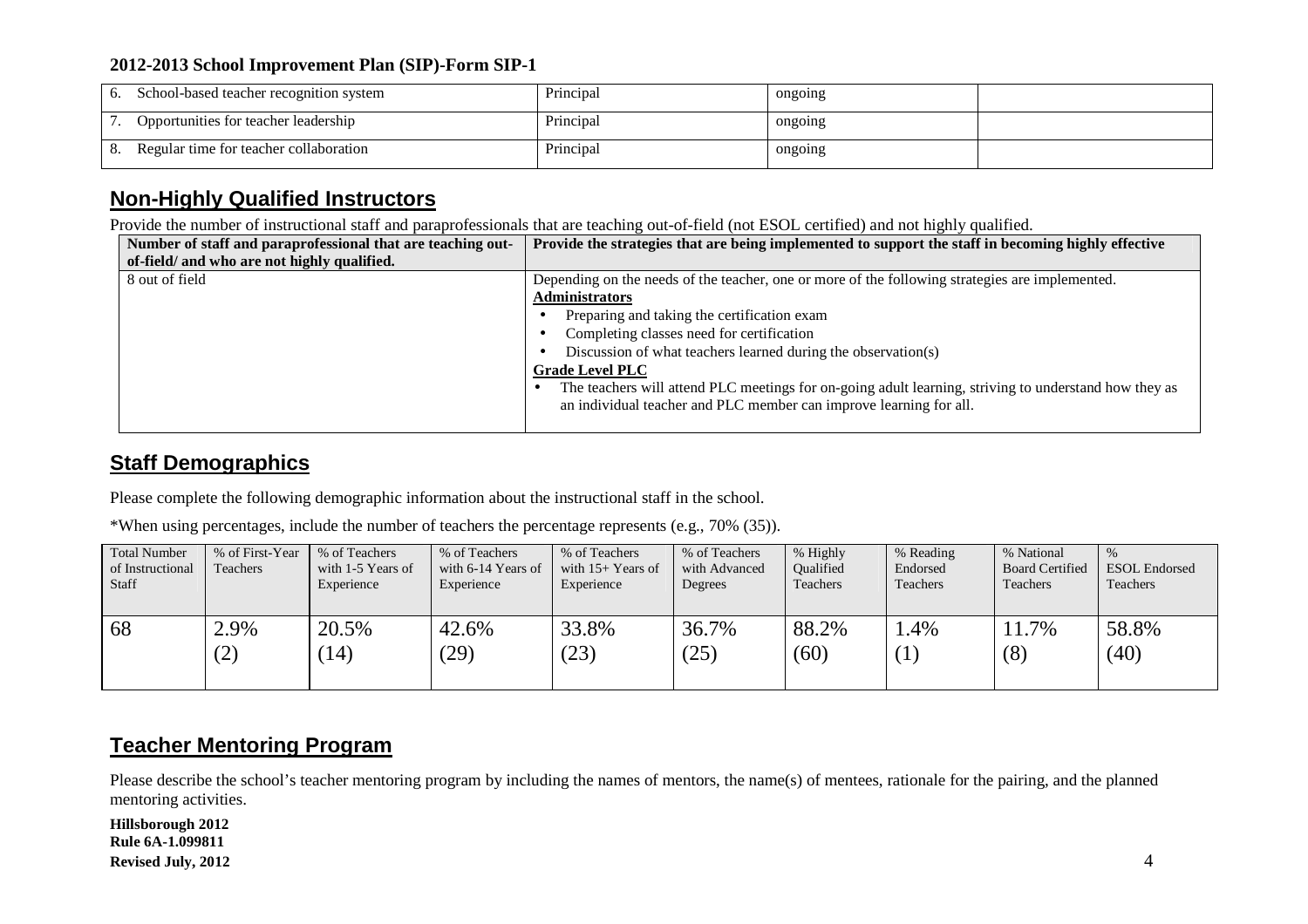| <b>Mentor Name</b>     | Mentee Assigned                                     | <b>Rationale for Pairing</b>                                                                                                                                       | <b>Planned Mentoring Activities</b>                |
|------------------------|-----------------------------------------------------|--------------------------------------------------------------------------------------------------------------------------------------------------------------------|----------------------------------------------------|
| <b>Kristin Stanley</b> | Jason Canosa $\sim$ 2 <sup>nd</sup> year teacher    | The district-based mentor is with the EET<br>initiative. The mentor has strengths in the areas<br>of leadership, mentoring, and increasing student<br>achievement. | <b>Weekly Meetings</b><br>Professional development |
| Kristin Stanley        | Kate Velinsky~2 <sup>nd</sup> year teacher          | The district-based mentor is with the EET<br>initiative. The mentor has strengths in the areas<br>of leadership, mentoring, and increasing student<br>achievement. | <b>Weekly Meetings</b><br>Professional development |
| <b>Kristin Stanley</b> | Fiorella Tangherlini~1 <sup>st</sup> year teacher   | The district-based mentor is with the EET<br>initiative. The mentor has strengths in the areas<br>of leadership, mentoring, and increasing student<br>achievement. | <b>Weekly Meetings</b><br>Professional development |
| Kathy Partin           | Pricilla Porter $\sim$ 2 <sup>nd</sup> year teacher | School-based mentor                                                                                                                                                | Planning and PCL                                   |

## **Additional Requirements**

## **Coordination and Integration-Title I Schools Only**

Please describe how federal, state, and local services and programs will be coordinated and integrated in the school. Include other Title programs, Migrant and Homeless, Supplemental Academic Instruction funds, as well as violence prevention programs, nutrition programs, housing programs, Head Start, adult education, career and technical education, and/or job training, as applicable.

| Title I, Part A          |
|--------------------------|
| Title I, Part C- Migrant |
| Title I, Part D          |
| Title II                 |
| Title III                |
| Title X-Homeless         |
|                          |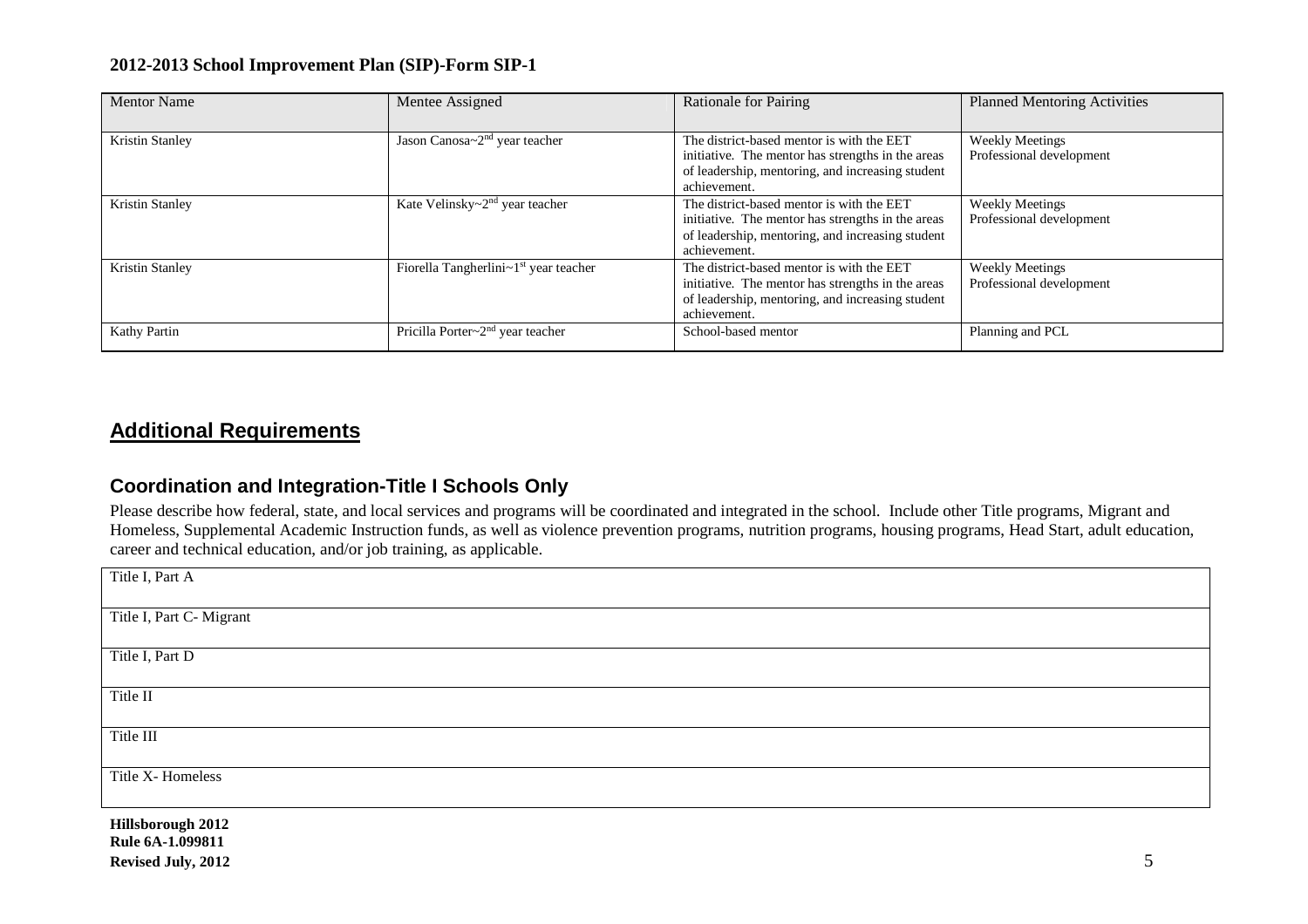| Supplemental Academic Instruction (SAI) |
|-----------------------------------------|
| <b>Violence Prevention Programs</b>     |
| <b>Nutrition Programs</b>               |
| <b>Housing Programs</b>                 |
| Head Start                              |
| <b>Adult Education</b>                  |
| Career and Technical Education          |
| <b>Job Training</b>                     |
| Other                                   |

## **Multi-Tiered System of Supports (MTSS) /Response to Instruction/Intervention (RtI)**

| <b>School-Based MTSS/RtI Team</b>                                                                                                                                                            |
|----------------------------------------------------------------------------------------------------------------------------------------------------------------------------------------------|
| Identify the school-based MTSS Leadership Team.                                                                                                                                              |
| • Principal                                                                                                                                                                                  |
| • Assistant Principal                                                                                                                                                                        |
| • Guidance Counselor                                                                                                                                                                         |
| • School Psychologist                                                                                                                                                                        |
| • Social Worker                                                                                                                                                                              |
| • Reading Coach                                                                                                                                                                              |
| • ESE Specialist                                                                                                                                                                             |
| Describe how the school-based MTSS Leadership Team functions (e.g., meeting processes and roles/functions). How does it work with other school teams to<br>organize/coordinate MTSS efforts? |
| The purpose of the core Leadership Team is to:                                                                                                                                               |

The purpose of the core Leadership Team is to: 1. Review school-wide assessment data on an ongoing basis in order to identify instructional needs at all grade levels.

2. Support the implementation of high quality instructional practices at the core and intervention/enrichment (Tiers 2/3) levels.

3. Review ongoing progress monitoring data at the core to ensure fidelity of instruction and attainment of SIP goal(s) in curricular, behavioral, and attendance domains.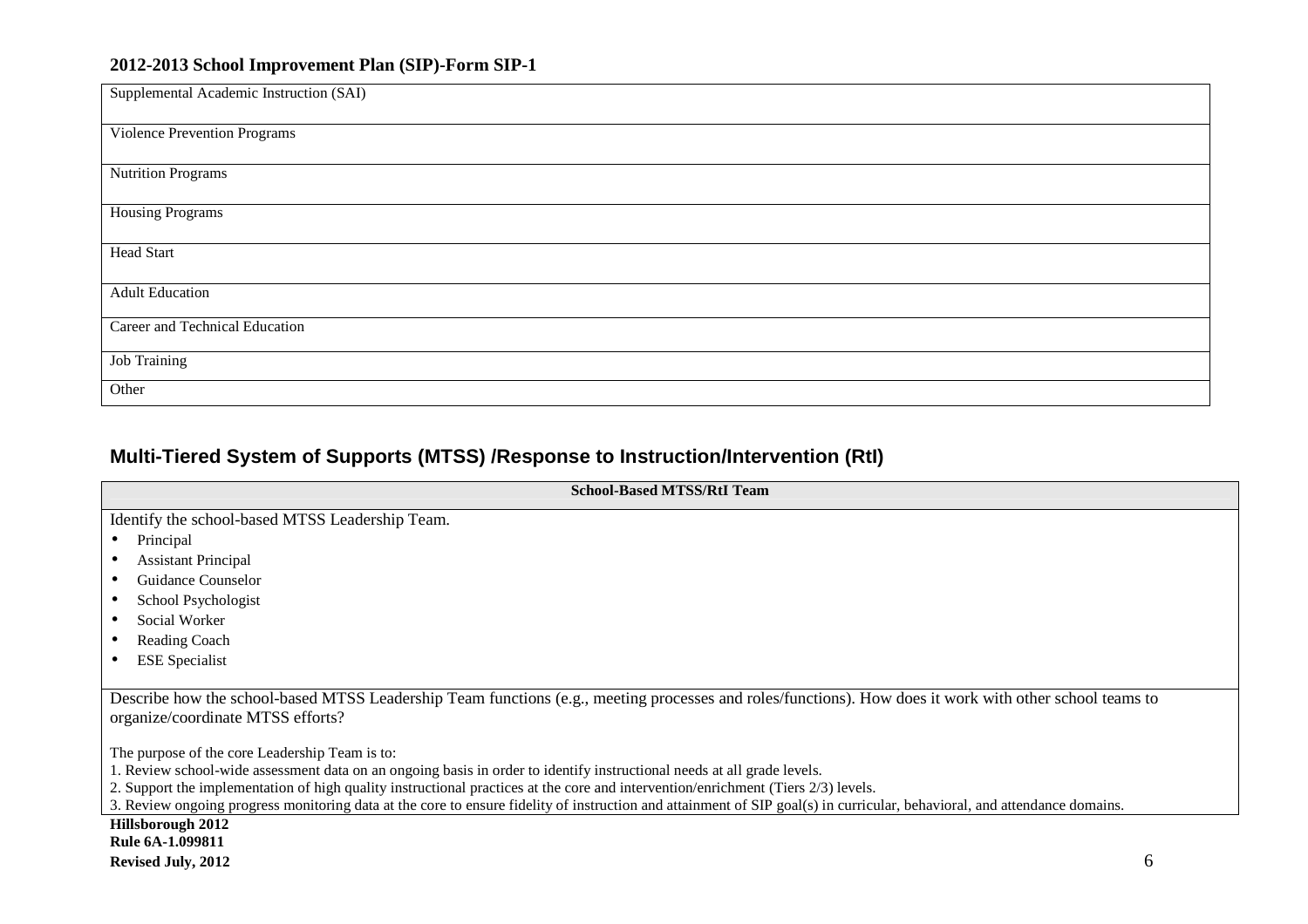4. Communicate school-wide data to PLCs and facilitate problem solving within the content/grade level teams.

The Leadership team meets weekly. Specific responsibilities include:

- •Oversee the multi-layered model of instructional delivery (Tier 1/Core, Tier 2/Supplemental and Tier 3/Intensive)
- •Create, manage and update the school resource map
- •Determine scheduling needs, and assist teacher teams in identifying research-based instructional materials and intervention resources at Tiers2/3
- •Facilitate the implementation of specific programs (e.g., Extended Learning Programs during and after school) that provide intervention support to students identified through data sorts/chats conducted by the PLCs.
- •Determine the school-wide professional development needs of faculty and staff and arrange trainings aligned with the SIP goals
- •Organize and support systematic data collection (e.g., district and state assessments; during-the-grading period school assessments/checks for understanding; in-school surveys)
- •Assist and monitor teacher use of SMART goals per unit of instruction. (data will be collected and analyzed by PLCs and reported to the Leadership Team/PSLT)
- • Strengthen the Tier 1 (core curriculum) instruction through the:
	- $\circ$  Implementation and support of PLCs
	- $\circ$  Review of teacher/PLC core curriculum assessments/chapters tests/checks for understanding (data will be collected and analyzed by PLCs and reported to the Leadership Team/PSLT)
	- O Use of Common Core Assessments by teachers teaching the same grade/subject area/course (data will be collected and analyzed by PLCs and reported to the Leadership Team/PSLT)
	- o Implementation of research-based scientifically validated instructional strategies and/or interventions. (as outlined in our SIP)
	- o Communication with major stakeholders (e.g., parents, business partners, etc.) regarding student outcomes through data summaries and conferences.
- •On a monthly basis, assist in the evaluation of teacher fidelity data and student achievement data collected during the month.
- •Support the <sup>p</sup>lanning, implementing, and evaluating the outcomes of supplemental and intensive interventions in conjunction with PLCs and Specialty PSLT.
- •Work collaboratively with the PLCs in the implementation of the C-CIM (Core Continuous Improvement Model) on core curriculum material.
- • Coordinate/collaborate/integrate with other working committees, such as the Literacy Leadership Team (which is charged with developing a plan for embedding/integrating reading and writing strategies across all other content areas).

Describe the role of the school-based MTSS Leadership Team in the development and implementation of the school improvement plan. Describe how the RtI Problem-<br>solving process is used in developing and implementing the SIP?

#### **Elementary/Middle/High**

- •The Chair of SAC is a member of the Leadership Team/PSLT.
- •The administration, leadership team, teachers and SAC are involved in the School Improvement Plan development and monitoring throughout the school year.
- • The School Improvement Plan is the working document that guides the work of the Leadership Team and all teacher teams. The large part of the work of the team is outlined in the Expected Improvements/Problem Solving Process sections (and related professional development plans) for school-wide goals in Reading, Math, Writing, Science, Attendance and Suspension/Behavior.
- •Given that one of the main tasks is to monitor student data related to instruction and interventions, the Leadership Team/PLST monitors the effectiveness of instruction and intervention by reviewing student data as well as data related to implementation fidelity (teacher walk-through data).
- •The Leadership Team/PSLT communicates with and supports the PLCs in implementing the proposed strategies by distributing Leadership Team members across the PLCs to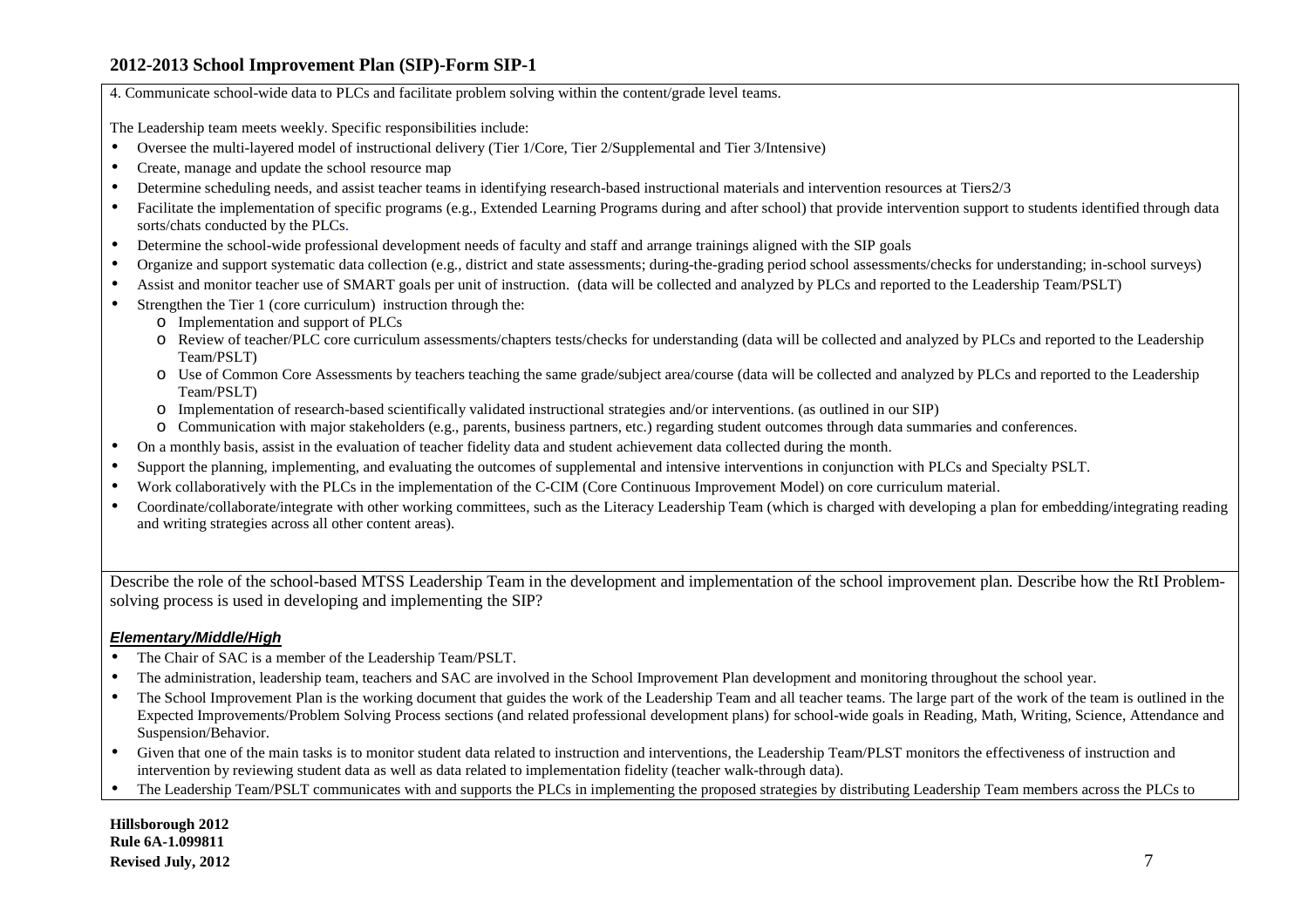facilitate planning and implementation. Once strategies are put in place, the Leadership Team members who are part of the PLCs regularly report on their efforts and student outcomes to the larger Leadership Team/PSLT.

- • The Leadership Team/PSLT and PLCs both use the problem solving process (Problem Identification, Problem Analysis, Intervention Design and Implementation and Evaluation to:
	- $\circ$  Use the problem-solving model when analyzing data:
		- 1. What is the problem? (Problem Identification)
		- 2. Why is it occurring? (Problem Analysis and Barrier Identification)
		- 3. What are we going to do about it? (Action Plan Design and Implementation)
		- 4. Is it working? (Monitor Progress and Evaluate Action Plan Effectiveness)
	- oIdentify the problem (based on an analysis of the data disaggregated via data sorts) in multiple areas – curriculum content, behavior, and attendance
	- oDevelop and test hypotheses about why student/school problems are occurring (changeable barriers).
	- oDevelop and target interventions based on confirmed hypotheses.
	- o Identify appropriate progress monitoring assessments to be administered at regular intervals matched to the intensity of the level of instructional/intervention support provided.
	- Develop grading period or units of instruction//intervention goals that are ambitious, time-bound, and measureable (e.g., SMART goals). o
	- oReview progress monitoring data at regular intervals to determine when student(s) need more or less support (e.g., frequency, duration, intensity) to meet established class, grade, and/or school goals (e.g., use of data-based decision-making to fade, maintain, modify or intensify intervention and/or enrichment support).
	- oEach PLC develops PLC action plan for SIP strategy implementation and monitoring.
	- o Assess the implementation of the strategies on the SIP using the following questions:
		- 1. Does the data show implementation of strategies are resulting in positive student growth?
		- 2. To what extent are we making progress toward the school's SIP goals?
		- 3. If we are making progress, what can we do to sustain what is working?
		- 4. What barriers to implementation are we facing and how will we address them?
		- 5. What should we do next? What should be our plan of action?

#### **MTSS Implementation**

Describe the data source(s) and the data management system(s) used to summarize data at each tier for reading, mathematics, science, writing, and behavior.

#### **Core Curriculum (Tier 1)**

| Data Source                                                                        | <b>Database</b>                                 | Person (s) Responsible                     |
|------------------------------------------------------------------------------------|-------------------------------------------------|--------------------------------------------|
| FCAT released tests                                                                | <b>School Generated Excel Database</b>          | Reading Coach/Math Contact/AP              |
| <b>Baseline and Midyear District Assessments</b>                                   | <b>Scantron Achievement Series</b><br>Data Wall | Leadership Team, PLCs, individual teachers |
| District generated assessments from the Office of Assessment<br>and Accountability | <b>Scantron Achievement Series</b><br>Data Wall | Leadership Team, PLCs, individual teachers |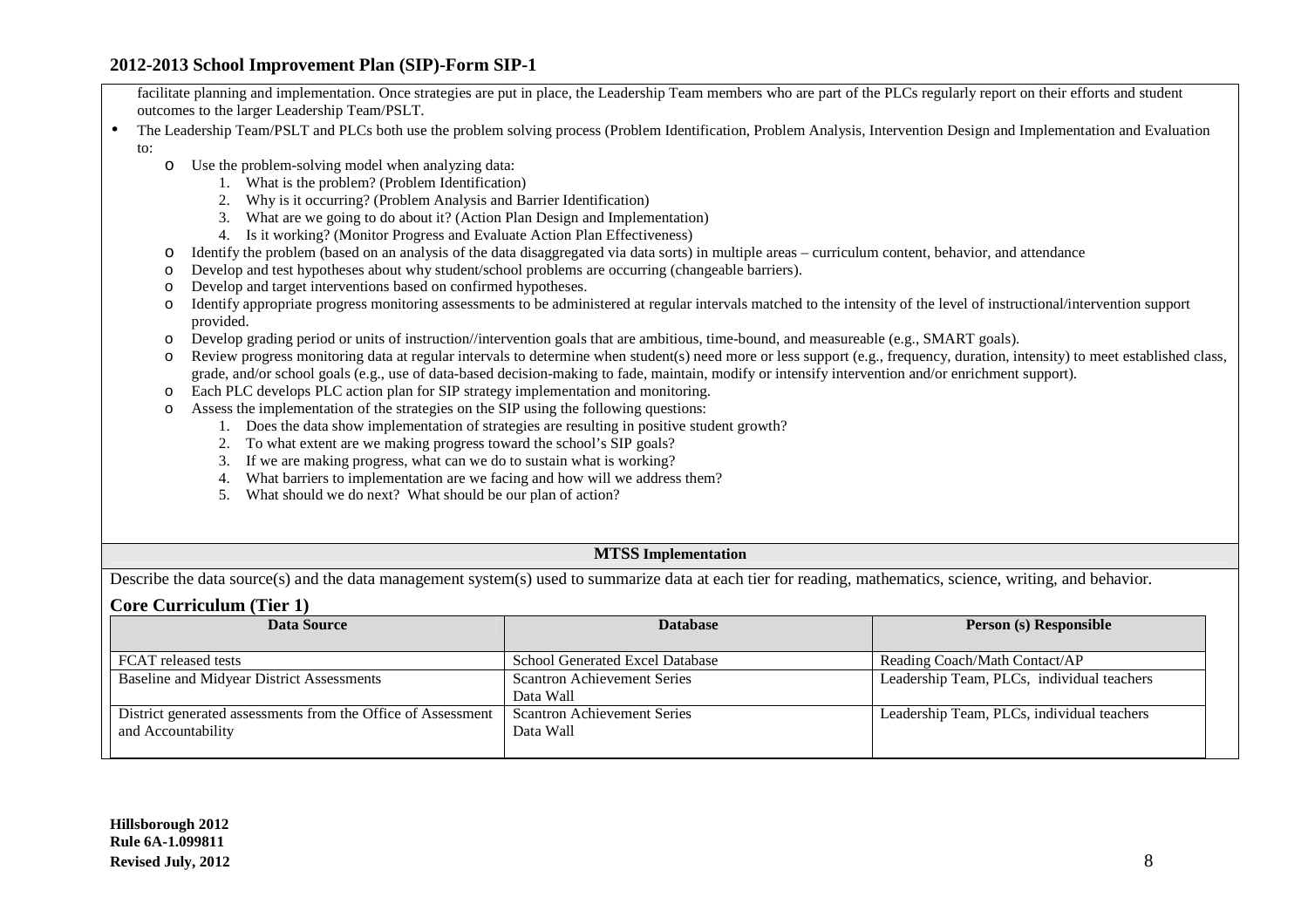| Subject-specific assessments generated by District-level | <b>Scantron Achievement Series</b>        | Leadership Team, PLCs, individual teachers |
|----------------------------------------------------------|-------------------------------------------|--------------------------------------------|
| Subject Supervisors in Reading, Language Arts, Math,     | Data Wall                                 |                                            |
| Writing and Science                                      |                                           |                                            |
|                                                          |                                           |                                            |
| FAIR                                                     | Progress Monitoring and Reporting Network | Reading Coach                              |
|                                                          |                                           |                                            |
| <b>CELLA</b>                                             | Sagebrush (IPT)                           | ELL PSLT Representative/AP                 |
| Teachers' common core curriculum assessments on units of | <b>PLC</b> Database                       | Individual Teachers/ Team Leaders/ PLC     |
| instruction/big ideas.                                   | PLC logs                                  | Facilitators/Leadership Team Member        |
| DRA-2                                                    | School Generated Excel Database           | Individual Teacher                         |
| Reports on Demand/Crystal Reports                        | <b>District Generated Database</b>        | Leadership Team/PSLT                       |

#### **Supplemental/Intensive Instruction (Tiers 2 and 3)**

| Data Source                                              | <b>Database</b>                                 | <b>Person (s) Responsible for Monitoring</b> |  |
|----------------------------------------------------------|-------------------------------------------------|----------------------------------------------|--|
| Extended Learning Program (ELP) Ongoing Progress         | School Generated Database in Excel              | Leadership Team/ ELP Facilitator             |  |
| Monitoring (mini-assessments and other assessments from  | easyCBM progress monitoring, Running Records,   |                                              |  |
| adopted curriculum resource materials)                   | Istation reports & lesson follow-up             |                                              |  |
| Differentiated mini assessments based on core curriculum | Individual teacher data base                    | Individual Teachers/PLCs                     |  |
| assessments.                                             | PLC/Department data base                        |                                              |  |
| <b>FAIR</b>                                              | School Generated Database in Excel              | Leadership Team/Reading Coach                |  |
| Other Curriculum Based Measurement                       | easyCBM                                         | Leadership Team/PLCs/Individual Teachers     |  |
|                                                          | School Generated Database in Excel              |                                              |  |
| Research-based Computer-assisted Instructional Programs  | Assessments included in computer-based programs | PLCs/Individual Teachers                     |  |
|                                                          |                                                 |                                              |  |

Describe the plan to train staff on MTSS.

 The RtI Area 1 facilitator will come train the PS/RtI team on the MTSS process. The RtI Area 1 facilitator will then come and meet with each grade level PLC to review the MTSS process.

The Leadership Team/will continue to work to build consensus with all stakeholders regarding a need for and a focus on school improvement efforts. The Leadership Team will work to align the efforts of other school teams that may be addressing similar identified issues.

As the District's RtI Committee/RtI Facilitators develop(s) resources and staff development trainings on PS/RtI, these tools and staff development sessions will be conducted with staff when they become available. Professional Development sessions, as identified by teacher needs assessment and/or EET evaluation data, will occur during faculty meeting times or rolling faculty meetings. The Leadership Team will send school team representatives to ongoing PS/RtI trainings/support sessions that are offered district-wide. Our school will invite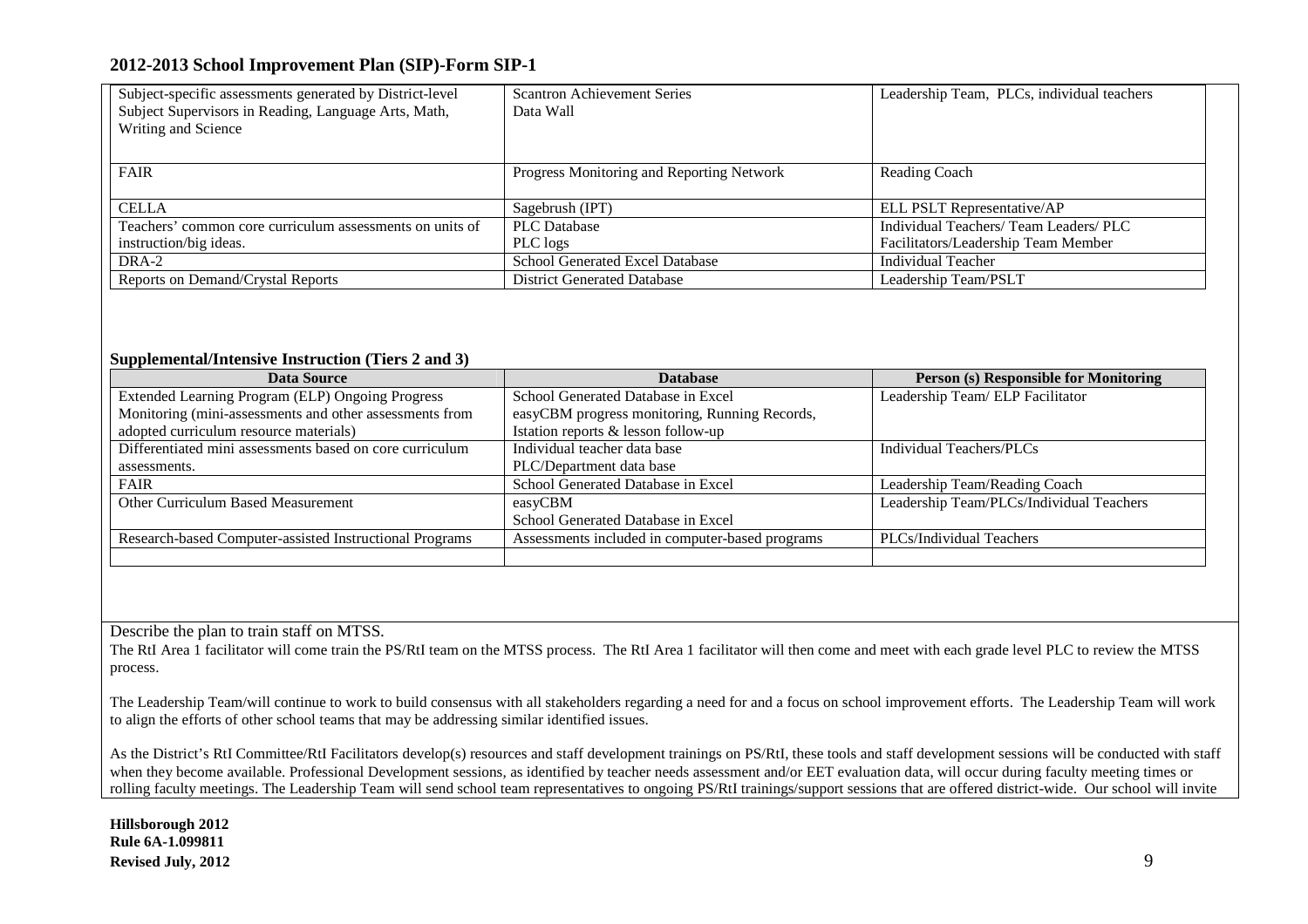our area RtI Facilitator to visit quarterly (or as needed) to review our progress in implementation of PS/RtI and provide on-site coaching and support to our Leadership Teams/PLCs. New staff will be directed to participate in trainings relevant to PLCs and PS/RtI as they become available.

#### Describe plan to support MTSS.

 Response to Intervention (RtI) has also been described in Florida as a multi-tiered system of supports (MTSS) for providing high quality instruction and intervention matched to student needs using learning rate over time and level of performance to inform instructional decisions. In order to support MTSS in our schools, we will:

- Consistently promote the shared vision of one system meeting the needs of ALL students with MTSS as the platform for integrating all school initiatives (i.e., PLC, PSLT, Steering, and SAC meetings, lesson study, school-wide behavior management plans).
- •Provide designated school personnel with the requisite knowledge and experience to support coordination and implementation of MTSS.
- • Provide continued training and support to all school based personnel in problem solving, responding to student data and the use of a systematic method to increase student achievement.

## **Literacy Leadership Team (LLT)**

**School-Based Literacy Leadership Team** 

Identify the school-based Literacy Leadership Team (LLT).

The Literacy Leadership Team serves as the school's literacy Professional Learning Community. The team is comprised of:

- •Principal
- •Assistant Principal for Curriculum
- •Reading Coach
- •Reading Teachers
- •Media Specialist
- • Teachers across content areas (Language Arts, Math, Science, Social Studies and Electives) who have demonstrated effective reading instruction as reflected through positive student reading gains
- •Language Arts Subject Area Leaders
- •ESE Specialist
- •Guidance Counselor

Describe how the school-based LLT functions (e.g., meeting processes and roles/functions).

The LLT is a subset of the Problem Solving Leadership Team. The team provides leadership for the implementation of the reading goals and strategies identified on the SIP.

The principal is the LLT chairperson. The reading coach is a member of the team and provides extensive expertise in data analysis and reading interventions. The reading coach and principal collaborate with the team to ensure that data driven instructional support is provided to all teachers.

The principal also ensures that the LLT monitors reading data, identifies school-wide and individual teachers' reading-focused instructional strengths and weaknesses, and creates a professional development plan to support identified instructional needs in conjunction with the Problem Solving Leadership team's support plan. Additionally the principal ensures that time is provided for the LLT to collaborate and share information with all site stakeholders including other administrators, teachers, staff members, parents and students.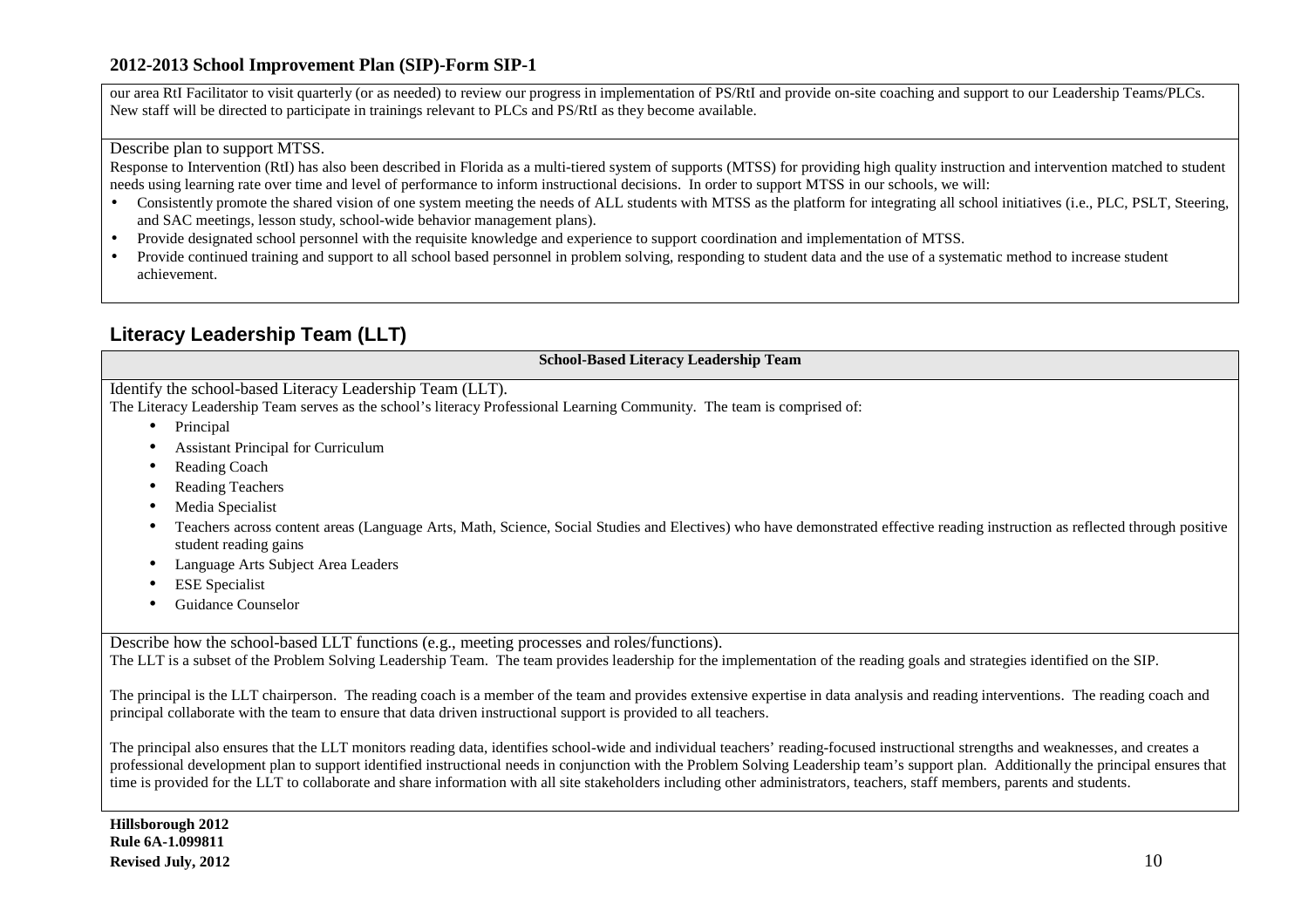What will be the major initiatives of the LLT this year? Making sure there are ample resources and rigor across all grade levels. Overseeing the implementation of the Core Standards.

#### *NCLB Public School Choice*

• **Supplemental Educational Services (SES) Notification** 

#### **\*Elementary Title I Schools Only: Pre-School Transition**

Describe plans for assisting preschool children in transition from early childhood programs to local elementary school programs as applicable.

## **\*Grades 6-12 Only Sec. 1003.413 (b) F.S**

For schools with Grades 6-12, describe the plan to ensure that teaching reading strategies is the responsibility of every teacher.

## **\*High Schools Only**

Note: Required for High School-Sec. 1003.413(g)(j) F.S.

How does the school incorporate applied and integrated courses to help students see the relationships between subjects and relevance to their future?

How does the school incorporate students' academic and career planning, as well as promote student course selections, so that students' course of study is personally meaningful?

## **Postsecondary Transition**

Note: Required for High School- Sec. 1008.37(4), F.S. Describe strategies for improving student readiness for the public postsecondary level based on annual analysis of the High School Feedback Report.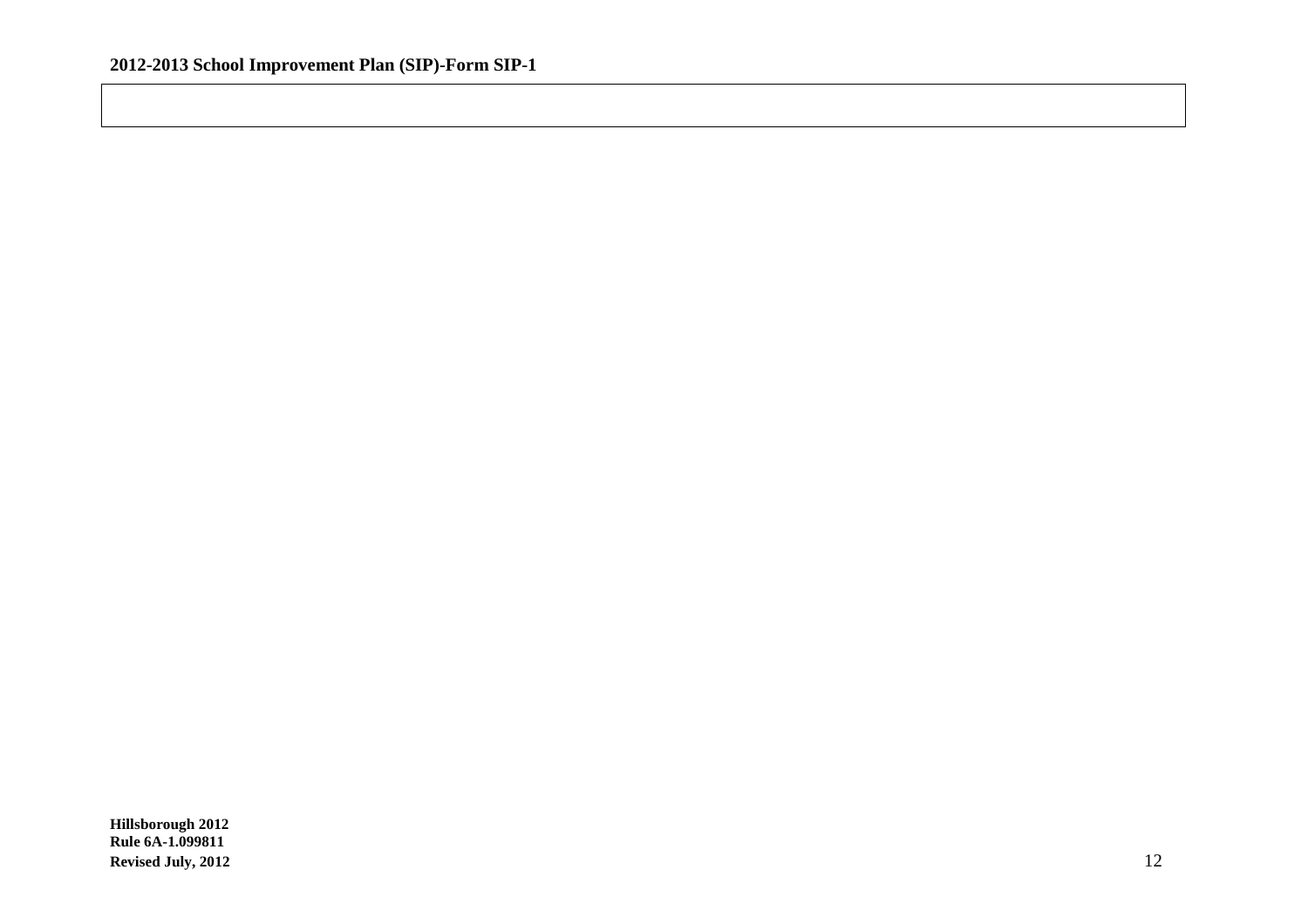## **PART II: EXPECTED IMPROVEMENTS**

## **Reading Goals**

| <b>Reading Goals</b>                                                                                                                                                     |                                                  |                                                | <b>Problem-Solving Process to Increase Student Achievement</b>                                                                                                                     |                                                                                                                                                                                                                                                                                                                                                                                                                                                                                                                                                                                                                               |                                                                                                                                                                                                                                                                                                                                                                                                |                                                                                                                                                                                                                                                                                                                                                                                                                                                                                                                                                                                                                                     |                                                                                                                                                  |  |  |
|--------------------------------------------------------------------------------------------------------------------------------------------------------------------------|--------------------------------------------------|------------------------------------------------|------------------------------------------------------------------------------------------------------------------------------------------------------------------------------------|-------------------------------------------------------------------------------------------------------------------------------------------------------------------------------------------------------------------------------------------------------------------------------------------------------------------------------------------------------------------------------------------------------------------------------------------------------------------------------------------------------------------------------------------------------------------------------------------------------------------------------|------------------------------------------------------------------------------------------------------------------------------------------------------------------------------------------------------------------------------------------------------------------------------------------------------------------------------------------------------------------------------------------------|-------------------------------------------------------------------------------------------------------------------------------------------------------------------------------------------------------------------------------------------------------------------------------------------------------------------------------------------------------------------------------------------------------------------------------------------------------------------------------------------------------------------------------------------------------------------------------------------------------------------------------------|--------------------------------------------------------------------------------------------------------------------------------------------------|--|--|
| Based on the analysis of student achievement data, and reference to<br>"Guiding Questions", identify and define areas in need of improvement<br>for the following group: |                                                  |                                                | <b>Anticipated Barrier</b>                                                                                                                                                         | <b>Strategy</b>                                                                                                                                                                                                                                                                                                                                                                                                                                                                                                                                                                                                               | <b>Fidelity Check</b><br>Who and how will the<br>fidelity be monitored?                                                                                                                                                                                                                                                                                                                        | <b>Strategy Data Check</b><br>How will the evaluation tool data<br>be used to determine the<br>effectiveness of strategy?                                                                                                                                                                                                                                                                                                                                                                                                                                                                                                           | <b>Student Evaluation Tool</b>                                                                                                                   |  |  |
| 1. FCAT 2.0: Students scoring proficient in reading<br>(Level 3-5).                                                                                                      |                                                  |                                                | 1.1.<br>Teachers knowledge base Common Core Reading                                                                                                                                | 1.1.                                                                                                                                                                                                                                                                                                                                                                                                                                                                                                                                                                                                                          | 1.1.<br>Who<br>-Principal                                                                                                                                                                                                                                                                                                                                                                      | 1.1.<br><b>Teacher Level</b><br>-Teachers reflect on lesson                                                                                                                                                                                                                                                                                                                                                                                                                                                                                                                                                                         | 1.1.<br>3x per year<br><b>FAIR</b>                                                                                                               |  |  |
| Reading Goal #1:<br>The percentage of students<br>scoring a Level 3 or higher on<br>the 2013 FCAT Reading will<br>increase from 85% to 86%.                              | 2012 Current<br>Level of<br>Performance:*<br>85% | 2013 Expected Level<br>of Performance:*<br>86% | of this strategy needs<br>professional development. Areas<br>Training for this strategy<br>is being rolled out in 12-<br>13.<br>-Training all content area<br>teachers             | <b>Strategy Across all Content</b><br>Reading comprehension<br>improves when students are<br>engaged in grappling with<br>complex text. Teachers need to How<br>understand how to<br>select/identify complex text,<br>shift the amount of<br>informational text used in the<br>content curricula, and share<br>complex texts with all students.<br>All content area teachers are<br>responsible for implementation. - Administration and coach<br><b>Action Steps</b><br>Action steps for this strategy are-Administration shares the<br>outlined on grade level/content positive outcomes observed<br>area PLC action plans. | $-AP$<br><b>Instruction Coaches</b><br>-PLC facilitators of like<br>grades and/or like courses<br>Reading PLC Logs<br>-Language Arts PLC Logs<br>-Social Studies PLC Logs<br>-PLCS turn their logs into<br>administration and/or coach<br>after a unit of instruction is<br>complete.<br>rotate through PLCs looking<br>for complex text discussion.<br>in PLC meetings on a<br>monthly basis. | outcomes and use this knowledge<br>to drive future instruction.<br>PLC Level<br>-Using the individual teacher<br>data, PLCs calculate the SMART intervention checks)<br>goal data across all<br>classes/courses.<br>-PLCs reflect on lesson outcomes<br>and data used to drive future<br>instruction.<br>-For each class/course, PLCs<br>chart their overall progress<br>towards the SMART Goal.<br>Leadership Team Level<br>-PLC facilitator/ Subject Area<br>Leader/Department Heads shares<br>SMART Goal data with the<br>Leadership Team.<br>-Data is used to drive teacher<br>support and student supplemental<br>instruction. | During the Grading Period<br>Common assessments (pre,<br>post, mid, section, end of unit,                                                        |  |  |
|                                                                                                                                                                          |                                                  |                                                | $\cdot$ 2.<br>-Teachers' knowledge<br>professional development. Areas<br>Training for this strategy<br>is being rolled out in 12-<br>13.<br>-Training all content area<br>teachers | $\cdot$ .<br>Common Core Reading<br>base of this strategy needs Strategy Across all Content<br>Common Core<br>Questions of all types and levels<br>are necessary to scaffold<br>students' understanding of<br>complex text. Teachers need to<br>understand and use higher-<br>order, text-dependent questions -PLCS turn their logs into<br>at the word/phrase, sentence,<br>and paragraph/passage levels                                                                                                                                                                                                                     | 1.2.<br>Who<br>-Principal<br>$-AP$<br>-Reading Coach<br>How<br>-Reading PLC Logs<br>-Language Arts PLC Logs<br>-Social Studies PLC Logs<br>administration and/or coach<br>after a unit of instruction is                                                                                                                                                                                       | 1.2.<br><b>Teacher Level</b><br>-Teachers reflect on lesson<br>outcomes and use this knowledge<br>to drive future instruction.<br>PLC Level<br>-PLCs reflect on lesson outcomes<br>and data used to drive future<br>instruction.<br>-For each class/course, PLCs<br>chart their overall progress<br>towards the SMART Goal                                                                                                                                                                                                                                                                                                          | 1.2.<br>3x per year<br>FAIR<br>During the Grading Period<br>Common assessments (pre,<br>post, mid, section, end of unit,<br>intervention checks) |  |  |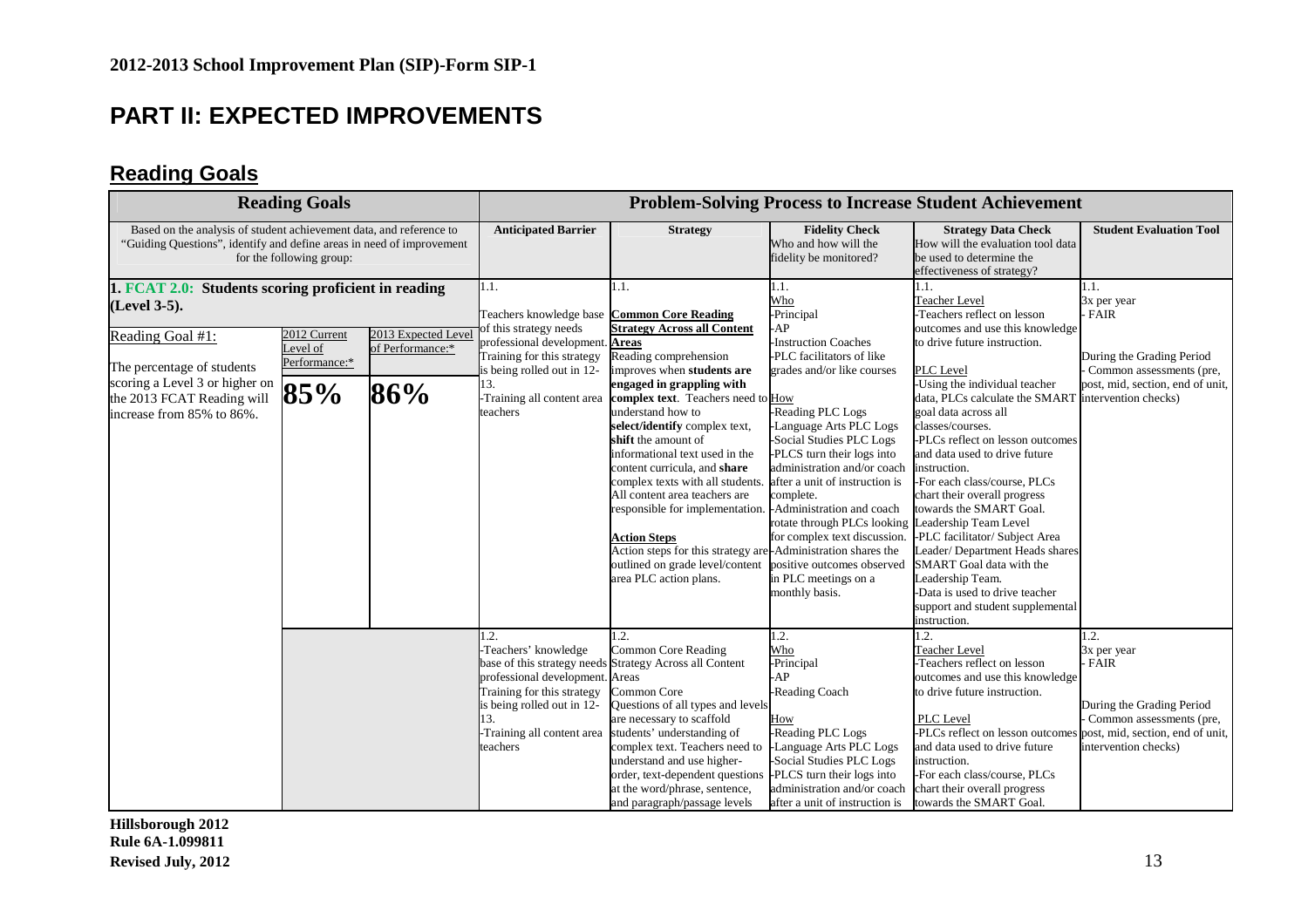|  |                                                 | (Webb's, Bloom, Costas).                                    | complete.                                            | Leadership Team Level            |                                  |
|--|-------------------------------------------------|-------------------------------------------------------------|------------------------------------------------------|----------------------------------|----------------------------------|
|  |                                                 |                                                             |                                                      |                                  |                                  |
|  |                                                 | Student reading comprehension                               | -PLCs receive feedback on                            | -PLC facilitator/ Subject Area   |                                  |
|  |                                                 | improves when students are                                  | their logs.                                          | Leader/Department Heads shares   |                                  |
|  |                                                 | required to provide evidence to                             | -Reading Coach observations SMART Goal data with the |                                  |                                  |
|  |                                                 | support their answers to text-                              | and walk-throughs                                    | Problem Solving Leadership       |                                  |
|  |                                                 | dependent questions.                                        | -Administrative walk-                                | Team.                            |                                  |
|  |                                                 | Scaffolding of students'                                    | throughs looking for                                 | -Data is used to drive teacher   |                                  |
|  |                                                 | grappling with complex text                                 | implementation of strategy                           | support and student supplemental |                                  |
|  |                                                 | through well-crafted text-                                  | with fidelity and consistency                        | instruction.                     |                                  |
|  |                                                 | dependent question assists                                  | -Administrator and Reading                           |                                  |                                  |
|  |                                                 | students in discovering and                                 | Coach aggregate the walk-                            |                                  |                                  |
|  |                                                 | achieving deeper understanding                              | through data school-wide                             |                                  |                                  |
|  |                                                 | of the author's meaning. All                                | and shares with staff the                            |                                  |                                  |
|  |                                                 | content area teachers are                                   | progress of strategy                                 |                                  |                                  |
|  |                                                 | responsible for implementation. implementation.             |                                                      |                                  |                                  |
|  |                                                 |                                                             |                                                      |                                  |                                  |
|  |                                                 | <b>Action Steps</b>                                         |                                                      |                                  |                                  |
|  |                                                 | Action steps for this strategy are                          |                                                      |                                  |                                  |
|  |                                                 | outlined on grade level/content                             |                                                      |                                  |                                  |
|  |                                                 | area PLC action plans.                                      |                                                      |                                  |                                  |
|  | 1.3.-Teachers knowledge                         | .3                                                          | 1.3.                                                 | 1.3.                             | l.3.                             |
|  | base of this strategy needs Common Core Reading |                                                             | Who                                                  | <b>Teacher Level</b>             | 3x per year                      |
|  | professional development.                       | Strategy Across all Content                                 | Principal-                                           | -Teachers reflect on lesson      | FAIR                             |
|  | Training for this strategy                      | Areas                                                       | -AP                                                  | outcomes and use this knowledge  |                                  |
|  | is being rolled out in 12-                      | Teachers need to understand                                 | <b>Instruction Coaches</b>                           | to drive future instruction.     |                                  |
|  | 13.                                             | how to design and deliver a                                 | PLC facilitators of like                             |                                  | During the Grading Period        |
|  | Training all content area                       | close reading lesson. Student                               | grades and/or like courses                           | PLC Level                        | Common assessments (pre,         |
|  | teachers                                        | reading comprehension                                       |                                                      | -Using the individual teacher    | post, mid, section, end of unit, |
|  |                                                 | improves when students are                                  | How                                                  | data, PLCs calculate the SMART   | intervention checks)             |
|  |                                                 | engaged in close reading                                    | <b>Reading Logs</b>                                  | goal data across all             |                                  |
|  |                                                 | instruction using complex text.                             | -Language Arts Logs                                  | classes/courses.                 |                                  |
|  |                                                 | Specific close reading strategies                           | -Social Studies Logs                                 | -PLCs reflect on lesson outcomes |                                  |
|  |                                                 | include: 1) multiple readings                               | -PLCS turn their logs into                           | and data used to drive future    |                                  |
|  |                                                 | of a passage 2) asking higher-                              | administration and/or coach                          | instruction.                     |                                  |
|  |                                                 | order, text-dependent questions,                            | after a unit of instruction is                       | For each class/course, PLCs      |                                  |
|  |                                                 | 3) writing in response to reading complete.                 |                                                      | chart their overall progress     |                                  |
|  |                                                 | and 4) engaging in text-based                               | -PLCs receive feedback on                            | towards the SMART Goal.          |                                  |
|  |                                                 | class discussion. All content                               | their logs.                                          | Leadership Team Level            |                                  |
|  |                                                 | area teachers are responsible for Administration shares the |                                                      | -PLC facilitator/ Subject Area   |                                  |
|  |                                                 | implementation.                                             | positive outcomes observed                           | Leader/Department Heads shares   |                                  |
|  |                                                 |                                                             | in PLC meetings on a                                 | SMART Goal data with the         |                                  |
|  |                                                 | <b>Action Steps</b>                                         | monthly basis.                                       | Problem Solving Leadership       |                                  |
|  |                                                 | Action steps for this strategy are                          | P-Reading Coach observations Team.                   |                                  |                                  |
|  |                                                 | outlined on grade level/content                             | and walk-throughs                                    | -Data is used to drive teacher   |                                  |
|  |                                                 | area PLC action plans.                                      | -Administrative walk-                                | support and student supplemental |                                  |
|  |                                                 |                                                             | throughs looking for                                 | instruction.                     |                                  |
|  |                                                 |                                                             | implementation of strategy                           |                                  |                                  |
|  |                                                 |                                                             | with fidelity and consistency.                       |                                  |                                  |
|  |                                                 |                                                             | -Administrator and Reading                           |                                  |                                  |
|  |                                                 |                                                             | Coach aggregate the walk-                            |                                  |                                  |
|  |                                                 |                                                             | through data school-wide                             |                                  |                                  |
|  |                                                 |                                                             | and shares with staff the                            |                                  |                                  |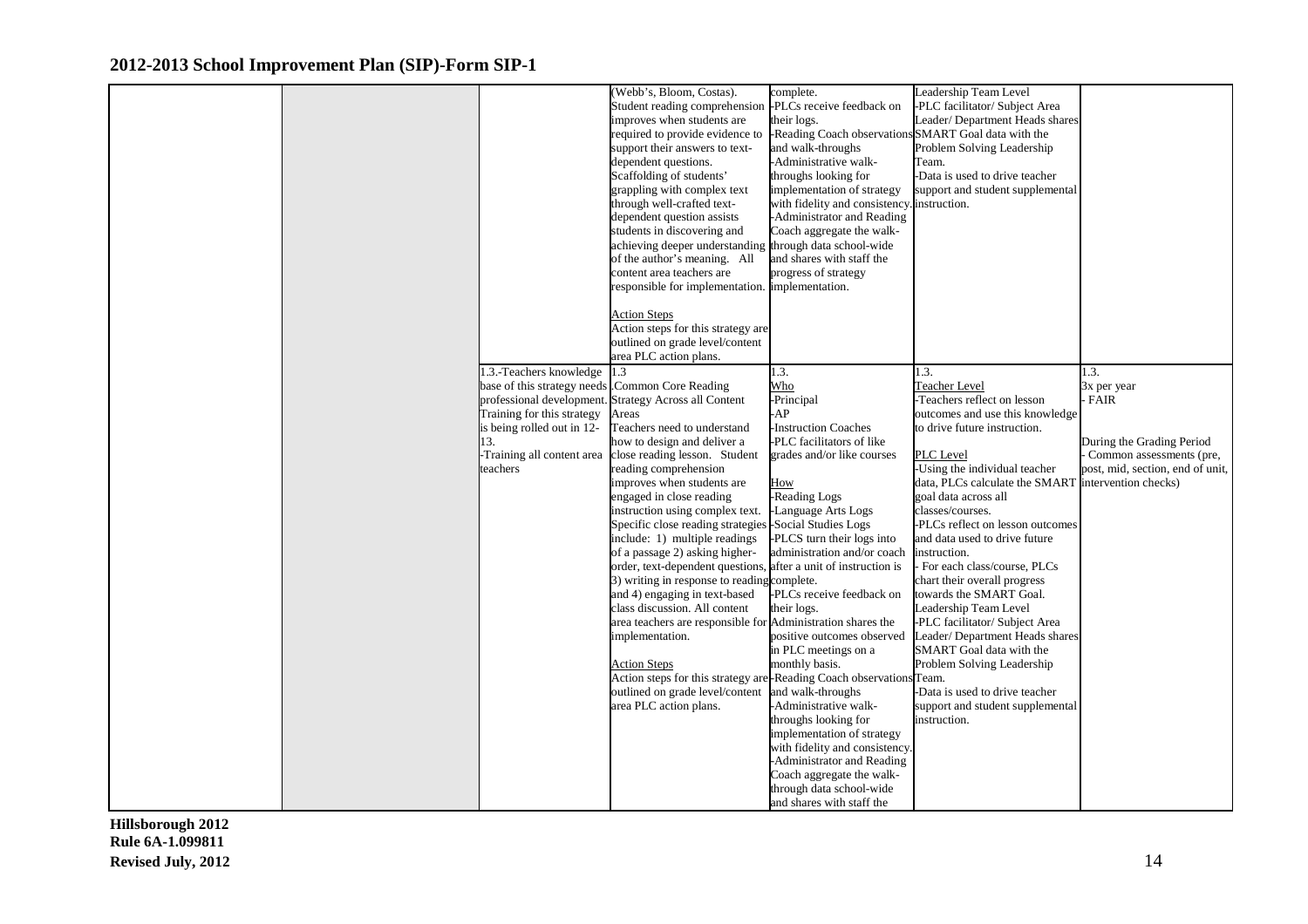|                                                                         |                          |                      |                                                      |                                                                                      | progress of strategy                             |                                                               |                                                       |
|-------------------------------------------------------------------------|--------------------------|----------------------|------------------------------------------------------|--------------------------------------------------------------------------------------|--------------------------------------------------|---------------------------------------------------------------|-------------------------------------------------------|
|                                                                         |                          |                      |                                                      |                                                                                      | implementation.                                  |                                                               |                                                       |
| Based on the analysis of student achievement data, and reference to     |                          |                      | <b>Anticipated Barrier</b>                           | <b>Strategy</b>                                                                      | <b>Fidelity Check</b>                            | <b>Strategy Data Check</b>                                    | <b>Student Evaluation Tool</b>                        |
| "Guiding Questions", identify and define areas in need of improvement   |                          |                      |                                                      |                                                                                      | Who and how will the                             | How will the evaluation tool data                             |                                                       |
|                                                                         | for the following group: |                      |                                                      |                                                                                      | fidelity be monitored?                           | be used to determine the                                      |                                                       |
|                                                                         |                          |                      |                                                      |                                                                                      |                                                  | effectiveness of strategy?                                    |                                                       |
| 2. FCAT 2.0: Students scoring Achievement Levels 4 or 5 <sup>2.1.</sup> |                          |                      |                                                      | 2.1.                                                                                 | 2.1.                                             | 2.1.                                                          | 2.1.                                                  |
| in reading.                                                             |                          |                      |                                                      |                                                                                      |                                                  |                                                               |                                                       |
|                                                                         |                          |                      |                                                      |                                                                                      |                                                  |                                                               |                                                       |
| Reading Goal #2:                                                        | 2012 Current             | 2013 Expected Level  |                                                      |                                                                                      |                                                  |                                                               |                                                       |
|                                                                         | evel of                  | of Performance:*     | See Goals                                            |                                                                                      |                                                  |                                                               |                                                       |
| The percentage of students scoring Performance:*                        |                          |                      |                                                      |                                                                                      |                                                  |                                                               |                                                       |
| a Level 4 or higher on the 2013                                         |                          |                      | $\vert 1, 3, 8, 4 \vert$                             |                                                                                      |                                                  |                                                               |                                                       |
| FCAT Reading will increase from $64\%$                                  |                          | 66%                  |                                                      |                                                                                      |                                                  |                                                               |                                                       |
| 64% to 66%.                                                             |                          |                      |                                                      |                                                                                      |                                                  |                                                               |                                                       |
|                                                                         |                          |                      |                                                      |                                                                                      |                                                  |                                                               |                                                       |
|                                                                         |                          |                      |                                                      |                                                                                      |                                                  |                                                               |                                                       |
|                                                                         |                          |                      |                                                      |                                                                                      |                                                  |                                                               |                                                       |
|                                                                         |                          |                      |                                                      |                                                                                      |                                                  |                                                               |                                                       |
|                                                                         |                          |                      |                                                      |                                                                                      |                                                  |                                                               |                                                       |
|                                                                         |                          |                      |                                                      |                                                                                      |                                                  |                                                               |                                                       |
|                                                                         |                          |                      | 2.2.                                                 | 2.2.                                                                                 | 2.2.                                             | 2.2.                                                          | 2.2.                                                  |
|                                                                         |                          |                      |                                                      |                                                                                      |                                                  |                                                               |                                                       |
|                                                                         |                          |                      | 2.3                                                  | 2.3                                                                                  | 2.3                                              | 2.3                                                           | 2.3                                                   |
| Based on the analysis of student achievement data, and reference to     |                          |                      | <b>Anticipated Barrier</b>                           | <b>Strategy</b>                                                                      | <b>Fidelity Check</b>                            | <b>Strategy Data Check</b>                                    | <b>Student Evaluation Tool</b>                        |
| "Guiding Questions", identify and define areas in need of improvement   |                          |                      |                                                      |                                                                                      | Who and how will the                             | How will the evaluation tool data                             |                                                       |
|                                                                         | for the following group: |                      |                                                      |                                                                                      | fidelity be monitored?                           | be used to determine the                                      |                                                       |
|                                                                         |                          |                      |                                                      |                                                                                      |                                                  | effectiveness of strategy?                                    |                                                       |
| 3. FCAT 2.0: Points for students making Learning Gains 3.1.             |                          |                      |                                                      | 3.1.                                                                                 | 3.1.                                             | 3.1.                                                          | 3.1.                                                  |
| in reading.                                                             |                          |                      | -PLCs struggle with how                              | Strategy                                                                             | Who                                              | School has a system for PLCs to                               | 3x per year                                           |
|                                                                         |                          |                      | to structure curriculum                              | Student achievement improves                                                         | -Principal                                       | record and report during-the-                                 | FAIR                                                  |
| Reading Goal #3:                                                        | 2012 Current             | 2013 Expected Level  | conversations and data                               | through teachers working                                                             | -AP                                              | grading period SMART goal                                     |                                                       |
|                                                                         | evel of                  | of Performance:*     | analysis to deepen their<br>leaning. To address this | collaboratively to focus on<br>student learning. Specifically,                       | -Reading Coach<br>-PLC facilitators of like      | outcomes to administration,<br>coach, and/or leadership team. |                                                       |
| Points earned from students                                             | Performance:*            |                      |                                                      | barrier, this year PLCs are they use the Plan-Do-Check-Actgrades and/or like courses |                                                  |                                                               | During the Grading Period<br>Common assessments (pre, |
| making learning gains on the 2013                                       |                          |                      | being trained to use the                             | model and log to structure their                                                     |                                                  |                                                               | post, mid, section, end of unit)                      |
| FCAT Reading will increase from                                         | 61                       | 75                   | Plan-Do-Check-Act                                    | way of work. Using the                                                               | How                                              |                                                               |                                                       |
| 61 points to 75 points.                                                 |                          |                      | 'Instructional Unit'' log                            | backwards design model for                                                           | PLCS turn their logs into                        |                                                               |                                                       |
|                                                                         |                          |                      |                                                      |                                                                                      |                                                  |                                                               |                                                       |
|                                                                         |                          |                      |                                                      | units of instruction, teachers                                                       | administration and/or coach                      |                                                               |                                                       |
|                                                                         |                          | <b>Points Points</b> |                                                      | focus on the following four                                                          | after a unit of instruction is                   |                                                               |                                                       |
|                                                                         |                          |                      |                                                      | questions:                                                                           | complete.                                        |                                                               |                                                       |
|                                                                         |                          |                      |                                                      | 1. What is it we expect them to                                                      | -PLCs receive feedback on                        |                                                               |                                                       |
|                                                                         |                          |                      |                                                      | learn?                                                                               | their logs.                                      |                                                               |                                                       |
|                                                                         |                          |                      |                                                      | 2. How will we if they have                                                          | -Administrators and coaches                      |                                                               |                                                       |
|                                                                         |                          |                      |                                                      | learned it?                                                                          | attend targeted PLC                              |                                                               |                                                       |
|                                                                         |                          |                      |                                                      | 3. How will we respond if they                                                       | meetings                                         |                                                               |                                                       |
|                                                                         |                          |                      |                                                      | don't learn?                                                                         | Progress of PLCs discussed                       |                                                               |                                                       |
|                                                                         |                          |                      |                                                      | 4. How will we respond if they<br>already know it?                                   | at Leadership Team<br>-Administration shares the |                                                               |                                                       |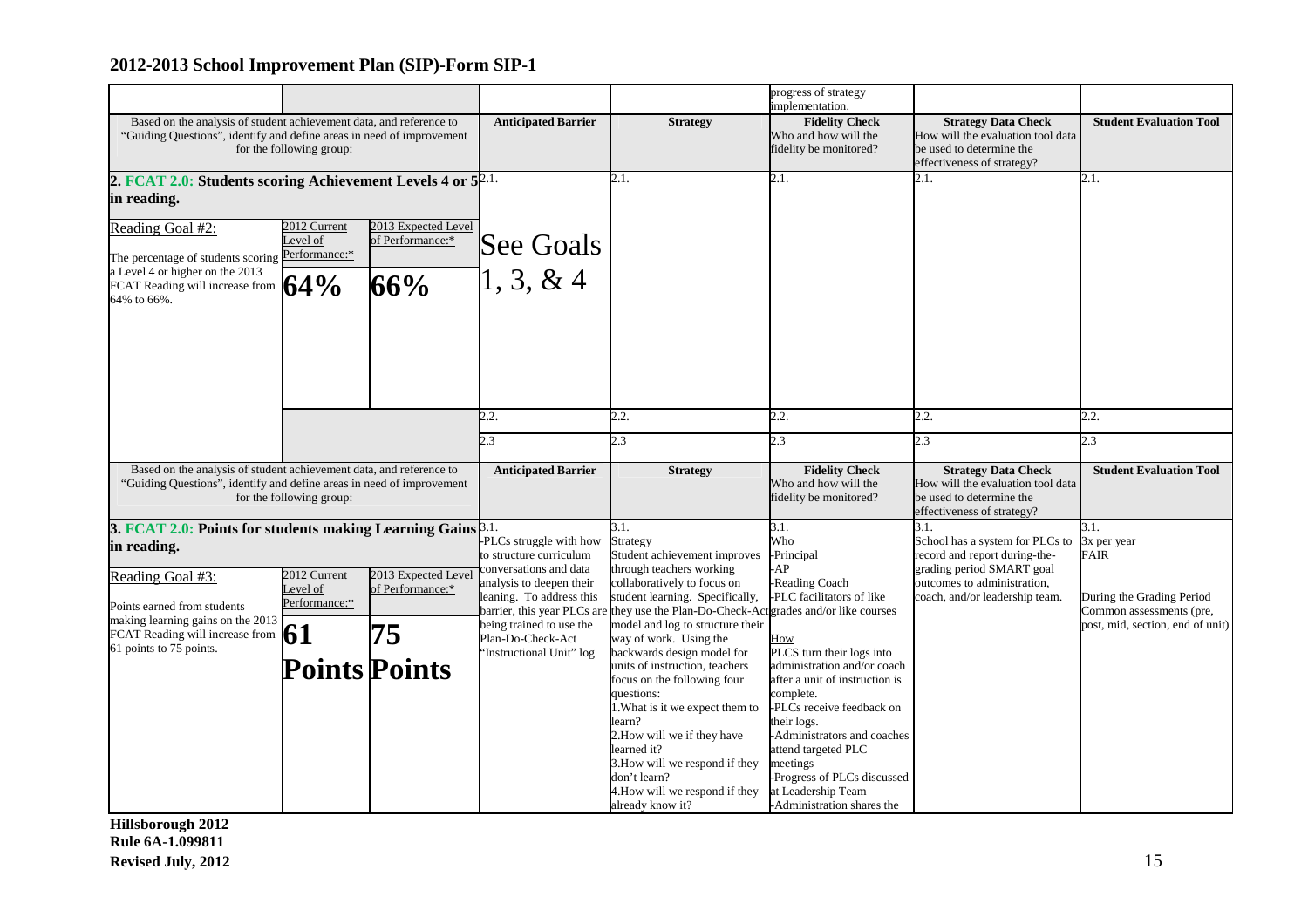|                                                                                                                                              |                             |                                                              | data of PLC visits with staff                 |                                                                 |                                  |
|----------------------------------------------------------------------------------------------------------------------------------------------|-----------------------------|--------------------------------------------------------------|-----------------------------------------------|-----------------------------------------------------------------|----------------------------------|
|                                                                                                                                              |                             | Actions/Details                                              | on a monthly basis.                           |                                                                 |                                  |
|                                                                                                                                              |                             | -Grade level/like-course PLCs                                |                                               |                                                                 |                                  |
|                                                                                                                                              |                             | use a Plan-Do-Check-Act "Unit                                |                                               |                                                                 |                                  |
|                                                                                                                                              |                             | of Instruction" log to guide their                           |                                               |                                                                 |                                  |
|                                                                                                                                              |                             | discussion and way of work.                                  |                                               |                                                                 |                                  |
|                                                                                                                                              |                             | Discussions are summarized on                                |                                               |                                                                 |                                  |
|                                                                                                                                              |                             | log.                                                         |                                               |                                                                 |                                  |
|                                                                                                                                              |                             | -Additional action steps for this                            |                                               |                                                                 |                                  |
|                                                                                                                                              |                             | strategy are outlined on grade                               |                                               |                                                                 |                                  |
|                                                                                                                                              |                             | level/content area PLC action                                |                                               |                                                                 |                                  |
|                                                                                                                                              |                             | plans.                                                       |                                               |                                                                 |                                  |
|                                                                                                                                              | 3.2.                        | 3.2.                                                         | 3.2.                                          | 3.2.                                                            | 3.2.                             |
|                                                                                                                                              | -Teachers tend to only      | Strategy/Task                                                | Who                                           | <b>Teacher Level</b>                                            | 3x per year                      |
|                                                                                                                                              | differentiate after the     | Student achievement improves                                 | -Principal                                    | -Teachers reflect on lesson                                     | <b>FAIR</b>                      |
|                                                                                                                                              | lesson is taught instead of | when teachers use on-going                                   | -AP                                           | outcomes and use this knowledge                                 |                                  |
|                                                                                                                                              | planning how to             | student data to differentiate                                | PLC facilitators of like                      | to drive future instruction.                                    |                                  |
|                                                                                                                                              | differentiate the lesson    | instruction.                                                 | grades and/or like courses                    | -PLCs reflect on lesson outcomes                                | During the Grading Period        |
|                                                                                                                                              | when new content is         |                                                              |                                               | and data used to drive future                                   | Common assessments (pre,         |
|                                                                                                                                              | presented.                  | Actions/Details                                              | How                                           | instruction.                                                    | post, mid, section, end of unit) |
|                                                                                                                                              | Teachers are at varying     | Within PLCs Before Instruction                               | -PLC logs turned into                         |                                                                 |                                  |
|                                                                                                                                              | levels of using             | and During Instruction of New                                | administration.                               | Leadership Team Level                                           |                                  |
|                                                                                                                                              | Differentiated Instruction  | Content                                                      | PLCs receive feedback on                      | -PLC facilitator shares data with                               |                                  |
|                                                                                                                                              | strategies.                 | -Using data from previous                                    | their logs.                                   | the Problem Solving Leadership                                  |                                  |
|                                                                                                                                              | -Teachers tend to give all  | assessments and daily                                        | -Administrators attend                        | Team.                                                           |                                  |
|                                                                                                                                              | students the same lesson,   | classroom performance/work,                                  | targeted PLC meetings                         | -Data is used to drive teacher                                  |                                  |
|                                                                                                                                              | handouts, etc.              | teachers plan Differentiated                                 | -Progress of PLCs discussed                   | support and student supplemental                                |                                  |
|                                                                                                                                              |                             | Instruction groupings and                                    | at Leadership Team.                           | instruction.                                                    |                                  |
|                                                                                                                                              |                             | activities for the delivery of new-Administration shares the |                                               |                                                                 |                                  |
|                                                                                                                                              |                             | content in upcoming lessons.                                 | positive outcomes observed                    |                                                                 |                                  |
|                                                                                                                                              |                             | In the classroom                                             | in PLC meetings on a                          |                                                                 |                                  |
|                                                                                                                                              |                             | -During the lessons, students are monthly basis.             |                                               |                                                                 |                                  |
|                                                                                                                                              |                             | involved in flexible grouping                                |                                               |                                                                 |                                  |
|                                                                                                                                              |                             | techniques                                                   |                                               |                                                                 |                                  |
|                                                                                                                                              |                             |                                                              |                                               |                                                                 |                                  |
|                                                                                                                                              |                             | <b>PLCs After Instruction</b>                                |                                               |                                                                 |                                  |
|                                                                                                                                              |                             | -Teachers reflect and discuss                                |                                               |                                                                 |                                  |
|                                                                                                                                              |                             | the outcome of their DI lessons.                             |                                               |                                                                 |                                  |
|                                                                                                                                              |                             | -Teachers use student data to                                |                                               |                                                                 |                                  |
|                                                                                                                                              |                             | identify successful DI                                       |                                               |                                                                 |                                  |
|                                                                                                                                              |                             | techniques for future                                        |                                               |                                                                 |                                  |
|                                                                                                                                              |                             | implementation.                                              |                                               |                                                                 |                                  |
|                                                                                                                                              |                             |                                                              |                                               |                                                                 |                                  |
|                                                                                                                                              | 3.3.                        | 3.3.                                                         | 3.3.                                          | 3.3.                                                            | 3.3.                             |
|                                                                                                                                              |                             |                                                              |                                               |                                                                 |                                  |
|                                                                                                                                              |                             |                                                              |                                               |                                                                 |                                  |
|                                                                                                                                              |                             |                                                              |                                               |                                                                 |                                  |
| Based on the analysis of student achievement data, and reference to<br>"Guiding Questions", identify and define areas in need of improvement | <b>Anticipated Barrier</b>  | <b>Strategy</b>                                              | <b>Fidelity Check</b><br>Who and how will the | <b>Strategy Data Check</b><br>How will the evaluation tool data | <b>Student Evaluation Tool</b>   |
| for the following group:                                                                                                                     |                             |                                                              | fidelity be monitored?                        | be used to determine the                                        |                                  |
|                                                                                                                                              |                             |                                                              |                                               | effectiveness of strategy?                                      |                                  |
|                                                                                                                                              |                             |                                                              |                                               |                                                                 |                                  |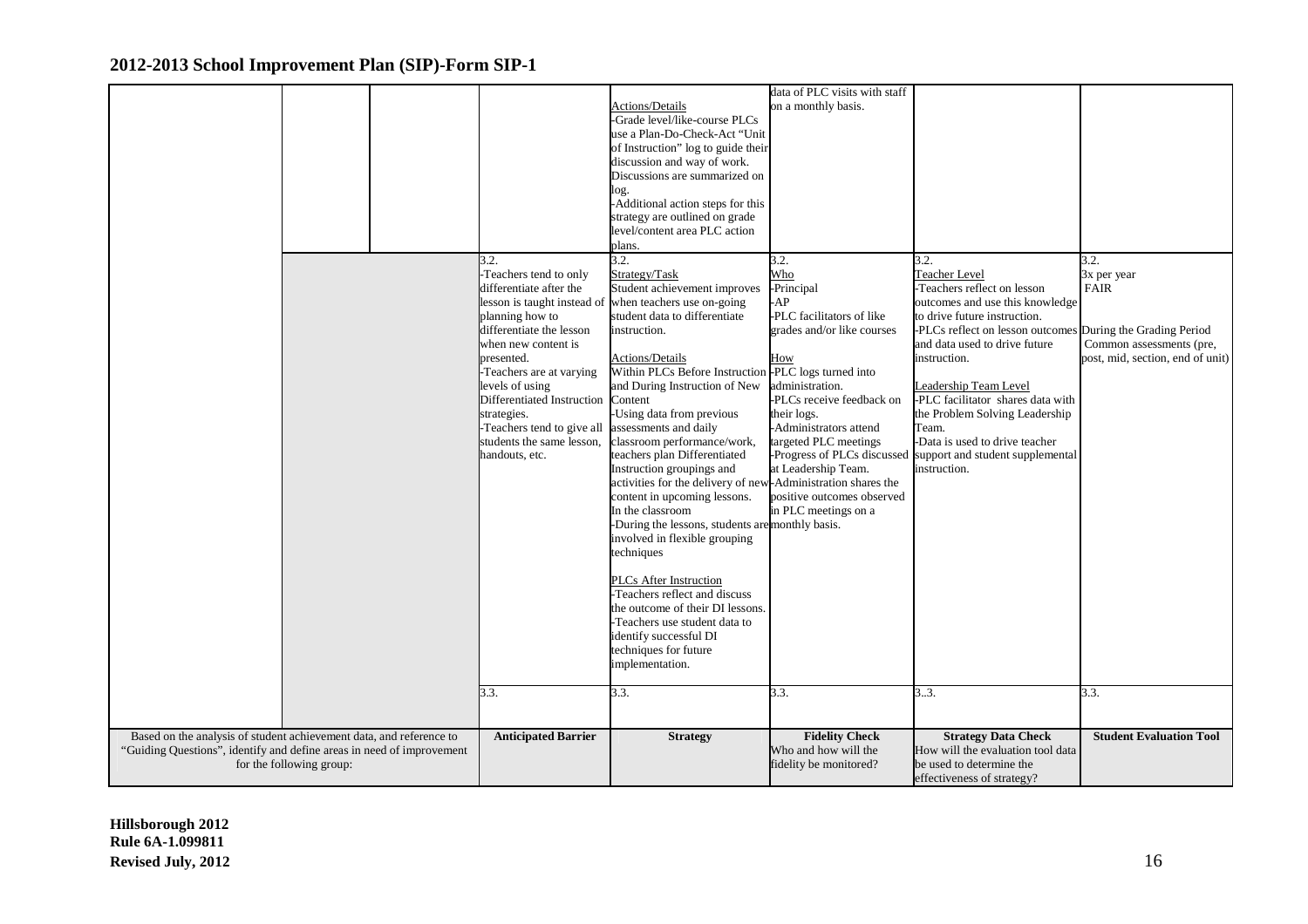| 4. FCAT 2.0: Points for students in Lowest 25% making $4.1$ . |                      |                     |                            | 4.1.                                                  | 4.1.                          | 4.1.                                                             | 4.1.                      |
|---------------------------------------------------------------|----------------------|---------------------|----------------------------|-------------------------------------------------------|-------------------------------|------------------------------------------------------------------|---------------------------|
| learning gains in reading.                                    |                      |                     | Scheduling time for the    | <b>Strategy Across all Content</b>                    | Who                           | -Tracking of coach's participation 3x per year                   |                           |
|                                                               |                      |                     | principal to meet with the | Areas                                                 | Administration                | in PLCs.                                                         | FAIR                      |
| Reading Goal #4:                                              | 2012 Current         | 2013 Expected Level | reading coach on a regular |                                                       |                               | -Tracking of coach's interactions                                |                           |
|                                                               | evel of              | of Performance:*    | basis.                     | Strategy/Task                                         | How                           | with teachers (planning, co-                                     |                           |
|                                                               | Performance:*        |                     | -Teachers' willingness to  | Student achievement improves                          | -Review of coach's log        | teaching, modeling, de-                                          | During the Grading Period |
| Points earned from students in the                            |                      |                     | accept support from the    | through teachers' collaboration                       | Review of coach's log of      | debriefing, professional                                         | Common assessments (pre,  |
| bottom quartile making learning                               |                      |                     | coach.                     | with the reading coach in all                         | support to targeted teachers. | development, and walk throughs) post, mid, section, end of unit) |                           |
| gains on the 2013 FCAT Reading                                | 61                   | 75                  |                            | content areas.                                        | Administrative walk-          | -Administrator-Instructional                                     |                           |
| will increase from 61 points to 75                            |                      |                     |                            |                                                       | throughs of coaches working   | Coach meetings to review log                                     |                           |
| points.                                                       | <b>Points Points</b> |                     |                            | <b>Actions/Details</b>                                | with teachers (either in      | and discuss action plan for coach                                |                           |
|                                                               |                      |                     |                            |                                                       | classrooms, PLCs or           | for the upcoming two weeks                                       |                           |
|                                                               |                      |                     |                            | <b>Reading Coach</b>                                  | planning sessions)            |                                                                  |                           |
|                                                               |                      |                     |                            | -The reading coach and                                |                               |                                                                  |                           |
|                                                               |                      |                     |                            | administration conducts one-on-                       |                               |                                                                  |                           |
|                                                               |                      |                     |                            | one data chats with individual                        |                               |                                                                  |                           |
|                                                               |                      |                     |                            | teachers using the teacher's                          |                               |                                                                  |                           |
|                                                               |                      |                     |                            | student past and/or present data.                     |                               |                                                                  |                           |
|                                                               |                      |                     |                            | The reading coach rotates                             |                               |                                                                  |                           |
|                                                               |                      |                     |                            | through all subjects' PLCs to:                        |                               |                                                                  |                           |
|                                                               |                      |                     |                            | --Facilitate lesson planning that                     |                               |                                                                  |                           |
|                                                               |                      |                     |                            | embeds rigorous tasks                                 |                               |                                                                  |                           |
|                                                               |                      |                     |                            | --Facilitate development,                             |                               |                                                                  |                           |
|                                                               |                      |                     |                            | writing, selection of higher-                         |                               |                                                                  |                           |
|                                                               |                      |                     |                            | order, text-dependent                                 |                               |                                                                  |                           |
|                                                               |                      |                     |                            | questions/activities, with an                         |                               |                                                                  |                           |
|                                                               |                      |                     |                            | emphasis on Webb's Depth of                           |                               |                                                                  |                           |
|                                                               |                      |                     |                            | Knowledge question hierarchy                          |                               |                                                                  |                           |
|                                                               |                      |                     |                            | --Facilitate the identification,                      |                               |                                                                  |                           |
|                                                               |                      |                     |                            | selection, development of<br>rigorous core curriculum |                               |                                                                  |                           |
|                                                               |                      |                     |                            | common assessments                                    |                               |                                                                  |                           |
|                                                               |                      |                     |                            | --Facilitate core curriculum                          |                               |                                                                  |                           |
|                                                               |                      |                     |                            | assessment data analysis                              |                               |                                                                  |                           |
|                                                               |                      |                     |                            | --Facilitate the planning for                         |                               |                                                                  |                           |
|                                                               |                      |                     |                            | interventions and the intentional                     |                               |                                                                  |                           |
|                                                               |                      |                     |                            | grouping of the students.                             |                               |                                                                  |                           |
|                                                               |                      |                     |                            | -Using walk-through data, the                         |                               |                                                                  |                           |
|                                                               |                      |                     |                            | academic coach and                                    |                               |                                                                  |                           |
|                                                               |                      |                     |                            | administration identify teachers                      |                               |                                                                  |                           |
|                                                               |                      |                     |                            | for support in co-planning,                           |                               |                                                                  |                           |
|                                                               |                      |                     |                            | modeling, co-teaching,                                |                               |                                                                  |                           |
|                                                               |                      |                     |                            | observing and debriefing.                             |                               |                                                                  |                           |
|                                                               |                      |                     |                            | The academic coach trains                             |                               |                                                                  |                           |
|                                                               |                      |                     |                            | each subject area PLC on how                          |                               |                                                                  |                           |
|                                                               |                      |                     |                            | to facilitate their own PLC                           |                               |                                                                  |                           |
|                                                               |                      |                     |                            | using structured protocols.                           |                               |                                                                  |                           |
|                                                               |                      |                     |                            | Throughout the school year,                           |                               |                                                                  |                           |
|                                                               |                      |                     |                            | the academic                                          |                               |                                                                  |                           |
|                                                               |                      |                     |                            | coach/administration conducts                         |                               |                                                                  |                           |
|                                                               |                      |                     |                            | one-on-one data chats with                            |                               |                                                                  |                           |
|                                                               |                      |                     |                            | individual teachers using the                         |                               |                                                                  |                           |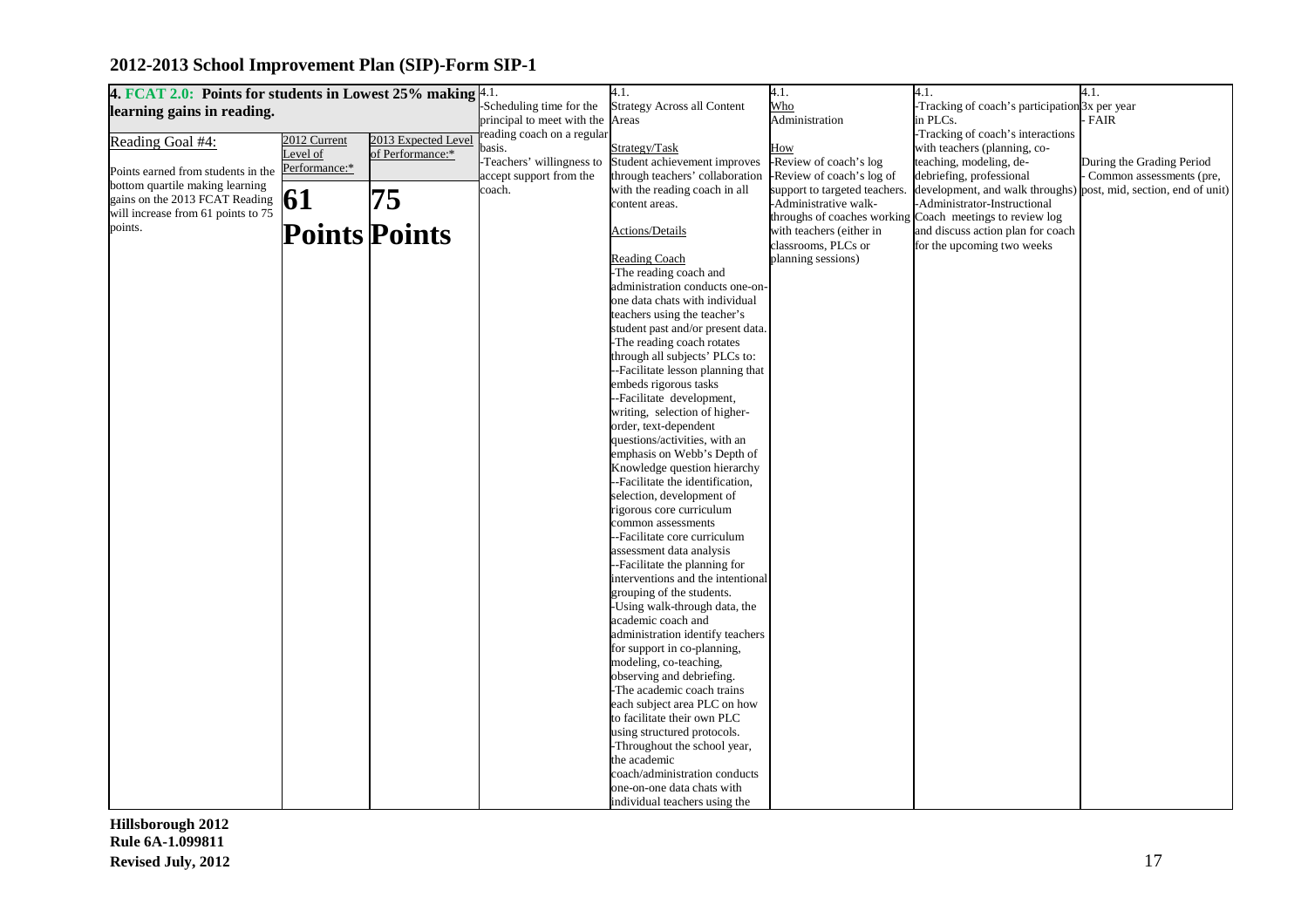|  |                                               | data gathered from walk-                                       |                              |                                                           |                              |
|--|-----------------------------------------------|----------------------------------------------------------------|------------------------------|-----------------------------------------------------------|------------------------------|
|  |                                               | through tools. This data is used                               |                              |                                                           |                              |
|  |                                               | for future professional                                        |                              |                                                           |                              |
|  |                                               | development, both individually                                 |                              |                                                           |                              |
|  |                                               | and as a department.                                           |                              |                                                           |                              |
|  |                                               |                                                                |                              |                                                           |                              |
|  |                                               | Leadership Team and Coach                                      |                              |                                                           |                              |
|  |                                               | The reading coach meets with                                   |                              |                                                           |                              |
|  |                                               | the principal to map out a high-                               |                              |                                                           |                              |
|  |                                               | level summary plan of action                                   |                              |                                                           |                              |
|  |                                               | for the school year.                                           |                              |                                                           |                              |
|  |                                               | Every two weeks, the reading                                   |                              |                                                           |                              |
|  |                                               | coach meets with the principal                                 |                              |                                                           |                              |
|  |                                               | to:                                                            |                              |                                                           |                              |
|  |                                               | -Review log and work                                           |                              |                                                           |                              |
|  |                                               | accomplished and                                               |                              |                                                           |                              |
|  |                                               | -Develop a detailed plan of                                    |                              |                                                           |                              |
|  |                                               | action for the next two weeks.                                 |                              |                                                           |                              |
|  | 4.2.                                          | 4.2.                                                           | 4.2.                         | 4.2.                                                      | 4.2.                         |
|  | -The Extended Learning                        | Strategy                                                       | Who                          | Supplemental data shared with                             | Curriculum Based             |
|  | Program (ELP) does not                        | Students' reading                                              | Administrators               | leadership and classroom teachers Measurement (CBM) (From |                              |
|  | always target the specific                    | comprehension improves                                         |                              | who have students.                                        | District RtI/Problem Solving |
|  | skill weaknesses of the                       | through receiving ELP                                          | <b>How Monitored</b>         |                                                           | Facilitators.)               |
|  |                                               | students or collect data on supplemental instruction on        | Administrators will review   |                                                           |                              |
|  | an ongoing basis.                             | targeted skills that are not at the the communication logs and |                              |                                                           |                              |
|  | -Not always a direct                          | mastery level.                                                 | data collection used between |                                                           |                              |
|  | correlation between what                      |                                                                | teachers and ELP teachers    |                                                           |                              |
|  | the students is missing in                    | <b>Action Steps</b>                                            | outlining skills that need   |                                                           |                              |
|  | the regular classroom and -Classroom teachers |                                                                | remediation.                 |                                                           |                              |
|  | the instruction received                      | communicate with the ELP                                       |                              |                                                           |                              |
|  | during ELP.                                   | teachers regarding specific                                    |                              |                                                           |                              |
|  |                                               | -Minimal communication skills that students have not           |                              |                                                           |                              |
|  | between regular and ELP                       | mastered.                                                      |                              |                                                           |                              |
|  | teachers.                                     | -ELP teachers identify lessons                                 |                              |                                                           |                              |
|  |                                               | for students that target specific                              |                              |                                                           |                              |
|  |                                               | skills that are not at the mastery                             |                              |                                                           |                              |
|  |                                               | level.                                                         |                              |                                                           |                              |
|  |                                               | -Students attend ELP sessions.                                 |                              |                                                           |                              |
|  |                                               | -Progress monitoring data                                      |                              |                                                           |                              |
|  |                                               | collected by the ELP teacher on                                |                              |                                                           |                              |
|  |                                               | a weekly or biweekly basis and                                 |                              |                                                           |                              |
|  |                                               | communicated back to the                                       |                              |                                                           |                              |
|  |                                               | regular classroom teacher.                                     |                              |                                                           |                              |
|  |                                               | When the students have                                         |                              |                                                           |                              |
|  |                                               | mastered the specific skill, they                              |                              |                                                           |                              |
|  |                                               | are exited from the ELP                                        |                              |                                                           |                              |
|  |                                               | program.                                                       |                              |                                                           |                              |
|  | 4.3                                           | 4.3.                                                           | 4.3.                         | 4.3.                                                      | 4.3.                         |
|  |                                               |                                                                |                              |                                                           |                              |
|  |                                               |                                                                |                              |                                                           |                              |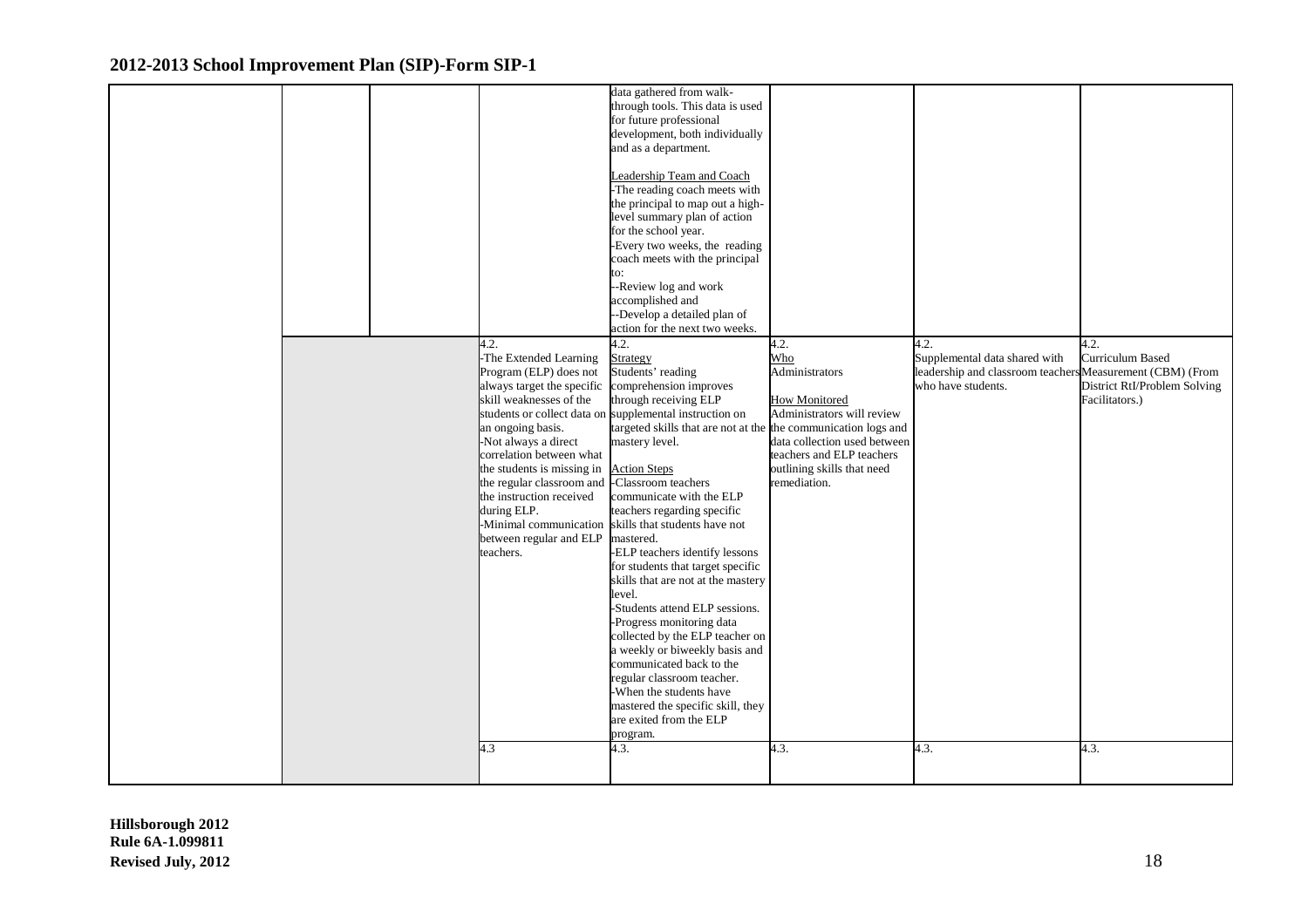| Based on the analysis of student achievement data, and reference to<br>"Guiding Questions", identify and define areas in need of improvement<br>for the following subgroup:                                                                                                                                                                                                                                                                                                                                                                                                                                                                                                                              |                          |                                                                      | <b>Anticipated Barrier</b>                                       | <b>Strategy</b>                  | <b>Fidelity Check</b><br>Who and how will the<br>fidelity be monitored? | <b>Strategy Data Check</b><br>How will the evaluation tool data<br>be used to determine the<br>effectiveness of strategy? |               | <b>Student Evaluation Tool</b> |
|----------------------------------------------------------------------------------------------------------------------------------------------------------------------------------------------------------------------------------------------------------------------------------------------------------------------------------------------------------------------------------------------------------------------------------------------------------------------------------------------------------------------------------------------------------------------------------------------------------------------------------------------------------------------------------------------------------|--------------------------|----------------------------------------------------------------------|------------------------------------------------------------------|----------------------------------|-------------------------------------------------------------------------|---------------------------------------------------------------------------------------------------------------------------|---------------|--------------------------------|
| Based on Ambitious but Achievable Annual Measurable Objectives<br>(AMOs), Reading and Math Performance Target                                                                                                                                                                                                                                                                                                                                                                                                                                                                                                                                                                                            |                          |                                                                      | 2011-2012                                                        | 2012-2013                        | 2013-2014                                                               | 2014-2015                                                                                                                 | 2015-2016     | 2016-2017                      |
| 5. Ambitious but Achievable Annual Measurable<br>Objectives (AMOs). In six year school will reduce their<br>achievement gap by 50%.<br>Reading Goal #5:                                                                                                                                                                                                                                                                                                                                                                                                                                                                                                                                                  |                          |                                                                      |                                                                  |                                  |                                                                         |                                                                                                                           |               |                                |
| 5A. Student subgroups by ethnicity (White, Black,<br>Hispanic, Asian, American Indian) not making satisfactory<br>progress in reading.<br>2012 Current<br>2013 Expected<br>Reading Goal #5A:<br>evel of<br>Level of<br>Performance:*<br>Performance:*<br>The percentage of White students<br>scoring proficient/satisfactory on<br>White: 87%<br>White: 88%<br>the 2013 FCAT/FAA Reading will Black: 20%<br><b>Black: 28%</b><br>increase from 87% to 88%.<br>Hispanic:86% Hispanic:87%<br>Asian:NA<br>Asian:NA<br>American<br>American<br>The percentage of Black students<br>scoring proficient/satisfactory on<br>Indian:<br>Indian:NA<br>the 2013 FCAT/FAA Reading will<br>increase from 20% to 28%. |                          | 5A.1.<br>White:<br>Black:<br>Hispanic:<br>Asian:<br>American Indian: | 5A.1.<br>See Goals<br>$\begin{bmatrix} 1, 3, \& 4 \end{bmatrix}$ | 5A.1.                            | 5A.1.                                                                   | 5A.1.                                                                                                                     |               |                                |
| Based on the analysis of student achievement data, and reference to                                                                                                                                                                                                                                                                                                                                                                                                                                                                                                                                                                                                                                      |                          |                                                                      | 5A.2.<br>5A.3.<br><b>Anticipated Barrier</b>                     | 5A.2<br>5A.3.<br><b>Strategy</b> | 5A.2<br>5A.3.<br><b>Fidelity Check</b>                                  | 5A.2<br>5A.3.<br><b>Strategy Data Check</b>                                                                               | 5A.2<br>5A.3. | <b>Student Evaluation Tool</b> |
| "Guiding Questions", identify and define areas in need of improvement<br>for the following subgroup:                                                                                                                                                                                                                                                                                                                                                                                                                                                                                                                                                                                                     |                          |                                                                      |                                                                  |                                  | Who and how will the<br>fidelity be monitored?                          | How will the evaluation tool data<br>be used to determine the<br>effectiveness of strategy?                               |               |                                |
| 5B. Economically Disadvantaged students not making<br>satisfactory progress in reading.<br>Reading Goal #5B:<br>Enter narrative for the goal in this box. Performance:*                                                                                                                                                                                                                                                                                                                                                                                                                                                                                                                                  | 2012 Current<br>Level of | 2013 Expected<br>Level of<br>Performance:*                           | 5B.1.                                                            | 5B.1.                            | 5B.1.                                                                   | 5B.1.                                                                                                                     | 5B.1.         |                                |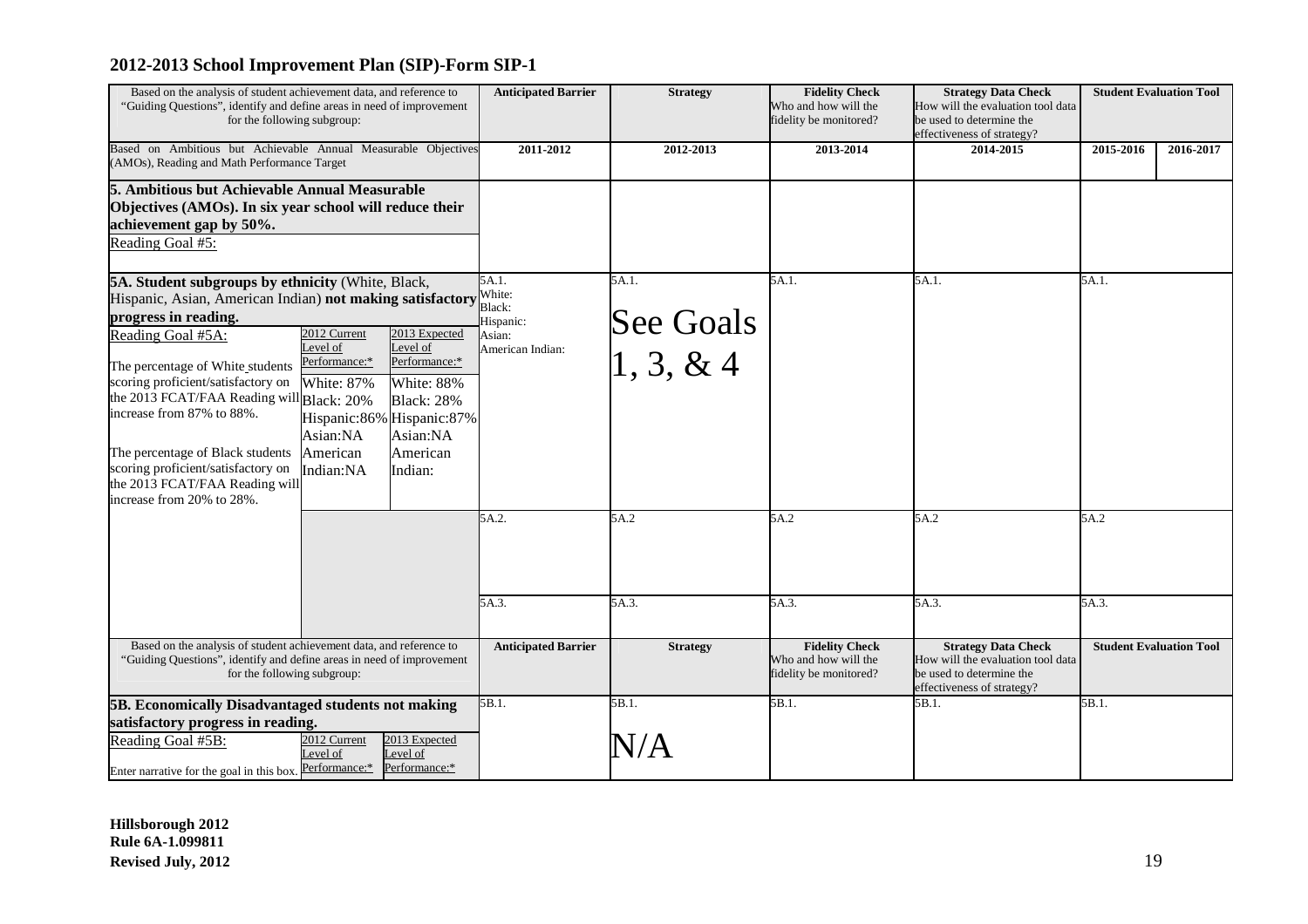|                                                                                                                                                                             |                                           |                                            | 5B.2.                                          | 5B.2.                                                                   | 5B.2.                                                                                                                     | 5B.2.                                                                                                                     | 5B.2.                                               |
|-----------------------------------------------------------------------------------------------------------------------------------------------------------------------------|-------------------------------------------|--------------------------------------------|------------------------------------------------|-------------------------------------------------------------------------|---------------------------------------------------------------------------------------------------------------------------|---------------------------------------------------------------------------------------------------------------------------|-----------------------------------------------------|
|                                                                                                                                                                             |                                           |                                            | 5B.3.                                          | 5B.3.                                                                   | 5B.3.                                                                                                                     | 5B.3.                                                                                                                     | 5B.3.                                               |
| Based on the analysis of student achievement data, and reference to<br>"Guiding Questions", identify and define areas in need of improvement<br>for the following subgroup: |                                           |                                            | <b>Anticipated Barrier</b>                     | <b>Strategy</b>                                                         | <b>Fidelity Check</b><br>Who and how will the<br>fidelity be monitored?                                                   | <b>Strategy Data Check</b><br>How will the evaluation tool data<br>be used to determine the<br>effectiveness of strategy? | <b>Student Evaluation Tool</b>                      |
| 5C. English Language Learners (ELL) not making                                                                                                                              |                                           |                                            | $5C.1$ .                                       | 5C.1.                                                                   | 5C.1.                                                                                                                     | 5C.1.                                                                                                                     | 5C.1.                                               |
| satisfactory progress in reading.<br>Reading Goal #5C:                                                                                                                      | 2012 Current                              | 2013 Expected                              |                                                |                                                                         |                                                                                                                           |                                                                                                                           |                                                     |
|                                                                                                                                                                             | Level of<br>Performance:*                 | Level of<br>Performance:*                  |                                                | See Goals<br>$\begin{bmatrix} 1, 3, \& 4 \end{bmatrix}$                 |                                                                                                                           |                                                                                                                           |                                                     |
| The percentage of ELL students<br>scoring proficient/satisfactory on                                                                                                        |                                           |                                            |                                                |                                                                         |                                                                                                                           |                                                                                                                           |                                                     |
| scoring proficient/satisfactory on the 2013 FCAT/FAA Reading will $79\%$<br>increase from 79% to 81%.                                                                       |                                           | 81%                                        |                                                |                                                                         |                                                                                                                           |                                                                                                                           |                                                     |
|                                                                                                                                                                             |                                           |                                            |                                                |                                                                         |                                                                                                                           |                                                                                                                           |                                                     |
|                                                                                                                                                                             |                                           |                                            | 5C.2.                                          | 5C.2.                                                                   | 5C.2.                                                                                                                     | 5C.2.                                                                                                                     | 5C.2.                                               |
|                                                                                                                                                                             |                                           |                                            | 5C.3.                                          | 5C.3.                                                                   | 5C.3.                                                                                                                     | 5C.3.                                                                                                                     | 5C.3.                                               |
| Based on the analysis of student achievement data, and reference to<br>"Guiding Questions", identify and define areas in need of improvement<br>for the following subgroup: |                                           | <b>Anticipated Barrier</b>                 | <b>Strategy</b>                                | <b>Fidelity Check</b><br>Who and how will the<br>fidelity be monitored? | <b>Strategy Data Check</b><br>How will the evaluation tool data<br>be used to determine the<br>effectiveness of strategy? | <b>Student Evaluation Tool</b>                                                                                            |                                                     |
| 5D. Students with Disabilities (SWD) not making                                                                                                                             |                                           |                                            | 5D.1.                                          | 5D.1.                                                                   | 5D.1.<br>Who                                                                                                              | 5D.1.                                                                                                                     | 5D.1.<br>-FAIR                                      |
| satisfactory progress in reading.                                                                                                                                           |                                           |                                            | -Need to provide a<br>school organization      | <b>Strategy</b><br>SWD student achievement                              | Principal, Site                                                                                                           | <b>Teacher Level</b><br>-Teachers reflect on lesson                                                                       |                                                     |
| Reading Goal #5D:                                                                                                                                                           | 2012 Current<br>Level of<br>Performance:* | 2013 Expected<br>Level of<br>Performance:* | structure and procedure<br>for regular and on- | improves through the<br>effective and consistent                        | Administrator, Assistance outcomes and use this<br>Principal                                                              | knowledge to drive future                                                                                                 | During the Grading Period<br>Core curriculum end of |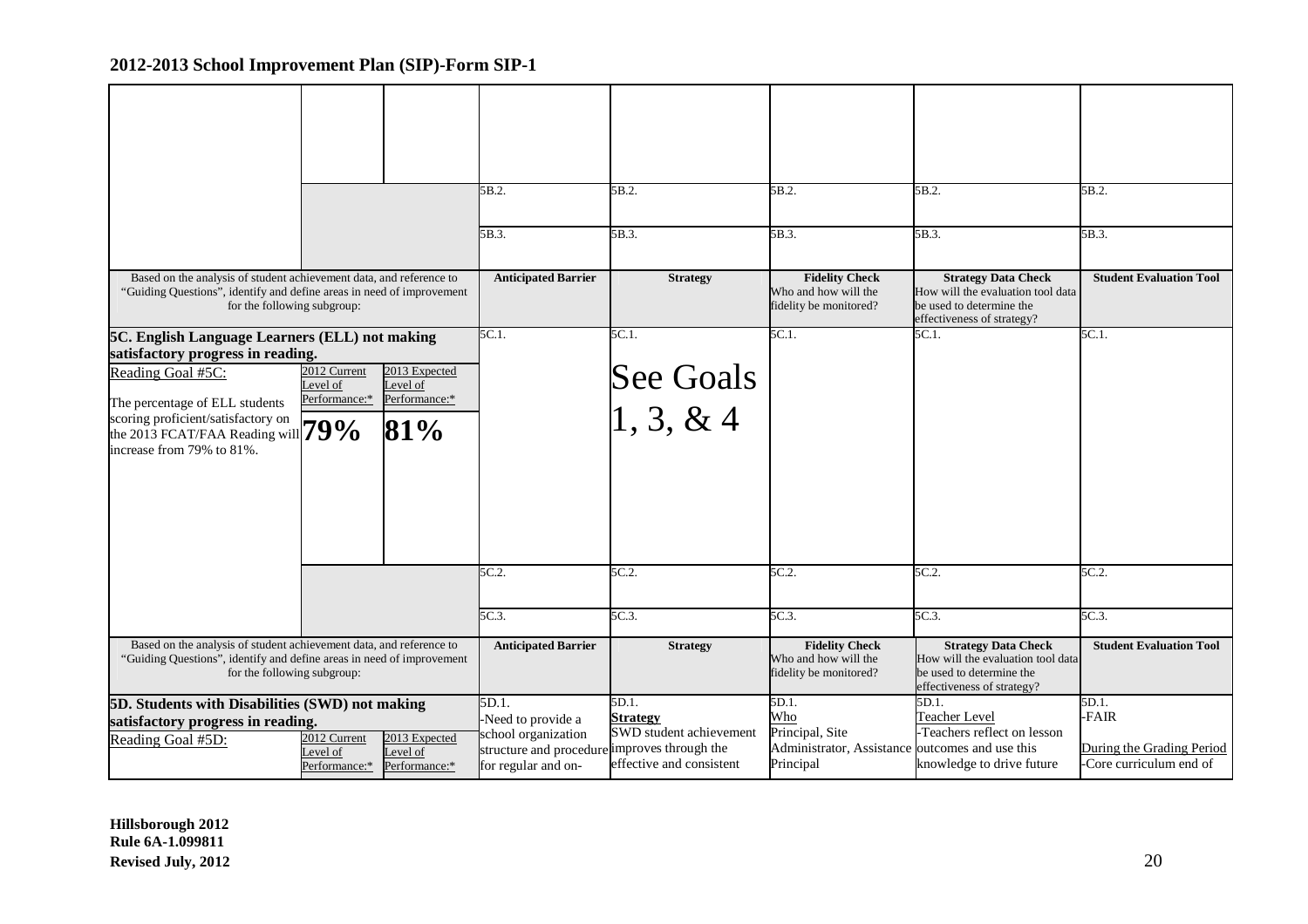| The percentage of SWD scoring<br>The percentage of SWD scoring<br>proficient/satisfactory on the 2013 $46\%$<br>FCAT/FAA Reading will increase<br>from 46% to 51%. | 51% | going review of<br>students' IEPs by both<br>the general education<br>and ESE teacher. To<br>APC will put a system<br>in place for this school<br>year.                                                                      | implementation of students' ESE Specialist<br>IEP goals, strategies,<br>modifications, and<br>accommodations.<br>address this barrier, the -Throughout the school<br>year, teachers of SWD<br>review students' IEPs to<br>ensure that IEPs are<br>implemented consistently<br>and with fidelity.<br>Teachers (both individually<br>and in PLCs) work to<br>improve upon both<br>individually and<br>collectively, the ability to<br>effectively implement<br>IEP/SWD strategies and<br>modifications into lessons. | How<br><b>IEP Progress Reports</b><br>reviewed by APC                                                                                                                                                                                                                                                                                                                                       | instruction.<br>Teachers use the on-line<br>grading system data to<br>calculate their students'<br>progress towards their PLC<br>and/or individual SMART<br>Goal.<br>PLC Level<br>-Using the individual teacher<br>data, PLCs calculate the<br>SMART goal data across all<br>classes/courses.<br>-PLCs reflect on lesson<br>outcomes and data used to<br>drive future instruction.<br>-For each class/course, PLCs<br>chart their overall progress<br>towards the SMART Goal.<br>Leadership Team Level<br>-PLC facilitator/ Subject<br>Area Leader/Department<br><b>Heads shares SMART Goal</b><br>data with the Problem<br>Solving Leadership Team.<br>-Data is used to drive teacher<br>support and student<br>supplemental instruction. | core common unit/<br>segment tests with data<br>aggregated for SWD<br>performance |
|--------------------------------------------------------------------------------------------------------------------------------------------------------------------|-----|------------------------------------------------------------------------------------------------------------------------------------------------------------------------------------------------------------------------------|--------------------------------------------------------------------------------------------------------------------------------------------------------------------------------------------------------------------------------------------------------------------------------------------------------------------------------------------------------------------------------------------------------------------------------------------------------------------------------------------------------------------|---------------------------------------------------------------------------------------------------------------------------------------------------------------------------------------------------------------------------------------------------------------------------------------------------------------------------------------------------------------------------------------------|--------------------------------------------------------------------------------------------------------------------------------------------------------------------------------------------------------------------------------------------------------------------------------------------------------------------------------------------------------------------------------------------------------------------------------------------------------------------------------------------------------------------------------------------------------------------------------------------------------------------------------------------------------------------------------------------------------------------------------------------|-----------------------------------------------------------------------------------|
|                                                                                                                                                                    |     | 5D.2.<br>-Improving the<br>our school is of high<br>priority.<br>in drilling down their<br>SWD level.<br>-General educational<br>teacher and ESE<br>teacher need consistent, <b>Actions</b><br>on-going co-planning<br>time. | 5D.2.<br><b>Strategy/Task</b><br>proficiency of SWD in SWD student achievement<br>improves through teachers'<br>implementation of the Plan-<br>-Teachers need support Do-Check-Act model in<br>order to plan/carry out<br>core assessments to the lessons/assessments with<br>appropriate strategies and<br>modifications.<br>Plan<br>For an upcoming unit of<br>instruction determine the<br>following:<br>-What do we want our SWD SMART goal data across<br>to learn by the end of the                          | 5D.2<br>Teacher Level<br>-Teachers reflect on<br>lesson outcomes and use<br>this knowledge to drive<br>future instruction.<br>Teachers use the on-line<br>grading system data to<br>calculate their students'<br>progress towards their<br>PLC and/or individual<br>SWD SMART Goal.<br>PLC Level<br>Using the individual<br>teacher data, PLCs<br>calculate the SWD<br>all classes/courses. | 5D.2<br>-FAIR<br>During the Grading Period<br>-Core curriculum end of core<br>common unit/segment tests<br>with data aggregated for<br>SWD performance                                                                                                                                                                                                                                                                                                                                                                                                                                                                                                                                                                                     | 5D.2.                                                                             |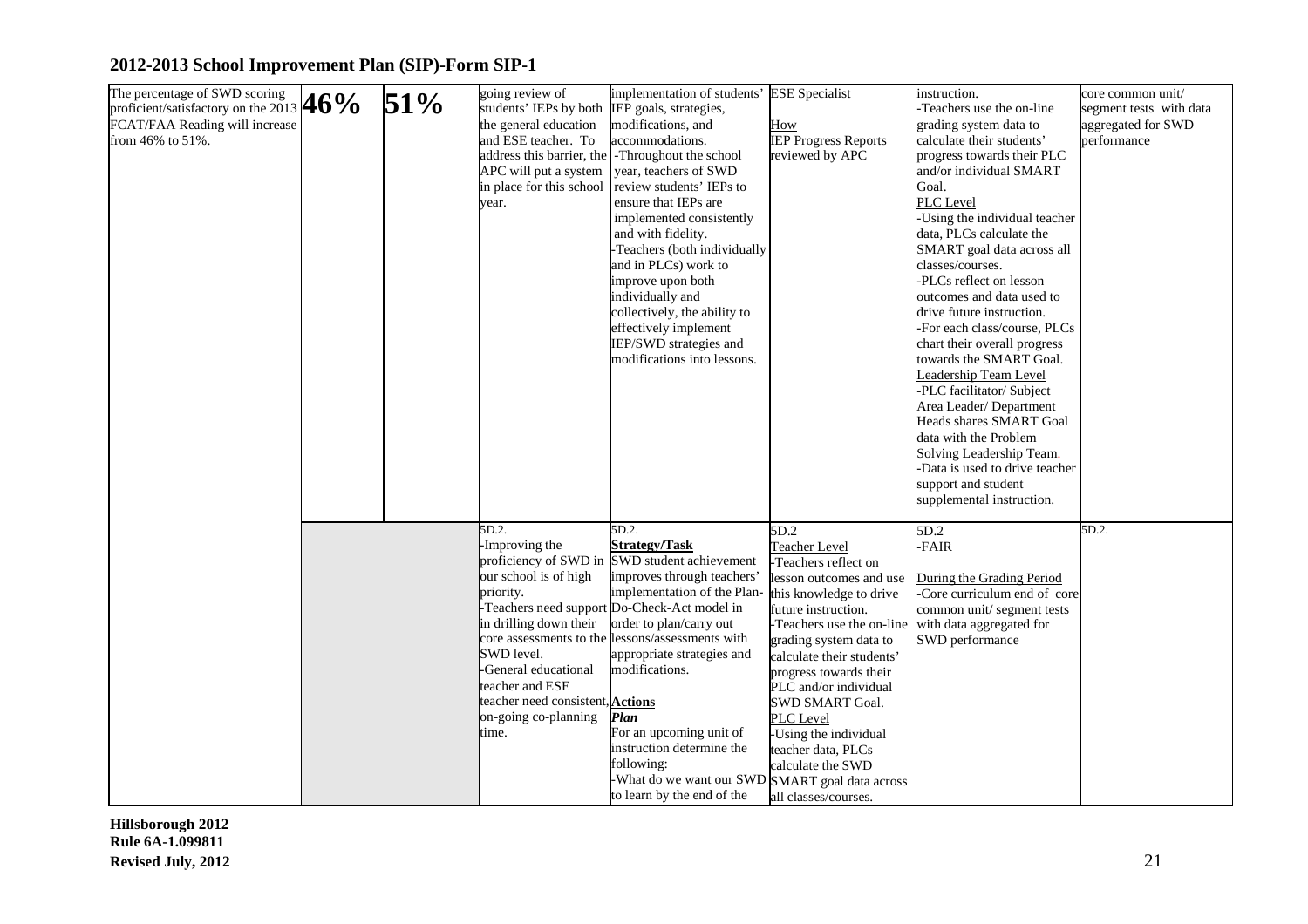|  | unit?                                                  | -PLCs reflect on lesson     |  |
|--|--------------------------------------------------------|-----------------------------|--|
|  | -What are standards that our outcomes and data used to |                             |  |
|  | SWD need to learn?                                     | drive future instruction.   |  |
|  | -How will we assess these                              | -For each class/course,     |  |
|  | skills/standards for our                               | PLCs chart their overall    |  |
|  | SWD?                                                   | progress towards the        |  |
|  | -What does mastery look                                | SWD SMART Goal.             |  |
|  | like?                                                  |                             |  |
|  |                                                        | Leadership Team Level       |  |
|  | -What is the SMART goal                                | -PLC facilitator/ Subject   |  |
|  | for this unit of instruction                           | Area Leader/Department      |  |
|  | for our SWD?                                           | Heads shares SWD            |  |
|  |                                                        | <b>SMART</b> Goal data with |  |
|  | Plan for the "Do"                                      | the Problem Solving         |  |
|  | What do teachers need to do Leadership Team.           |                             |  |
|  | in order to meet the SWD                               | -Data is used to drive      |  |
|  | SMART goal?                                            | teacher support and         |  |
|  | -What resources do we                                  | student supplemental        |  |
|  | need?                                                  | instruction.                |  |
|  | -How will the lessons be                               |                             |  |
|  | designed to maximize the                               |                             |  |
|  | learning of SWD?                                       |                             |  |
|  | -What checks-for-                                      |                             |  |
|  | understanding will we                                  |                             |  |
|  |                                                        |                             |  |
|  | implement for our SWD?                                 |                             |  |
|  | -What teaching                                         |                             |  |
|  | strategies/best practices will                         |                             |  |
|  | we use to help SWD learn?                              |                             |  |
|  | -Specifically how will we                              |                             |  |
|  | implement the                                          |                             |  |
|  | strategy during the                                    |                             |  |
|  | lesson?                                                |                             |  |
|  | -What are teachers going to                            |                             |  |
|  | do during the lesson for                               |                             |  |
|  | SWD?                                                   |                             |  |
|  | -What are SWD going to do                              |                             |  |
|  | during the lesson to                                   |                             |  |
|  | maximize learning?                                     |                             |  |
|  |                                                        |                             |  |
|  | <b>Reflect on the</b>                                  |                             |  |
|  | "Do"/Analyze Checks for                                |                             |  |
|  | <b>Understanding and Student</b>                       |                             |  |
|  |                                                        |                             |  |
|  | Work during the unit.                                  |                             |  |
|  | For lessons that have                                  |                             |  |
|  | already been taught within                             |                             |  |
|  | the unit of instruction,                               |                             |  |
|  | teachers reflect and discuss                           |                             |  |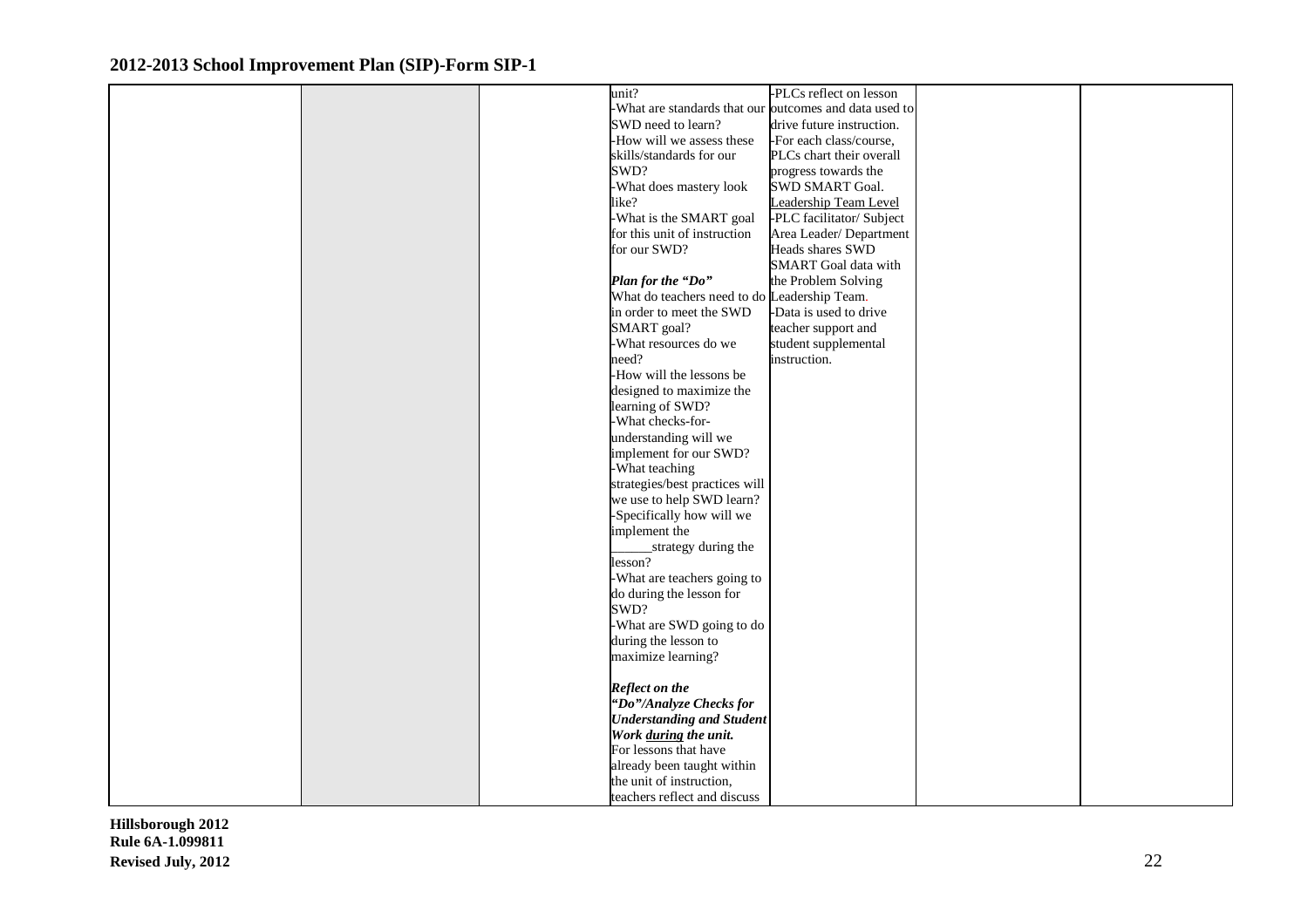|  | one or more of the following  |  |  |
|--|-------------------------------|--|--|
|  | regarding their SWD:          |  |  |
|  | -What worked within the       |  |  |
|  | lesson? How do we know it     |  |  |
|  | was successful? Why was it    |  |  |
|  | successful?                   |  |  |
|  |                               |  |  |
|  | -What didn't work within      |  |  |
|  | the lesson? Why? What are     |  |  |
|  | we going to do next?          |  |  |
|  | -For the implementation of    |  |  |
|  | the __________ strategy, what |  |  |
|  | worked? How do we know        |  |  |
|  | it was successful? Why was    |  |  |
|  | it successful? What checks    |  |  |
|  | for understanding were used   |  |  |
|  | during the lessons?           |  |  |
|  | -For the implementation of    |  |  |
|  |                               |  |  |
|  | the _______ strategy, what    |  |  |
|  | didn't work? Why? What        |  |  |
|  | are we going to do next?      |  |  |
|  | -What were the outcomes of    |  |  |
|  | the checks for                |  |  |
|  | understanding? And/or         |  |  |
|  | analysis of student           |  |  |
|  | performance?                  |  |  |
|  | -How do we take what we       |  |  |
|  | have learned and apply it to  |  |  |
|  | future lessons?               |  |  |
|  |                               |  |  |
|  | Reflect/Check - Analyze       |  |  |
|  |                               |  |  |
|  | <b>Data</b>                   |  |  |
|  | Discuss one or more of the    |  |  |
|  | following:                    |  |  |
|  | -What is the SWD data?        |  |  |
|  | -What is the data telling us  |  |  |
|  | as individual teachers?       |  |  |
|  | -What is the data telling us  |  |  |
|  | as a grade                    |  |  |
|  | level/PLC/department?         |  |  |
|  | -What are SWD not             |  |  |
|  | learning? Why is this         |  |  |
|  | occurring?                    |  |  |
|  | -Which SWD are learning?      |  |  |
|  |                               |  |  |
|  | <b>Act on the Data</b>        |  |  |
|  |                               |  |  |
|  | After data analysis, develop  |  |  |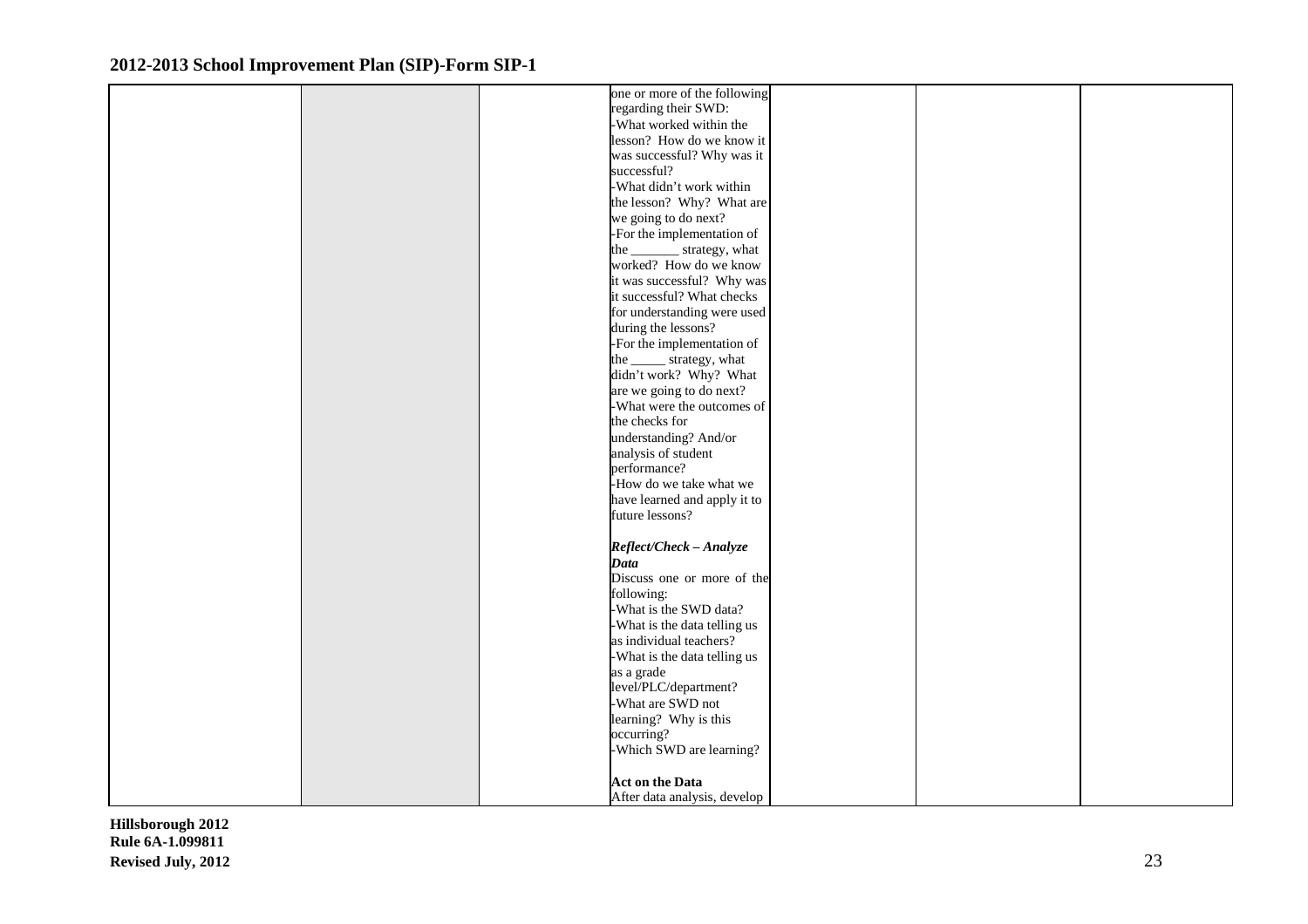|      | a plan to act on the data.<br>-What are we going to do<br>about SWD not learning?<br>-What are the<br>skills/concepts/standards<br>that need re-<br>teaching/interventions<br>(either to individual SWD or<br>small groups)?<br>-How are we going to re-<br>teach the skill differently?<br>-How we will know that our<br>re-teaching/interventions are<br>working? |      |      |      |
|------|---------------------------------------------------------------------------------------------------------------------------------------------------------------------------------------------------------------------------------------------------------------------------------------------------------------------------------------------------------------------|------|------|------|
| 5D.3 | 5D.3                                                                                                                                                                                                                                                                                                                                                                | 5D.3 | 5D.3 | 5D.3 |

## **Reading Professional Development**

|                                                                                         | Professional Development (PD) aligned with Strategies through Professional Learning Community (PLC) or PD Activity<br>Please note that each Strategy does not require a professional development or PLC activity. |                                               |                                                                        |                                                                                                              |                                                                                                 |                                                  |  |  |  |  |  |  |  |
|-----------------------------------------------------------------------------------------|-------------------------------------------------------------------------------------------------------------------------------------------------------------------------------------------------------------------|-----------------------------------------------|------------------------------------------------------------------------|--------------------------------------------------------------------------------------------------------------|-------------------------------------------------------------------------------------------------|--------------------------------------------------|--|--|--|--|--|--|--|
| PD Content /Topic<br>and/or PLC Focus                                                   | Grade<br>Level/Subject                                                                                                                                                                                            | PD Facilitator<br>and/or<br><b>PLC</b> Leader | PD Participants<br>(e.g., PLC, subject, grade level, or<br>school-wide | <b>Target Dates and Schedules</b><br>(e.g., Early Release) and<br>Schedules (e.g., frequency of<br>meetings) | Strategy for Follow-up/Monitoring                                                               | Person or Position Responsible for<br>Monitoring |  |  |  |  |  |  |  |
| Designing and<br>Delivering a Close<br>Reading Lesson Using K-5<br>in-Depth Questioning |                                                                                                                                                                                                                   | Reading Coach All Teachers                    |                                                                        | On-going                                                                                                     | Classroom Walkthroughs<br>Reading coach cycles<br>Professional using easyCBM and<br>Common Core | Administrators, Leadership Team                  |  |  |  |  |  |  |  |
|                                                                                         |                                                                                                                                                                                                                   |                                               |                                                                        |                                                                                                              |                                                                                                 |                                                  |  |  |  |  |  |  |  |
|                                                                                         |                                                                                                                                                                                                                   |                                               |                                                                        |                                                                                                              |                                                                                                 |                                                  |  |  |  |  |  |  |  |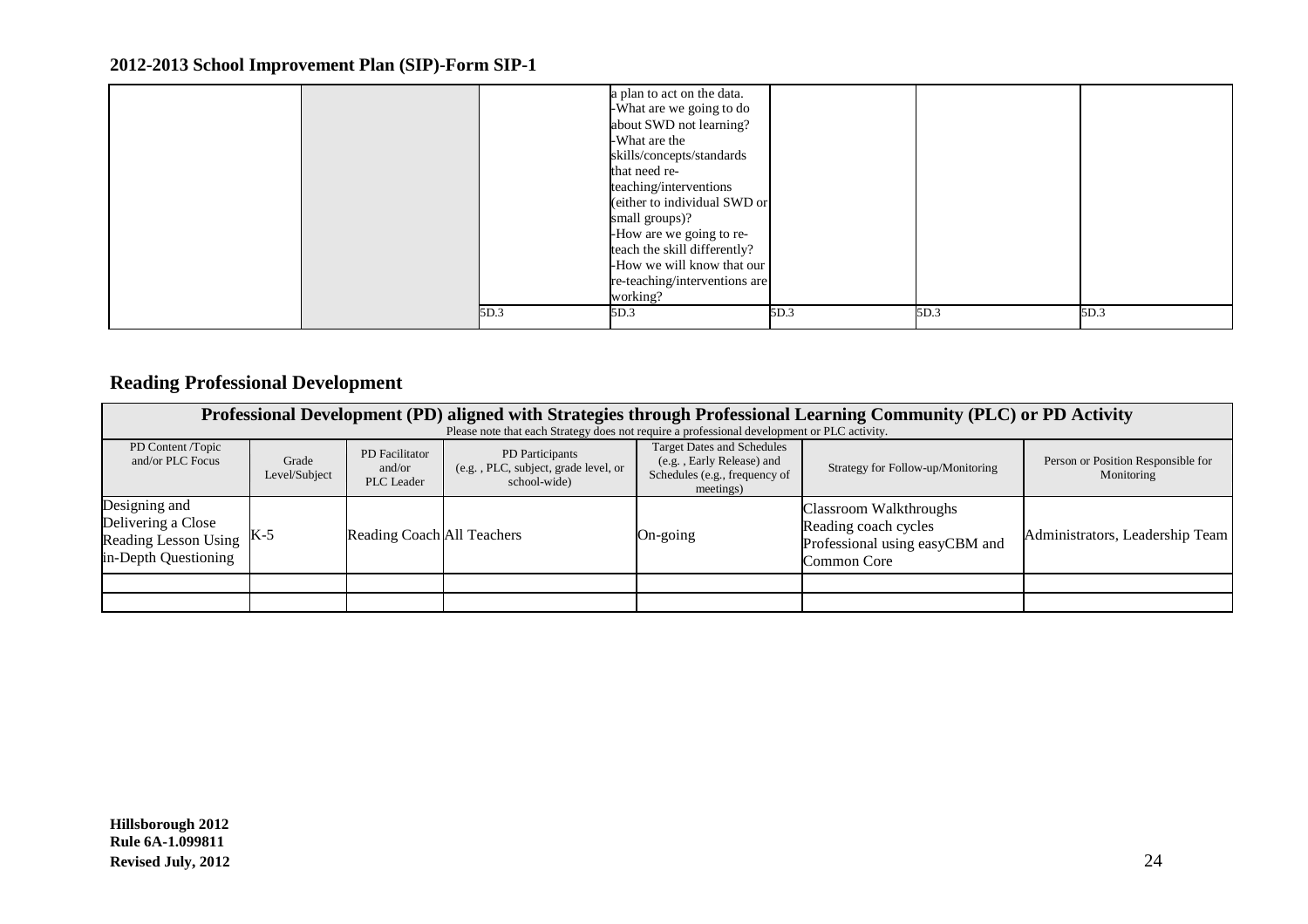## **Elementary or Middle School Mathematics Goals**

\* When using percentages, include the number of students the percentage represents (e.g., 70% (35)).

| <b>Elementary School Mathematics Goals</b>                                                                                                                                                                                      |                                                  |                                                | <b>Problem-Solving Process to Increase Student Achievement</b>                                                                                                                                                                                                                                                       |                                                                                                                                                                                                                                                                                                                                                                                                                                                                                                                                                   |                                                                                                                                                                                                                                                                  |                                                                                                                                                                                                                                                                                                                                                |                                                                                                                                                                                                                 |  |  |  |
|---------------------------------------------------------------------------------------------------------------------------------------------------------------------------------------------------------------------------------|--------------------------------------------------|------------------------------------------------|----------------------------------------------------------------------------------------------------------------------------------------------------------------------------------------------------------------------------------------------------------------------------------------------------------------------|---------------------------------------------------------------------------------------------------------------------------------------------------------------------------------------------------------------------------------------------------------------------------------------------------------------------------------------------------------------------------------------------------------------------------------------------------------------------------------------------------------------------------------------------------|------------------------------------------------------------------------------------------------------------------------------------------------------------------------------------------------------------------------------------------------------------------|------------------------------------------------------------------------------------------------------------------------------------------------------------------------------------------------------------------------------------------------------------------------------------------------------------------------------------------------|-----------------------------------------------------------------------------------------------------------------------------------------------------------------------------------------------------------------|--|--|--|
| Based on the analysis of student achievement data, and reference to<br>"Guiding Questions", identify and define areas in need of improvement                                                                                    | for the following group:                         |                                                | <b>Anticipated Barrier</b>                                                                                                                                                                                                                                                                                           | <b>Strategy</b>                                                                                                                                                                                                                                                                                                                                                                                                                                                                                                                                   | <b>Fidelity Check</b><br>Who and how will the<br>fidelity be monitored?                                                                                                                                                                                          | <b>Strategy Data Check</b><br>How will the evaluation tool data<br>be used to determine the<br>effectiveness of strategy?                                                                                                                                                                                                                      | <b>Student Evaluation Tool</b>                                                                                                                                                                                  |  |  |  |
| 1. FCAT 2.0: Students scoring proficient in mathematics $1.1$ .<br>(Level 3-5).<br>Mathematics Goal #1:<br>The percentage of students scoring<br>a Level 3 or higher on the 2013<br>FCAT Math will increase from<br>80% to 82%. | 2012 Current<br>Level of<br>Performance:*<br>80% | 2013 Expected Level<br>of Performance:*<br>82% | Lack of infrastructure to<br>support technology<br>Lack of technology<br>aardware<br>-Teachers at varying<br>understanding of the<br>intent of the CCSS                                                                                                                                                              | l.1.<br>Strategy<br>Students' math achievements<br>improve through the use of<br>technology and hands-on<br>activities to implement the<br>Common Core State Standards<br>In addition, student practice<br>taking on-line assessments to<br>prepare students for on-line<br>state testing.<br><b>Action Steps</b><br>PLCs use their core curriculum<br>information to learn more about<br>hands-on and technology<br>activities.<br>Additional action steps for this<br>strategy are outlined on grade<br>level/content area PLC action<br>plans. | l.1.<br>Who<br>- Principal<br><b>How Monitored</b><br>-PLCS turn their logs into<br>administration and/or coach<br>after a unit of instruction is<br>complete.<br>-PLCs receive feedback on<br>their logs.                                                       | 1.1.<br>PLCs will review unit<br>assessments and chart the<br>increase in the number of<br>students reaching at least 75%<br>mastery on units of instruction.<br>PLC facilitator will share data<br>with the Problem Solving<br>Leadership Team. The Problem<br>Solving Leadership Team will<br>review assessment data for<br>positive trends. | 1.1.<br>2x per year<br>District Baseline and Mid-<br>Year Testing<br>During the Grading Period<br>-Core Curriculum<br>Assessments (pre, mid, end of<br>unit, chapter, etc.)                                     |  |  |  |
|                                                                                                                                                                                                                                 |                                                  |                                                | 1.2.<br>-Teachers are at varying<br>skill levels with higher<br>order questioning<br>techniques.<br>-PLC meetings need to<br>focus on identifying and<br>writing higher order<br>questions to deliver during questions/prompts and<br>the lessons.<br>Webb's Depth of<br>is sometimes challenging. material.<br>1.3. | $\cdot$ 2.<br>Strategy/Task<br>Students' math achievement<br>improves through frequent<br>participation in higher order<br>questions/discussion activities<br>to deepen and extend student<br>knowledge. These quality<br>discussion techniques promotes<br>-Finding time to conduct thinking by students, assisting<br>them to arrive at new<br>Knowledge walk-throughs understandings of complex<br><b>Actions/Details</b><br><b>Within PLCs</b><br>Teachers work to improve<br>upon both individually and                                      | 1.2.<br>Who<br>-Principal<br><b>How Monitored</b><br>-PLCS turn their logs into<br>administration<br>-PLCs receive feedback on<br>their Logs.<br>-Classroom walk-throughs<br>using Webb's Depth of<br>Knowledge wheel as a<br>higher order walk-through<br>form. | 1.2.<br>PLCs will review unit<br>assessments and chart the<br>increase in the number of<br>students reaching at least 75%<br>mastery on units of instruction.                                                                                                                                                                                  | $\cdot$ .<br>2x per year<br>District Baseline and Mid-<br><b>Year Testing</b><br>During the Grading Period<br>-Core Curriculum<br><b>Assessments</b><br>(pre, mid, end of unit, chapter,<br>interventions etc.) |  |  |  |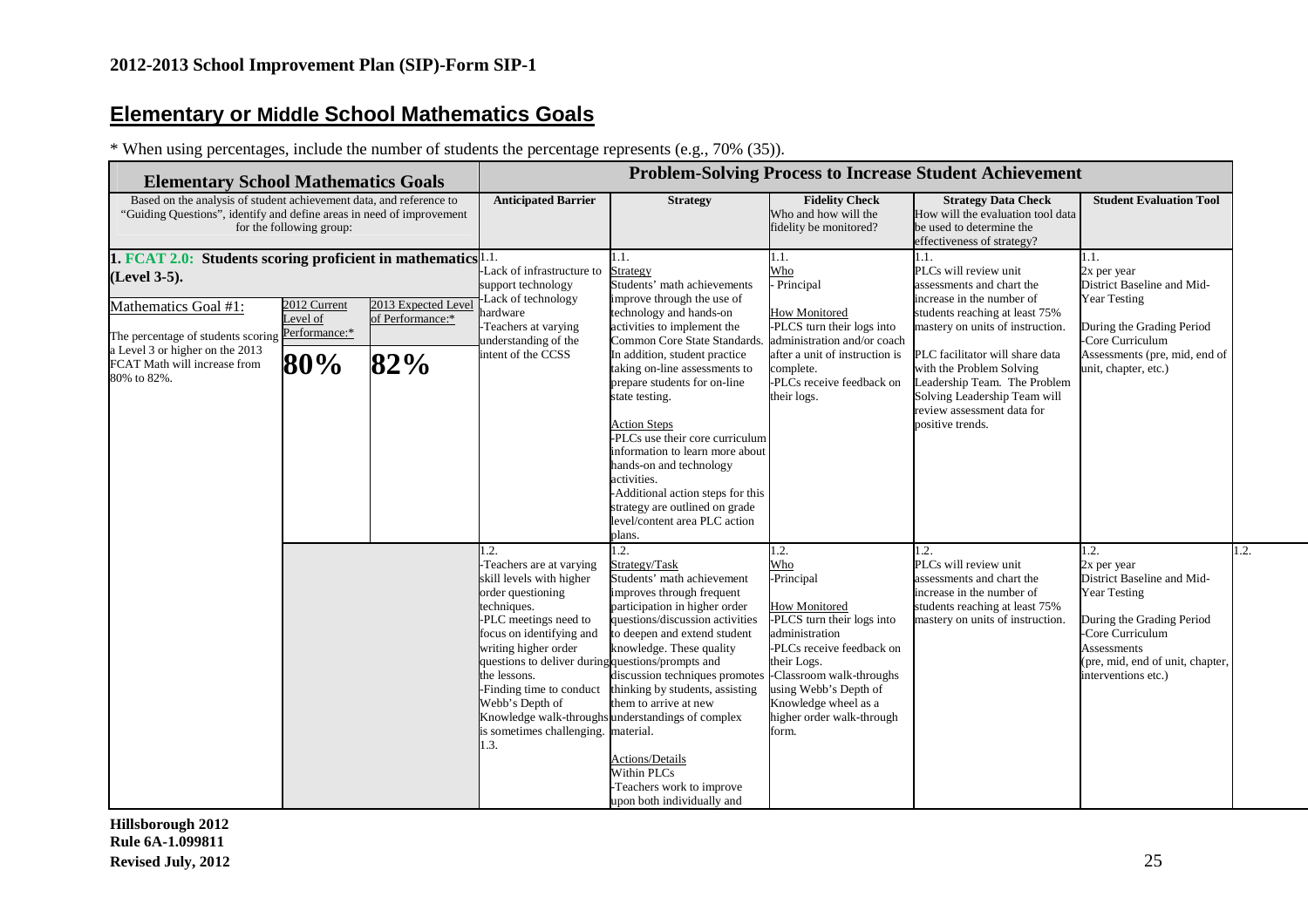|  | collectively, the ability to                         |  |  |
|--|------------------------------------------------------|--|--|
|  | effectively use higher order                         |  |  |
|  | questions/activities.                                |  |  |
|  | -Teachers plan higher order                          |  |  |
|  | questions/activities for                             |  |  |
|  | upcoming lessons to increase                         |  |  |
|  | the lessons' rigor and promote                       |  |  |
|  | student achievement.                                 |  |  |
|  | -Teachers plan for scaffolding                       |  |  |
|  | questions and activities to meet                     |  |  |
|  | the differentiated needs of                          |  |  |
|  | students.                                            |  |  |
|  | -After the lessons, teachers                         |  |  |
|  | examine student work samples                         |  |  |
|  | and classroom questions using                        |  |  |
|  | Webb's Depth of Knowledge to                         |  |  |
|  | evaluate the                                         |  |  |
|  | sophistication/complexity of                         |  |  |
|  | students' thinking.                                  |  |  |
|  | -Use student data to identify                        |  |  |
|  | successful higher order                              |  |  |
|  | questioning techniques for                           |  |  |
|  | future implementation.                               |  |  |
|  |                                                      |  |  |
|  | In the classroom                                     |  |  |
|  | During the lessons, teachers:                        |  |  |
|  | -Ask questions and/or provides                       |  |  |
|  | activities that require students to                  |  |  |
|  | engage in frequent higher order                      |  |  |
|  | thinking as defined by Webb's<br>Depth of Knowledge. |  |  |
|  | -Wait for full attention from the                    |  |  |
|  | class before asking questions.                       |  |  |
|  | -Provide students with wait                          |  |  |
|  | time.                                                |  |  |
|  | -Use probing questions to                            |  |  |
|  | encourage students to elaborate                      |  |  |
|  | and support assertions and                           |  |  |
|  | claims drawn from the                                |  |  |
|  | text/content.                                        |  |  |
|  | -Allow students to "unpack                           |  |  |
|  | their thinking" by describing                        |  |  |
|  | how they arrive at an answer.                        |  |  |
|  | -Encourage discussion by using                       |  |  |
|  | open-ended questions.                                |  |  |
|  | -Ask questions with multiple                         |  |  |
|  | correct answers or multiple                          |  |  |
|  | approaches.                                          |  |  |
|  | -Scaffold questions to help                          |  |  |
|  | students with incorrect answers.                     |  |  |
|  | -Engage all students in the                          |  |  |
|  | discussion and ensure that all                       |  |  |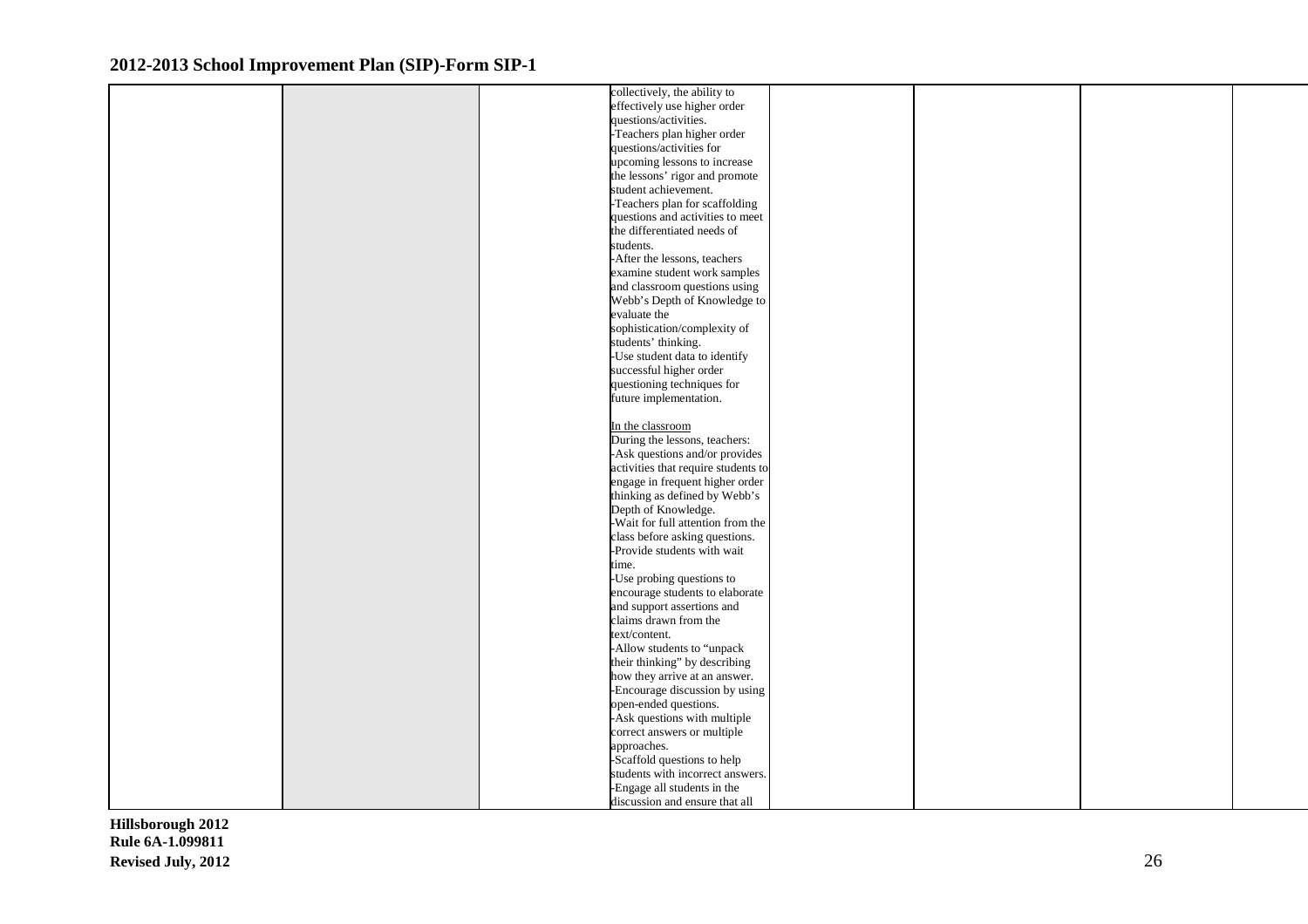|                                                                                                                                                                          |                                 |                                                |                                                           | voices are heard.<br>During the lessons, students:<br>-Have opportunities to<br>formulate many of the high-<br>level questions based on the<br>text/content.<br>-Have time to reflect on<br>classroom discussion to increase<br>their understanding (and<br>without teacher mediation).<br>School Leadership<br>-The coach/resource<br>teacher/PLC<br>member/administrator collects |                                                                                 |                                                                                                                                   |                                                   |  |
|--------------------------------------------------------------------------------------------------------------------------------------------------------------------------|---------------------------------|------------------------------------------------|-----------------------------------------------------------|-------------------------------------------------------------------------------------------------------------------------------------------------------------------------------------------------------------------------------------------------------------------------------------------------------------------------------------------------------------------------------------|---------------------------------------------------------------------------------|-----------------------------------------------------------------------------------------------------------------------------------|---------------------------------------------------|--|
|                                                                                                                                                                          |                                 |                                                |                                                           | higher order questioning walk-<br>through data using Webb's<br>Depth of Knowledge wheel.                                                                                                                                                                                                                                                                                            |                                                                                 |                                                                                                                                   |                                                   |  |
| Based on the analysis of student achievement data, and reference to<br>"Guiding Questions", identify and define areas in need of improvement<br>for the following group: |                                 |                                                | .3.<br><b>Anticipated Barrier</b>                         | $\overline{3}$ .<br><b>Strategy</b>                                                                                                                                                                                                                                                                                                                                                 | 1.3.<br><b>Fidelity Check</b><br>Who and how will the<br>fidelity be monitored? | 1.3.<br><b>Strategy Data Check</b><br>How will the evaluation tool data<br>be used to determine the<br>effectiveness of strategy? | .3.<br><b>Student Evaluation Tool</b>             |  |
| 2. FCAT 2.0: Students scoring Achievement Levels 4 or 5 <sup>2.1.</sup><br>in mathematics.                                                                               |                                 |                                                |                                                           | 2.1.<br>See Goals 1,                                                                                                                                                                                                                                                                                                                                                                | 2.1.                                                                            | 2.1.                                                                                                                              | 2.1.                                              |  |
| Mathematics Goal #2:<br>The percentage of students scoring Performance:*<br>a Level 4 or higher on the 2013<br>FCAT Math will increase from<br>55% to 57%.               | 2012 Current<br>Level of<br>55% | 2013 Expected Level<br>of Performance:*<br>57% |                                                           | 3 & 4                                                                                                                                                                                                                                                                                                                                                                               |                                                                                 |                                                                                                                                   |                                                   |  |
|                                                                                                                                                                          |                                 |                                                | 2.2.                                                      | 2.2.                                                                                                                                                                                                                                                                                                                                                                                | 2.2.                                                                            | 2.2.                                                                                                                              | 2.2.                                              |  |
|                                                                                                                                                                          |                                 |                                                | 2.3                                                       | 2.3                                                                                                                                                                                                                                                                                                                                                                                 | 2.3                                                                             | 2.3                                                                                                                               | 2.3                                               |  |
| Based on the analysis of student achievement data, and reference to<br>"Guiding Questions", identify and define areas in need of improvement<br>for the following group: |                                 |                                                | <b>Anticipated Barrier</b>                                | <b>Strategy</b>                                                                                                                                                                                                                                                                                                                                                                     | <b>Fidelity Check</b><br>Who and how will the<br>fidelity be monitored?         | <b>Strategy Data Check</b><br>How will the evaluation tool data<br>be used to determine the<br>effectiveness of strategy?         | <b>Student Evaluation Tool</b>                    |  |
| 3. FCAT 2.0: Points for students making learning gains<br>in mathematics.                                                                                                |                                 |                                                | 3.1.<br>PLCs struggle with how<br>to structure curriculum | 3.1.<br>Strategy<br>Students' math achievement                                                                                                                                                                                                                                                                                                                                      | 3.1.<br>Who<br>-Principal                                                       | 3.1.<br>School has a system for PLCs to<br>record and report during-the-                                                          | 3.1.<br>2x per year<br>District Baseline and Mid- |  |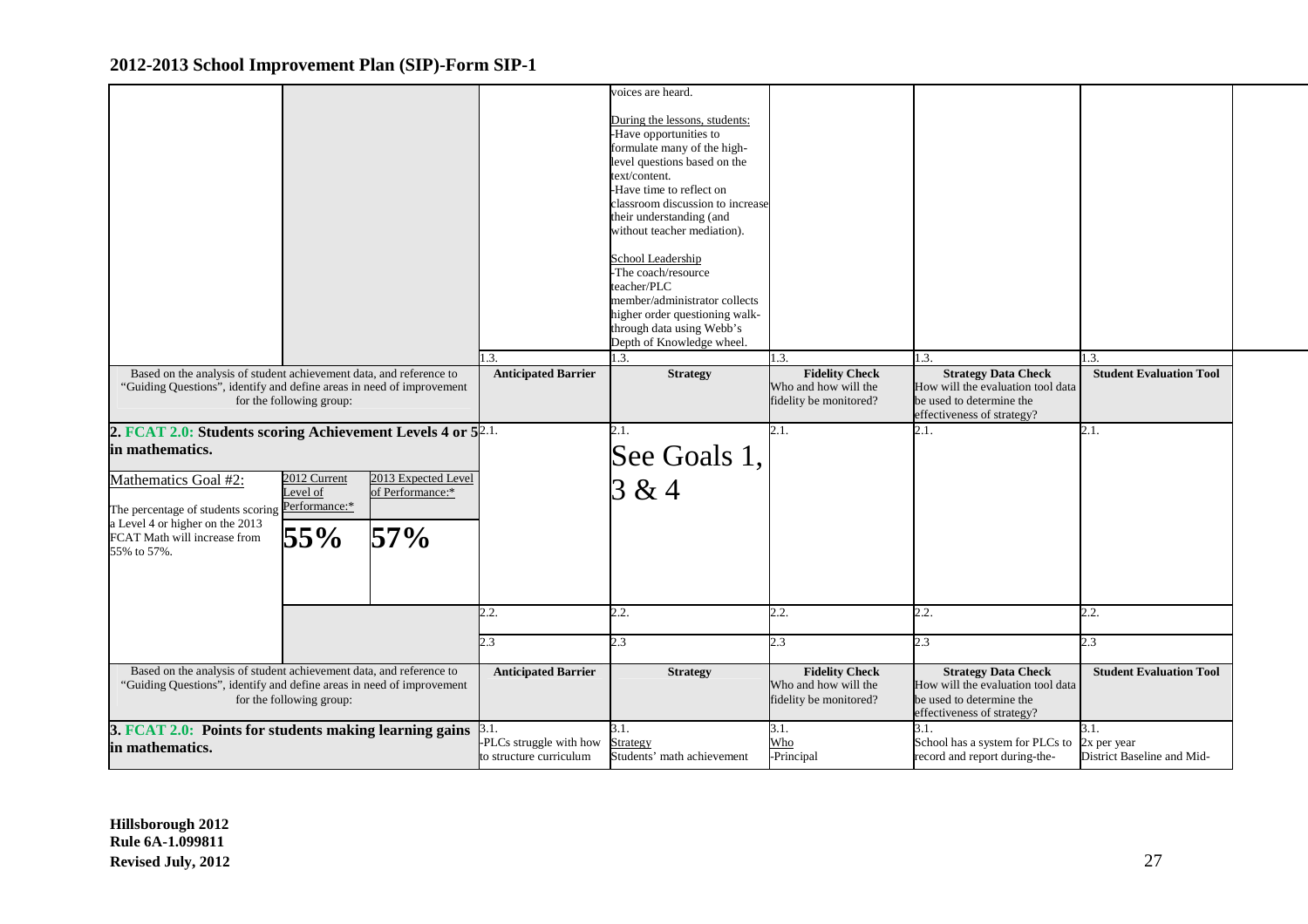| Mathematics Goal #3:               | 2012 Current  | 2013 Expected Level and data analysis |                                                        | improves through teachers                                                            | AP                            | grading period SMART goal                                                   | Year Testing                     |
|------------------------------------|---------------|---------------------------------------|--------------------------------------------------------|--------------------------------------------------------------------------------------|-------------------------------|-----------------------------------------------------------------------------|----------------------------------|
|                                    | Level of      | of Performance:*                      |                                                        | discussion to deepen their working collaboratively to focus-PLC facilitators of like |                               | outcomes to administration,                                                 |                                  |
| <b>Points earned from students</b> | Performance:* |                                       | leaning. To address this                               | on student learning.                                                                 | grades and/or like courses    | coach, and/or leadership team.                                              | During the Grading Period        |
| making learning gains on the       |               |                                       | barrier, this year PLCs are                            | Specifically, they use the Plan-                                                     |                               |                                                                             | Common assessments (pre,         |
| 2013 FCAT Math will increase       | 79            | 80                                    | being trained to use the                               | Do-Check-Act model and log to How                                                    |                               |                                                                             | post, mid, section, end of unit) |
| from 79 points to 80 points.       |               |                                       | Plan-Do-Check-Act                                      | structure their way of work.                                                         | PLCS turn their logs into     |                                                                             |                                  |
|                                    |               |                                       | "Instructional Unit" log                               | Using the backwards design                                                           | administration                |                                                                             |                                  |
|                                    |               | <b>Points Points</b>                  |                                                        | model for units of instruction,                                                      | -PLCs receive feedback on     |                                                                             |                                  |
|                                    |               |                                       |                                                        | teachers focus on the following                                                      | their logs.                   |                                                                             |                                  |
|                                    |               |                                       |                                                        | four questions:                                                                      | Administrators attend         |                                                                             |                                  |
|                                    |               |                                       |                                                        | 1. What is it we expect them to                                                      | argeted PLC meetings          |                                                                             |                                  |
|                                    |               |                                       |                                                        | learn?                                                                               | Progress of PLCs discussed    |                                                                             |                                  |
|                                    |               |                                       |                                                        | 2. How will we know if they                                                          | at Leadership Team            |                                                                             |                                  |
|                                    |               |                                       |                                                        | have learned it?                                                                     | -Administration shares the    |                                                                             |                                  |
|                                    |               |                                       |                                                        | 3. How will we respond if they                                                       | data of PLC visits with staff |                                                                             |                                  |
|                                    |               |                                       |                                                        | don't learn?                                                                         | on a monthly basis.           |                                                                             |                                  |
|                                    |               |                                       |                                                        | 4. How will we respond if they                                                       |                               |                                                                             |                                  |
|                                    |               |                                       |                                                        | already know it?                                                                     |                               |                                                                             |                                  |
|                                    |               |                                       |                                                        | <b>Actions/Details</b>                                                               |                               |                                                                             |                                  |
|                                    |               |                                       |                                                        | This year, the like-course PLCs                                                      |                               |                                                                             |                                  |
|                                    |               |                                       |                                                        | will administer common end-of-                                                       |                               |                                                                             |                                  |
|                                    |               |                                       |                                                        | chapter assessments. The                                                             |                               |                                                                             |                                  |
|                                    |               |                                       |                                                        | assessments will be                                                                  |                               |                                                                             |                                  |
|                                    |               |                                       |                                                        | identified/generated prior to the                                                    |                               |                                                                             |                                  |
|                                    |               |                                       |                                                        | teaching of the unit.                                                                |                               |                                                                             |                                  |
|                                    |               |                                       |                                                        | -Grade level/like-course PLCs                                                        |                               |                                                                             |                                  |
|                                    |               |                                       |                                                        | use a Plan-Do-Check-Act "Unit                                                        |                               |                                                                             |                                  |
|                                    |               |                                       |                                                        | of Instruction" log to guide their                                                   |                               |                                                                             |                                  |
|                                    |               |                                       |                                                        | discussion and way of work.                                                          |                               |                                                                             |                                  |
|                                    |               |                                       |                                                        | Discussions are summarized on                                                        |                               |                                                                             |                                  |
|                                    |               |                                       |                                                        | log.                                                                                 |                               |                                                                             |                                  |
|                                    |               |                                       |                                                        | Additional action steps for this                                                     |                               |                                                                             |                                  |
|                                    |               |                                       |                                                        | strategy are outlined on grade                                                       |                               |                                                                             |                                  |
|                                    |               |                                       |                                                        | level/content area PLC action                                                        |                               |                                                                             |                                  |
|                                    |               |                                       |                                                        | plans.                                                                               |                               |                                                                             |                                  |
|                                    |               |                                       | 3.2.                                                   | 3.2.                                                                                 | 3.2.                          | 3.2.                                                                        | 3.2.                             |
|                                    |               |                                       | -Teachers tend to only                                 | Strategy/Task<br>Students' math achievement                                          | Who<br>-Principal             | Teacher Level                                                               | 2x per year                      |
|                                    |               |                                       | differentiate after the<br>lesson is taught instead of | improves when teachers use on-                                                       | AP                            | -Teachers reflect on lesson<br>outcomes and use this knowledge Year Testing | District Baseline and Mid-       |
|                                    |               |                                       | planning how to                                        | going student data to                                                                | <b>Instruction Coaches</b>    | to drive future instruction.                                                |                                  |
|                                    |               |                                       | differentiate the lesson                               | differentiate instruction.                                                           | PLC facilitators of like      | -PLCs reflect on lesson outcomes                                            | <b>During the Grading Period</b> |
|                                    |               |                                       | when new content is                                    |                                                                                      | grades and/or like courses    | and data used to drive future                                               | Common assessments (pre,         |
|                                    |               |                                       | presented.                                             | <b>Actions/Details</b>                                                               |                               | instruction.                                                                | post, mid, section, end of unit) |
|                                    |               |                                       | -Teachers are at varying                               | Within PLCs Before Instruction How                                                   |                               | -Data is used to drive teacher                                              |                                  |
|                                    |               |                                       | levels of using                                        | and During Instruction of New                                                        |                               | support and student supplemental                                            |                                  |
|                                    |               |                                       | Differentiated Instruction                             | Content                                                                              |                               | instruction.                                                                |                                  |
|                                    |               |                                       | strategies.                                            | Using data from previous                                                             |                               |                                                                             |                                  |
|                                    |               |                                       | -Teachers tend to give all                             | assessments and daily                                                                |                               |                                                                             |                                  |
|                                    |               |                                       | students the same lesson,                              | classroom performance/work,                                                          |                               |                                                                             |                                  |
|                                    |               |                                       | handouts, etc.                                         | teachers plan Differentiated                                                         |                               |                                                                             |                                  |
|                                    |               |                                       |                                                        | Instruction groupings and                                                            |                               |                                                                             |                                  |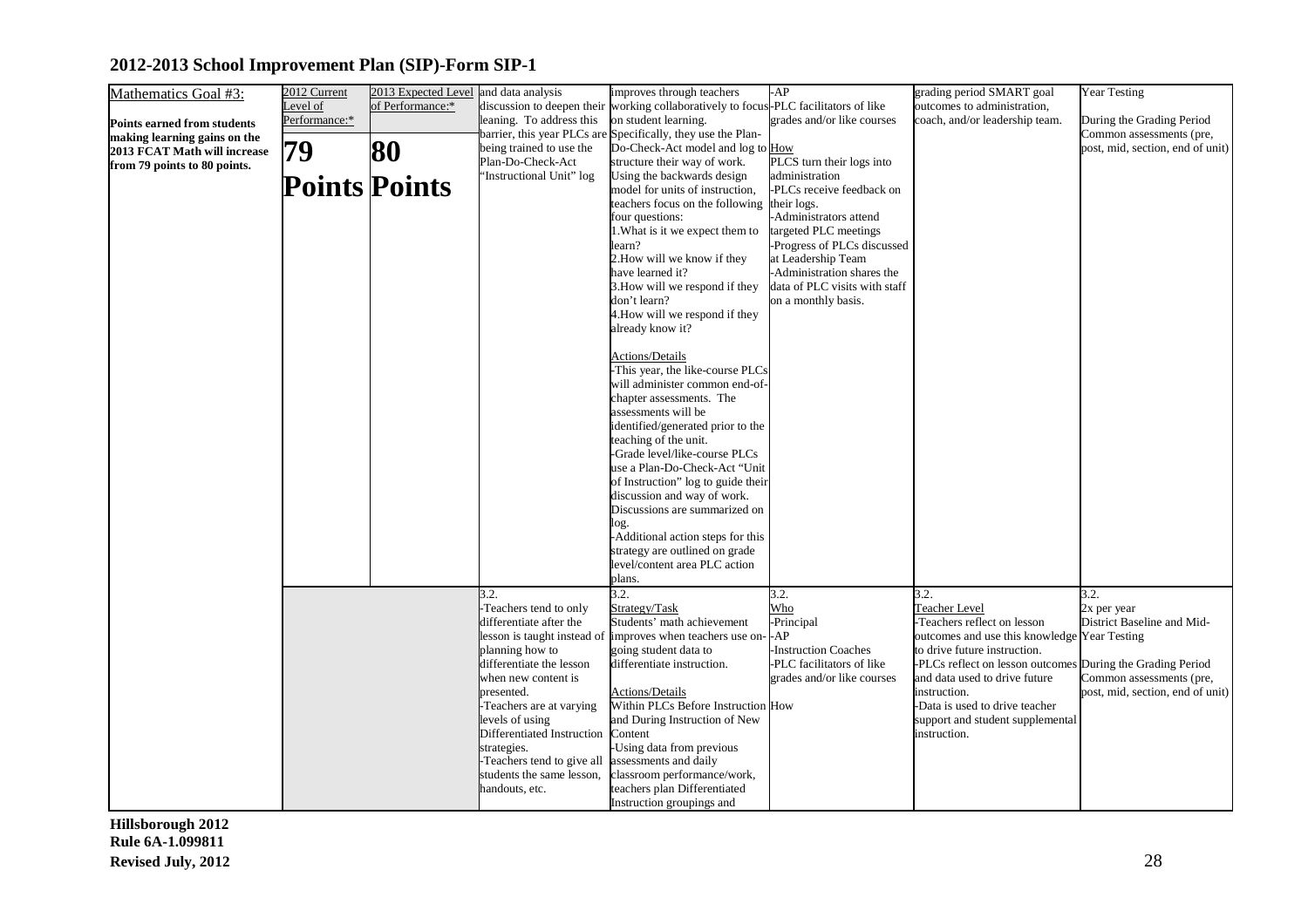|                                                                                                                                                                                                                                                                                                |                                          |                                                                      | 3.3.                                                                                                                                                                   | activities for the delivery of new<br>content in upcoming lessons.<br>In the classroom<br>-During the lessons, students are<br>involved in flexible grouping<br>techniques.<br><b>PLCs After Instruction</b><br>Use student data to identify<br>successful DI techniques for<br>future implementation.<br>Using a problem-solving<br>question protocol, identify<br>students who need re-<br>teaching/interventions and how<br>that instruction will be<br>provided.<br>-Additional action steps for this<br>strategy are outlined on grade<br>evel/content area PLCs.<br>3.3. | 3.3.                                                                                                            | 33.                                                                                                                                                      | 3.3.                                                                                                                                                                  |
|------------------------------------------------------------------------------------------------------------------------------------------------------------------------------------------------------------------------------------------------------------------------------------------------|------------------------------------------|----------------------------------------------------------------------|------------------------------------------------------------------------------------------------------------------------------------------------------------------------|--------------------------------------------------------------------------------------------------------------------------------------------------------------------------------------------------------------------------------------------------------------------------------------------------------------------------------------------------------------------------------------------------------------------------------------------------------------------------------------------------------------------------------------------------------------------------------|-----------------------------------------------------------------------------------------------------------------|----------------------------------------------------------------------------------------------------------------------------------------------------------|-----------------------------------------------------------------------------------------------------------------------------------------------------------------------|
| Based on the analysis of student achievement data, and reference to<br>"Guiding Questions", identify and define areas in need of improvement                                                                                                                                                   | for the following group:                 |                                                                      | <b>Anticipated Barrier</b>                                                                                                                                             | <b>Strategy</b>                                                                                                                                                                                                                                                                                                                                                                                                                                                                                                                                                                | <b>Fidelity Check</b><br>Who and how will the<br>fidelity be monitored?                                         | <b>Strategy Data Check</b><br>How will the evaluation tool data<br>be used to determine the<br>effectiveness of strategy?                                | <b>Student Evaluation Tool</b>                                                                                                                                        |
| 4. FCAT 2.0: Points for students in Lowest 25% making $4.1$ .<br>learning gains in mathematics.<br>Mathematics Goal #4:<br>Points earned from students in the<br>bottom quartile making learning<br>gains on the 2013 FCAT Math will $\binom{7}{7}$<br>increase from 67 points to 68<br>points | 2012 Current<br>evel of<br>Performance:* | 2013 Expected Leve<br>of Performance:*<br>68<br><b>Points Points</b> | -Scheduling time for the<br>principal/AP to meet with Areas<br>the reading coach on a<br>egular basis.<br>Teachers willingness to<br>accept support from the<br>coach. | 4.1.<br><b>Strategy Across all Content</b><br>Strategy/Task<br>Students' math achievement<br>improves through teachers'<br>collaboration with the math<br>curriculum PLC.<br>Actions/Details<br>eadership Team<br>The principal reviews the<br>curriculum meeting notes along<br>with data and provides<br>feedback.                                                                                                                                                                                                                                                           | 4.1.<br>Who<br>Administration<br>How<br>-Review of curriculum PLC<br>notes<br>-Administrative walk-<br>throughs | 4.1.<br>-Tracking of data and PLC notes                                                                                                                  | 4.1.<br>2x per year<br>District Baseline and Mid-<br><b>Year Testing</b><br>During the Grading Period<br>Common assessments (pre,<br>post, mid, section, end of unit) |
|                                                                                                                                                                                                                                                                                                |                                          |                                                                      | 1.2.<br>The Extended Learning<br>Program (ELP) does not<br>always target the specific<br>skill weaknesses of the                                                       | 4.2.<br><b>Strategy</b><br>Students' math achievement<br>improves through receiving<br>ELP supplemental instruction                                                                                                                                                                                                                                                                                                                                                                                                                                                            | 4.2<br>Who<br>Administrators<br><b>How Monitored</b>                                                            | 4.2.<br>The Extended Learning Program Strategy<br>(ELP) does not always target the<br>specific skill weaknesses of the<br>students or collect data on an | 4.2.<br>Students' math achievement<br>improves through receiving<br>ELP supplemental instruction                                                                      |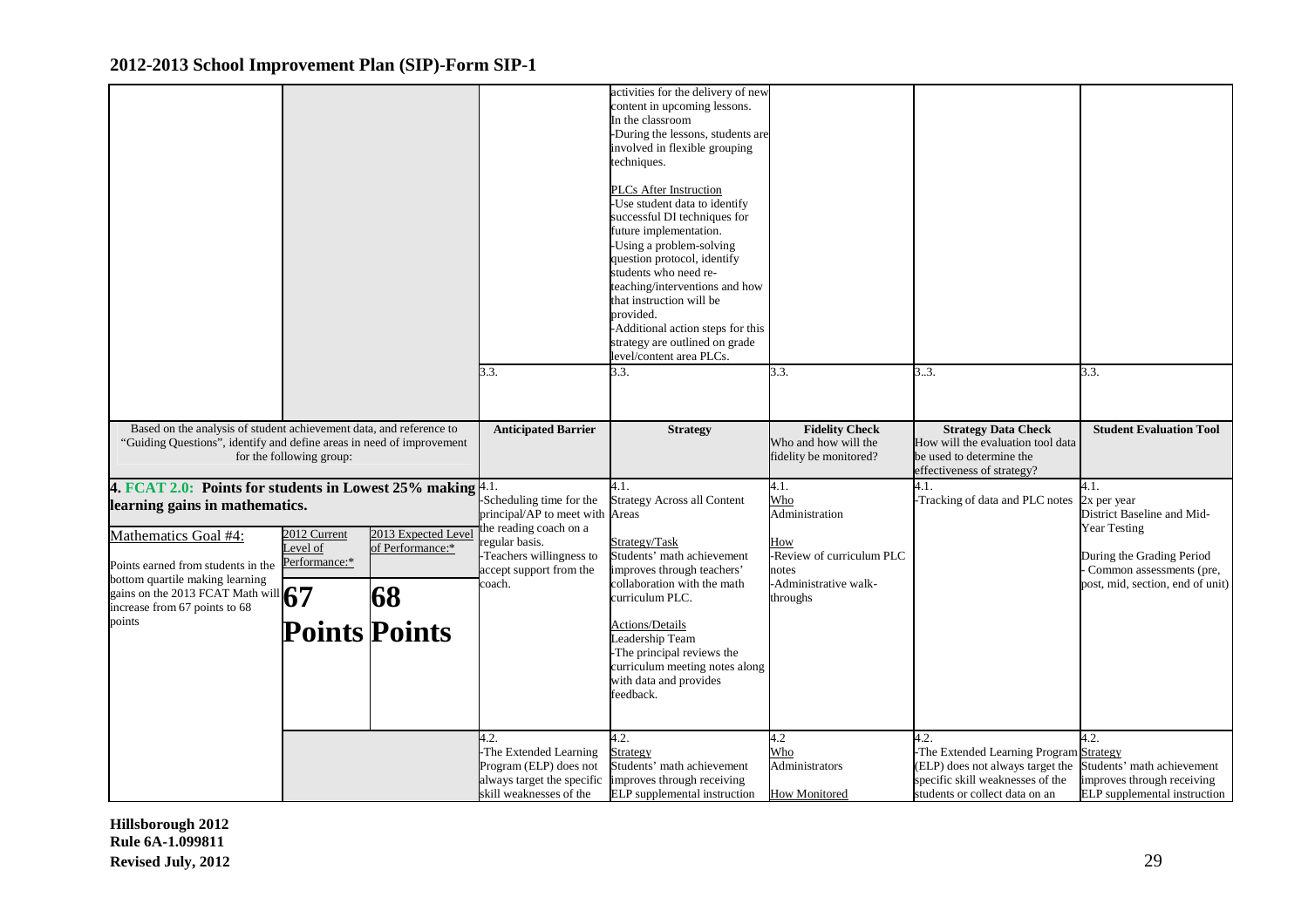|                                                                                                                                                                                                                                                                                                  | an ongoing basis.<br>Not always a direct<br>correlation between what<br>the students is missing in<br>the regular classroom and<br>the instruction received<br>during ELP.<br>-Minimal communication<br>between regular and ELP<br>teachers.<br>4.3 | students or collect data on on targeted skills that are not at Administrators will review<br>the mastery level.<br><b>Action Steps</b><br>Classroom teachers<br>communicate with the ELP<br>teachers regarding specific<br>skills that students have not<br>mastered.<br>-ELP teachers identify lessons<br>for students that target specific<br>skills that are not at the mastery<br>level.<br>Students attend ELP sessions.<br>Progress monitoring data<br>collected by the ELP teacher on<br>u weekly or biweekly basis and<br>communicated back to the<br>regular classroom teacher.<br>When the students have<br>mastered the specific skill, they<br>are exited from the ELP<br>program.<br>4.3. | the communication logs and<br>data collection used between<br>teachers and ELP teachers<br>outlining skills that need<br>remediation.<br>4.3. | ongoing basis.<br>-Not always a direct correlation<br>between what the students is<br>missing in the regular classroom<br>and the instruction received<br>during ELP.<br>-Minimal communication<br>between regular and ELP<br>teachers.<br>4.3. | on targeted skills that are not<br>at the mastery level.<br><b>Action Steps</b><br>-Classroom teachers<br>communicate with the ELP<br>teachers regarding specific<br>skills that students have not<br>mastered.<br>-ELP teachers identify lessons<br>skills that are not at the<br>mastery level.<br>Students attend ELP<br>sessions.<br>Progress monitoring data<br>collected by the ELP teacher<br>on a weekly or biweekly basis<br>and communicated back to the<br>regular classroom teacher.<br>When the students have<br>mastered the specific skill,<br>they are exited from the ELP<br>program.<br>4.3. | for students that target specific |
|--------------------------------------------------------------------------------------------------------------------------------------------------------------------------------------------------------------------------------------------------------------------------------------------------|-----------------------------------------------------------------------------------------------------------------------------------------------------------------------------------------------------------------------------------------------------|--------------------------------------------------------------------------------------------------------------------------------------------------------------------------------------------------------------------------------------------------------------------------------------------------------------------------------------------------------------------------------------------------------------------------------------------------------------------------------------------------------------------------------------------------------------------------------------------------------------------------------------------------------------------------------------------------------|-----------------------------------------------------------------------------------------------------------------------------------------------|-------------------------------------------------------------------------------------------------------------------------------------------------------------------------------------------------------------------------------------------------|----------------------------------------------------------------------------------------------------------------------------------------------------------------------------------------------------------------------------------------------------------------------------------------------------------------------------------------------------------------------------------------------------------------------------------------------------------------------------------------------------------------------------------------------------------------------------------------------------------------|-----------------------------------|
| Based on the analysis of student achievement data, and reference to<br>"Guiding Questions", identify and define areas in need of improvement<br>for the following subgroup:                                                                                                                      | <b>Anticipated Barrier</b>                                                                                                                                                                                                                          | <b>Strategy</b>                                                                                                                                                                                                                                                                                                                                                                                                                                                                                                                                                                                                                                                                                        | <b>Fidelity Check</b><br>Who and how will the<br>fidelity be monitored?                                                                       | <b>Strategy Data Check</b><br>How will the evaluation tool data<br>be used to determine the                                                                                                                                                     |                                                                                                                                                                                                                                                                                                                                                                                                                                                                                                                                                                                                                | <b>Student Evaluation Tool</b>    |
|                                                                                                                                                                                                                                                                                                  |                                                                                                                                                                                                                                                     |                                                                                                                                                                                                                                                                                                                                                                                                                                                                                                                                                                                                                                                                                                        |                                                                                                                                               | effectiveness of strategy?                                                                                                                                                                                                                      |                                                                                                                                                                                                                                                                                                                                                                                                                                                                                                                                                                                                                |                                   |
| Based on Ambitious but Achievable Annual Measurable Objectives<br>(AMOs), Reading and Math Performance Target                                                                                                                                                                                    | 2011-2012                                                                                                                                                                                                                                           | 2012-2013                                                                                                                                                                                                                                                                                                                                                                                                                                                                                                                                                                                                                                                                                              | 2013-2014                                                                                                                                     | 2014-2015                                                                                                                                                                                                                                       | 2015-2016                                                                                                                                                                                                                                                                                                                                                                                                                                                                                                                                                                                                      | 2016-2017                         |
| 5. Ambitious but Achievable Annual Measurable<br>Objectives (AMOs). In six year school will reduce their<br>achievement gap by 50%.<br>Math Goal #5:                                                                                                                                             |                                                                                                                                                                                                                                                     |                                                                                                                                                                                                                                                                                                                                                                                                                                                                                                                                                                                                                                                                                                        |                                                                                                                                               |                                                                                                                                                                                                                                                 |                                                                                                                                                                                                                                                                                                                                                                                                                                                                                                                                                                                                                |                                   |
| 5A. Student subgroups by ethnicity (White, Black,<br>Hispanic, Asian, American Indian) not making satisfactory<br>progress in mathematics<br>2012 Current<br>2013 Expected<br>Mathematics Goal #5A:<br>evel of<br>Level of<br>The percentage of White students<br>Performance:*<br>Performance:* | 5A.1.<br>White:<br>Black:<br>Hispanic:<br>Asian:<br>American Indian:                                                                                                                                                                                | 5A.1.<br>See goals<br>$\begin{array}{c} 1, 3 \& 4 \end{array}$                                                                                                                                                                                                                                                                                                                                                                                                                                                                                                                                                                                                                                         | 5A.1.                                                                                                                                         | 5A.1.                                                                                                                                                                                                                                           | 5A.1.                                                                                                                                                                                                                                                                                                                                                                                                                                                                                                                                                                                                          |                                   |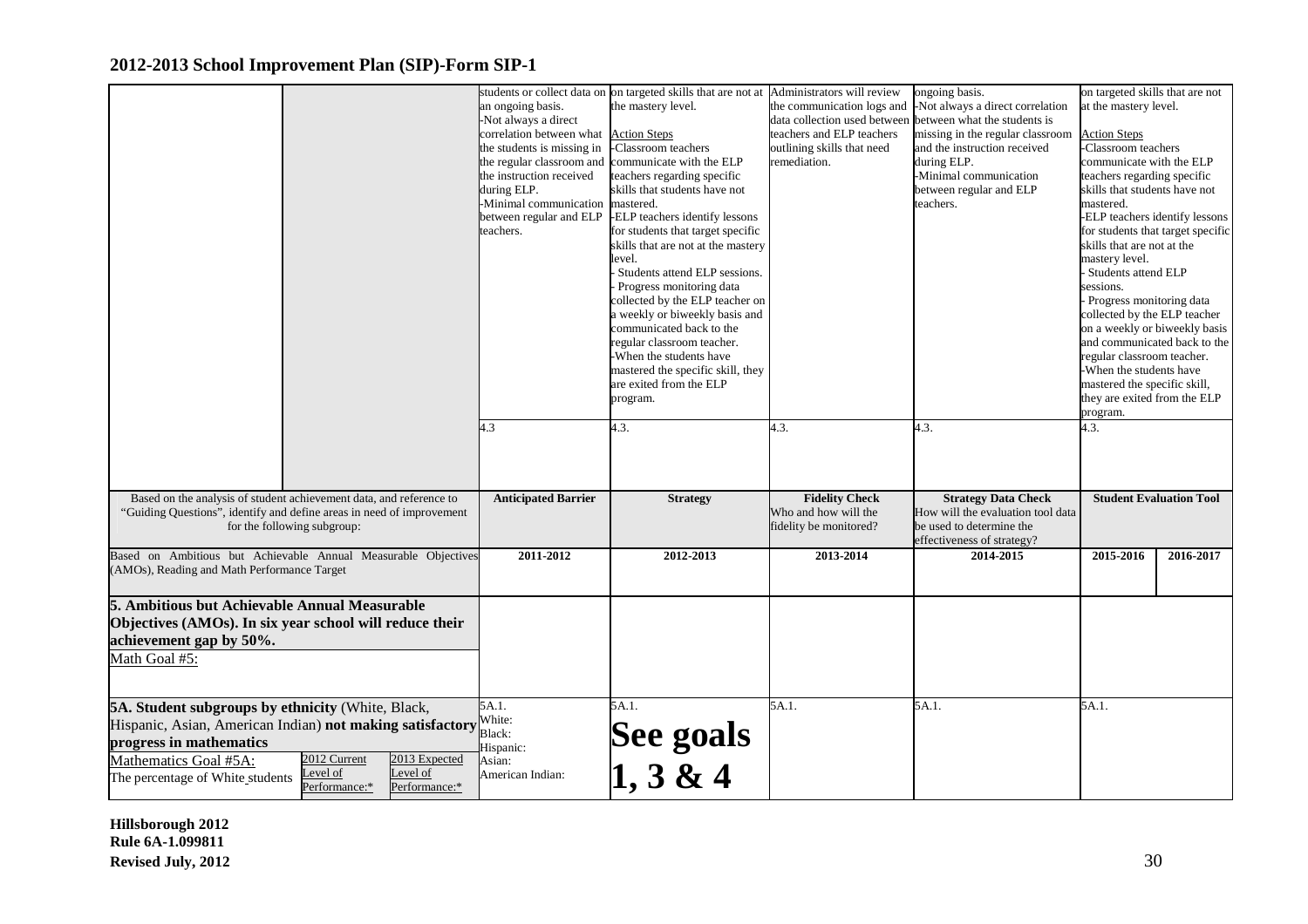| scoring proficient/satisfactory on<br>the 2013 FCAT/FAA Math will<br>increase from 82% to 84%.<br>The percentage of Black students<br>scoring proficient/satisfactory on    | White: 82<br>Black: 10<br>Hispanic: 75<br>Asian:<br>American<br>Indian: | White:<br>Black:<br>Hispanic:<br>Asian:<br>American<br>Indian: |                            |                    |                                                                         |                                                                                                                           |                                |
|-----------------------------------------------------------------------------------------------------------------------------------------------------------------------------|-------------------------------------------------------------------------|----------------------------------------------------------------|----------------------------|--------------------|-------------------------------------------------------------------------|---------------------------------------------------------------------------------------------------------------------------|--------------------------------|
| the 2013 FCAT/FAA Math will<br>increase from 10% to 19%.                                                                                                                    |                                                                         |                                                                | 5A.2.                      | 5A.2.              | 5A.2.                                                                   | 5A.2.                                                                                                                     | 5A.2.                          |
|                                                                                                                                                                             |                                                                         |                                                                | 5A.3.                      | 5A.3.              | 5A.3.                                                                   | 5A.3.                                                                                                                     | 5A.3.                          |
| Based on the analysis of student achievement data, and reference to<br>"Guiding Questions", identify and define areas in need of improvement<br>for the following subgroup: |                                                                         |                                                                | <b>Anticipated Barrier</b> | <b>Strategy</b>    | <b>Fidelity Check</b><br>Who and how will the<br>fidelity be monitored? | <b>Strategy Data Check</b><br>How will the evaluation tool data<br>be used to determine the<br>effectiveness of strategy? | <b>Student Evaluation Tool</b> |
| 5B. Economically Disadvantaged students not making<br>satisfactory progress in mathematics.<br>Mathematics Goal #5B:<br>Enter narrative for the goal in this box.           | 2012 Current<br>evel of<br>Performance:*                                | 2013 Expected<br>Level of<br>Performance:*                     | 5B.1.                      | 5B.1.<br>$\rm N/A$ | 5B.1.                                                                   | 5B.1.                                                                                                                     | 5B.1.                          |
|                                                                                                                                                                             |                                                                         |                                                                | 5B.1.                      | 5B.1.              | 5B.1.                                                                   | 5B.1.                                                                                                                     | 5B.1.                          |
|                                                                                                                                                                             |                                                                         |                                                                | 5B.3.                      | 5B.3.              | 5B.3.                                                                   | 5B.3.                                                                                                                     | 5B.3.                          |
| Based on the analysis of student achievement data, and reference to<br>"Guiding Questions", identify and define areas in need of improvement<br>for the following subgroup: |                                                                         |                                                                | <b>Anticipated Barrier</b> | <b>Strategy</b>    | <b>Fidelity Check</b><br>Who and how will the<br>fidelity be monitored? | <b>Strategy Data Check</b><br>How will the evaluation tool data<br>be used to determine the<br>effectiveness of strategy? | <b>Student Evaluation Tool</b> |
| 5C. English Language Learners (ELL) not making<br>satisfactory progress in mathematics.<br>Mathematics Goal #5C:<br>Enter narrative for the goal in this box. Performance:* | 2012 Current<br>Level of                                                | 2013 Expected<br>Level of<br>Performance:*                     | 5C.1.                      | 5C.1.              | 5C.1.                                                                   | 5C.1.                                                                                                                     | 5C.1.                          |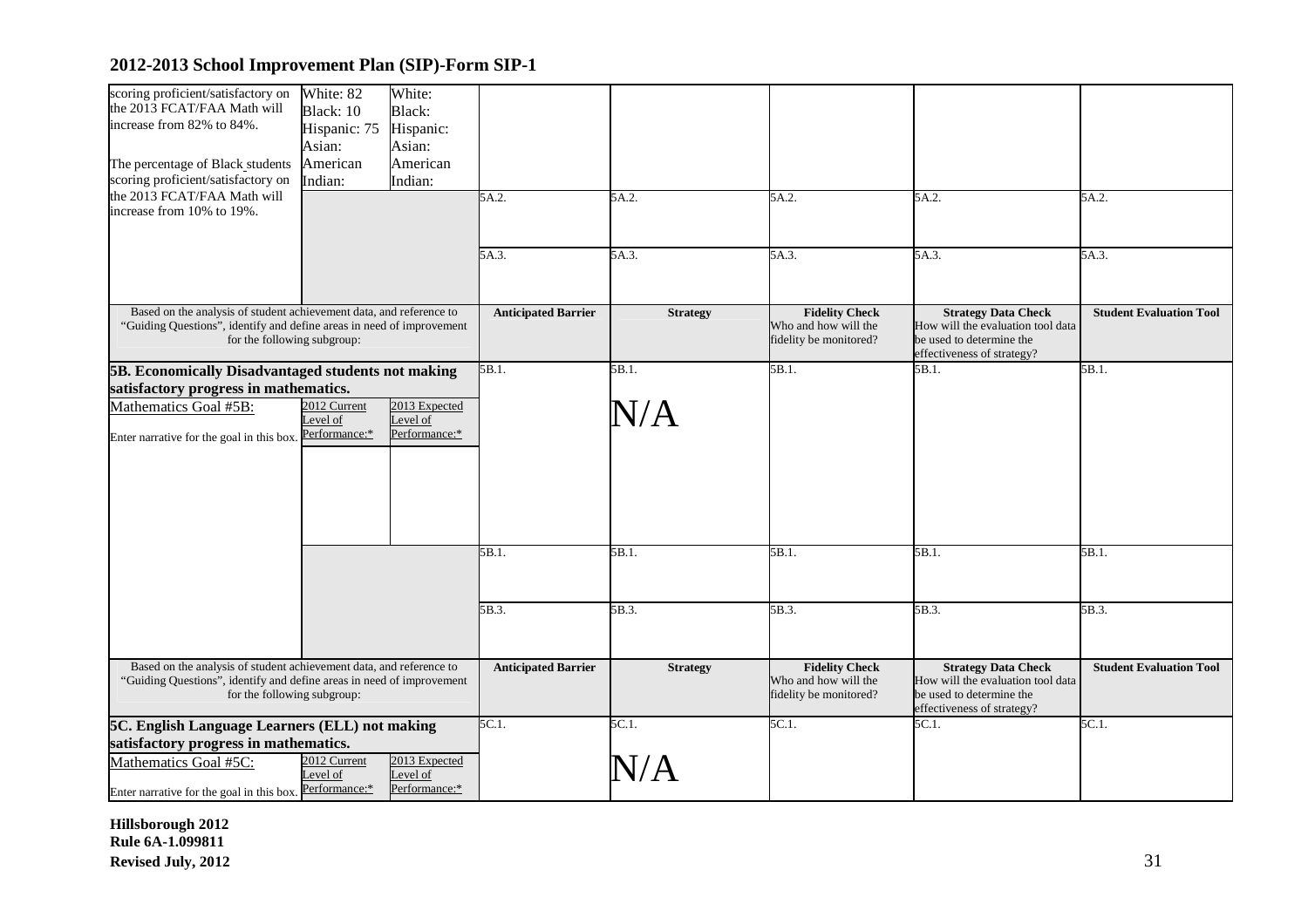|                                                                                                                                                                                                                                             |  | 5C.2.<br>5C.3.                                                                                                                                                                                                                                                                                                   | 5C.2.<br>5C.3                                                                                                                                                                                                                                                                                                                                                                                                                                                                                                                                                           | 5C.2.<br>5C.3.                                                                                                                                    | 5C.2.<br>5C.3.                                                                                                                                                                                                                                                                                                                                                                                                                                                                                                                                                                                                                                                                                                                                                         | 5C.2.<br>$5C.3$ .                                                                                                                                                        |
|---------------------------------------------------------------------------------------------------------------------------------------------------------------------------------------------------------------------------------------------|--|------------------------------------------------------------------------------------------------------------------------------------------------------------------------------------------------------------------------------------------------------------------------------------------------------------------|-------------------------------------------------------------------------------------------------------------------------------------------------------------------------------------------------------------------------------------------------------------------------------------------------------------------------------------------------------------------------------------------------------------------------------------------------------------------------------------------------------------------------------------------------------------------------|---------------------------------------------------------------------------------------------------------------------------------------------------|------------------------------------------------------------------------------------------------------------------------------------------------------------------------------------------------------------------------------------------------------------------------------------------------------------------------------------------------------------------------------------------------------------------------------------------------------------------------------------------------------------------------------------------------------------------------------------------------------------------------------------------------------------------------------------------------------------------------------------------------------------------------|--------------------------------------------------------------------------------------------------------------------------------------------------------------------------|
| Based on the analysis of student achievement data, and reference to<br>"Guiding Questions", identify and define areas in need of improvement<br>for the following subgroup:                                                                 |  | <b>Anticipated Barrier</b>                                                                                                                                                                                                                                                                                       | <b>Strategy</b>                                                                                                                                                                                                                                                                                                                                                                                                                                                                                                                                                         | <b>Fidelity Check</b><br>Who and how will the<br>fidelity be monitored?                                                                           | <b>Strategy Data Check</b><br>How will the evaluation tool data<br>be used to determine the<br>effectiveness of strategy?                                                                                                                                                                                                                                                                                                                                                                                                                                                                                                                                                                                                                                              | <b>Student Evaluation Tool</b>                                                                                                                                           |
| 5D. Student with Disabilities (SWD) not making<br>satisfactory progress in mathematics.<br>Mathematics Goal #5D:<br>The percentage of SWD scoring<br>proficient/satisfactory on the 2013<br>FCAT/FAA Math will increase<br>from 59% to 63%. |  | 5D.1.<br>-Need to provide a<br>school organization<br>structure and procedure improves through the<br>for regular and on-<br>going review of<br>students' IEPs by both<br>the general education<br>and ESE teacher. To<br>address this barrier, the<br>AP will put a system in<br>place for this school<br>year. | 5D.1.<br><b>Strategy</b><br><b>SWD</b> student achievement<br>effective and consistent<br>implementation of students' How<br>IEP goals, strategies,<br>modifications, and<br>accommodations.<br>-Throughout the school<br>year, teachers of SWD<br>review students' IEPs to<br>ensure that IEPs are<br>implemented consistently<br>and with fidelity.<br>Teachers (both individually<br>and in PLCs) work to<br>improve upon both<br>individually and<br>collectively, the ability to<br>effectively implement<br>IEP/SWD strategies and<br>modifications into lessons. | $5D.1$ .<br>Who<br>Principal, ESE Specialist,<br><b>Assistance Principal</b><br><b>IEP Progress Reports</b><br>reviewed by AP & ESE<br>Specialist | 5D.1.<br><b>Teacher Level</b><br>-Teachers reflect on lesson<br>outcomes and use this<br>knowledge to drive future<br>instruction.<br>-Teachers use the on-line<br>grading system data to<br>calculate their students'<br>progress towards their PLC<br>and/or individual SWD<br><b>SMART Goal.</b><br>PLC Level<br>-Using the individual teacher<br>data, PLCs calculate the<br>SWD SMART goal data<br>across all classes/courses.<br>-PLCs reflect on lesson<br>outcomes and data used to<br>drive future instruction.<br>-For each class/course, PLCs<br>chart their overall progress<br>towards the SWD SMART<br>Goal.<br>Leadership Team Level<br>-PLC facilitator/ Subject<br>Area Leader/ Department<br><b>Heads shares SMART Goal</b><br>data with the Problem | 5D.1<br>2x per year<br>District Baseline and Mid-<br><b>Year Testing</b><br>During the Grading Period<br>Common assessments<br>(pre, post, mid, section,<br>end of unit) |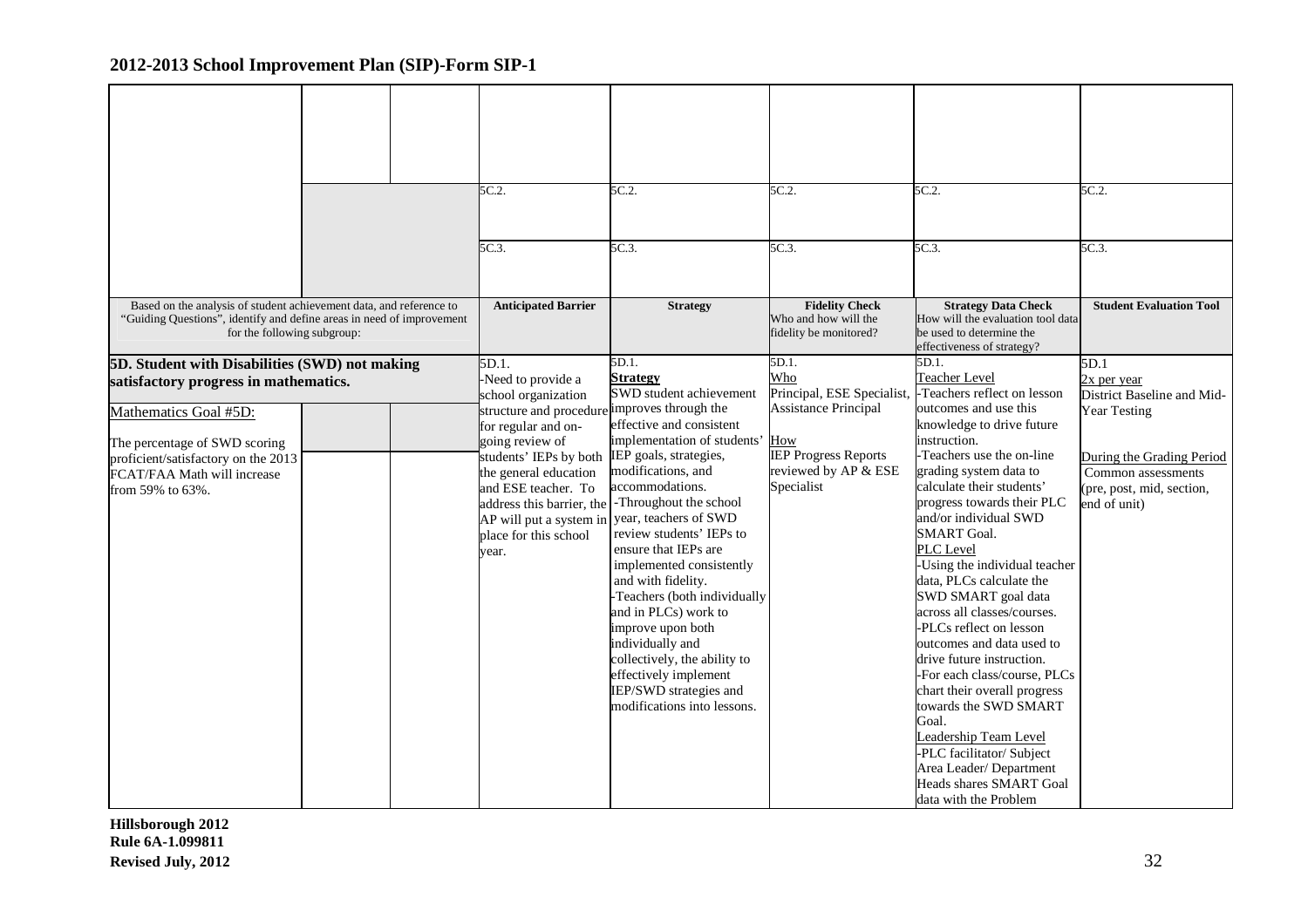|  |                                         |                                               |                                                  | Solving Leadership Team.                            |                           |
|--|-----------------------------------------|-----------------------------------------------|--------------------------------------------------|-----------------------------------------------------|---------------------------|
|  |                                         |                                               |                                                  | -Data is used to drive teacher                      |                           |
|  |                                         |                                               |                                                  | support and student                                 |                           |
|  |                                         |                                               |                                                  | supplemental instruction.                           |                           |
|  | 5D.2.                                   | 5D.2.                                         | 5D.2.                                            | 5D.2.                                               | 5D.2.                     |
|  | -Improving the                          | <b>Strategy/Task</b>                          | Who                                              | School has a system for PLCsSchool has a system for |                           |
|  |                                         | proficiency of SWD in SWD student achievement | -Principal                                       | to record and report during-                        | PLCs to record and report |
|  | our school is of high                   | improves through teachers'                    | $-AP$                                            | the-grading period SWD                              | during-the-grading period |
|  | priority.                               | implementation of the Plan-                   | -Instruction Coaches                             | SMART goal outcomes to                              | of SWD SMART goal         |
|  |                                         | -Teachers need support Do-Check-Act model in  | -Subject Area Leaders                            | administration, coach, and/or outcomes to           |                           |
|  | in drilling down their                  | order to plan/carry out                       | -PLC facilitators of like                        | leadership team.                                    | administration, and/or    |
|  | core assessments to the                 | lessons/assessments with                      | grades and/or like courses                       |                                                     | leadership team.          |
|  | SWD level.                              | appropriate strategies and                    |                                                  |                                                     |                           |
|  | -General educational                    | modifications.                                | How                                              |                                                     |                           |
|  | teacher and ESE                         |                                               | -PLC logs turned into<br>administration/coaches. |                                                     |                           |
|  | teacher need consistent, <b>Actions</b> |                                               | Administration/coaches                           |                                                     |                           |
|  | on-going co-planning<br>time.           | <b>Plan</b><br>For an upcoming unit of        | provides feedback                                |                                                     |                           |
|  |                                         | instruction determine the                     | -Administrators attended                         |                                                     |                           |
|  |                                         | following:                                    | targeted PLC meetings                            |                                                     |                           |
|  |                                         | -What do we want our SWD-Progress of PLCs     |                                                  |                                                     |                           |
|  |                                         | to learn by the end of the                    | discussed at Leadership                          |                                                     |                           |
|  |                                         | unit?                                         | Team                                             |                                                     |                           |
|  |                                         | -What are standards that our                  |                                                  |                                                     |                           |
|  |                                         | SWD need to learn?                            |                                                  |                                                     |                           |
|  |                                         | -How will we assess these                     |                                                  |                                                     |                           |
|  |                                         | skills/standards for our                      |                                                  |                                                     |                           |
|  |                                         | SWD?                                          |                                                  |                                                     |                           |
|  |                                         | -What does mastery look                       |                                                  |                                                     |                           |
|  |                                         | like?                                         |                                                  |                                                     |                           |
|  |                                         | -What is the SMART goal                       |                                                  |                                                     |                           |
|  |                                         | for this unit of instruction<br>for our SWD?  |                                                  |                                                     |                           |
|  |                                         |                                               |                                                  |                                                     |                           |
|  |                                         | Plan for the "Do"                             |                                                  |                                                     |                           |
|  |                                         | What do teachers need to do                   |                                                  |                                                     |                           |
|  |                                         | in order to meet the SWD                      |                                                  |                                                     |                           |
|  |                                         | SMART goal?                                   |                                                  |                                                     |                           |
|  |                                         | -What resources do we                         |                                                  |                                                     |                           |
|  |                                         | need?                                         |                                                  |                                                     |                           |
|  |                                         | -How will the lessons be                      |                                                  |                                                     |                           |
|  |                                         | designed to maximize the                      |                                                  |                                                     |                           |
|  |                                         | learning of SWD?                              |                                                  |                                                     |                           |
|  |                                         | -What checks-for-                             |                                                  |                                                     |                           |
|  |                                         | understanding will we                         |                                                  |                                                     |                           |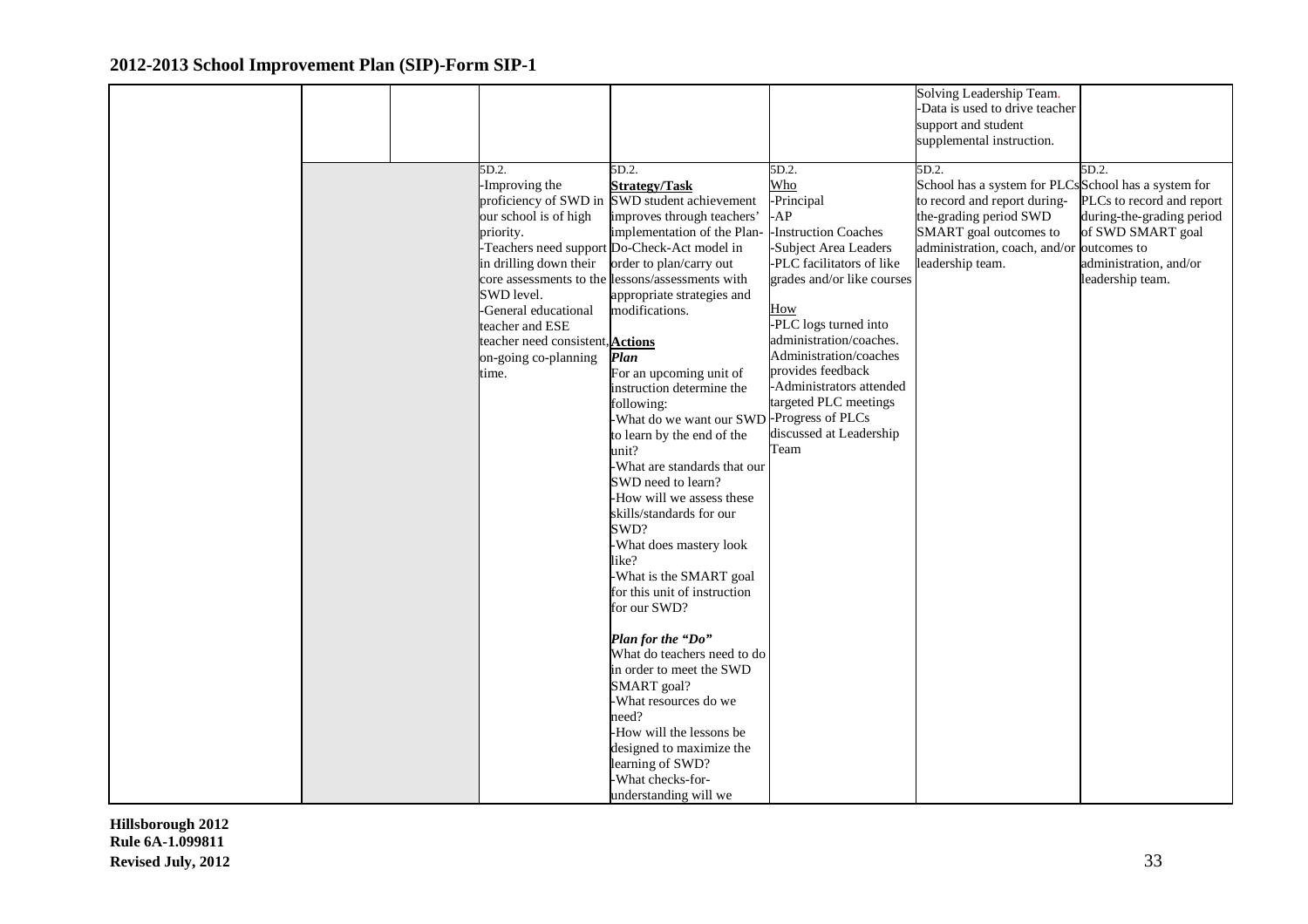| -What teaching<br>strategies/best practices will<br>we use to help SWD learn?<br>-Specifically how will we<br>implement the differentiated<br>instruction strategy during<br>the lesson?<br>-What are teachers going to<br>do during the lesson for<br>SWD?<br>-What are SWD student<br>going to do during the<br>lesson to maximize<br>learning?<br>Reflect on the "Do"/Analyze<br><b>Checks for Understanding</b><br>and Student Work during<br>the unit.<br>For lessons that have<br>already been taught within<br>the unit of instruction,<br>teachers reflect and discuss<br>one or more of the following<br>regarding their SWD:<br>-What worked within the<br>lesson? How do we know it<br>was successful? Why was it<br>successful?<br>-What didn't work within<br>the lesson? Why? What are<br>we going to do next?<br>-For the implementation of<br>the differentiated instruction<br>strategy, what worked?<br>How do we know it was<br>successful? Why was it<br>successful? What checks for<br>understanding were used |  | implement for our SWD? |  |  |
|-------------------------------------------------------------------------------------------------------------------------------------------------------------------------------------------------------------------------------------------------------------------------------------------------------------------------------------------------------------------------------------------------------------------------------------------------------------------------------------------------------------------------------------------------------------------------------------------------------------------------------------------------------------------------------------------------------------------------------------------------------------------------------------------------------------------------------------------------------------------------------------------------------------------------------------------------------------------------------------------------------------------------------------|--|------------------------|--|--|
|                                                                                                                                                                                                                                                                                                                                                                                                                                                                                                                                                                                                                                                                                                                                                                                                                                                                                                                                                                                                                                     |  |                        |  |  |
|                                                                                                                                                                                                                                                                                                                                                                                                                                                                                                                                                                                                                                                                                                                                                                                                                                                                                                                                                                                                                                     |  |                        |  |  |
|                                                                                                                                                                                                                                                                                                                                                                                                                                                                                                                                                                                                                                                                                                                                                                                                                                                                                                                                                                                                                                     |  |                        |  |  |
|                                                                                                                                                                                                                                                                                                                                                                                                                                                                                                                                                                                                                                                                                                                                                                                                                                                                                                                                                                                                                                     |  |                        |  |  |
|                                                                                                                                                                                                                                                                                                                                                                                                                                                                                                                                                                                                                                                                                                                                                                                                                                                                                                                                                                                                                                     |  |                        |  |  |
|                                                                                                                                                                                                                                                                                                                                                                                                                                                                                                                                                                                                                                                                                                                                                                                                                                                                                                                                                                                                                                     |  |                        |  |  |
|                                                                                                                                                                                                                                                                                                                                                                                                                                                                                                                                                                                                                                                                                                                                                                                                                                                                                                                                                                                                                                     |  |                        |  |  |
|                                                                                                                                                                                                                                                                                                                                                                                                                                                                                                                                                                                                                                                                                                                                                                                                                                                                                                                                                                                                                                     |  |                        |  |  |
|                                                                                                                                                                                                                                                                                                                                                                                                                                                                                                                                                                                                                                                                                                                                                                                                                                                                                                                                                                                                                                     |  |                        |  |  |
|                                                                                                                                                                                                                                                                                                                                                                                                                                                                                                                                                                                                                                                                                                                                                                                                                                                                                                                                                                                                                                     |  |                        |  |  |
|                                                                                                                                                                                                                                                                                                                                                                                                                                                                                                                                                                                                                                                                                                                                                                                                                                                                                                                                                                                                                                     |  |                        |  |  |
|                                                                                                                                                                                                                                                                                                                                                                                                                                                                                                                                                                                                                                                                                                                                                                                                                                                                                                                                                                                                                                     |  |                        |  |  |
|                                                                                                                                                                                                                                                                                                                                                                                                                                                                                                                                                                                                                                                                                                                                                                                                                                                                                                                                                                                                                                     |  |                        |  |  |
|                                                                                                                                                                                                                                                                                                                                                                                                                                                                                                                                                                                                                                                                                                                                                                                                                                                                                                                                                                                                                                     |  |                        |  |  |
|                                                                                                                                                                                                                                                                                                                                                                                                                                                                                                                                                                                                                                                                                                                                                                                                                                                                                                                                                                                                                                     |  |                        |  |  |
|                                                                                                                                                                                                                                                                                                                                                                                                                                                                                                                                                                                                                                                                                                                                                                                                                                                                                                                                                                                                                                     |  |                        |  |  |
|                                                                                                                                                                                                                                                                                                                                                                                                                                                                                                                                                                                                                                                                                                                                                                                                                                                                                                                                                                                                                                     |  |                        |  |  |
|                                                                                                                                                                                                                                                                                                                                                                                                                                                                                                                                                                                                                                                                                                                                                                                                                                                                                                                                                                                                                                     |  |                        |  |  |
|                                                                                                                                                                                                                                                                                                                                                                                                                                                                                                                                                                                                                                                                                                                                                                                                                                                                                                                                                                                                                                     |  |                        |  |  |
|                                                                                                                                                                                                                                                                                                                                                                                                                                                                                                                                                                                                                                                                                                                                                                                                                                                                                                                                                                                                                                     |  |                        |  |  |
|                                                                                                                                                                                                                                                                                                                                                                                                                                                                                                                                                                                                                                                                                                                                                                                                                                                                                                                                                                                                                                     |  |                        |  |  |
|                                                                                                                                                                                                                                                                                                                                                                                                                                                                                                                                                                                                                                                                                                                                                                                                                                                                                                                                                                                                                                     |  |                        |  |  |
|                                                                                                                                                                                                                                                                                                                                                                                                                                                                                                                                                                                                                                                                                                                                                                                                                                                                                                                                                                                                                                     |  |                        |  |  |
|                                                                                                                                                                                                                                                                                                                                                                                                                                                                                                                                                                                                                                                                                                                                                                                                                                                                                                                                                                                                                                     |  |                        |  |  |
|                                                                                                                                                                                                                                                                                                                                                                                                                                                                                                                                                                                                                                                                                                                                                                                                                                                                                                                                                                                                                                     |  |                        |  |  |
|                                                                                                                                                                                                                                                                                                                                                                                                                                                                                                                                                                                                                                                                                                                                                                                                                                                                                                                                                                                                                                     |  |                        |  |  |
|                                                                                                                                                                                                                                                                                                                                                                                                                                                                                                                                                                                                                                                                                                                                                                                                                                                                                                                                                                                                                                     |  |                        |  |  |
|                                                                                                                                                                                                                                                                                                                                                                                                                                                                                                                                                                                                                                                                                                                                                                                                                                                                                                                                                                                                                                     |  |                        |  |  |
|                                                                                                                                                                                                                                                                                                                                                                                                                                                                                                                                                                                                                                                                                                                                                                                                                                                                                                                                                                                                                                     |  |                        |  |  |
|                                                                                                                                                                                                                                                                                                                                                                                                                                                                                                                                                                                                                                                                                                                                                                                                                                                                                                                                                                                                                                     |  |                        |  |  |
|                                                                                                                                                                                                                                                                                                                                                                                                                                                                                                                                                                                                                                                                                                                                                                                                                                                                                                                                                                                                                                     |  |                        |  |  |
|                                                                                                                                                                                                                                                                                                                                                                                                                                                                                                                                                                                                                                                                                                                                                                                                                                                                                                                                                                                                                                     |  |                        |  |  |
|                                                                                                                                                                                                                                                                                                                                                                                                                                                                                                                                                                                                                                                                                                                                                                                                                                                                                                                                                                                                                                     |  |                        |  |  |
|                                                                                                                                                                                                                                                                                                                                                                                                                                                                                                                                                                                                                                                                                                                                                                                                                                                                                                                                                                                                                                     |  |                        |  |  |
|                                                                                                                                                                                                                                                                                                                                                                                                                                                                                                                                                                                                                                                                                                                                                                                                                                                                                                                                                                                                                                     |  |                        |  |  |
|                                                                                                                                                                                                                                                                                                                                                                                                                                                                                                                                                                                                                                                                                                                                                                                                                                                                                                                                                                                                                                     |  |                        |  |  |
|                                                                                                                                                                                                                                                                                                                                                                                                                                                                                                                                                                                                                                                                                                                                                                                                                                                                                                                                                                                                                                     |  |                        |  |  |
|                                                                                                                                                                                                                                                                                                                                                                                                                                                                                                                                                                                                                                                                                                                                                                                                                                                                                                                                                                                                                                     |  |                        |  |  |
|                                                                                                                                                                                                                                                                                                                                                                                                                                                                                                                                                                                                                                                                                                                                                                                                                                                                                                                                                                                                                                     |  |                        |  |  |
|                                                                                                                                                                                                                                                                                                                                                                                                                                                                                                                                                                                                                                                                                                                                                                                                                                                                                                                                                                                                                                     |  |                        |  |  |
|                                                                                                                                                                                                                                                                                                                                                                                                                                                                                                                                                                                                                                                                                                                                                                                                                                                                                                                                                                                                                                     |  | during the lessons?    |  |  |
| -For the implementation of                                                                                                                                                                                                                                                                                                                                                                                                                                                                                                                                                                                                                                                                                                                                                                                                                                                                                                                                                                                                          |  |                        |  |  |
| the differentiated instruction                                                                                                                                                                                                                                                                                                                                                                                                                                                                                                                                                                                                                                                                                                                                                                                                                                                                                                                                                                                                      |  |                        |  |  |
| strategy, what didn't work?                                                                                                                                                                                                                                                                                                                                                                                                                                                                                                                                                                                                                                                                                                                                                                                                                                                                                                                                                                                                         |  |                        |  |  |
| Why? What are we going to                                                                                                                                                                                                                                                                                                                                                                                                                                                                                                                                                                                                                                                                                                                                                                                                                                                                                                                                                                                                           |  |                        |  |  |
| do next?                                                                                                                                                                                                                                                                                                                                                                                                                                                                                                                                                                                                                                                                                                                                                                                                                                                                                                                                                                                                                            |  |                        |  |  |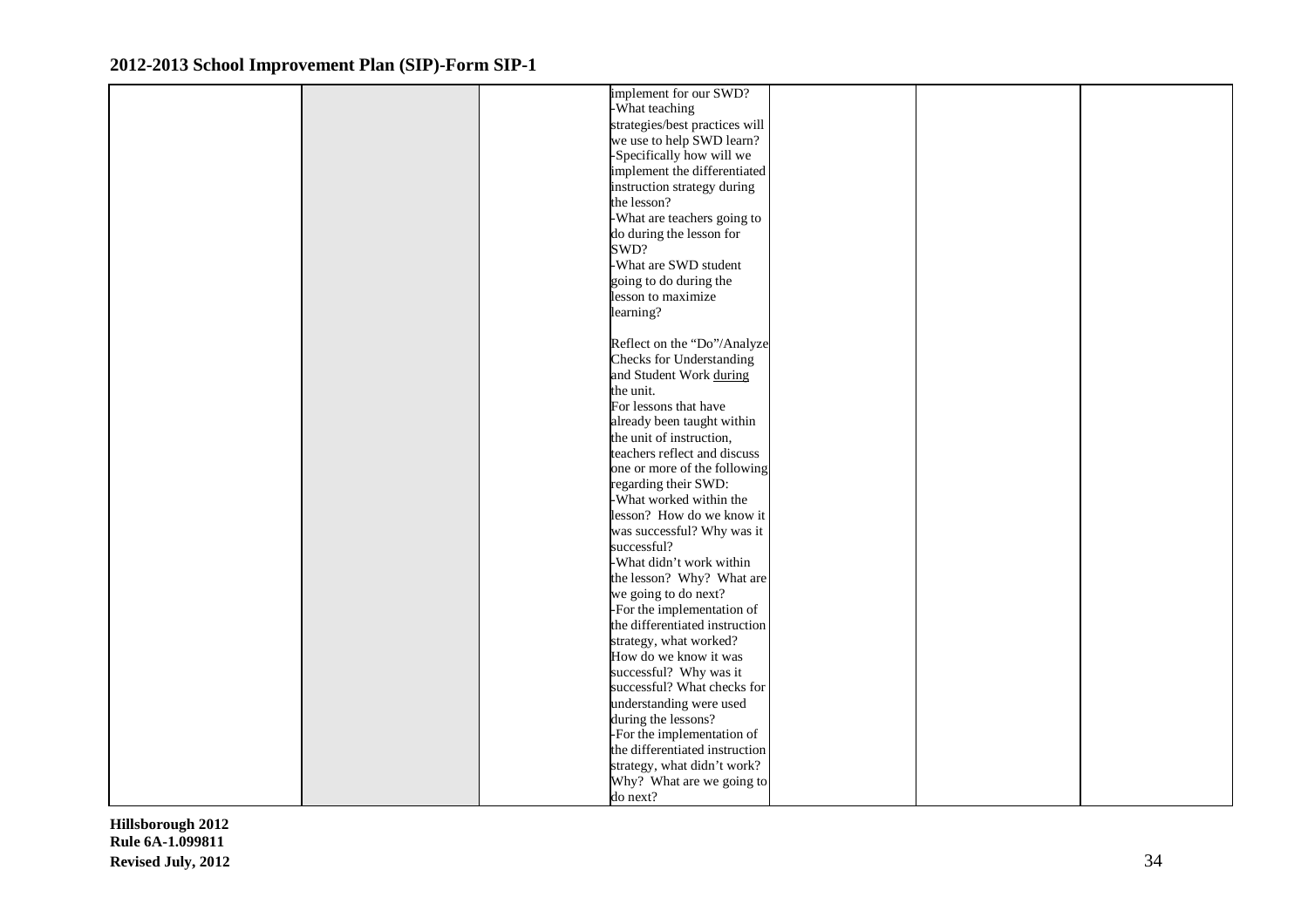|  |      | -What were the outcomes of    |      |      |      |
|--|------|-------------------------------|------|------|------|
|  |      | the checks for                |      |      |      |
|  |      | understanding? And/or         |      |      |      |
|  |      | analysis of student           |      |      |      |
|  |      | performance?                  |      |      |      |
|  |      |                               |      |      |      |
|  |      | -How do we take what we       |      |      |      |
|  |      | have learned and apply it to  |      |      |      |
|  |      | future lessons?               |      |      |      |
|  |      |                               |      |      |      |
|  |      | Reflect/Check - Analyze       |      |      |      |
|  |      | <b>Data</b>                   |      |      |      |
|  |      | Discuss one or more of the    |      |      |      |
|  |      | following:                    |      |      |      |
|  |      | -What is the SWD data?        |      |      |      |
|  |      | -What is the data telling us  |      |      |      |
|  |      | as individual teachers?       |      |      |      |
|  |      | -What is the data telling us  |      |      |      |
|  |      |                               |      |      |      |
|  |      | as a grade                    |      |      |      |
|  |      | level/PLC/department?         |      |      |      |
|  |      | -What are SWD not             |      |      |      |
|  |      | learning? Why is this         |      |      |      |
|  |      | occurring?                    |      |      |      |
|  |      | -Which SWD are learning?      |      |      |      |
|  |      |                               |      |      |      |
|  |      | <b>Act on the Data</b>        |      |      |      |
|  |      | After data analysis, develop  |      |      |      |
|  |      | a plan to act on the data.    |      |      |      |
|  |      | What are we going to do       |      |      |      |
|  |      | about SWD not learning?       |      |      |      |
|  |      | -What are the                 |      |      |      |
|  |      | skills/concepts/standards     |      |      |      |
|  |      | that need re-                 |      |      |      |
|  |      | teaching/interventions        |      |      |      |
|  |      | (either to individual SWD or  |      |      |      |
|  |      |                               |      |      |      |
|  |      | small groups)?                |      |      |      |
|  |      | -How are we going to re-      |      |      |      |
|  |      | teach the skill differently?  |      |      |      |
|  |      | -How we will know that our    |      |      |      |
|  |      | re-teaching/interventions are |      |      |      |
|  |      | working?                      |      |      |      |
|  | 5D.3 | 5D.3                          | 5D.3 | 5D.3 | 5D.3 |
|  |      |                               |      |      |      |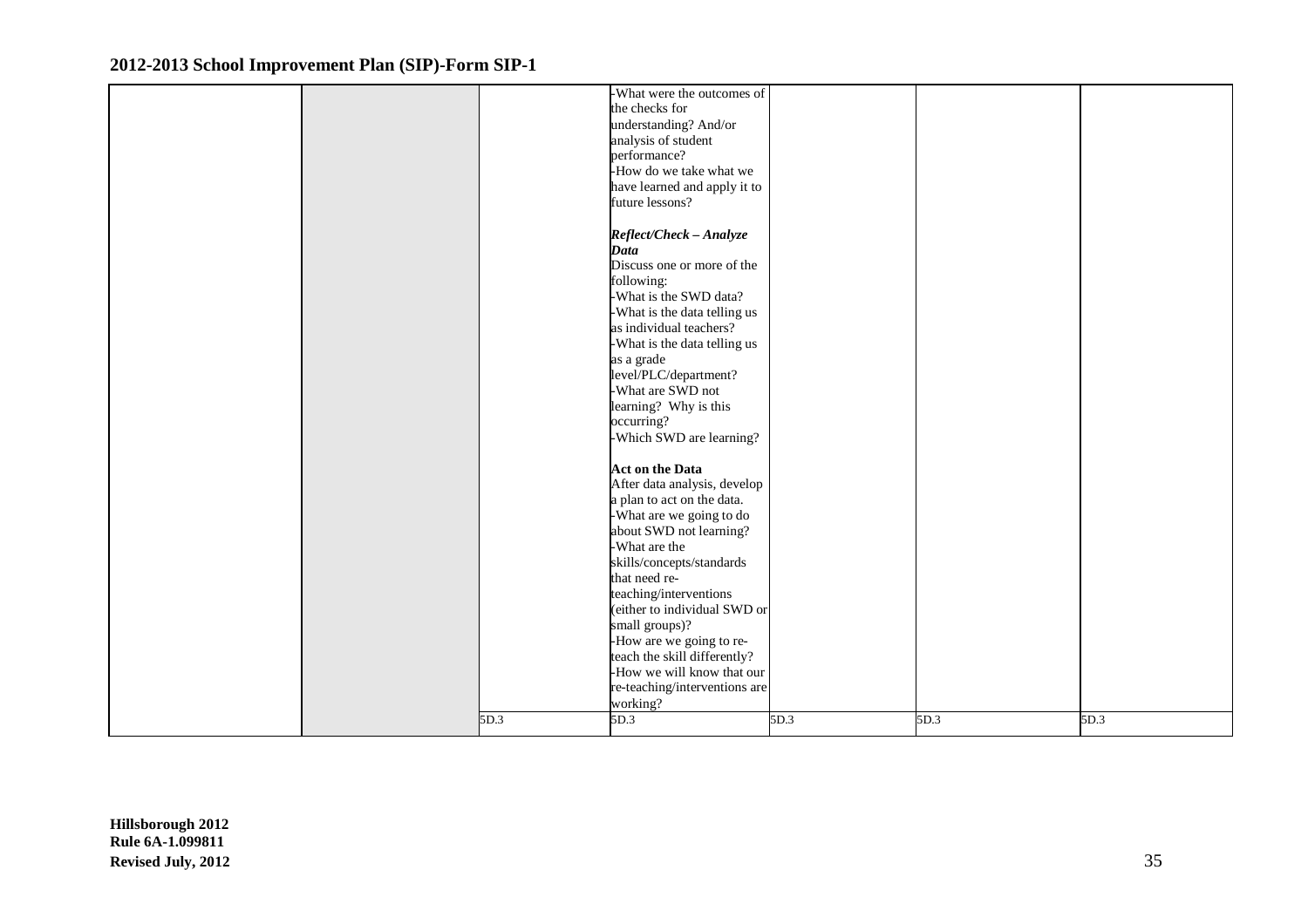## **Mathematics Professional Development**

|                                       | Professional Development (PD) aligned with Strategies through Professional Learning Community (PLC) or PD Activity                                                                                                                                                                                     |  |  |  |  |  |  |  |  |  |  |  |
|---------------------------------------|--------------------------------------------------------------------------------------------------------------------------------------------------------------------------------------------------------------------------------------------------------------------------------------------------------|--|--|--|--|--|--|--|--|--|--|--|
|                                       | Please note that each Strategy does not require a professional development or PLC activity.                                                                                                                                                                                                            |  |  |  |  |  |  |  |  |  |  |  |
| PD Content /Topic<br>and/or PLC Focus | <b>Target Dates and Schedules</b><br>PD Participants<br>PD Facilitator<br>(e.g., Early Release) and<br>Grade<br>(e.g., PLC, subject, grade level, or<br>Strategy for Follow-up/Monitoring<br>and/or<br>Schedules (e.g., frequency of<br>Level/Subject<br>school-wide<br><b>PLC</b> Leader<br>meetings) |  |  |  |  |  |  |  |  |  |  |  |
|                                       |                                                                                                                                                                                                                                                                                                        |  |  |  |  |  |  |  |  |  |  |  |
|                                       |                                                                                                                                                                                                                                                                                                        |  |  |  |  |  |  |  |  |  |  |  |
|                                       |                                                                                                                                                                                                                                                                                                        |  |  |  |  |  |  |  |  |  |  |  |

*End of Mathematics Goals*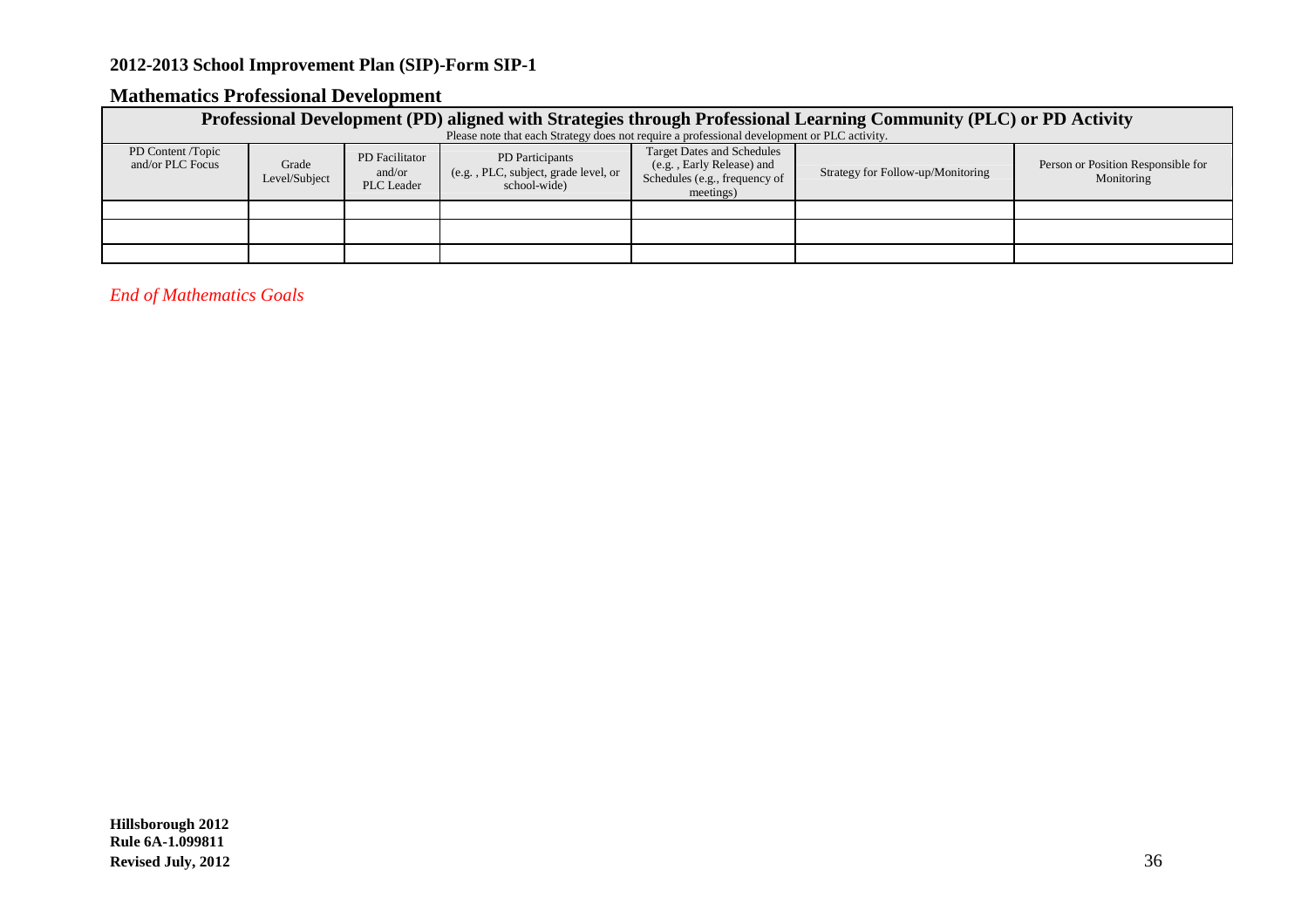## **Elementary and Middle School Science Goals**

| <b>Science Goals</b>                                                                                                                                                                                                             |                                 |                                                   | <b>Problem-Solving Process to Increase Student Achievement</b>                                                                                                                                                                                            |                                                                                                                                                                                                                                                                                                                                                                                                                                                                                 |                                                                                                                        |                                                                                                                                                                                                                                                                                                                                                                                                                   |                                                                                                                                                                                       |  |
|----------------------------------------------------------------------------------------------------------------------------------------------------------------------------------------------------------------------------------|---------------------------------|---------------------------------------------------|-----------------------------------------------------------------------------------------------------------------------------------------------------------------------------------------------------------------------------------------------------------|---------------------------------------------------------------------------------------------------------------------------------------------------------------------------------------------------------------------------------------------------------------------------------------------------------------------------------------------------------------------------------------------------------------------------------------------------------------------------------|------------------------------------------------------------------------------------------------------------------------|-------------------------------------------------------------------------------------------------------------------------------------------------------------------------------------------------------------------------------------------------------------------------------------------------------------------------------------------------------------------------------------------------------------------|---------------------------------------------------------------------------------------------------------------------------------------------------------------------------------------|--|
| Based on the analysis of student achievement data, and reference to<br>"Guiding Questions", identify and define areas in need of<br>improvement for the following group:                                                         |                                 |                                                   | <b>Anticipated Barrier</b>                                                                                                                                                                                                                                | <b>Strategy</b>                                                                                                                                                                                                                                                                                                                                                                                                                                                                 | <b>Fidelity Check</b><br>Who and how will the<br>fidelity be monitored?                                                | <b>Strategy Data Check</b><br>How will the evaluation tool data<br>be used to determine the<br>effectiveness of strategy?                                                                                                                                                                                                                                                                                         | <b>Student Evaluation Tool</b>                                                                                                                                                        |  |
| 1. FCAT 2.0: Students scoring proficient (Level 3-5)<br>in science.<br>Science Goal #1:<br>The percentage of students scoring Performance:*<br>a Level 3 or higher on the 2013<br>FCAT Science will increase from<br>67% to 75%. | 2012 Current<br>Level of<br>67% | 2013 Expected<br>Level of<br>Performance:*<br>75% | 1.1.<br>-Teachers are at varying skill<br>levels in the use of inquiry<br>-Lack of common planning<br>time to facilitate and hold<br>PLCs for like courses.                                                                                               | 1.1.<br>Strategy<br>Students' science skills will<br>and the 5E lesson plan model. improve through participation in AP<br>the 5E instructional model.<br><b>Action Steps</b><br>Teachers will attend District<br>Science training and share 5 E<br><b>Instructional Model information</b><br>with their PLCs.<br>-PLCs write SMART goals<br>based for units of instruction.<br>-As a Professional Development<br>activity in their PLCs, teachers<br>spend time collaboratively | 1.1.<br>Who<br>Principal<br><b>How Monitored</b><br>-Classroom walk-<br>throughs observing this<br>strategy.           | l.1.<br><b>Teacher Level</b><br>Teachers reflect on lesson<br>outcomes and use this knowledge to year tests<br>drive future instruction.<br>PLC Level<br>-Using the individual teacher data,<br>PLCs calculate the SMART goal<br>data across all classes/courses.<br>-PLCs reflect on lesson outcomes<br>and data used to drive future<br>instruction.<br>Leadership Team Level.<br>Data is used to drive teacher | 1.1.<br>2x per year<br>District-level baseline and mid-<br>During the Grading Period<br>Core Curriculum Assessments<br>(pre, mid, end of unit, chapter,<br>intervention checks, etc.) |  |
|                                                                                                                                                                                                                                  |                                 |                                                   |                                                                                                                                                                                                                                                           | building 5E Instructional Model<br>for upcoming lessons.<br>-PLC teachers instruct students<br>using the 5E Instructional Model.<br>-At the end of the unit, teachers<br>give a common assessment<br>identified from the core<br>curriculum material.<br>-Teachers bring assessment data<br>back to the PLCs.<br>-Based on the data, teachers<br>discuss effectiveness of the 5E<br>Lesson Plans to drive future<br>instruction.                                                |                                                                                                                        | support and student supplemental<br>instruction.                                                                                                                                                                                                                                                                                                                                                                  |                                                                                                                                                                                       |  |
|                                                                                                                                                                                                                                  |                                 |                                                   | 1.2.<br>PLCs struggle with how to<br>structure curriculum<br>conversations and data<br>analysis to deepen their<br>leaning. To address this<br>barrier, this year PLCs are<br>being trained to use the Plan-<br>Do-Check-Act "Instructional<br>Unit" log. | 1.2.<br><b>Strategy</b><br>Student achievement improves<br>through teachers working<br>collaboratively to focus on<br>student learning using the 5E<br><b>Instructional Model.</b><br>Specifically, they use the Plan-<br>Do-Check-Act model to structure How<br>their way of work. Using the<br>backwards design model for unit administration/coaches<br>of instruction, teachers focus on provides feedback                                                                  | 1.2.<br>Who<br>-Principal<br>AP.<br>PLC facilitators of like<br>grades and/or like<br>courses<br>-PLC logs turned into | $\overline{2}$ .<br>School has a system for PLCs to<br>record and report during-the-<br>grading period outcomes to<br>administration and leadership team.                                                                                                                                                                                                                                                         | 1.2.<br>2x per year<br>District Baseline and Mid-Year<br>Testing<br>During the Grading Period<br>Common assessments (pre,<br>post, mid, section, end of unit)                         |  |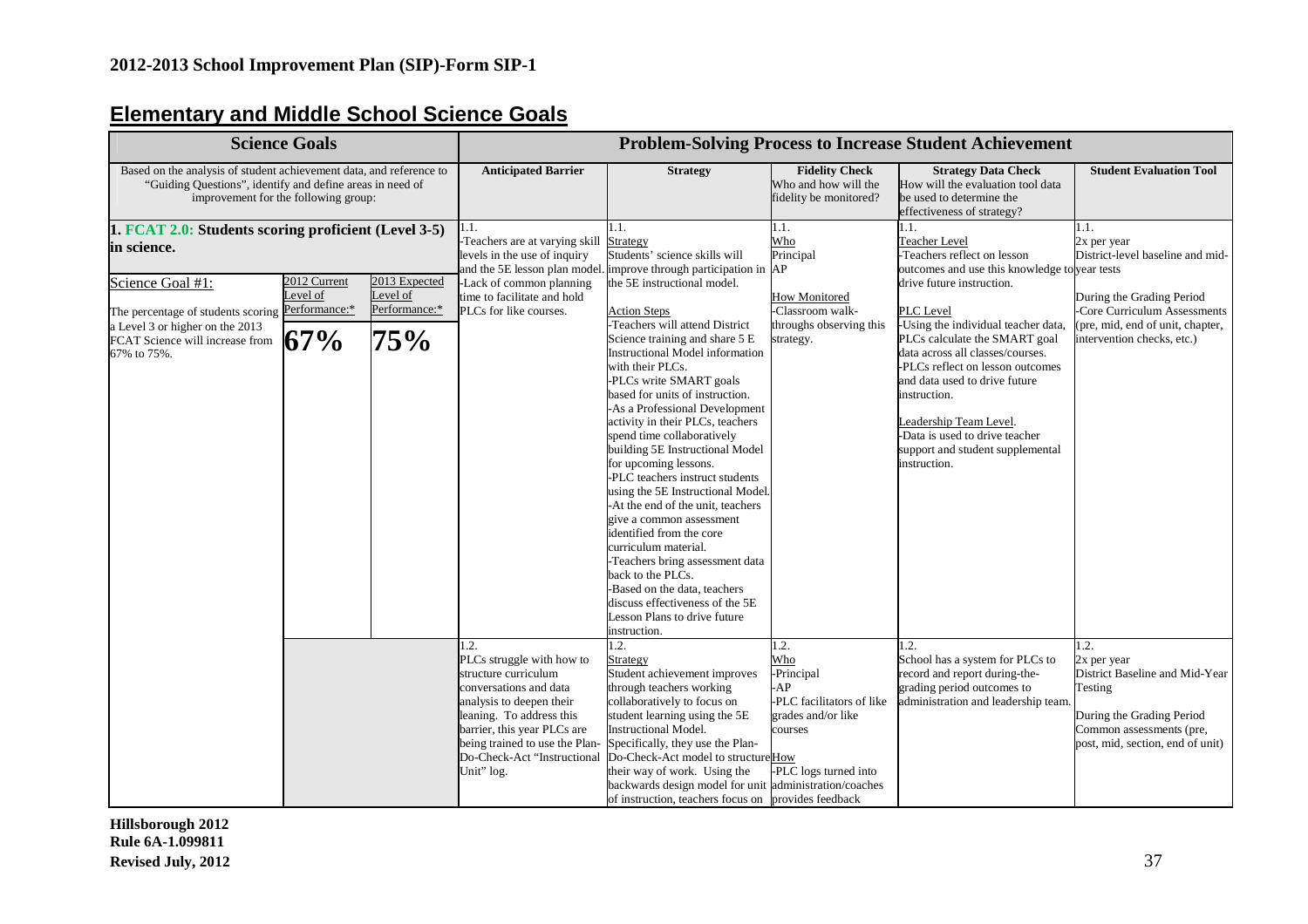|  | the following four questions:                            | -Administrators attended |  |
|--|----------------------------------------------------------|--------------------------|--|
|  | 1. What is it we expect them to                          |                          |  |
|  |                                                          | targeted PLC meetings    |  |
|  | learn?                                                   | -Progress of PLCs        |  |
|  | 2. How will we know if they have discussed at Leadership |                          |  |
|  | learned it?                                              | Team                     |  |
|  | 3. How will we respond if they                           | -Administration shares   |  |
|  | don't learn?                                             | the data of PLC visits   |  |
|  | 4. How will we respond if they                           | with staff on a monthly  |  |
|  | already know it?                                         | basis.                   |  |
|  |                                                          |                          |  |
|  | Actions/Details                                          |                          |  |
|  | Within PLCs:                                             |                          |  |
|  | -PLCs will use a PLC $\log$ to                           |                          |  |
|  | monitor the following:                                   |                          |  |
|  | --Guide their Plan-Do-Check-                             |                          |  |
|  | Act conversations and way of                             |                          |  |
|  | work.                                                    |                          |  |
|  | --Monitor the frequency of                               |                          |  |
|  | meetings.                                                |                          |  |
|  | -Working with the core                                   |                          |  |
|  | curriculum, within grade level                           |                          |  |
|  | PLCs teachers will:                                      |                          |  |
|  | --Unpack the benchmark and                               |                          |  |
|  | identify what students need to                           |                          |  |
|  | understand, know, and do.                                |                          |  |
|  | --Plan for checks for                                    |                          |  |
|  | understanding during the unit.                           |                          |  |
|  | --Plan for the End-of-Unit                               |                          |  |
|  | Assessment                                               |                          |  |
|  | --Plan upcoming lessons/units                            |                          |  |
|  | using the 5E Instructional Model.                        |                          |  |
|  | --Reflect on the outcome of                              |                          |  |
|  | lessons taught                                           |                          |  |
|  | --Analyze checks for                                     |                          |  |
|  | understanding and core                                   |                          |  |
|  | curriculum assessments.                                  |                          |  |
|  | -- Act on the core curriculum data                       |                          |  |
|  | by planning interventions for the                        |                          |  |
|  | whole class or small group.                              |                          |  |
|  | -PLCs will generate SMART                                |                          |  |
|  | goals for upcoming units of                              |                          |  |
|  | instruction.                                             |                          |  |
|  | -PLCs will report SMART goal                             |                          |  |
|  | data through their logs.                                 |                          |  |
|  | As a Science Department                                  |                          |  |
|  | -PLC, share action plan                                  |                          |  |
|  | successes and challenges of the                          |                          |  |
|  | grade levels courses.                                    |                          |  |
|  | -PLCs will adjust action plans                           |                          |  |
|  | based on teacher/coach walk-                             |                          |  |
|  | through data, PLC collaboration,                         |                          |  |
|  | and student data.                                        |                          |  |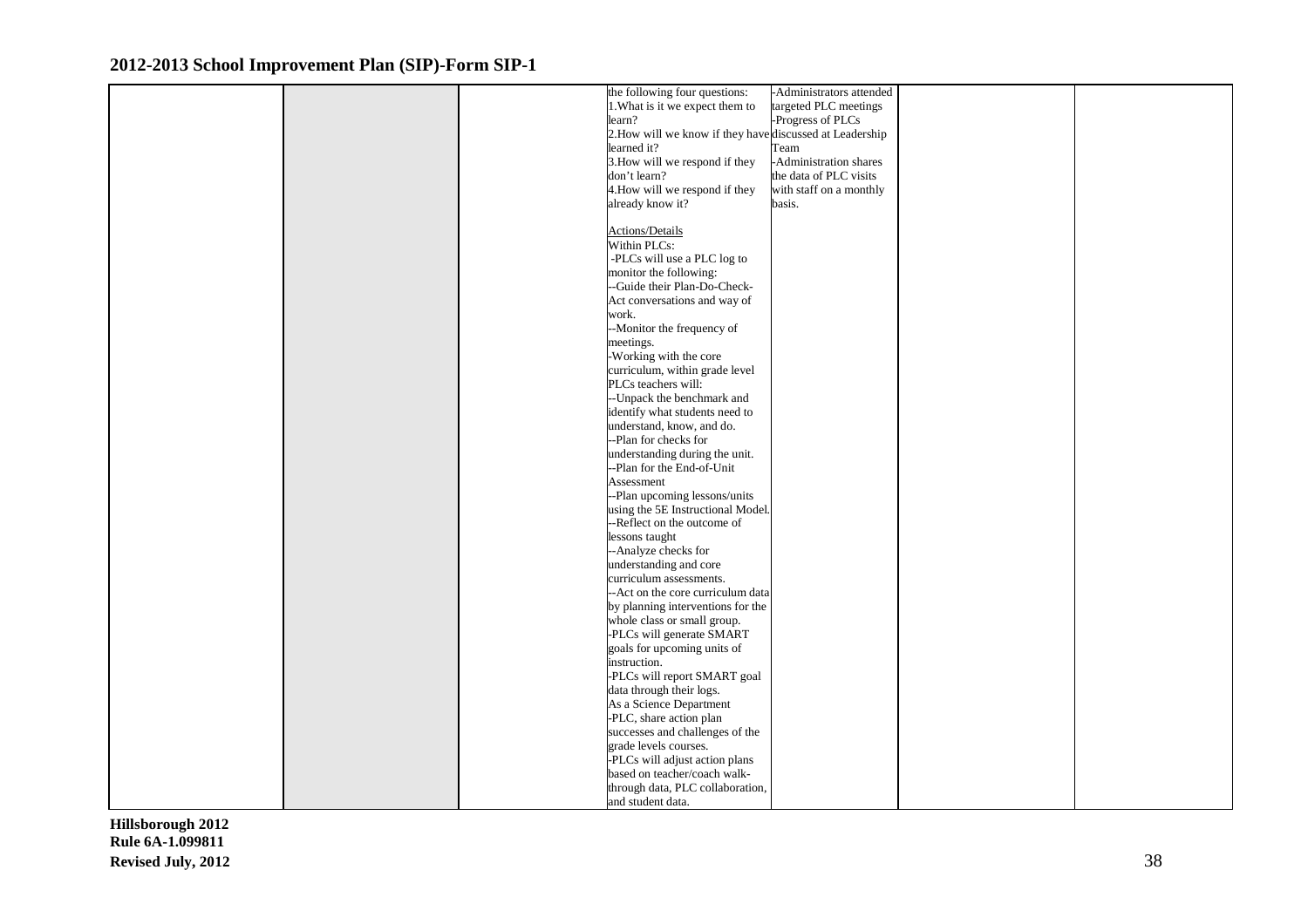|  | 1.3.                                    | 1.3.                              | 1.3.                    | 1.3.                                          | 1.3.                             |
|--|-----------------------------------------|-----------------------------------|-------------------------|-----------------------------------------------|----------------------------------|
|  | -Teachers are at varying skill Strategy |                                   | Who                     | Teacher Level                                 | 2x per year                      |
|  | levels in using appropriate             | Student understanding of the      | Principal               | -Teachers reflect on lesson                   | District-level baseline and mid- |
|  | instructional, scientific and           | nature of science and scientific  | AP                      | outcomes and use this knowledge to year tests |                                  |
|  | laboratory technology                   | inquiry improves when students    |                         | drive future instruction.                     |                                  |
|  | (animations, probeware,                 | are intellectually active in      | <b>How Monitored</b>    | PLC Level                                     | During the Grading Period        |
|  | digital microscopy)                     | learning important and            | -Classroom walk-        | -Using the individual teacher data,           | -Unit assessments                |
|  | -Administrators are at                  | challenging science content       | throughs observing this | PLCs calculate the SMART goal                 |                                  |
|  | varying skill levels in using           | through the use of appropriate    | strategy.               | data across all classes/courses.              |                                  |
|  | appropriate instructional,              | instructional methods, scientific |                         | -PLCs reflect on lesson outcomes              |                                  |
|  | scientific and laboratory               | processes, laboratory             |                         | and data used to drive future                 |                                  |
|  | technology (animations,                 | experiences, and uses of          |                         | instruction.                                  |                                  |
|  | probeware, digital                      | technology (animations,           |                         | For each class/course, PLCs chart             |                                  |
|  | microscopy)                             | probeware, digital microscopy).   |                         | their overall progress                        |                                  |
|  |                                         |                                   |                         |                                               |                                  |
|  |                                         | <b>Action Steps</b>               |                         |                                               |                                  |
|  |                                         | -As a Professional Development    |                         |                                               |                                  |
|  |                                         | activity in their PLCs, teachers  |                         |                                               |                                  |
|  |                                         | spend time sharing, researching,  |                         |                                               |                                  |
|  |                                         | teaching, and modeling            |                         |                                               |                                  |
|  |                                         | technology and hands-on           |                         |                                               |                                  |
|  |                                         | strategies.                       |                         |                                               |                                  |
|  |                                         | -Within PLCs, teachers plan for   |                         |                                               |                                  |
|  |                                         | engaging exploration of science   |                         |                                               |                                  |
|  |                                         | content using hands-on learning   |                         |                                               |                                  |
|  |                                         | experiences, inquiry, labs,       |                         |                                               |                                  |
|  |                                         | technology (such as probeware,    |                         |                                               |                                  |
|  |                                         | simulations and animations)       |                         |                                               |                                  |
|  |                                         | within the 5E Instructional       |                         |                                               |                                  |
|  |                                         | Model.                            |                         |                                               |                                  |
|  |                                         | -Teachers implement the 5E        |                         |                                               |                                  |
|  |                                         | Instructional Model to promote    |                         |                                               |                                  |
|  |                                         | learning experiences that cause   |                         |                                               |                                  |
|  |                                         | students to think, make           |                         |                                               |                                  |
|  |                                         | connections, formulate and test   |                         |                                               |                                  |
|  |                                         | hypotheses and draw               |                         |                                               |                                  |
|  |                                         | conclusions.                      |                         |                                               |                                  |
|  |                                         | -Teachers facilitate student-     |                         |                                               |                                  |
|  |                                         | centered learning through the use |                         |                                               |                                  |
|  |                                         | of the 5E Instructional Model.    |                         |                                               |                                  |
|  |                                         | -Common Core Literacy             |                         |                                               |                                  |
|  |                                         | Standards for both Reading and    |                         |                                               |                                  |
|  |                                         | Writing are appropriately         |                         |                                               |                                  |
|  |                                         | embedded throughout the 5E        |                         |                                               |                                  |
|  |                                         | <b>Instruction Model.</b>         |                         |                                               |                                  |
|  |                                         | -Each teacher maintains a record  |                         |                                               |                                  |
|  |                                         | of the number of occurrences of   |                         |                                               |                                  |
|  |                                         | engagement tasks (hands-on-       |                         |                                               |                                  |
|  |                                         | learning experiences, labs, and   |                         |                                               |                                  |
|  |                                         | technology) per week. This data   |                         |                                               |                                  |
|  |                                         | is then reported on the Science   |                         |                                               |                                  |
|  |                                         | PLC log.                          |                         |                                               |                                  |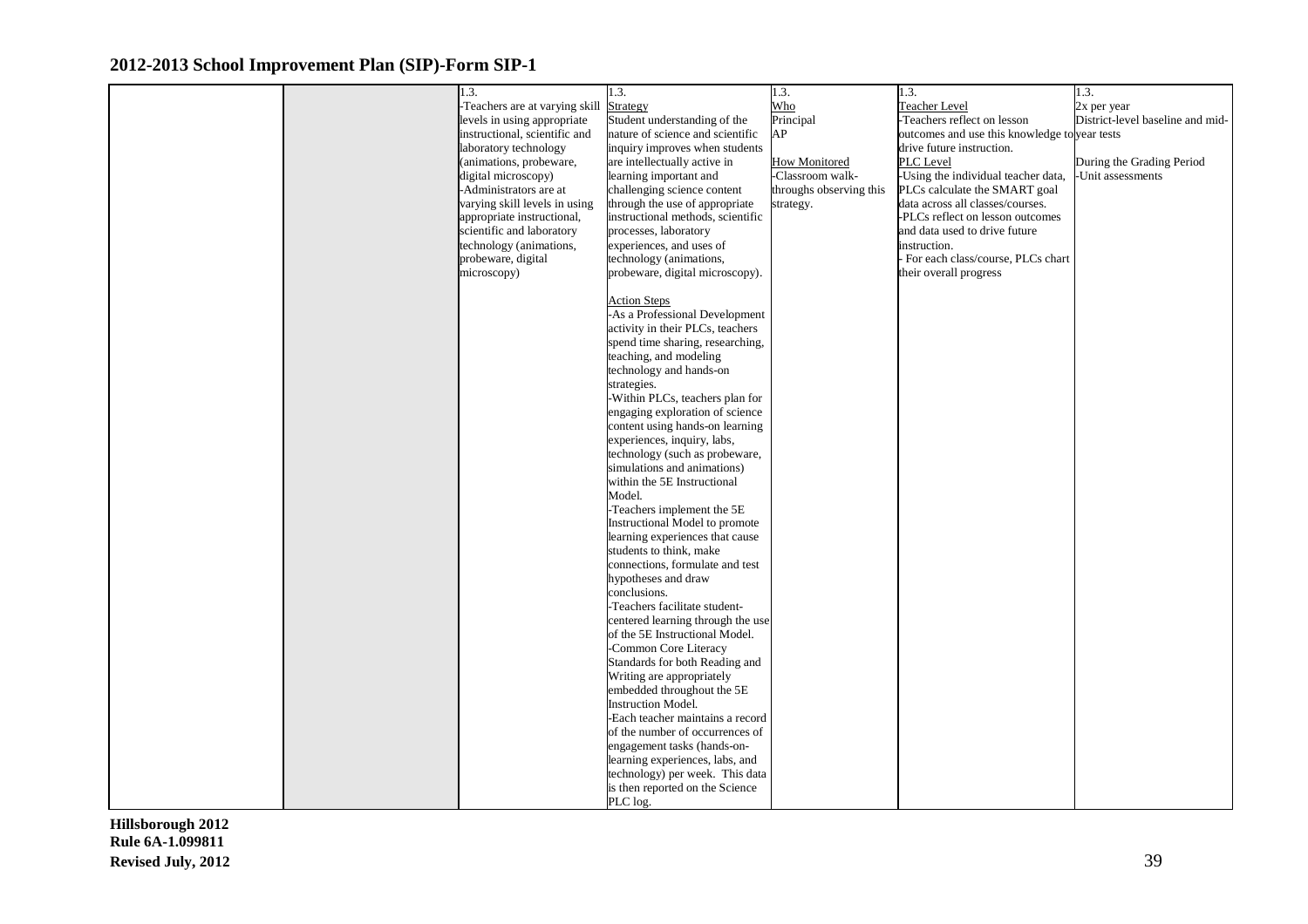| Based on the analysis of student achievement data, and reference to                               |              |                           | <b>Anticipated Barrier</b>                                  | <b>Strategy</b>                                               | <b>Fidelity Check</b>                                         | <b>Strategy Data Check</b>                                   | <b>Student Evaluation Tool</b> |
|---------------------------------------------------------------------------------------------------|--------------|---------------------------|-------------------------------------------------------------|---------------------------------------------------------------|---------------------------------------------------------------|--------------------------------------------------------------|--------------------------------|
| "Guiding Questions", identify and define areas in need of<br>improvement for the following group: |              |                           |                                                             | Who and how will the<br>fidelity be monitored?                | How will the evaluation tool data<br>be used to determine the |                                                              |                                |
|                                                                                                   |              |                           |                                                             |                                                               |                                                               | effectiveness of strategy?                                   |                                |
|                                                                                                   |              |                           | 2.1.                                                        | 2.1.                                                          | 2.1.                                                          | 2.1.                                                         | 2.1.                           |
| 2. FCAT 2.0: Students scoring Achievement Levels 4                                                |              |                           | Not all teachers have                                       | Strategy                                                      | Who                                                           | Science PLC Resource meetings                                | 3x-per year                    |
| or 5 in science.                                                                                  |              |                           | received the CCLS for                                       | Students' comprehension of                                    | Principal                                                     | Reading Leadership Team                                      | District level assessments     |
|                                                                                                   |              |                           | Science overview.                                           | science text improves when                                    | AP                                                            |                                                              |                                |
| Science Goal #2:                                                                                  | 2012 Current | 2013Expected              | -Not all teachers understand                                | students are engaged in close                                 | Reading Coach                                                 | PLCs will track achievement on the During the Grading Period |                                |
|                                                                                                   | evel of      | Level of<br>Performance:* | how to integrate close reading reading techniques using on- |                                                               | Reading Leadership                                            | benchmark attached to the Close                              | mini-assessments               |
| The percentage of students scoring Performance:*                                                  |              |                           | with the 5E instructional                                   | grade-level content-based text                                | Team                                                          | Reading passage comparing                                    | -unit assessments              |
| a Level 4 or higher on the 2013                                                                   |              |                           | model.                                                      | (textbooks and other                                          |                                                               | baseline achievement level to 80%                            |                                |
| FCAT Science will increase from<br>32% to 35%.                                                    | 32%          | 35%                       | -Not all PLCs routinely look                                | supplemental texts).                                          | <b>How Monitored</b>                                          | mastery using the proximal                                   |                                |
|                                                                                                   |              |                           | at curriculum materials                                     |                                                               | Administration, Coach                                         | evaluation tool.                                             |                                |
|                                                                                                   |              |                           | beyond those posted on the                                  | <b>Action Steps</b>                                           | -PLC logs turned into                                         |                                                              |                                |
|                                                                                                   |              |                           | curriculum guide                                            | Professional Development                                      | administration.                                               |                                                              |                                |
|                                                                                                   |              |                           |                                                             | -The Reading Coach conducts<br>trainings to develop teachers' | -Administration provides<br>feedback.                         |                                                              |                                |
|                                                                                                   |              |                           |                                                             | ability to use the close reading                              |                                                               |                                                              |                                |
|                                                                                                   |              |                           |                                                             | model.                                                        |                                                               |                                                              |                                |
|                                                                                                   |              |                           |                                                             | The Reading Coach attends                                     |                                                               |                                                              |                                |
|                                                                                                   |              |                           |                                                             | science departmental PLCs to                                  |                                                               |                                                              |                                |
|                                                                                                   |              |                           |                                                             | co-plan with teachers,                                        |                                                               |                                                              |                                |
|                                                                                                   |              |                           |                                                             | developing lessons using the                                  |                                                               |                                                              |                                |
|                                                                                                   |              |                           |                                                             | close reading model.                                          |                                                               |                                                              |                                |
|                                                                                                   |              |                           |                                                             | -Teachers within departments                                  |                                                               |                                                              |                                |
|                                                                                                   |              |                           |                                                             | attend professional development                               |                                                               |                                                              |                                |
|                                                                                                   |              |                           |                                                             | provided by the district/school                               |                                                               |                                                              |                                |
|                                                                                                   |              |                           |                                                             | on text complexity and close<br>reading models that are most  |                                                               |                                                              |                                |
|                                                                                                   |              |                           |                                                             | applicable to science classrooms                              |                                                               |                                                              |                                |
|                                                                                                   |              |                           |                                                             | and support the 5E instructional                              |                                                               |                                                              |                                |
|                                                                                                   |              |                           |                                                             | model.                                                        |                                                               |                                                              |                                |
|                                                                                                   |              |                           |                                                             |                                                               |                                                               |                                                              |                                |
|                                                                                                   |              |                           |                                                             | In PLCs                                                       |                                                               |                                                              |                                |
|                                                                                                   |              |                           |                                                             | Teachers work in their PLCs to                                |                                                               |                                                              |                                |
|                                                                                                   |              |                           |                                                             | locate, discuss, and disseminate                              |                                                               |                                                              |                                |
|                                                                                                   |              |                           |                                                             | appropriate texts to supplement                               |                                                               |                                                              |                                |
|                                                                                                   |              |                           |                                                             | their textbooks.                                              |                                                               |                                                              |                                |
|                                                                                                   |              |                           |                                                             | -PLCs review Close Reading<br>Selections to determine word    |                                                               |                                                              |                                |
|                                                                                                   |              |                           |                                                             | count and high-Lexile.                                        |                                                               |                                                              |                                |
|                                                                                                   |              |                           |                                                             | -PLCs assign appropriate                                      |                                                               |                                                              |                                |
|                                                                                                   |              |                           |                                                             | NGSSS benchmark to Close                                      |                                                               |                                                              |                                |
|                                                                                                   |              |                           |                                                             | Reading passage                                               |                                                               |                                                              |                                |
|                                                                                                   |              |                           |                                                             | -To increase stamina, teachers                                |                                                               |                                                              |                                |
|                                                                                                   |              |                           |                                                             | select high-Lexile, complex and                               |                                                               |                                                              |                                |
|                                                                                                   |              |                           |                                                             | rigorous texts that are shorter and                           |                                                               |                                                              |                                |
|                                                                                                   |              |                           |                                                             | progress throughout the year to                               |                                                               |                                                              |                                |
|                                                                                                   |              |                           |                                                             | longer texts that are high-Lexile,                            |                                                               |                                                              |                                |
|                                                                                                   |              |                           |                                                             | complex and rigorous                                          |                                                               |                                                              |                                |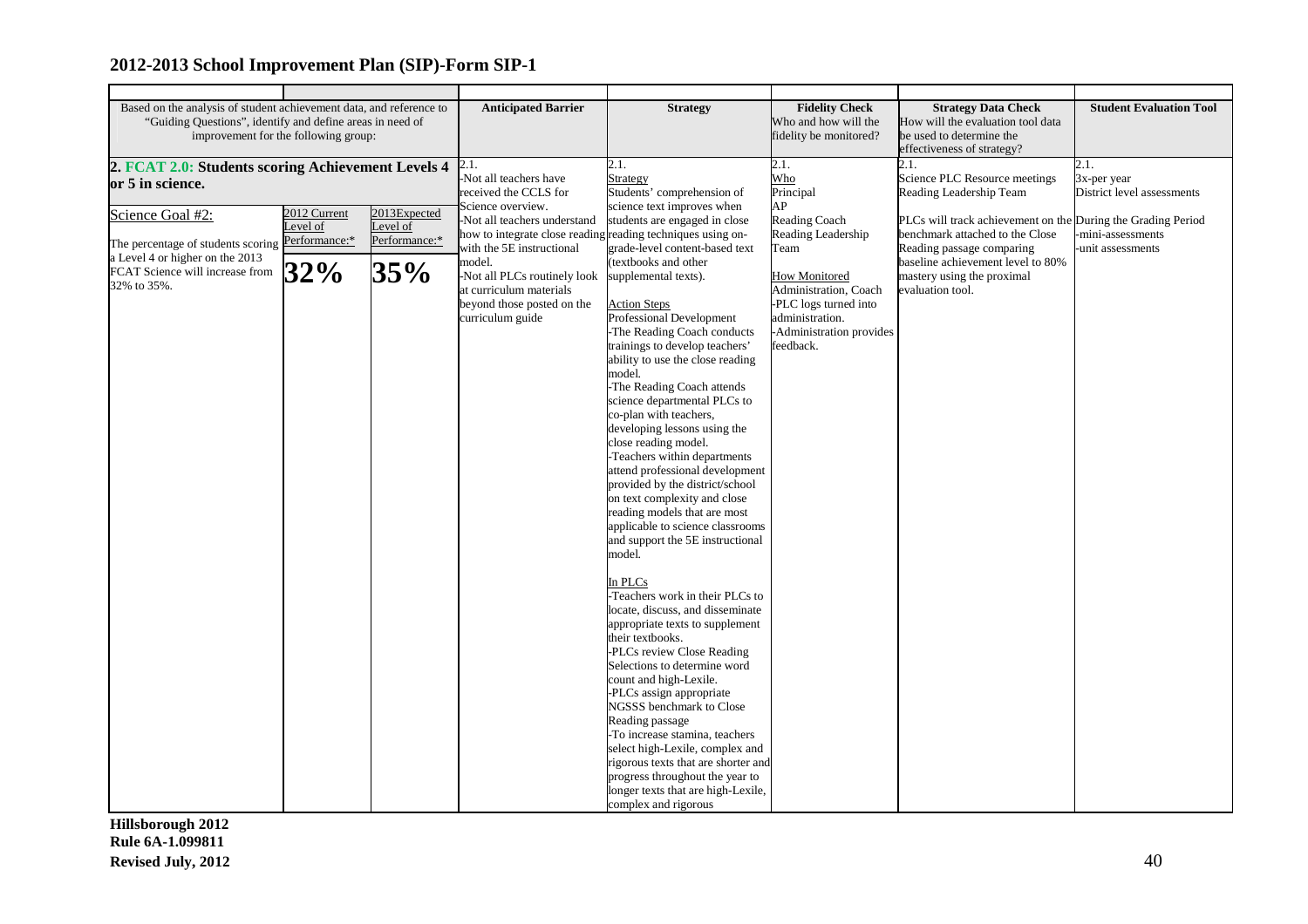|  |      | - Teachers debrief lesson          |      |      |      |
|--|------|------------------------------------|------|------|------|
|  |      |                                    |      |      |      |
|  |      | implementation to determine        |      |      |      |
|  |      | effectiveness and level of student |      |      |      |
|  |      | comprehension and retention of     |      |      |      |
|  |      | the text. Teachers use this        |      |      |      |
|  |      | information to build future close  |      |      |      |
|  |      | reading lessons.                   |      |      |      |
|  |      |                                    |      |      |      |
|  |      | During the lessons, teachers:      |      |      |      |
|  |      | -Guide students through text       |      |      |      |
|  |      | without reading or explaining the  |      |      |      |
|  |      | meaning of the text using the      |      |      |      |
|  |      | following:                         |      |      |      |
|  |      | -- Introducing critical vocabulary |      |      |      |
|  |      | to ensure comprehension of text.   |      |      |      |
|  |      | --Stating an essential question    |      |      |      |
|  |      | prior to reading                   |      |      |      |
|  |      | -- Using questions to check for    |      |      |      |
|  |      | understanding.                     |      |      |      |
|  |      | -- Using question to engage        |      |      |      |
|  |      | students in discussion.            |      |      |      |
|  |      | --Requiring oral and written       |      |      |      |
|  |      | responses to text.                 |      |      |      |
|  |      | -Ask text-based questions that     |      |      |      |
|  |      | require close reading of the text  |      |      |      |
|  |      | and multiple reads of the text.    |      |      |      |
|  |      |                                    |      |      |      |
|  |      | During the lessons, students:      |      |      |      |
|  |      | -Grapple with complex text.        |      |      |      |
|  |      | -Re-read for a second purpose      |      |      |      |
|  |      | and to increase comprehension.     |      |      |      |
|  |      | -Engage in discussion to answer    |      |      |      |
|  |      | essential question using textual   |      |      |      |
|  |      | evidence.                          |      |      |      |
|  |      | -Write in response to essential    |      |      |      |
|  |      | question using textual evidence.   |      |      |      |
|  |      |                                    |      |      |      |
|  | 2.2. | 2.2.                               | 2.2. | 2.2. | 2.2. |
|  | 2.3  | 2.3                                | 2.3  | 2.3  | 2.3  |
|  |      |                                    |      |      |      |

## **Science Professional Development**

|                                       | Professional Development (PD) aligned with Strategies through Professional Learning Community (PLC) or PD Activity<br>Please note that each Strategy does not require a professional development or PLC activity.                                          |  |  |  |  |                                                  |  |  |  |
|---------------------------------------|------------------------------------------------------------------------------------------------------------------------------------------------------------------------------------------------------------------------------------------------------------|--|--|--|--|--------------------------------------------------|--|--|--|
| PD Content /Topic<br>and/or PLC Focus | <b>Target Dates and Schedules</b><br>PD Participants<br>PD Facilitator<br>Grade<br>(e.g., Early Release) and<br>(e.g., PLC, subject, grade level, or<br>and/or<br>Level/Subject<br>Schedules (e.g., frequency of<br>PLC Leader<br>school-wide<br>meetings) |  |  |  |  | Person or Position Responsible for<br>Monitoring |  |  |  |
|                                       |                                                                                                                                                                                                                                                            |  |  |  |  |                                                  |  |  |  |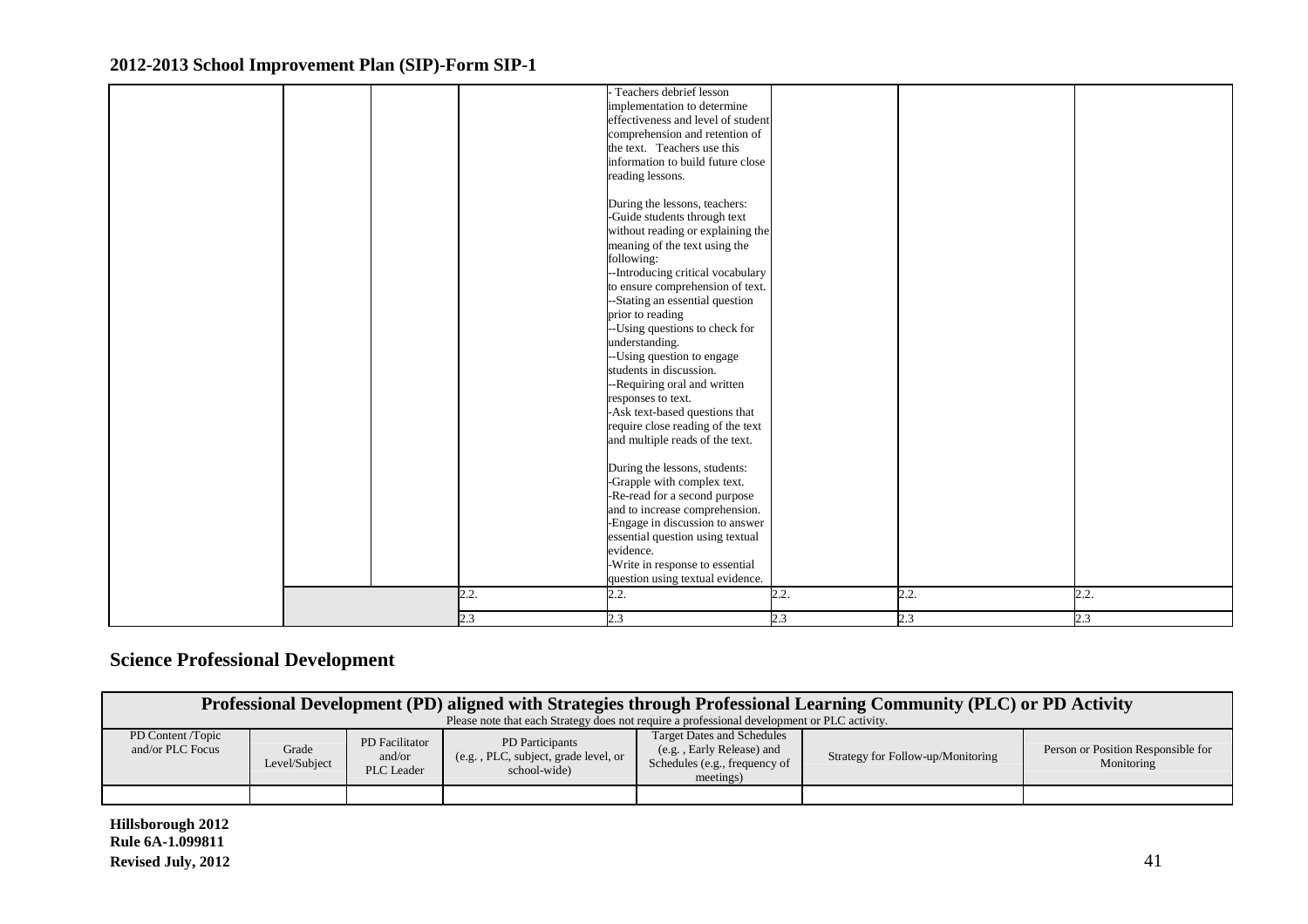*End of Science Goals*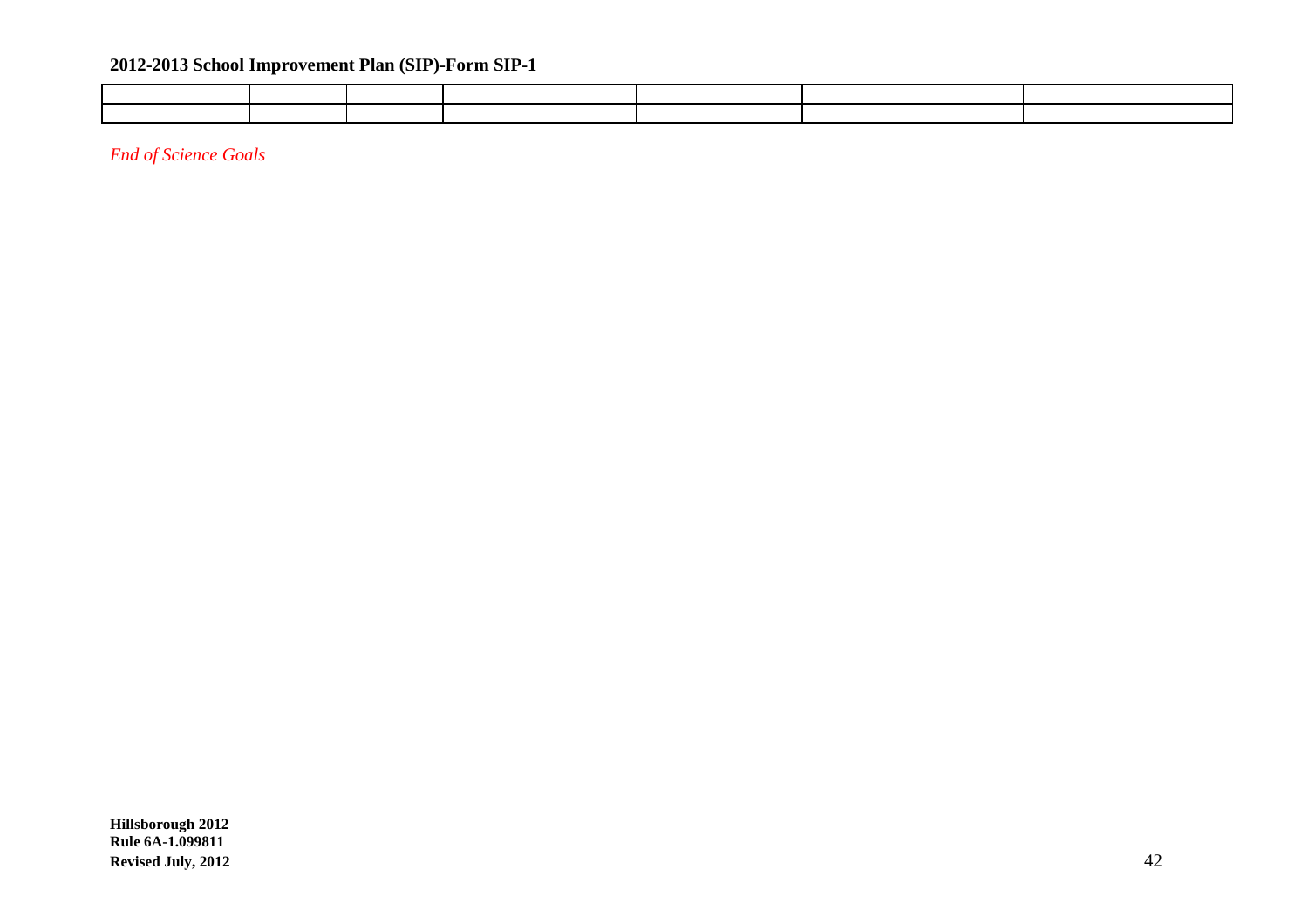## **Writing/Language Arts Goals**

| <b>Writing/Language Arts Goals</b>                                                                                           |                                                                                                                                                                          |                                 | <b>Problem-Solving Process to Increase Student Achievement</b>                                                                                                                                                                                                                                                                                                         |                                                                                                                                                                                                                                                                                                                                                                                                                                                                                                                                                                                                                                                                                                                                                         |                                                                                                                                                                                                                             |                                                                                                                           |                                                                                                       |  |
|------------------------------------------------------------------------------------------------------------------------------|--------------------------------------------------------------------------------------------------------------------------------------------------------------------------|---------------------------------|------------------------------------------------------------------------------------------------------------------------------------------------------------------------------------------------------------------------------------------------------------------------------------------------------------------------------------------------------------------------|---------------------------------------------------------------------------------------------------------------------------------------------------------------------------------------------------------------------------------------------------------------------------------------------------------------------------------------------------------------------------------------------------------------------------------------------------------------------------------------------------------------------------------------------------------------------------------------------------------------------------------------------------------------------------------------------------------------------------------------------------------|-----------------------------------------------------------------------------------------------------------------------------------------------------------------------------------------------------------------------------|---------------------------------------------------------------------------------------------------------------------------|-------------------------------------------------------------------------------------------------------|--|
|                                                                                                                              | Based on the analysis of student achievement data, and reference to<br>"Guiding Questions", identify and define areas in need of<br>improvement for the following group: |                                 |                                                                                                                                                                                                                                                                                                                                                                        | <b>Strategy</b>                                                                                                                                                                                                                                                                                                                                                                                                                                                                                                                                                                                                                                                                                                                                         | <b>Fidelity Check</b><br>Who and how will the<br>fidelity be monitored?                                                                                                                                                     | <b>Strategy Data Check</b><br>How will the evaluation tool data<br>be used to determine the<br>effectiveness of strategy? | <b>Student Evaluation Tool</b>                                                                        |  |
| Students scoring at Achievement Level 3.0 or<br>higher in writing.<br>Writing/LA Goal #1:                                    |                                                                                                                                                                          | 2013 Expected                   | -Not all teachers know how <b>Strategy</b><br>to plan and execute writing Students' use of mode-<br>lessons with a focus on<br>mode-based writing.                                                                                                                                                                                                                     | specific writing will improve AP<br>through use of Writers'                                                                                                                                                                                                                                                                                                                                                                                                                                                                                                                                                                                                                                                                                             | Who<br>Principal<br>District (Writing                                                                                                                                                                                       | See "Check" & "Act" action<br>steps in the strategies column                                                              | -Student monthly demand<br>writes/formative assessments<br>-Student daily drafts<br>Student revisions |  |
| The percentage of<br>students scoring Level<br>3.0 or higher on the<br>2013 FCAT Writes will<br>increase from 88% to<br>89%. | 2012 Current Level<br>of Performance:*<br>88%                                                                                                                            | evel of<br>Performance:*<br>89% | to review student writing to with a focus on mode-<br>determine trends and needs specific writing.<br>in order to drive instruction.<br>-All teachers need training <b>Action Steps</b><br>to score student writing<br>accurately during the 2012- PLCs write SMART goals<br>2013 school year using<br>information provided by the example, during the first<br>state. | -Not all teachers know how Workshop/daily instruction<br>-Based on baseline data,<br>for each Grading Period. (For-Classroom walk-<br>Grading Period, 50% of the<br>students will score 4.0 or<br>above on the end-of-the<br>Grading Period writing<br>prompt.)<br>Plan:<br>-Professional Development<br>for updated rubric courses<br>-Professional Development<br>for instructional delivery of<br>mode-specific writing<br>-Training to facilitate data-<br>driven PLCs<br>-Using data to identify trends<br>and drive instruction<br>-Lesson planning based on<br>the needs of students<br>$\boldsymbol{\mathit{Do:}}$<br>$\overline{-$ Daily/ongoing models and<br>application of appropriate<br>mode-specific writing based<br>on teaching points | Team, Supervisors,<br>Writing Resources,<br>Academic Coaches,<br>and DRTs)<br><b>How Monitored</b><br>-PLC logs<br>throughs<br><b>Observation Form</b><br>-Conferencing while<br>writing walk-through<br>tool (for coaches) |                                                                                                                           |                                                                                                       |  |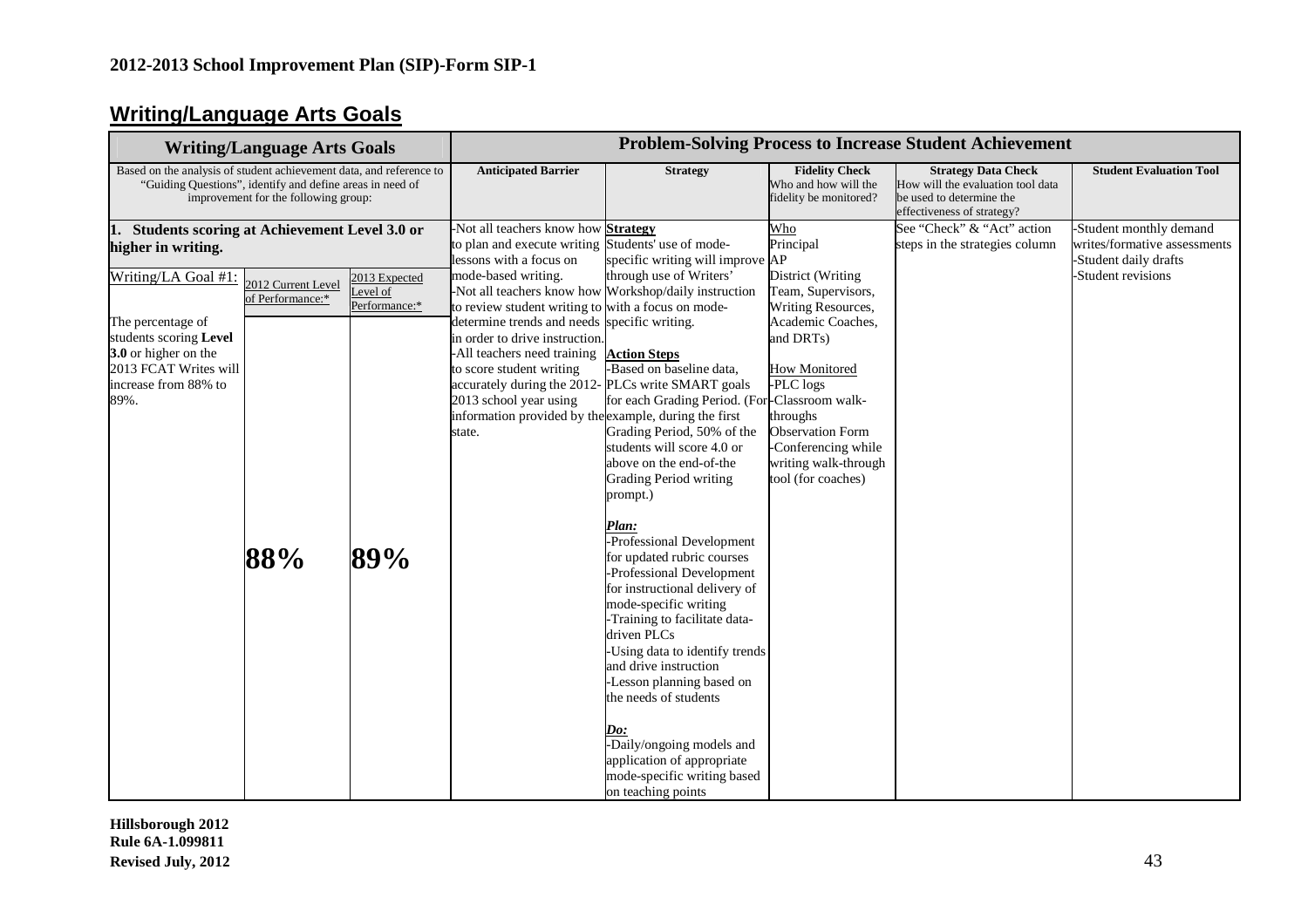|  |                                                                                                                                             | -Daily/ongoing conferencing<br>Check:<br>Review of daily drafts and<br>scoring monthly demand<br>writes<br>-PLC discussions and<br>analysis of student writing to<br>determine trends and needs<br><u>Act:</u><br>-Receive additional<br>professional development in<br>areas of need<br>-Seek additional professional<br>knowledge through book<br>studies/research<br>-Spread the use of effective<br>practices across the school<br>based on evidence shown in<br>the best practice of others<br>-Use what is learned to begin<br>the cycle again, revise as<br>needed, increase scale if<br>possible, etc.<br>-Plan ongoing monitoring of |                                                                                                                                                                                                                                            |                                                                                                                                                                                                                                                                                                                                                                                                                                                         |                                                                                                   |
|--|---------------------------------------------------------------------------------------------------------------------------------------------|-----------------------------------------------------------------------------------------------------------------------------------------------------------------------------------------------------------------------------------------------------------------------------------------------------------------------------------------------------------------------------------------------------------------------------------------------------------------------------------------------------------------------------------------------------------------------------------------------------------------------------------------------|--------------------------------------------------------------------------------------------------------------------------------------------------------------------------------------------------------------------------------------------|---------------------------------------------------------------------------------------------------------------------------------------------------------------------------------------------------------------------------------------------------------------------------------------------------------------------------------------------------------------------------------------------------------------------------------------------------------|---------------------------------------------------------------------------------------------------|
|  |                                                                                                                                             | the solution(s)                                                                                                                                                                                                                                                                                                                                                                                                                                                                                                                                                                                                                               |                                                                                                                                                                                                                                            |                                                                                                                                                                                                                                                                                                                                                                                                                                                         |                                                                                                   |
|  | $\cdot$ 2.<br>-Improve the teaching of<br>reading skills of Language<br>Arts teachers.<br>-Become more proficient at<br>pacing and teaching | $\overline{1.2}$<br><b>Strategy</b><br>Students' use of mode-<br>specific writing will improve<br>through use of Writers'<br>Workshop/daily instruction<br>with a focus on mode-<br>specific writing.<br><b>Action Steps</b><br>-Based on baseline data,<br>PLCs write SMART goals<br>for each Grading Period. (For instruction is<br>example, during the first<br>Grading Period, 50% of the<br>students will score 4.0 or<br>above on the end-of-the                                                                                                                                                                                        | .2.<br>Who<br>-Principal<br>$-AP$<br>-PLC facilitators of<br>like grades and/or like instruction.<br>courses<br>How<br>PLCS turn their logs<br>into administration<br>after a unit of<br>complete.<br>-PLCs receive<br>-Administrators and | 1.2.<br>Teacher Level<br>-Teachers reflect on lesson<br>outcomes and use this<br>knowledge to drive future<br>-Teachers maintain their<br>assessments in the on-line<br>grading system.<br>-Teachers use the on-line<br>grading system data to calculate<br>their students' progress towards<br>the development of their<br>individual/PLC SMART Goal.<br>PLC Level<br>feedback on their logs. Using the individual teacher<br>data, PLCs calculate the | 1.2.<br>During the Grading Period<br>Common assessments (pre,<br>post, mid, section, end of unit) |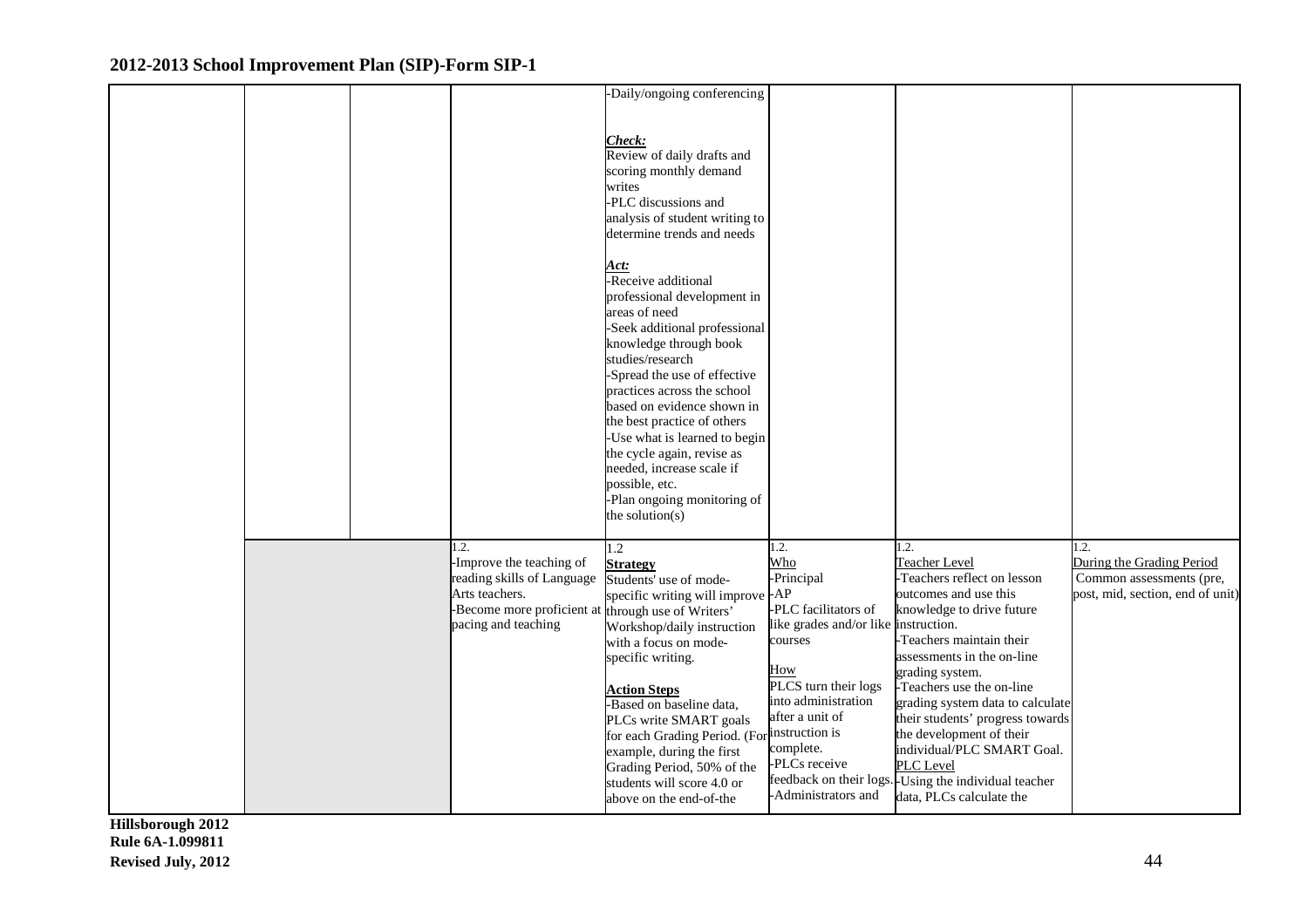|  | Grading Period writing                         | coaches attend                         | SMART goal data across all                         |  |
|--|------------------------------------------------|----------------------------------------|----------------------------------------------------|--|
|  | prompt.)                                       | targeted PLC meetings classes/courses. |                                                    |  |
|  | Before the unit                                | -Progress of PLCs                      | -PLCs reflect on lesson                            |  |
|  | Create norms.                                  | discussed at                           | outcomes and data used to drive                    |  |
|  | Unpack an assessment and                       | Leadership Team                        | future instruction.                                |  |
|  | rubric.                                        |                                        | -Administration shares-For each class/course, PLCs |  |
|  | -Set SMART goals for the                       | the data of PLC visits                 | chart their overall progress                       |  |
|  | unit of instruction.                           | with staff on a                        | towards the SMART Goal.                            |  |
|  | -Decide on a way to pre-                       | monthly basis.                         | Leadership Team Level                              |  |
|  | assess the skills and                          | -Administrative walk-                  | -PLC facilitator/ Subject Area                     |  |
|  | knowledge of students.                         | throughs looking for                   | Leader/Department Heads                            |  |
|  | (What pre-assessment will                      | implementation of                      | shares SMART Goal data with                        |  |
|  | we all use?)                                   | strategy with fidelity                 | the Problem Solving                                |  |
|  | -Choose the anchor activities and consistency. |                                        | Leadership Team.                                   |  |
|  | teachers will use to assess                    | -Administrator and                     | -Data is used to drive teacher                     |  |
|  | students' understanding                        | coach aggregates the                   | support and student                                |  |
|  | along the way to the                           | walk-through data                      | supplemental instruction.                          |  |
|  | assessment.                                    | school-wide and                        |                                                    |  |
|  | -Reflect on barriers and                       | shares with staff the                  |                                                    |  |
|  | successes from the year                        | progress of strategy                   |                                                    |  |
|  | before.                                        | implementation                         |                                                    |  |
|  | -Look at student assessment                    | monthly.                               |                                                    |  |
|  | exemplars (previous students'                  | -Administration shares                 |                                                    |  |
|  | assessments if available).                     | the positive outcomes                  |                                                    |  |
|  | Visit the pacing guide and                     | observed in PLC                        |                                                    |  |
|  | determine the pacing for the                   | meetings on a monthly                  |                                                    |  |
|  | unit.                                          | basis.                                 |                                                    |  |
|  | -Decide on common                              |                                        |                                                    |  |
|  | terminology to use with                        |                                        |                                                    |  |
|  | students and during PLC                        |                                        |                                                    |  |
|  | discussions.                                   |                                        |                                                    |  |
|  | -Look at the grammar                           |                                        |                                                    |  |
|  | instruction opportunities                      |                                        |                                                    |  |
|  | provided in the unit and                       |                                        |                                                    |  |
|  | determine their potential                      |                                        |                                                    |  |
|  | usage.                                         |                                        |                                                    |  |
|  | -Decide on which vocabulary                    |                                        |                                                    |  |
|  | terms need to be taught                        |                                        |                                                    |  |
|  | during the unit.                               |                                        |                                                    |  |
|  | -Discuss the student's                         |                                        |                                                    |  |
|  | curriculum checklist.                          |                                        |                                                    |  |
|  | -Determine how the PLC                         |                                        |                                                    |  |
|  | would like to grade the                        |                                        |                                                    |  |
|  | assessments in order for there                 |                                        |                                                    |  |
|  | to be consistency among                        |                                        |                                                    |  |
|  | grade levels.                                  |                                        |                                                    |  |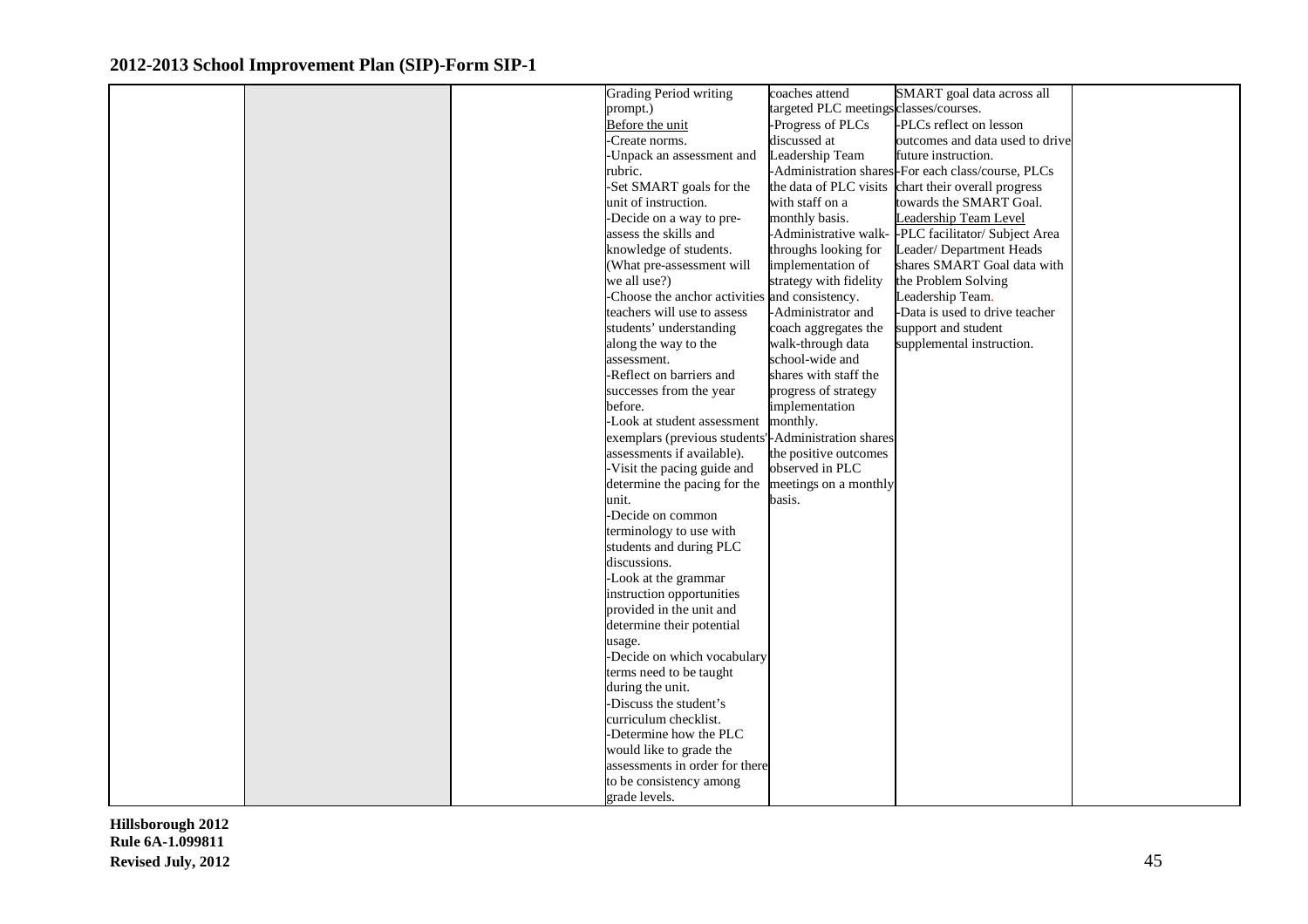| During the unit<br>-Determine:<br>-What is working?<br>--Is there a need to enrich the<br>instruction? How?<br>--What isn't working?<br>-- Is there a need to supplemen<br>the instruction? How?<br>-- Are the needs of our<br>ELL/SWD being met?<br>--How can civics be added int<br>instruction?<br>--Is there a need for a<br>demonstration classroom<br>and/or teacher swap?<br>-Conduct a pacing check.<br>-Bring anchor activities<br>(artifacts) to assess student<br>understanding.<br>-Discuss effective student<br>placement (If plausible discus<br>how classroom environment<br>might help a student that is<br>struggling in a class. Could a<br>change of class period or<br>teacher help?)<br>-Plan strategies to differentiat<br>-Plan higher order thinking<br>questions.<br>-Discuss portfolio<br>implementation<br>(Success/Barriers).<br>-Discuss baseline date/data<br>from anchor activities/data<br>from EAs.<br>-Determine whether teachers<br>want to add additional criteria<br>to the EA rubric.<br>-Discuss additions to the<br>writer's checklists.<br>During the assessment |  |                             |  |  |
|-----------------------------------------------------------------------------------------------------------------------------------------------------------------------------------------------------------------------------------------------------------------------------------------------------------------------------------------------------------------------------------------------------------------------------------------------------------------------------------------------------------------------------------------------------------------------------------------------------------------------------------------------------------------------------------------------------------------------------------------------------------------------------------------------------------------------------------------------------------------------------------------------------------------------------------------------------------------------------------------------------------------------------------------------------------------------------------------------------------|--|-----------------------------|--|--|
|                                                                                                                                                                                                                                                                                                                                                                                                                                                                                                                                                                                                                                                                                                                                                                                                                                                                                                                                                                                                                                                                                                           |  |                             |  |  |
|                                                                                                                                                                                                                                                                                                                                                                                                                                                                                                                                                                                                                                                                                                                                                                                                                                                                                                                                                                                                                                                                                                           |  |                             |  |  |
|                                                                                                                                                                                                                                                                                                                                                                                                                                                                                                                                                                                                                                                                                                                                                                                                                                                                                                                                                                                                                                                                                                           |  |                             |  |  |
|                                                                                                                                                                                                                                                                                                                                                                                                                                                                                                                                                                                                                                                                                                                                                                                                                                                                                                                                                                                                                                                                                                           |  |                             |  |  |
|                                                                                                                                                                                                                                                                                                                                                                                                                                                                                                                                                                                                                                                                                                                                                                                                                                                                                                                                                                                                                                                                                                           |  |                             |  |  |
|                                                                                                                                                                                                                                                                                                                                                                                                                                                                                                                                                                                                                                                                                                                                                                                                                                                                                                                                                                                                                                                                                                           |  |                             |  |  |
|                                                                                                                                                                                                                                                                                                                                                                                                                                                                                                                                                                                                                                                                                                                                                                                                                                                                                                                                                                                                                                                                                                           |  |                             |  |  |
|                                                                                                                                                                                                                                                                                                                                                                                                                                                                                                                                                                                                                                                                                                                                                                                                                                                                                                                                                                                                                                                                                                           |  |                             |  |  |
|                                                                                                                                                                                                                                                                                                                                                                                                                                                                                                                                                                                                                                                                                                                                                                                                                                                                                                                                                                                                                                                                                                           |  |                             |  |  |
|                                                                                                                                                                                                                                                                                                                                                                                                                                                                                                                                                                                                                                                                                                                                                                                                                                                                                                                                                                                                                                                                                                           |  |                             |  |  |
|                                                                                                                                                                                                                                                                                                                                                                                                                                                                                                                                                                                                                                                                                                                                                                                                                                                                                                                                                                                                                                                                                                           |  |                             |  |  |
|                                                                                                                                                                                                                                                                                                                                                                                                                                                                                                                                                                                                                                                                                                                                                                                                                                                                                                                                                                                                                                                                                                           |  |                             |  |  |
|                                                                                                                                                                                                                                                                                                                                                                                                                                                                                                                                                                                                                                                                                                                                                                                                                                                                                                                                                                                                                                                                                                           |  |                             |  |  |
|                                                                                                                                                                                                                                                                                                                                                                                                                                                                                                                                                                                                                                                                                                                                                                                                                                                                                                                                                                                                                                                                                                           |  |                             |  |  |
|                                                                                                                                                                                                                                                                                                                                                                                                                                                                                                                                                                                                                                                                                                                                                                                                                                                                                                                                                                                                                                                                                                           |  |                             |  |  |
|                                                                                                                                                                                                                                                                                                                                                                                                                                                                                                                                                                                                                                                                                                                                                                                                                                                                                                                                                                                                                                                                                                           |  |                             |  |  |
|                                                                                                                                                                                                                                                                                                                                                                                                                                                                                                                                                                                                                                                                                                                                                                                                                                                                                                                                                                                                                                                                                                           |  |                             |  |  |
|                                                                                                                                                                                                                                                                                                                                                                                                                                                                                                                                                                                                                                                                                                                                                                                                                                                                                                                                                                                                                                                                                                           |  |                             |  |  |
|                                                                                                                                                                                                                                                                                                                                                                                                                                                                                                                                                                                                                                                                                                                                                                                                                                                                                                                                                                                                                                                                                                           |  |                             |  |  |
|                                                                                                                                                                                                                                                                                                                                                                                                                                                                                                                                                                                                                                                                                                                                                                                                                                                                                                                                                                                                                                                                                                           |  |                             |  |  |
|                                                                                                                                                                                                                                                                                                                                                                                                                                                                                                                                                                                                                                                                                                                                                                                                                                                                                                                                                                                                                                                                                                           |  |                             |  |  |
|                                                                                                                                                                                                                                                                                                                                                                                                                                                                                                                                                                                                                                                                                                                                                                                                                                                                                                                                                                                                                                                                                                           |  |                             |  |  |
|                                                                                                                                                                                                                                                                                                                                                                                                                                                                                                                                                                                                                                                                                                                                                                                                                                                                                                                                                                                                                                                                                                           |  |                             |  |  |
|                                                                                                                                                                                                                                                                                                                                                                                                                                                                                                                                                                                                                                                                                                                                                                                                                                                                                                                                                                                                                                                                                                           |  |                             |  |  |
|                                                                                                                                                                                                                                                                                                                                                                                                                                                                                                                                                                                                                                                                                                                                                                                                                                                                                                                                                                                                                                                                                                           |  |                             |  |  |
|                                                                                                                                                                                                                                                                                                                                                                                                                                                                                                                                                                                                                                                                                                                                                                                                                                                                                                                                                                                                                                                                                                           |  |                             |  |  |
|                                                                                                                                                                                                                                                                                                                                                                                                                                                                                                                                                                                                                                                                                                                                                                                                                                                                                                                                                                                                                                                                                                           |  |                             |  |  |
|                                                                                                                                                                                                                                                                                                                                                                                                                                                                                                                                                                                                                                                                                                                                                                                                                                                                                                                                                                                                                                                                                                           |  |                             |  |  |
|                                                                                                                                                                                                                                                                                                                                                                                                                                                                                                                                                                                                                                                                                                                                                                                                                                                                                                                                                                                                                                                                                                           |  |                             |  |  |
|                                                                                                                                                                                                                                                                                                                                                                                                                                                                                                                                                                                                                                                                                                                                                                                                                                                                                                                                                                                                                                                                                                           |  |                             |  |  |
|                                                                                                                                                                                                                                                                                                                                                                                                                                                                                                                                                                                                                                                                                                                                                                                                                                                                                                                                                                                                                                                                                                           |  |                             |  |  |
|                                                                                                                                                                                                                                                                                                                                                                                                                                                                                                                                                                                                                                                                                                                                                                                                                                                                                                                                                                                                                                                                                                           |  |                             |  |  |
|                                                                                                                                                                                                                                                                                                                                                                                                                                                                                                                                                                                                                                                                                                                                                                                                                                                                                                                                                                                                                                                                                                           |  |                             |  |  |
|                                                                                                                                                                                                                                                                                                                                                                                                                                                                                                                                                                                                                                                                                                                                                                                                                                                                                                                                                                                                                                                                                                           |  |                             |  |  |
|                                                                                                                                                                                                                                                                                                                                                                                                                                                                                                                                                                                                                                                                                                                                                                                                                                                                                                                                                                                                                                                                                                           |  |                             |  |  |
|                                                                                                                                                                                                                                                                                                                                                                                                                                                                                                                                                                                                                                                                                                                                                                                                                                                                                                                                                                                                                                                                                                           |  |                             |  |  |
|                                                                                                                                                                                                                                                                                                                                                                                                                                                                                                                                                                                                                                                                                                                                                                                                                                                                                                                                                                                                                                                                                                           |  |                             |  |  |
|                                                                                                                                                                                                                                                                                                                                                                                                                                                                                                                                                                                                                                                                                                                                                                                                                                                                                                                                                                                                                                                                                                           |  |                             |  |  |
|                                                                                                                                                                                                                                                                                                                                                                                                                                                                                                                                                                                                                                                                                                                                                                                                                                                                                                                                                                                                                                                                                                           |  |                             |  |  |
|                                                                                                                                                                                                                                                                                                                                                                                                                                                                                                                                                                                                                                                                                                                                                                                                                                                                                                                                                                                                                                                                                                           |  |                             |  |  |
|                                                                                                                                                                                                                                                                                                                                                                                                                                                                                                                                                                                                                                                                                                                                                                                                                                                                                                                                                                                                                                                                                                           |  |                             |  |  |
|                                                                                                                                                                                                                                                                                                                                                                                                                                                                                                                                                                                                                                                                                                                                                                                                                                                                                                                                                                                                                                                                                                           |  |                             |  |  |
|                                                                                                                                                                                                                                                                                                                                                                                                                                                                                                                                                                                                                                                                                                                                                                                                                                                                                                                                                                                                                                                                                                           |  | -Agree upon a date when all |  |  |
| assessments need to be                                                                                                                                                                                                                                                                                                                                                                                                                                                                                                                                                                                                                                                                                                                                                                                                                                                                                                                                                                                                                                                                                    |  |                             |  |  |
| completed.                                                                                                                                                                                                                                                                                                                                                                                                                                                                                                                                                                                                                                                                                                                                                                                                                                                                                                                                                                                                                                                                                                |  |                             |  |  |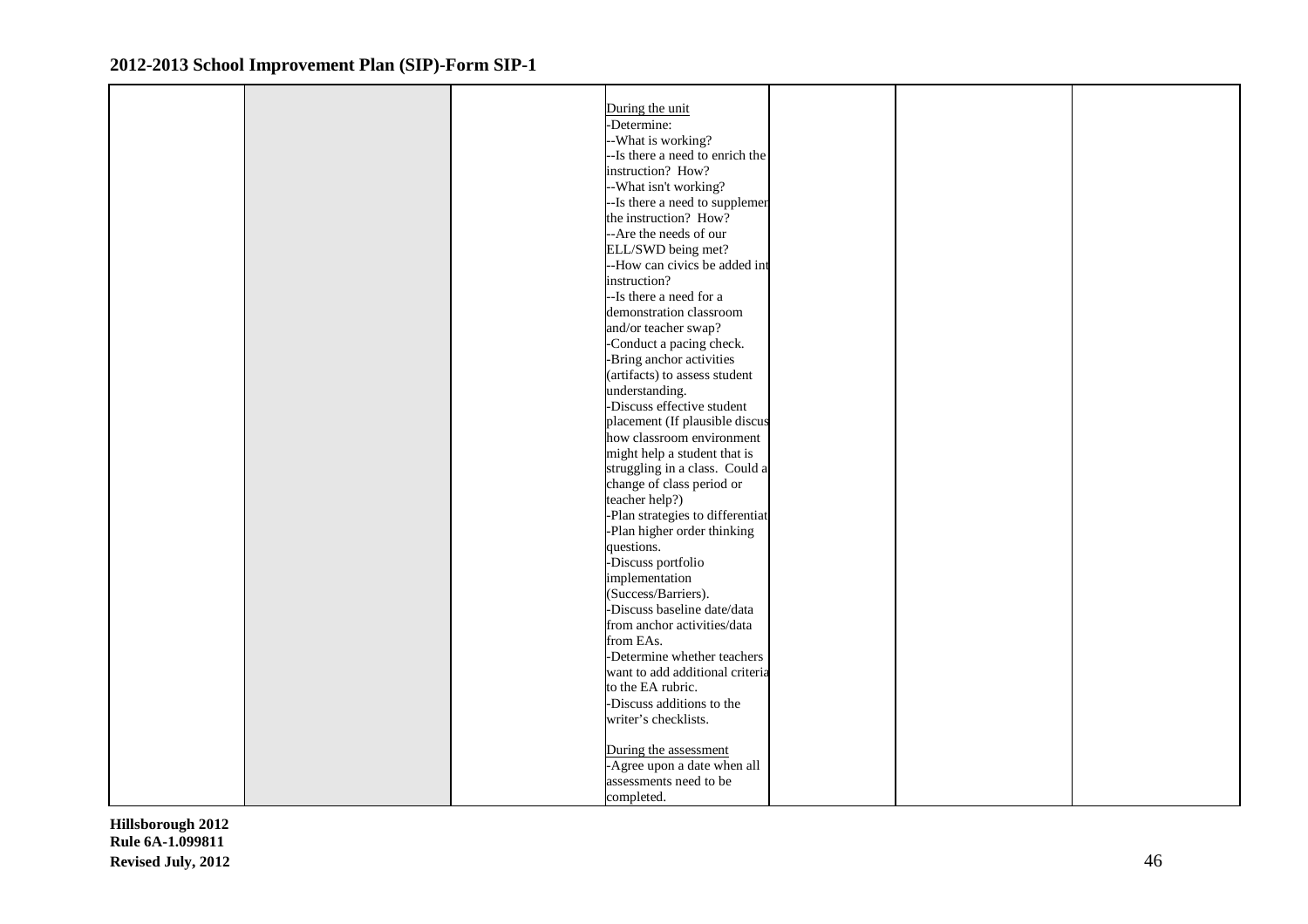|  | -Discuss successes and         |  |  |
|--|--------------------------------|--|--|
|  | challenges.                    |  |  |
|  |                                |  |  |
|  | After the assessment           |  |  |
|  | Participate in an assessment   |  |  |
|  | Norming session (Data to be    |  |  |
|  |                                |  |  |
|  | discussed after EAs are all    |  |  |
|  | scored).                       |  |  |
|  |                                |  |  |
|  | After all assessments have     |  |  |
|  | been scored                    |  |  |
|  | -Reflect on the unit.          |  |  |
|  | -Reflect on the effectiveness  |  |  |
|  | of the PLC (survey).           |  |  |
|  | -Revisit portfolios.           |  |  |
|  | -Identify the skills students  |  |  |
|  | struggled with and determine   |  |  |
|  | which activities in further    |  |  |
|  | lessons will readdress the     |  |  |
|  | skills needing to be re-taught |  |  |
|  | or strengthened.               |  |  |
|  | -Recognize successes and       |  |  |
|  | celebrate.                     |  |  |
|  |                                |  |  |
|  | In the classroom               |  |  |
|  | During the lessons, teachers:  |  |  |
|  | -Post essential questions and  |  |  |
|  |                                |  |  |
|  | daily objectives.              |  |  |
|  | -Explicitly reference          |  |  |
|  | connections between the        |  |  |
|  | following: essential           |  |  |
|  | questions, daily objective,    |  |  |
|  | and assessment.                |  |  |
|  | -Select learning strategies as |  |  |
|  | needed.                        |  |  |
|  | -Group students                |  |  |
|  | appropriately.                 |  |  |
|  | -Scaffold instruction building |  |  |
|  | towards higher complexity.     |  |  |
|  | -Model and provide             |  |  |
|  | opportunities for guided and   |  |  |
|  | independent practice of skills |  |  |
|  | aligned with the assessment.   |  |  |
|  | -Select academic vocabulary    |  |  |
|  | from text to be used during a  |  |  |
|  |                                |  |  |
|  | unit of instruction.           |  |  |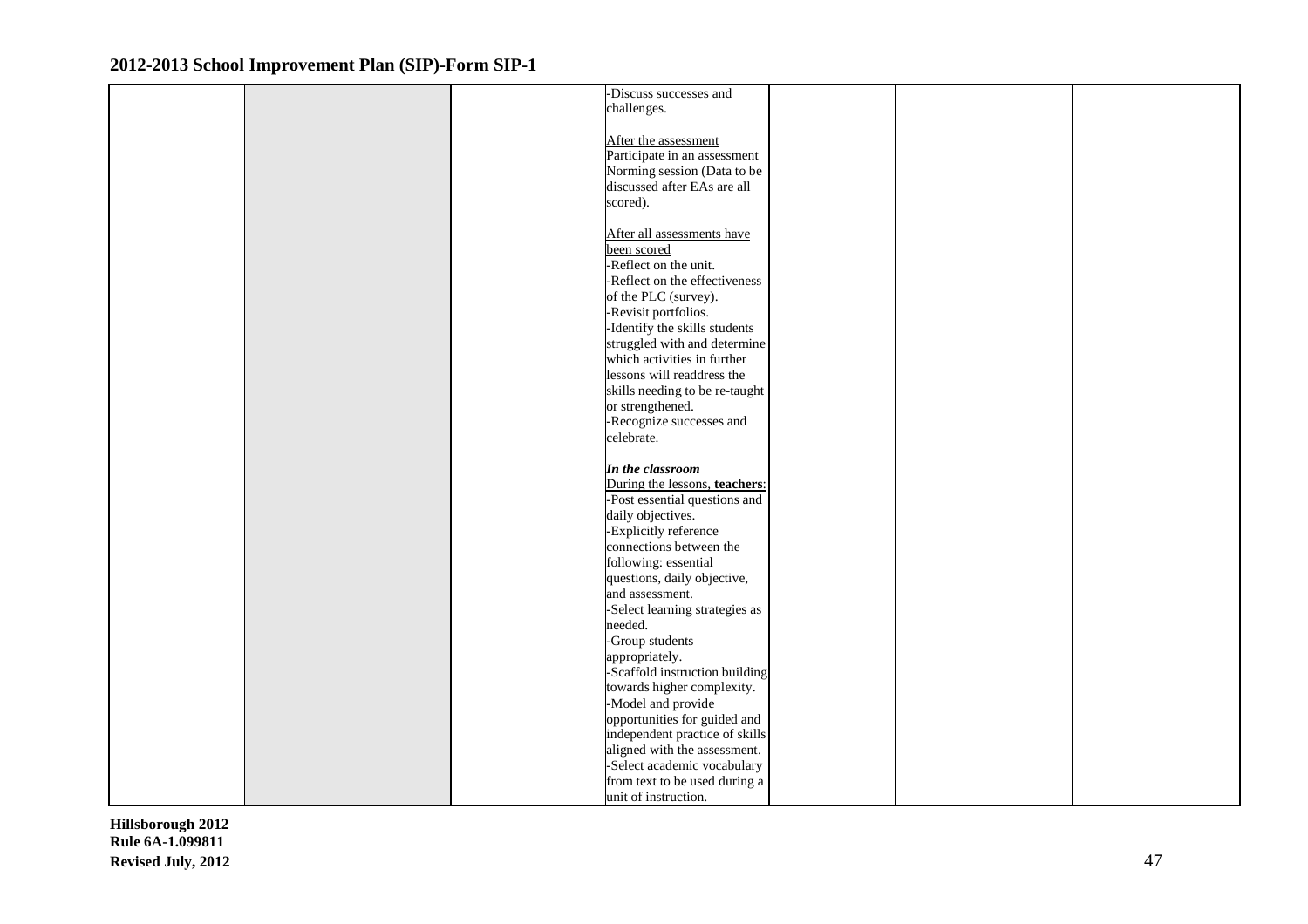|  |                                                        | -Use multiple types of             |                      |                                                 |                                  |
|--|--------------------------------------------------------|------------------------------------|----------------------|-------------------------------------------------|----------------------------------|
|  |                                                        | formative assessment and           |                      |                                                 |                                  |
|  |                                                        | provide consistent checks for      |                      |                                                 |                                  |
|  |                                                        | student understanding.             |                      |                                                 |                                  |
|  |                                                        | -Use data during the lesson        |                      |                                                 |                                  |
|  |                                                        | and after the assessment to        |                      |                                                 |                                  |
|  |                                                        | inform instruction.                |                      |                                                 |                                  |
|  |                                                        |                                    |                      |                                                 |                                  |
|  |                                                        | During the lessons, students:      |                      |                                                 |                                  |
|  |                                                        | Understand the criteria            |                      |                                                 |                                  |
|  |                                                        |                                    |                      |                                                 |                                  |
|  |                                                        | which will be used to              |                      |                                                 |                                  |
|  |                                                        | evaluate their work.               |                      |                                                 |                                  |
|  |                                                        | -Understand the purpose of         |                      |                                                 |                                  |
|  |                                                        | the lesson and its connection      |                      |                                                 |                                  |
|  |                                                        | to the assessment.                 |                      |                                                 |                                  |
|  |                                                        | -Think critically and              |                      |                                                 |                                  |
|  |                                                        | creatively.                        |                      |                                                 |                                  |
|  |                                                        | -Actively draw upon prior          |                      |                                                 |                                  |
|  |                                                        | knowledge and use that             |                      |                                                 |                                  |
|  |                                                        | knowledge to connect with          |                      |                                                 |                                  |
|  |                                                        | lesson goals.                      |                      |                                                 |                                  |
|  |                                                        | -Know when, why, and how           |                      |                                                 |                                  |
|  |                                                        | to use strategies when             |                      |                                                 |                                  |
|  |                                                        | appropriate free of teacher        |                      |                                                 |                                  |
|  |                                                        | support.                           |                      |                                                 |                                  |
|  |                                                        | -Collaborate within                |                      |                                                 |                                  |
|  |                                                        |                                    |                      |                                                 |                                  |
|  |                                                        | structured grouping.               |                      |                                                 |                                  |
|  |                                                        | -Self assess understanding of      |                      |                                                 |                                  |
|  |                                                        | content.                           |                      |                                                 |                                  |
|  |                                                        | -Use academic vocabulary in        |                      |                                                 |                                  |
|  |                                                        | written and oral responses.        |                      |                                                 |                                  |
|  |                                                        |                                    |                      |                                                 |                                  |
|  |                                                        | After the lessons, teachers:       |                      |                                                 |                                  |
|  |                                                        | -Post exemplars of student         |                      |                                                 |                                  |
|  |                                                        | work.                              |                      |                                                 |                                  |
|  |                                                        | -Self reflect on lessons.          |                      |                                                 |                                  |
|  |                                                        |                                    |                      |                                                 |                                  |
|  | 1.3.                                                   | 1.3.                               | 1.3.                 | 1.3                                             | 1.3.                             |
|  | -PLCs struggle with how to <b>Strategy</b>             |                                    | Who                  | School has a system for PLCs                    | During the Grading Period        |
|  | structure curriculum and                               | Student achievement                | -Principal           | to record and report during-the                 | Common assessments (pre,         |
|  | data analysis discussion to                            | improves through teachers          | AP                   | grading period SMART goal                       | post, mid, section, end of unit) |
|  | deepen their leaning. To                               | working collaboratively to         | -PLC facilitators of | outcomes to administration,                     |                                  |
|  | address this barrier, this                             | focus on student learning.         |                      | like grades and/or like and/or leadership team. |                                  |
|  | year PLCs are being trained Specifically, they use the |                                    | courses              |                                                 |                                  |
|  | to use the Plan-Do-Check-                              | Plan-Do-Check-Act model            |                      |                                                 |                                  |
|  | Act "Instructional Unit"                               | and log to structure their way How |                      |                                                 |                                  |
|  |                                                        |                                    |                      |                                                 |                                  |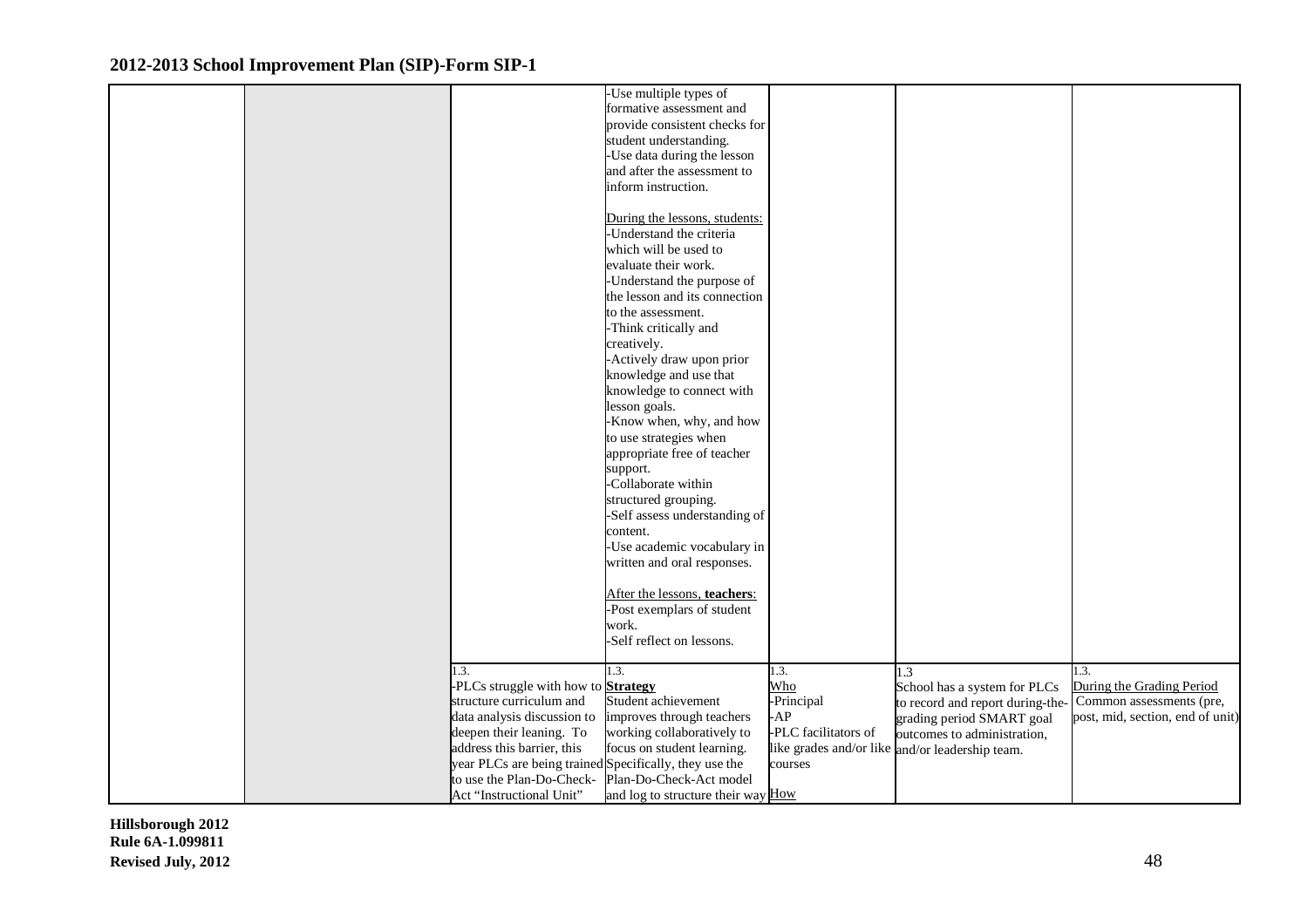| log. | of work. Using the                                  | PLCS turn their logs    |  |
|------|-----------------------------------------------------|-------------------------|--|
|      | backwards design model for into administration      |                         |  |
|      | units of instruction, teachers                      | and/or coach after a    |  |
|      | focus on the following four                         | unit of instruction is  |  |
|      | questions:                                          | complete.               |  |
|      | What is it we expect                                | -PLCs receive           |  |
|      | them to learn?                                      | feedback on their logs. |  |
|      | How will we know if                                 | -Administrators and     |  |
|      | they have learned it?                               | coaches attend          |  |
|      | How will we respond if targeted PLC meetings<br>13. |                         |  |
|      | they don't learn?                                   | -Progress of PLCs       |  |
|      | How will we respond if discussed at                 |                         |  |
|      | they already know it?                               | Leadership Team         |  |
|      |                                                     | -Administration shares  |  |
|      | <b>Actions/Details</b>                              | the data of PLC visits  |  |
|      | -Grade level/like-course                            | with staff on a         |  |
|      | PLCs use a <b>Plan-Do-Check-</b>                    | monthly basis.          |  |
|      | <b>Act "Unit of Instruction"</b>                    |                         |  |
|      | log to guide their discussion                       |                         |  |
|      | and way of work.                                    |                         |  |
|      | Discussions are summarized                          |                         |  |
|      | on log.                                             |                         |  |
|      | -Additional action steps for                        |                         |  |
|      | this strategy are outlined on                       |                         |  |
|      | grade level/content area PLC                        |                         |  |
|      | action plans.                                       |                         |  |
|      |                                                     |                         |  |

## **Writing/Language Arts Professional Development**

|                                       | Professional Development (PD) aligned with Strategies through Professional Learning Community (PLC) or PD Activity |                                        |                                                                        |                                                                                                              |                                                                      |                                                  |  |  |  |  |
|---------------------------------------|--------------------------------------------------------------------------------------------------------------------|----------------------------------------|------------------------------------------------------------------------|--------------------------------------------------------------------------------------------------------------|----------------------------------------------------------------------|--------------------------------------------------|--|--|--|--|
|                                       | Please note that each Strategy does not require a professional development or PLC activity.                        |                                        |                                                                        |                                                                                                              |                                                                      |                                                  |  |  |  |  |
| PD Content /Topic<br>and/or PLC Focus | Grade<br>Level/Subject                                                                                             | PD Facilitator<br>and/or<br>PLC Leader | PD Participants<br>(e.g., PLC, subject, grade level, or<br>school-wide | <b>Target Dates and Schedules</b><br>(e.g., Early Release) and<br>Schedules (e.g., frequency of<br>meetings) | Strategy for Follow-up/Monitoring                                    | Person or Position Responsible for<br>Monitoring |  |  |  |  |
| <b>Rubric Training</b>                | Language Arts<br>Teachers 3-5                                                                                      | PLC Leader                             | Language Arts Teachers 3-5                                             | Ongoing                                                                                                      | PLC Meetings with Grade Levels, Monthly<br>Writes, Inservice Records | Leadership Team                                  |  |  |  |  |
|                                       |                                                                                                                    |                                        |                                                                        |                                                                                                              |                                                                      |                                                  |  |  |  |  |
|                                       |                                                                                                                    |                                        |                                                                        |                                                                                                              |                                                                      |                                                  |  |  |  |  |

#### *End of Writing Goals*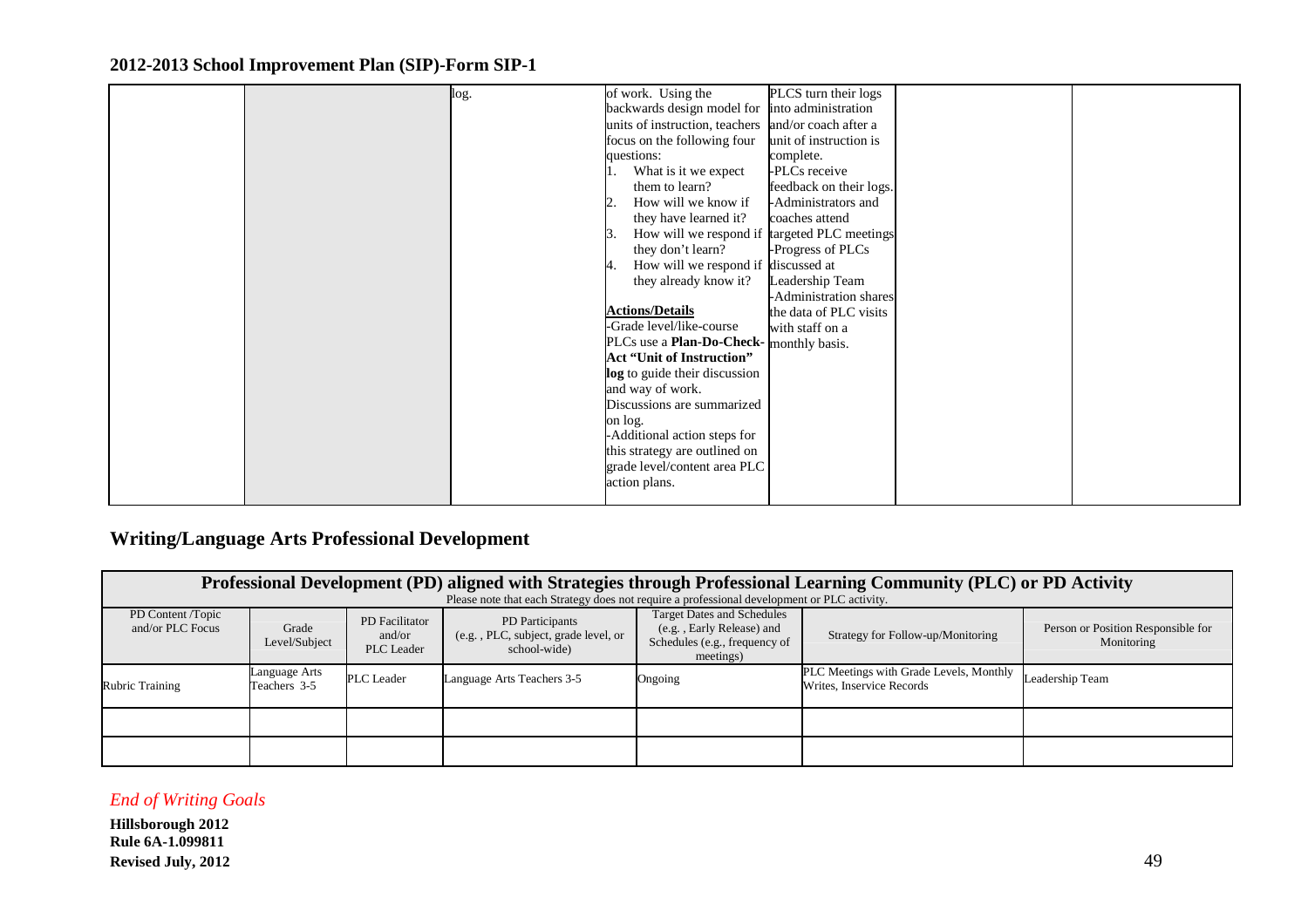## **Attendance Goal(s)**

|                                                                                                                                                                                                                                                                                                                                      | <b>Attendance Goal(s)</b>                                                                                                                                                        |                                                                                                                                                                              | <b>Problem-solving Process to Increase Attendance</b>                                                   |                                                                                                                                                                                                                                                                                                                                                                                                                                                                                                                                                                                                                                 |                                                                                                                           |                                                                                                                                                                                                |                                                                                   |
|--------------------------------------------------------------------------------------------------------------------------------------------------------------------------------------------------------------------------------------------------------------------------------------------------------------------------------------|----------------------------------------------------------------------------------------------------------------------------------------------------------------------------------|------------------------------------------------------------------------------------------------------------------------------------------------------------------------------|---------------------------------------------------------------------------------------------------------|---------------------------------------------------------------------------------------------------------------------------------------------------------------------------------------------------------------------------------------------------------------------------------------------------------------------------------------------------------------------------------------------------------------------------------------------------------------------------------------------------------------------------------------------------------------------------------------------------------------------------------|---------------------------------------------------------------------------------------------------------------------------|------------------------------------------------------------------------------------------------------------------------------------------------------------------------------------------------|-----------------------------------------------------------------------------------|
| Based on the analysis of attendance data, and reference to "Guiding<br>Questions", identify and define areas in need of improvement:                                                                                                                                                                                                 |                                                                                                                                                                                  | <b>Anticipated Barrier</b>                                                                                                                                                   | <b>Strategy</b>                                                                                         | <b>Fidelity Check</b><br>Who and how will the<br>fidelity be monitored?                                                                                                                                                                                                                                                                                                                                                                                                                                                                                                                                                         | <b>Strategy Data Check</b><br>How will the evaluation tool data<br>be used to determine the<br>effectiveness of strategy? | <b>Student Evaluation Tool</b>                                                                                                                                                                 |                                                                                   |
| 1. Attendance<br>Attendance Goal #1:<br>1. The attendance rate will<br>increase from 96.81% in<br>2011-2012 to 96.90% in<br>2012-2013.<br>2. The number of students Unexcused<br>who have 10 or more<br>unexcused absences<br>throughout the school year<br>will decrease by 10%<br>3. The number of students<br>who have 10 or more | 2012 Current<br>Attendance Rate:*<br>2012 Current<br>Number of Students 2013 Expected<br>with Excessive<br>Absences<br>$(10 \text{ or more})$<br>17<br>2012 Current<br>Number of | 2013 Expected<br>Attendance Rate:*<br>$96.81\%$ 96.90%<br>Number of Students<br>with Excessive<br><b>Unexcused Absences</b><br>$(10 \text{ or more})$<br>15<br>2013 Expected | 1.1.<br>-Attendance committee needs Tier 1<br>to meet on a regular basis<br>throughout the school year. | 1.1.<br>The school will establish an<br>attendance committee comprised<br>of Administrators, guidance<br>Need support in building and counselors, teachers and other<br>maintain the student database. relevant personnel to review the<br>school's attendance plan and<br>discuss school wide<br>interventions to address needs<br>relevant to current attendance<br>data. The attendance committee<br>will also maintain a database of<br>students with significant<br>attendance problems and<br>implement and monitor<br>interventions to be documented<br>on the attendance intervention<br>form (SB 90710) The attendance | 1.1.<br>Attendance committee<br>the Principal on a<br>monthly basis and shared<br>with faculty.                           | 1.1.<br>Attendance committee will monitor<br>will keep a log and notes the attendance data from the<br>that will be reviewed by targeted group of students.                                    | 1.1.<br>Instructional Planning Tool<br>Attendance/Tardy data<br><b>Ed Connect</b> |
| unexcused tardies to<br>school throughout the<br>school year will decrease<br>by 10%.                                                                                                                                                                                                                                                | Students with<br>Jnexcused<br><b>Excessive Tardies</b><br>$(10 \text{ or more})$                                                                                                 | Number of<br>Students with<br>Unexcused Excessive<br>Tardies<br>$(10 \text{ or more})$<br>0                                                                                  | 1.2.<br>There is no system to                                                                           | committee meets every two<br>weeks.<br>1.2.<br>Tier <sub>2</sub>                                                                                                                                                                                                                                                                                                                                                                                                                                                                                                                                                                | 1.2.<br>Social Worker                                                                                                     | 1.2.<br>The attendance committee (which                                                                                                                                                        | 1.2.<br>Tool                                                                      |
|                                                                                                                                                                                                                                                                                                                                      |                                                                                                                                                                                  |                                                                                                                                                                              | reinforce parents for<br>facilitating improvement in<br>attendance.                                     | Beginning at the 5th unexcused<br>absence, the Attendance<br>Committee (which is a subgroup<br>of the Leadership Team)<br>collaborate to ensure that a<br>letter is sent home to parents<br>outlining the state statute that<br>requires parents send students to<br>school. If a student's attendance<br>improves (no absences in a 20<br>day period) a positive letter is<br>sent home to the parent<br>regarding the increase in their                                                                                                                                                                                       | <b>Guidance Counselor</b><br><b>PSLT</b>                                                                                  | is a subset of the leadership Team)<br>will disaggregate attendance data<br>for the "Tier 2" group along with<br>the guidance counselor and<br>maintain communication about<br>these children. | Attendance/Tardy data                                                             |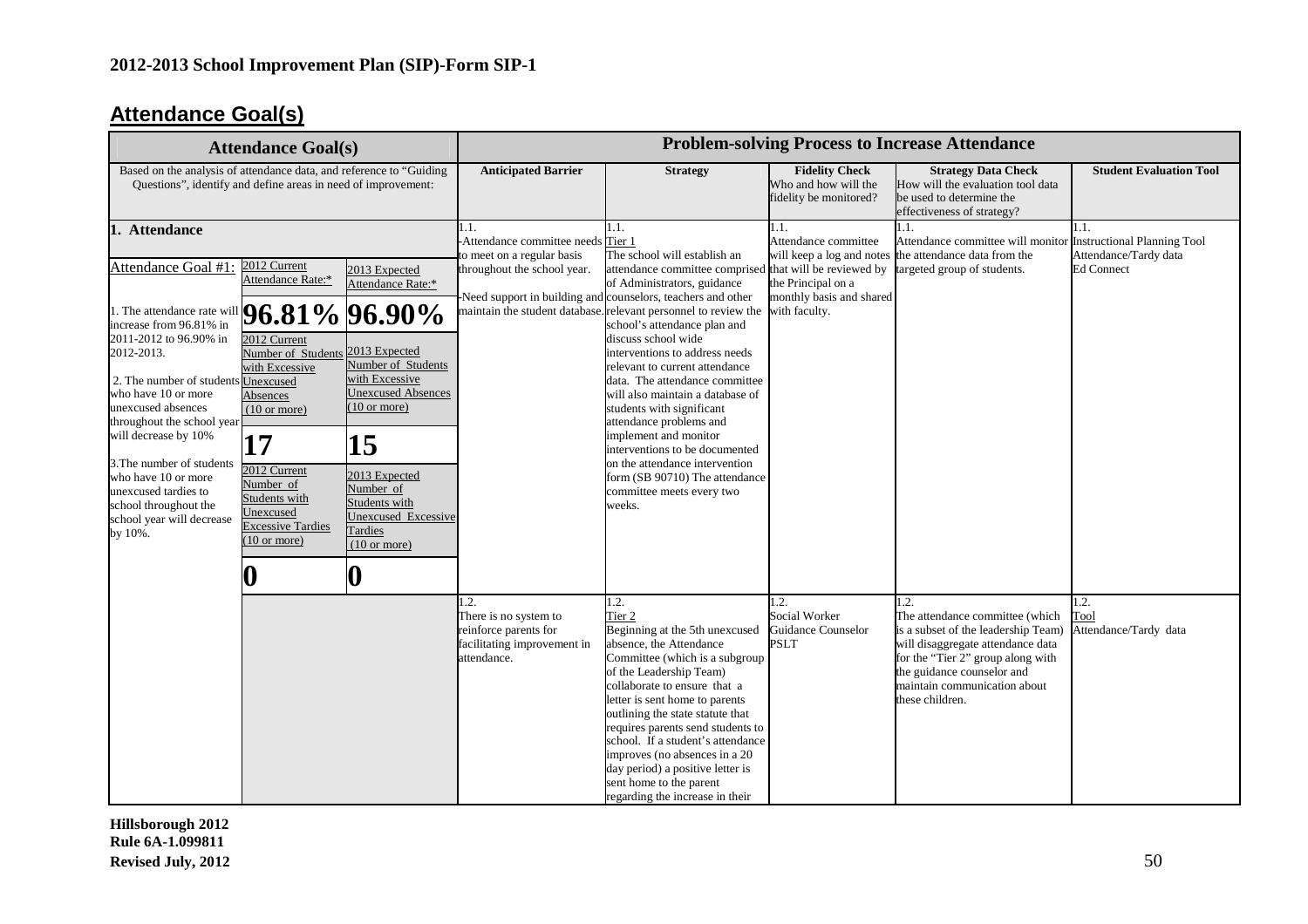|  | child'<br>''s attendance. |   |   |
|--|---------------------------|---|---|
|  | .                         | . | . |

| Professional Development (PD) aligned with Strategies through Professional Learning Community (PLC) or PD Activity<br>Please note that each Strategy does not require a professional development or PLC activity. |                        |                                               |                                                                        |                                                                                                              |                                   |                                                  |  |  |  |
|-------------------------------------------------------------------------------------------------------------------------------------------------------------------------------------------------------------------|------------------------|-----------------------------------------------|------------------------------------------------------------------------|--------------------------------------------------------------------------------------------------------------|-----------------------------------|--------------------------------------------------|--|--|--|
| PD Content /Topic<br>and/or PLC Focus                                                                                                                                                                             | Grade<br>Level/Subject | PD Facilitator<br>and/or<br><b>PLC</b> Leader | PD Participants<br>(e.g., PLC, subject, grade level, or<br>school-wide | <b>Target Dates and Schedules</b><br>(e.g., Early Release) and<br>Schedules (e.g., frequency of<br>meetings) | Strategy for Follow-up/Monitoring | Person or Position Responsible for<br>Monitoring |  |  |  |
|                                                                                                                                                                                                                   |                        |                                               |                                                                        |                                                                                                              |                                   |                                                  |  |  |  |
|                                                                                                                                                                                                                   |                        |                                               |                                                                        |                                                                                                              |                                   |                                                  |  |  |  |
|                                                                                                                                                                                                                   |                        |                                               |                                                                        |                                                                                                              |                                   |                                                  |  |  |  |

## *End of Attendance Goals*

## **Suspension Goal(s)**

| <b>Suspension Goal(s)</b>                                                                                                                                                                                                                                                                                                                                                                                                                                                                                                            |                                                                                                                                                                                                              | <b>Problem-solving Process to Decrease Suspension</b>                                                                               |                                                                                                    |                                                                         |                                                                                                                                      |                                                                                 |  |
|--------------------------------------------------------------------------------------------------------------------------------------------------------------------------------------------------------------------------------------------------------------------------------------------------------------------------------------------------------------------------------------------------------------------------------------------------------------------------------------------------------------------------------------|--------------------------------------------------------------------------------------------------------------------------------------------------------------------------------------------------------------|-------------------------------------------------------------------------------------------------------------------------------------|----------------------------------------------------------------------------------------------------|-------------------------------------------------------------------------|--------------------------------------------------------------------------------------------------------------------------------------|---------------------------------------------------------------------------------|--|
| Based on the analysis of suspension data, and reference to "Guiding"<br>Questions", identify and define areas in need of improvement:                                                                                                                                                                                                                                                                                                                                                                                                |                                                                                                                                                                                                              | <b>Anticipated Barrier</b>                                                                                                          | <b>Strategy</b>                                                                                    | <b>Fidelity Check</b><br>Who and how will the<br>fidelity be monitored? | <b>Strategy Data Check</b><br>How will the evaluation tool data<br>be used to determine the<br>effectiveness of strategy?            | <b>Student Evaluation Tool</b>                                                  |  |
| <b>Suspension</b><br>2012 Total Number<br>Suspension Goal #1<br>In-School<br>1. The total number of In-<br>Suspensions<br>School Suspensions will<br>decrease by 50%.<br>2. The total number of<br>2012 Total Number<br>students receiving In-<br>of Students<br>School Suspension<br>Suspended<br>throughout the school<br>In-School<br>year will decrease by<br>50%.<br>3. The total number of<br>Out-of-School<br>of-School<br>Suspensions will decrease<br><b>Suspensions</b><br>by 50%.<br>4. The total number of $\mathcal{V}$ | 2013 Expected<br>Number of<br>In-School<br>Suspensions<br>2013 Expected<br>Number of Students<br>Suspended<br>In-School<br>2013 Expected<br>2012 Number of Out-<br>Number of<br>Out-of-School<br>Suspensions | There needs to be common<br>school-wide expectations and for continued teaching and<br>rules for appropriate<br>classroom behavior. | 1.1.<br>-Provide teachers with resources Who<br>reinforcement of school<br>expectations and rules. | 1.1.<br>PSLT Behavior<br>Committee<br>Leadership Team<br>Administration | - PSLT /Behavior Committee will<br>review data on Office Discipline<br>Referrals ODRs and out of school<br>suspensions data monthly. | EASI and suspension data cross-<br>referenced with mainframe<br>discipline data |  |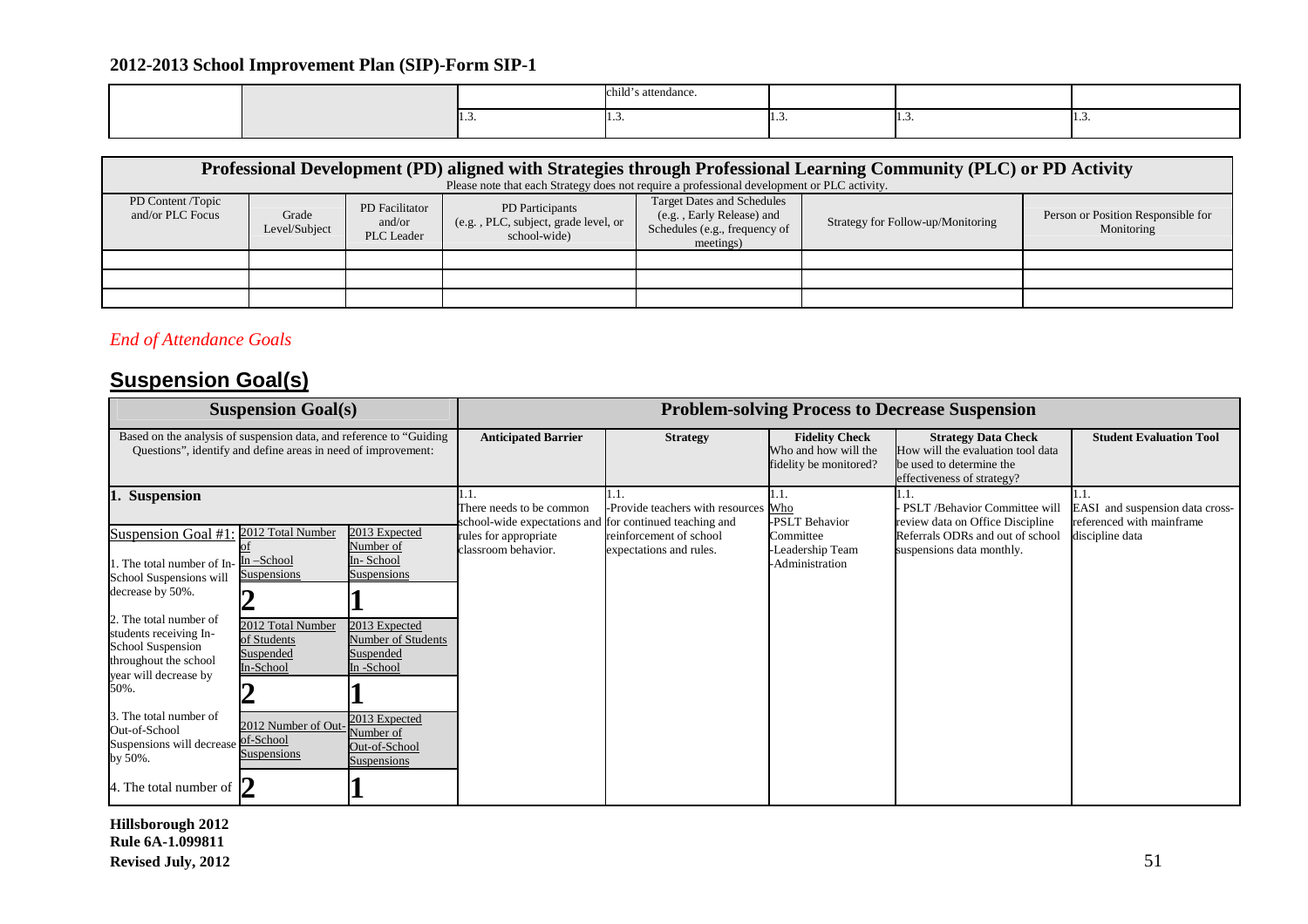| students receiving Out-2012 Total Number<br>of-School Suspensions of Students<br>throughout the school Suspended<br>year will decrease by Out- of-School<br>50%. | 2013 Expected<br>Number of Students<br>Suspended<br>Out- of-School |       |   |              |                          |
|------------------------------------------------------------------------------------------------------------------------------------------------------------------|--------------------------------------------------------------------|-------|---|--------------|--------------------------|
|                                                                                                                                                                  |                                                                    | . .∠. | . | . <u>. .</u> | 1.2                      |
|                                                                                                                                                                  |                                                                    |       |   | 11.J.        | $\mathbf{II}.\mathbf{3}$ |

## **Suspension Professional Development**

|                                       | Professional Development (PD) aligned with Strategies through Professional Learning Community (PLC) or PD Activity<br>Please note that each Strategy does not require a professional development or PLC activity. |                                        |                                                                        |                                                                                                              |                                   |                                                  |  |  |  |  |  |
|---------------------------------------|-------------------------------------------------------------------------------------------------------------------------------------------------------------------------------------------------------------------|----------------------------------------|------------------------------------------------------------------------|--------------------------------------------------------------------------------------------------------------|-----------------------------------|--------------------------------------------------|--|--|--|--|--|
| PD Content /Topic<br>and/or PLC Focus | Grade<br>Level/Subject                                                                                                                                                                                            | PD Facilitator<br>and/or<br>PLC Leader | PD Participants<br>(e.g., PLC, subject, grade level, or<br>school-wide | <b>Target Dates and Schedules</b><br>(e.g., Early Release) and<br>Schedules (e.g., frequency of<br>meetings) | Strategy for Follow-up/Monitoring | Person or Position Responsible for<br>Monitoring |  |  |  |  |  |
|                                       |                                                                                                                                                                                                                   |                                        |                                                                        |                                                                                                              |                                   |                                                  |  |  |  |  |  |
|                                       |                                                                                                                                                                                                                   |                                        |                                                                        |                                                                                                              |                                   |                                                  |  |  |  |  |  |
|                                       |                                                                                                                                                                                                                   |                                        |                                                                        |                                                                                                              |                                   |                                                  |  |  |  |  |  |

## **Parent Involvement Goal(s)**

| <b>Parent Involvement Goal(s)</b>                                                                                                                     |                            | <b>Problem-solving Process to Parent Involvement</b> |                                                                         |                                                                                                                           |                                |  |
|-------------------------------------------------------------------------------------------------------------------------------------------------------|----------------------------|------------------------------------------------------|-------------------------------------------------------------------------|---------------------------------------------------------------------------------------------------------------------------|--------------------------------|--|
| Based on the analysis of parent involvement data, and reference to<br>"Guiding Questions", identify and define areas in need of<br>improvement:       | <b>Anticipated Barrier</b> | <b>Strategy</b>                                      | <b>Fidelity Check</b><br>Who and how will the<br>fidelity be monitored? | <b>Strategy Data Check</b><br>How will the evaluation tool data<br>be used to determine the<br>effectiveness of strategy? | <b>Student Evaluation Tool</b> |  |
| 1. Parent Involvement                                                                                                                                 |                            | 1. I                                                 | 1.1.                                                                    | 1.1.                                                                                                                      | 1.1.                           |  |
| Parent Involvement Goal #1:                                                                                                                           |                            |                                                      |                                                                         |                                                                                                                           |                                |  |
| 2013 Expected<br>2012 Current<br>level of Parent<br>level of Parent<br>Enter narrative for the goal in this<br>Involvement:*<br>Involvement:*<br>box. |                            |                                                      |                                                                         |                                                                                                                           |                                |  |
|                                                                                                                                                       | 1.4.                       | 1.2.                                                 | 1.2.                                                                    | 1.2.                                                                                                                      | l .2.                          |  |
|                                                                                                                                                       | 1.3.                       | 1.3.                                                 | 1.3.                                                                    | 1.3                                                                                                                       | 1.3.                           |  |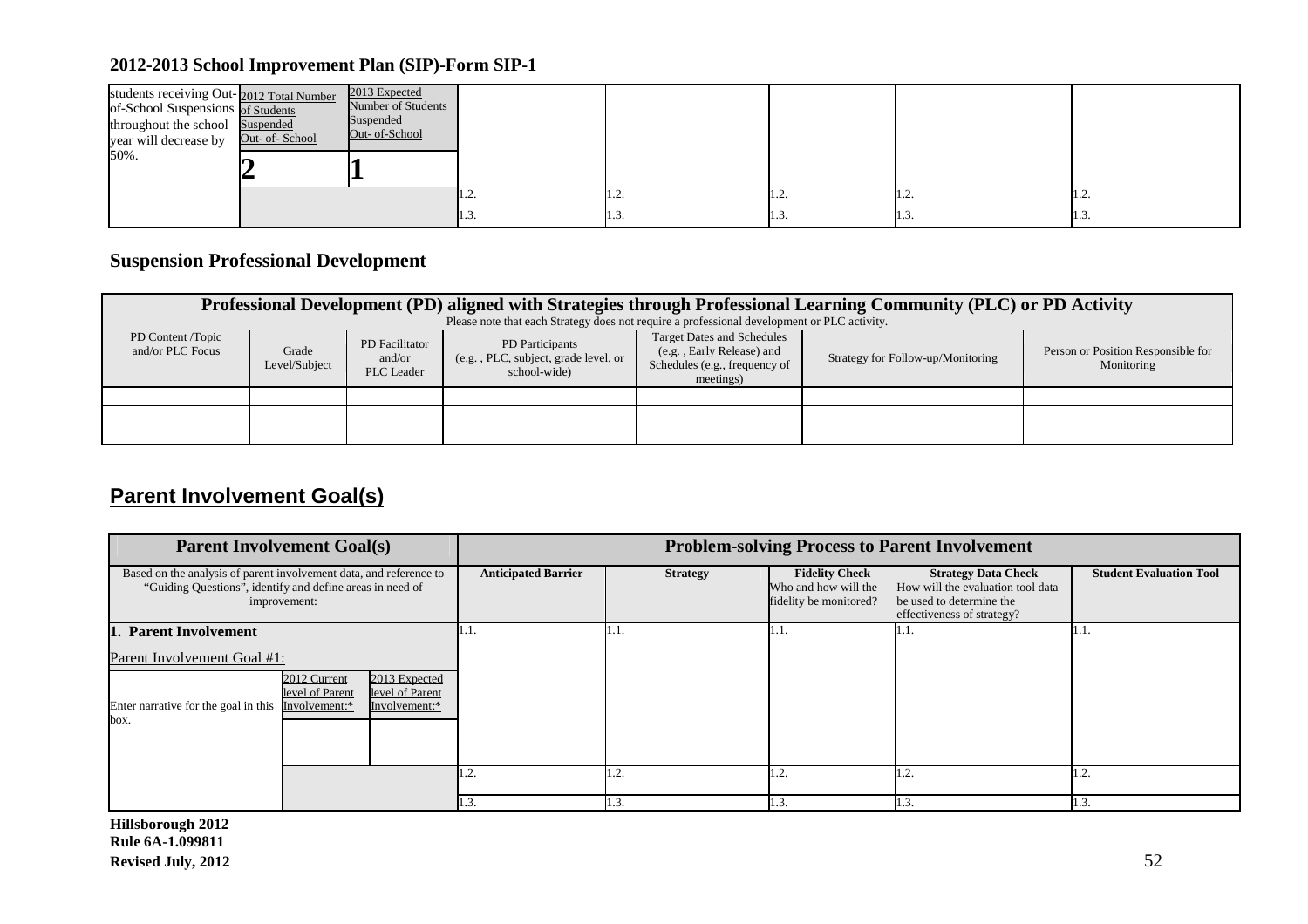|                                                                                                                                                       | <b>Parent Involvement Goal(s)</b>                                         |                            | <b>Problem-solving Process to Parent Involvement</b> |                                                                         |                                                                                                                           |                                |  |  |
|-------------------------------------------------------------------------------------------------------------------------------------------------------|---------------------------------------------------------------------------|----------------------------|------------------------------------------------------|-------------------------------------------------------------------------|---------------------------------------------------------------------------------------------------------------------------|--------------------------------|--|--|
| Based on the analysis of parent involvement data, and reference to                                                                                    | "Guiding Questions", identify and define areas in need of<br>improvement: | <b>Anticipated Barrier</b> | <b>Strategy</b>                                      | <b>Fidelity Check</b><br>Who and how will the<br>fidelity be monitored? | <b>Strategy Data Check</b><br>How will the evaluation tool data<br>be used to determine the<br>effectiveness of strategy? | <b>Student Evaluation Tool</b> |  |  |
| 2. Parent Involvement                                                                                                                                 |                                                                           |                            | 2.1.                                                 | 2.1                                                                     | 2.1                                                                                                                       | 2.1                            |  |  |
|                                                                                                                                                       | Parent Involvement Goal #2:                                               |                            |                                                      |                                                                         |                                                                                                                           |                                |  |  |
| 2013 Expected<br>2012 Current<br>level of Parent<br>level of Parent<br>Enter narrative for the goal in this<br>Involvement:*<br>Involvement:*<br>box. |                                                                           |                            |                                                      |                                                                         |                                                                                                                           |                                |  |  |
|                                                                                                                                                       |                                                                           | 2.1.                       | 2.1.                                                 | 2.1.                                                                    | 2.1                                                                                                                       | 2.1                            |  |  |
|                                                                                                                                                       |                                                                           |                            | 2.1.                                                 | 2.1.                                                                    | 2.1                                                                                                                       | 2.1                            |  |  |

## **Parent Involvement Professional Development**

| Professional Development (PD) aligned with Strategies through Professional Learning Community (PLC) or PD Activity<br>Please note that each Strategy does not require a professional development or PLC activity. |                        |                                        |                                                                        |                                                                                                              |                                   |                                                  |  |  |
|-------------------------------------------------------------------------------------------------------------------------------------------------------------------------------------------------------------------|------------------------|----------------------------------------|------------------------------------------------------------------------|--------------------------------------------------------------------------------------------------------------|-----------------------------------|--------------------------------------------------|--|--|
| PD Content /Topic<br>and/or PLC Focus                                                                                                                                                                             | Grade<br>Level/Subject | PD Facilitator<br>and/or<br>PLC Leader | PD Participants<br>(e.g., PLC, subject, grade level, or<br>school-wide | <b>Target Dates and Schedules</b><br>(e.g., Early Release) and<br>Schedules (e.g., frequency of<br>meetings) | Strategy for Follow-up/Monitoring | Person or Position Responsible for<br>Monitoring |  |  |
|                                                                                                                                                                                                                   |                        |                                        |                                                                        |                                                                                                              |                                   |                                                  |  |  |
|                                                                                                                                                                                                                   |                        |                                        |                                                                        |                                                                                                              |                                   |                                                  |  |  |
|                                                                                                                                                                                                                   |                        |                                        |                                                                        |                                                                                                              |                                   |                                                  |  |  |

## **Health and Fitness Goal(s)**

\* When using percentages, include the number of students the percentage represents next to the percentage (e.g. 70% (35)).

| <b>Additional Goal(s)</b>                                                                  | <b>Problem-Solving Process to Increase Student Achievement</b> |                                       |                                                                         |                                                                                                                           |                                |  |
|--------------------------------------------------------------------------------------------|----------------------------------------------------------------|---------------------------------------|-------------------------------------------------------------------------|---------------------------------------------------------------------------------------------------------------------------|--------------------------------|--|
| Based on the analysis of school data, identify and define<br>areas in need of improvement: | <b>Anticipated Barrier</b>                                     | <b>Strategy</b>                       | <b>Fidelity Check</b><br>Who and how will the<br>fidelity be monitored? | <b>Strategy Data Check</b><br>How will the evaluation tool data<br>be used to determine the<br>effectiveness of strategy? | <b>Student Evaluation Tool</b> |  |
| 1. Health and Fitness Goal                                                                 | 11.1.                                                          | 11.1.<br>Health and physical activity | .<br>Principal's designee.                                              | Data on the number of students                                                                                            | PACER test component of the    |  |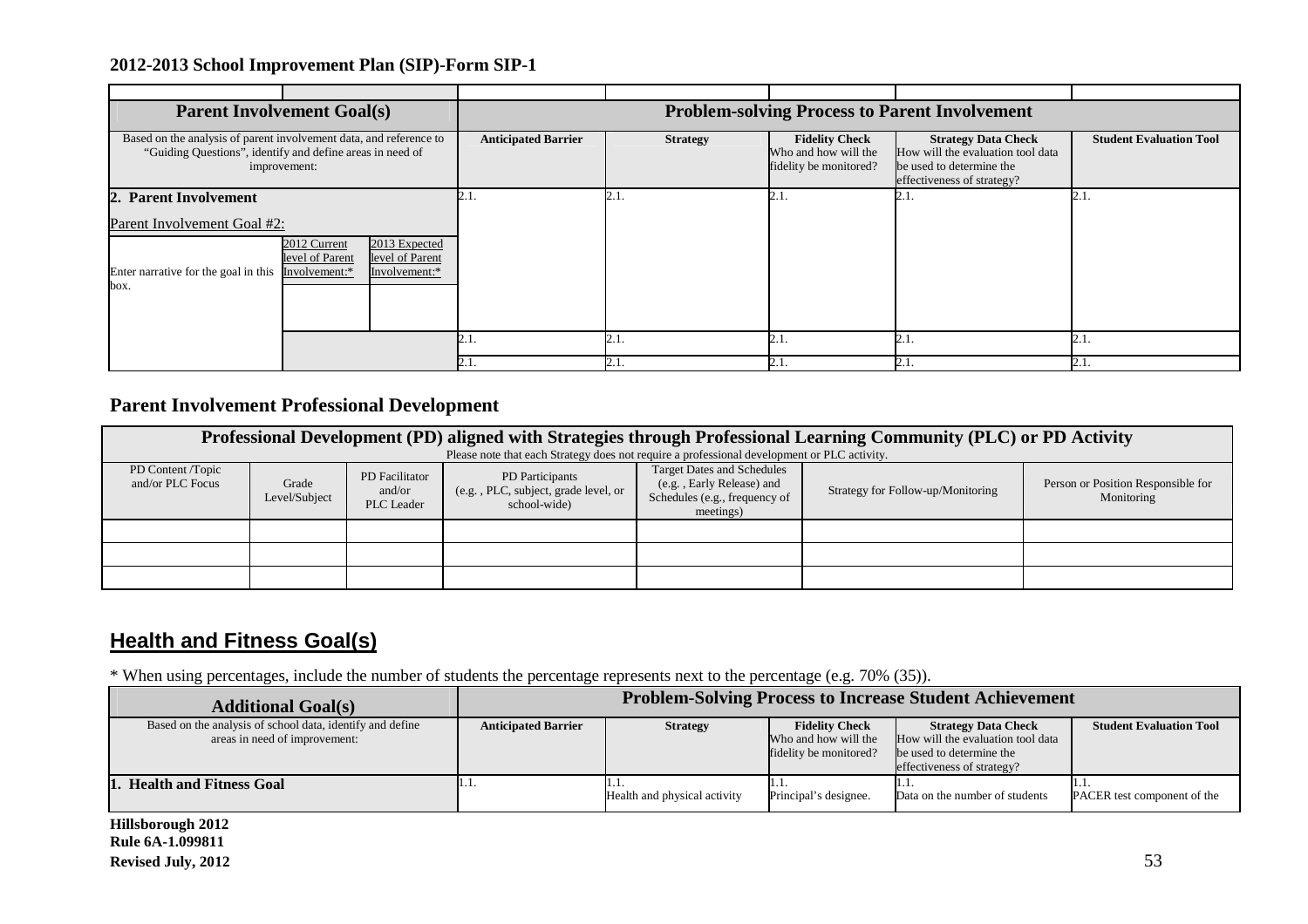| Health and Fitness Goal #1<br>During the 2012-2013 school year,                                                                                                                                                                                                       | 2012 Current<br>Level:* | 2013 Expected<br>Level: $*$ |      | initiatives developed and<br>implemented by the Principal's<br>designee. |      | scoring in the Healthy Fitness Zone FITNESSGRAM PACER for<br>(HFZ) | assessing cardiovascular health. |
|-----------------------------------------------------------------------------------------------------------------------------------------------------------------------------------------------------------------------------------------------------------------------|-------------------------|-----------------------------|------|--------------------------------------------------------------------------|------|--------------------------------------------------------------------|----------------------------------|
| the number of students scoring in<br>the "Healthy Fitness Zone" (HFZ) $79\%$<br>on the Pacer for assessing aerobic<br>capacity and cardiovascular health<br>will increase from 79% on the<br>Pretest to 80% on the Posttest.<br>Schools will enter the data after the |                         | 80%                         |      |                                                                          |      |                                                                    |                                  |
| Pretest and Posttest. Make sure<br>there is at least a $10\%$ between the                                                                                                                                                                                             |                         |                             | ۰    | 1.2.                                                                     | ٠∠.  | 1.2.                                                               | 1.2.                             |
| Pretest and Posttest.                                                                                                                                                                                                                                                 |                         |                             | . د. | 1.3.                                                                     | 1.3. | 1.3.                                                               | 1.3                              |

## **Health and Fitness Goals Professional Development**

|                                       | Professional Development (PD) aligned with Strategies through Professional Learning Community (PLC) or PD Activity<br>Please note that each Strategy does not require a professional development or PLC activity. |                                               |                                                                        |                                                                                                              |                                   |                                                  |  |  |  |  |
|---------------------------------------|-------------------------------------------------------------------------------------------------------------------------------------------------------------------------------------------------------------------|-----------------------------------------------|------------------------------------------------------------------------|--------------------------------------------------------------------------------------------------------------|-----------------------------------|--------------------------------------------------|--|--|--|--|
| PD Content /Topic<br>and/or PLC Focus | Grade<br>Level/Subject                                                                                                                                                                                            | PD Facilitator<br>and/or<br><b>PLC</b> Leader | PD Participants<br>(e.g., PLC, subject, grade level, or<br>school-wide | <b>Target Dates and Schedules</b><br>(e.g., Early Release) and<br>Schedules (e.g., frequency of<br>meetings) | Strategy for Follow-up/Monitoring | Person or Position Responsible for<br>Monitoring |  |  |  |  |
|                                       |                                                                                                                                                                                                                   |                                               |                                                                        |                                                                                                              |                                   |                                                  |  |  |  |  |
|                                       |                                                                                                                                                                                                                   |                                               |                                                                        |                                                                                                              |                                   |                                                  |  |  |  |  |
|                                       |                                                                                                                                                                                                                   |                                               |                                                                        |                                                                                                              |                                   |                                                  |  |  |  |  |

## **Continuous Improvement Goal(s)**

\* When using percentages, include the number of students the percentage represents next to the percentage (e.g. 70% (35)).

| <b>Additional Goal(s)</b>                                                                  | <b>Problem-Solving Process to Increase Student Achievement</b> |                          |                                               |                                                                 |                                |  |
|--------------------------------------------------------------------------------------------|----------------------------------------------------------------|--------------------------|-----------------------------------------------|-----------------------------------------------------------------|--------------------------------|--|
| Based on the analysis of school data, identify and define<br>areas in need of improvement: | <b>Anticipated Barrier</b>                                     | <b>Strategy</b>          | <b>Fidelity Check</b><br>Who and how will the | <b>Strategy Data Check</b><br>How will the evaluation tool data | <b>Student Evaluation Tool</b> |  |
|                                                                                            |                                                                |                          | fidelity be monitored?                        | be used to determine the<br>effectiveness of strategy?          |                                |  |
| 1. Continuous Improvement Goal                                                             | -There is still confusion                                      | The leadership team will | н.,<br><u>Who</u>                             | "Quick" PLC informal surveys PLC Team notes                     |                                |  |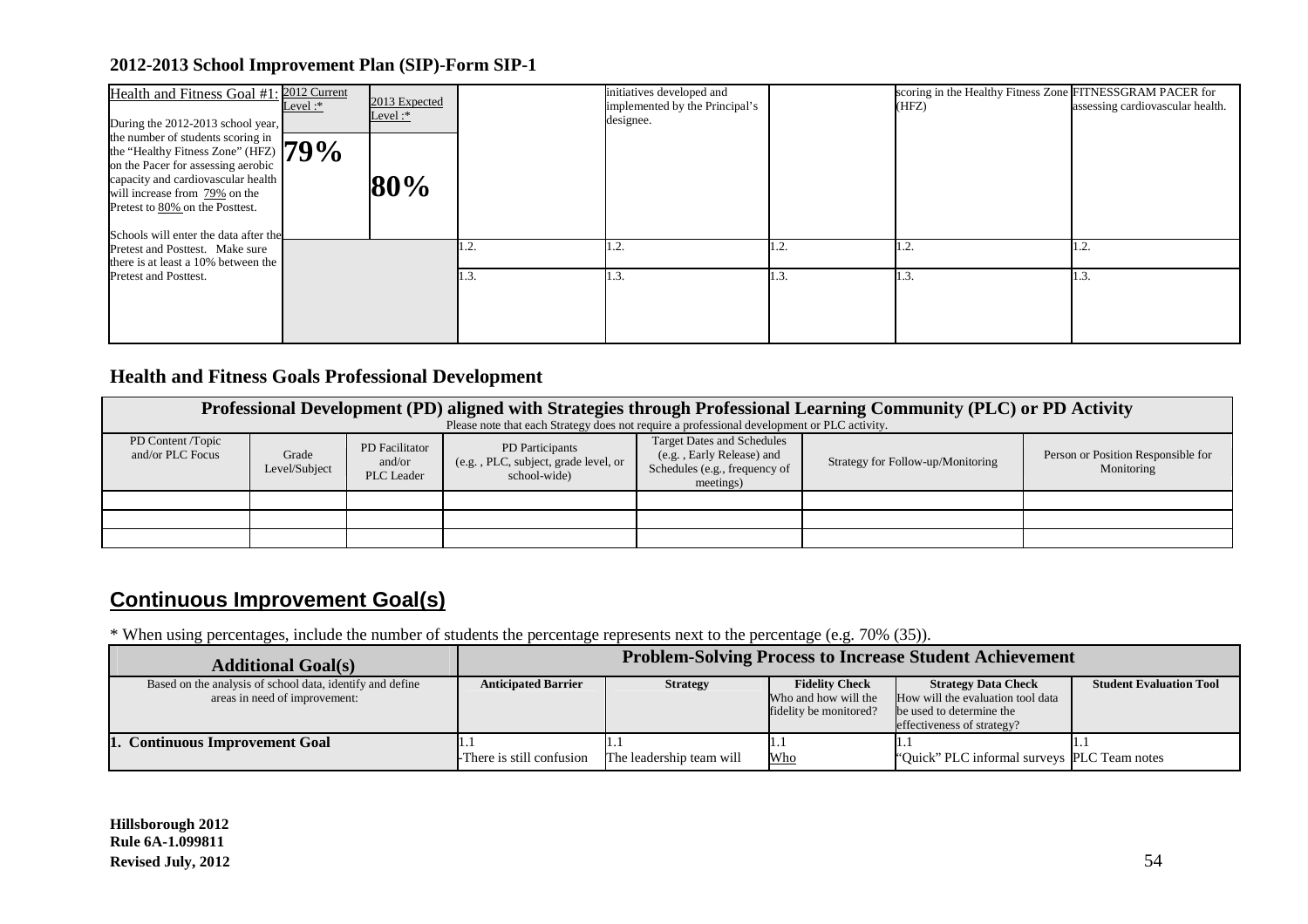| on how to conduct PLCs<br>become trained on the use of Principal<br>Continuous Improvement<br>2013 Expected<br>2012 Current<br>the PLC "Unit of Instruction" Leadership Team<br>that are focused on<br>school year every two months.<br>Goal #1:<br>Level $:$<br>Level:*<br>log that follows the Plan-Do-Subject Area Leaders<br>The Leadership Team will<br>deepening the knowledge<br>base of teachers and<br>Check-Act model. Subject<br><b>PLC</b> facilitators<br>aggregate the data and share<br>The percentage of teachers who<br>strongly agree with the indicator<br>outcomes of the school-wide<br>improving student<br>Area Leader and/or PLC<br>that "teachers meet on a regular<br>performance by the<br>results with their PLCs. The<br>facilitators will guide their<br>basis to discuss their students'<br>PLCs through the Plan-Do-<br>implementation of the<br>data will provide direction for<br>learning, share best practices,<br>Check-Act model for units of<br>Plan-Do-Check-Act<br>future PLC training.<br>problem solve and develop<br>model.<br>instruction. The work will be<br>lessons/assessments that improve<br>-Still confusion on how<br>recorded on PLC logs that<br>student performance (under<br>the Plan-Do-Check-Act<br>are reviewed by the<br>Teaching and Learning)" will<br>model works.<br>Leadership Team.<br>increase from 65% in 2012 to 80%<br>65%<br>80%<br>in 2013.<br>-Still some resistance to<br>staff members attending<br>PLCs and/or arriving on<br>time to meetings.<br>-Teachers asking for more<br>PLC collaboration time.<br>Possibility of waiver will<br>be explored.<br>1.2<br>$\overline{2}$<br>1.2<br>1.2<br>Who<br>"Quick" PLC informal surveys PLC Team notes<br>-Not enough time to meet Leadership team will use<br>Leadership team<br>in PLCs.<br>teacher survey information<br>will be administered during the<br>every nine weeks to<br>school year every two months.<br>determine next steps for PLC How<br>The Leadership Team will<br>Leadership team<br>professional development.<br>aggregate the data and share<br>outcomes of the school-wide<br>aggregates the data<br>results with their PLCs. The<br>data will provide direction for<br>future PLC training. |  |      |      |      |                                 |      |
|-----------------------------------------------------------------------------------------------------------------------------------------------------------------------------------------------------------------------------------------------------------------------------------------------------------------------------------------------------------------------------------------------------------------------------------------------------------------------------------------------------------------------------------------------------------------------------------------------------------------------------------------------------------------------------------------------------------------------------------------------------------------------------------------------------------------------------------------------------------------------------------------------------------------------------------------------------------------------------------------------------------------------------------------------------------------------------------------------------------------------------------------------------------------------------------------------------------------------------------------------------------------------------------------------------------------------------------------------------------------------------------------------------------------------------------------------------------------------------------------------------------------------------------------------------------------------------------------------------------------------------------------------------------------------------------------------------------------------------------------------------------------------------------------------------------------------------------------------------------------------------------------------------------------------------------------------------------------------------------------------------------------------------------------------------------------------------------------------------------------------------------------------------------------------------------------------------------------------------------------------|--|------|------|------|---------------------------------|------|
|                                                                                                                                                                                                                                                                                                                                                                                                                                                                                                                                                                                                                                                                                                                                                                                                                                                                                                                                                                                                                                                                                                                                                                                                                                                                                                                                                                                                                                                                                                                                                                                                                                                                                                                                                                                                                                                                                                                                                                                                                                                                                                                                                                                                                                               |  |      |      |      | will be administered during the |      |
|                                                                                                                                                                                                                                                                                                                                                                                                                                                                                                                                                                                                                                                                                                                                                                                                                                                                                                                                                                                                                                                                                                                                                                                                                                                                                                                                                                                                                                                                                                                                                                                                                                                                                                                                                                                                                                                                                                                                                                                                                                                                                                                                                                                                                                               |  | 1.3. | 1.3. | I.3. | 1.3.                            | 1.3. |

## **Continuous Improvement Goals Professional Development**

| Professional Development (PD) aligned with Strategies through Professional Learning Community (PLC) or PD Activity |                                              |                                               |                                                                                             |                                                                                                              |                                                                                                                |                                                  |  |  |
|--------------------------------------------------------------------------------------------------------------------|----------------------------------------------|-----------------------------------------------|---------------------------------------------------------------------------------------------|--------------------------------------------------------------------------------------------------------------|----------------------------------------------------------------------------------------------------------------|--------------------------------------------------|--|--|
|                                                                                                                    |                                              |                                               | Please note that each Strategy does not require a professional development or PLC activity. |                                                                                                              |                                                                                                                |                                                  |  |  |
| PD Content /Topic<br>and/or PLC Focus                                                                              | Grade<br>Level/Subject                       | PD Facilitator<br>and/or<br><b>PLC</b> Leader | PD Participants<br>(e.g., PLC, subject, grade level, or<br>school-wide)                     | <b>Target Dates and Schedules</b><br>(e.g., Early Release) and<br>Schedules (e.g., frequency of<br>meetings) | Strategy for Follow-up/Monitoring                                                                              | Person or Position Responsible for<br>Monitoring |  |  |
| Plan-Do-Check-Act<br>Model                                                                                         | Leadership Team <sup>t</sup><br>All teachers | Leadership Team<br>Subject Area<br>Leaders    | School-wide                                                                                 | for Plan-Do-Check-Act<br>PLCs.                                                                               | PLCs meet every three weeks Administrator and leadership team<br>walk-throughs<br>Administrator and leadership | Leadership Team                                  |  |  |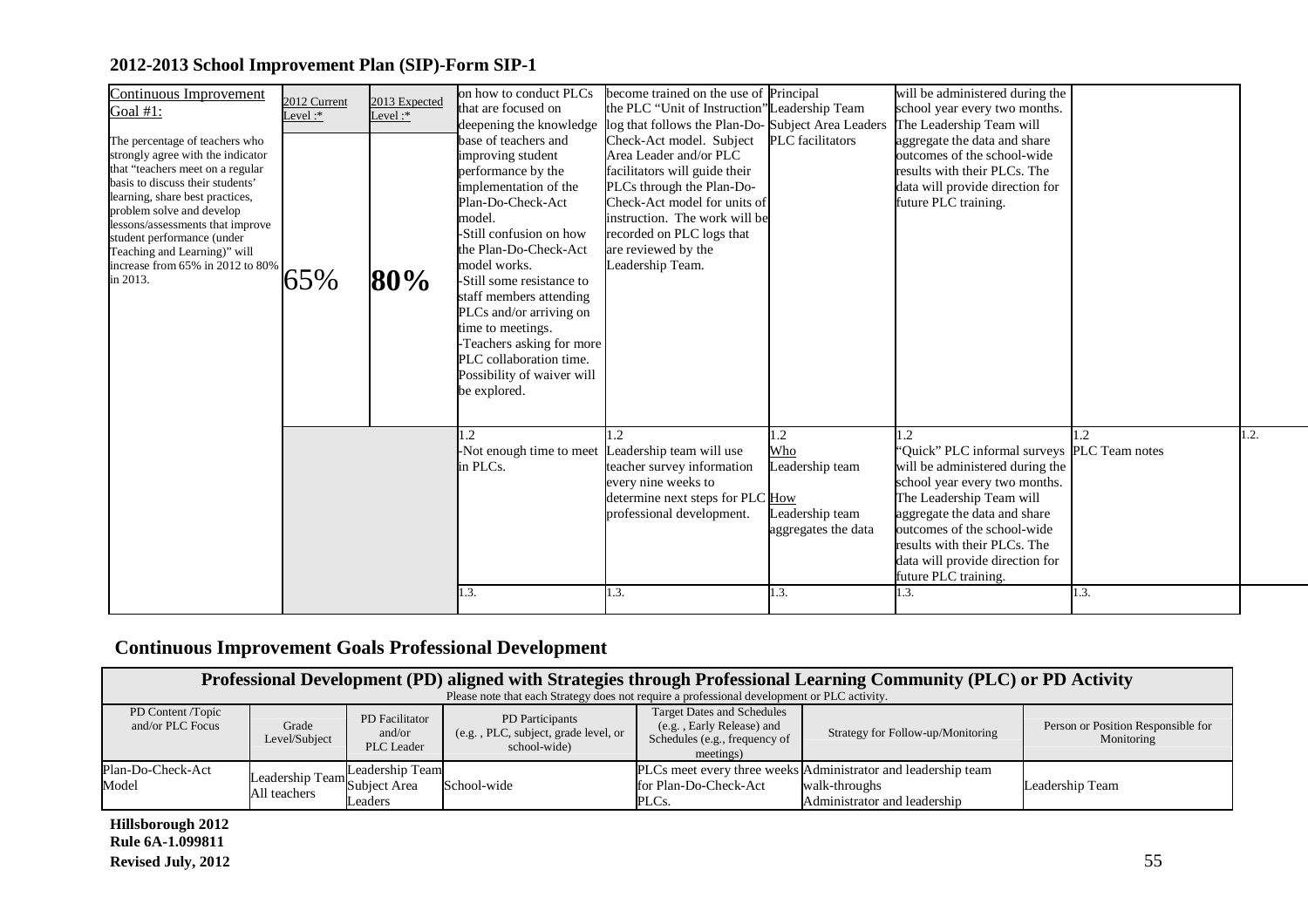|  | <b>PLC</b> Facilitators |  | attendance at PLC meetings<br>PLC Survey data |  |
|--|-------------------------|--|-----------------------------------------------|--|
|  |                         |  |                                               |  |
|  |                         |  |                                               |  |

## **NEW Reading Florida Alternate Assessment Goals**

| Reading Goal A:                                                                 | A. Florida Alternate Assessment: Students A.1.<br>scoring proficient in reading (Levels 4-9).<br>2013 Expected<br>2012 Current<br>Level of<br>Level of<br>Performance:* Performance:* |             | A.1         | A.1. | A.1.        | A.1.        |
|---------------------------------------------------------------------------------|---------------------------------------------------------------------------------------------------------------------------------------------------------------------------------------|-------------|-------------|------|-------------|-------------|
|                                                                                 |                                                                                                                                                                                       | A.2.        | A.2.        | A.2. | A.2.        | A.2.        |
|                                                                                 |                                                                                                                                                                                       | A.3.        | A.3.        | A.3. | A.3.        | A.3.        |
| <b>B. Florida Alternate Assessment:</b><br>Gains in reading.<br>Reading Goal B: | Percentage of students making Learning<br>2012 Current 2013 Expected<br>Level of<br>Level of<br>Performance:* Performance:*                                                           | B.1.        | B.1         | B.1. | B.1.        | B.1.        |
|                                                                                 |                                                                                                                                                                                       | B.2.        | B.2.        | B.2. | B.2.        | B.2.        |
|                                                                                 |                                                                                                                                                                                       | <b>B.3.</b> | <b>B.3.</b> | B.3. | <b>B.3.</b> | <b>B.3.</b> |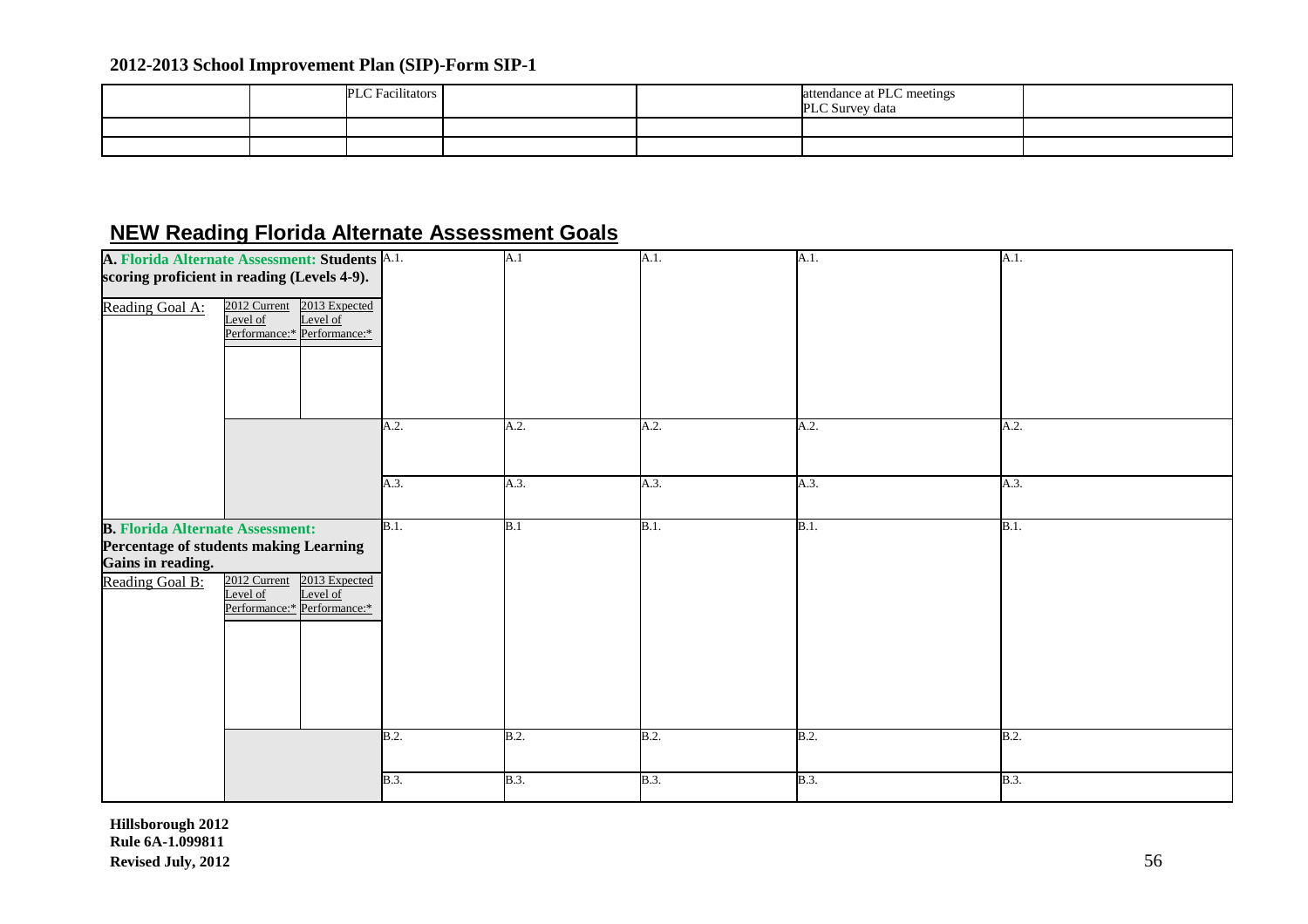## **NEW Comprehensive English Language Learning Assessment (CELLA) Goals**

|                                                                                                                                                                                                                         | <b>CELLA Goals</b>                                                           | <b>Problem-Solving Process to Increase Language Acquisition</b>                                                                                                                                                                                                                                                                                                                                                                                                                                               |                                                                                                                                                                                                                                                                                                                                                                                                                                                                                             |                                                                                                                                                                                                                                                                                                                                               |                                                                                                                                                                                               |                                                                                        |  |  |
|-------------------------------------------------------------------------------------------------------------------------------------------------------------------------------------------------------------------------|------------------------------------------------------------------------------|---------------------------------------------------------------------------------------------------------------------------------------------------------------------------------------------------------------------------------------------------------------------------------------------------------------------------------------------------------------------------------------------------------------------------------------------------------------------------------------------------------------|---------------------------------------------------------------------------------------------------------------------------------------------------------------------------------------------------------------------------------------------------------------------------------------------------------------------------------------------------------------------------------------------------------------------------------------------------------------------------------------------|-----------------------------------------------------------------------------------------------------------------------------------------------------------------------------------------------------------------------------------------------------------------------------------------------------------------------------------------------|-----------------------------------------------------------------------------------------------------------------------------------------------------------------------------------------------|----------------------------------------------------------------------------------------|--|--|
| Students speak in English and understand spoken English at grade<br>level in a manner similar to non-ELL students.                                                                                                      |                                                                              | <b>Anticipated Barrier</b>                                                                                                                                                                                                                                                                                                                                                                                                                                                                                    | <b>Strategy</b>                                                                                                                                                                                                                                                                                                                                                                                                                                                                             | <b>Fidelity Check</b><br>Who and how will the<br>fidelity be monitored?                                                                                                                                                                                                                                                                       | <b>Strategy Data Check</b><br>How will the evaluation tool data<br>be used to determine the<br>effectiveness of strategy?                                                                     | <b>Student Evaluation Tool</b>                                                         |  |  |
| C. Students scoring proficient in Listening/Speaking.<br>CELLA Goal #C:<br>The percentage of students scoring<br>proficient on the 2013<br>Listening/Speaking section of the<br>CELLA will increase from 78% to<br>79%. | 2012 Current Percent of Students<br>Proficient in Listening/Speaking:<br>'8% | l.1.<br>Lack of understanding<br>teachers can provide ELL<br>accommodations beyond<br>FCAT testing.<br><b>Bilingual Education</b><br>Paraprofessionals at varying<br>levels of expertise in<br>providing support.<br>-Allocation of Bilingual<br><b>Education Paraprofessional</b><br>dependent on number of<br>ELL <sub>s</sub> .<br>-Administrators at varying<br>levels of expertise in being<br>familiar with the ELL<br>guidelines and job<br>responsibilities of ERT and<br>Bilingual paraprofessional. | ELLs (LYA, LYB & LYC)<br>comprehension of course<br>content/standards improves<br>through participation in the<br>following day-to-day<br>accommodations on core content<br>and district assessments across<br>Reading, LA, Math, Science, and-Administrative and<br><b>Social Studies:</b><br>LExtended time (lesson and<br>assessments)<br>2. Small group testing<br>3. Para support (lesson and<br>assessments)<br>4. Use of heritage language<br>dictionary (lesson and<br>assessments) | 1.1.<br>Who<br>-School based<br>Administrators<br><b>ESOL Resource</b><br>Teachers<br>How<br>ERT walk-throughs using<br>the walk-throughs look<br>for Committee Meeting<br>Recommendations. In<br>addition, tools from the<br>RtI Handbook and ELL<br>RtI Checklist, and ESOL<br>Strategies Checklist can<br>be used as walk-through<br>forms | 1.1.<br>Analyze core curriculum and<br>district level assessments for ELL<br>students. Correlate to<br>accommodations to determine the<br>most effective approach for<br>individual students. | During the Grading Period<br>-Core curriculum end of core<br>common unit/segment tests |  |  |
|                                                                                                                                                                                                                         |                                                                              | 1.2.                                                                                                                                                                                                                                                                                                                                                                                                                                                                                                          | 1.2.                                                                                                                                                                                                                                                                                                                                                                                                                                                                                        | 1.2.                                                                                                                                                                                                                                                                                                                                          | 1.2.                                                                                                                                                                                          | $\mathbf{.2}$ .                                                                        |  |  |
|                                                                                                                                                                                                                         |                                                                              | 1.3.                                                                                                                                                                                                                                                                                                                                                                                                                                                                                                          | 1.3.                                                                                                                                                                                                                                                                                                                                                                                                                                                                                        | 1.3.                                                                                                                                                                                                                                                                                                                                          | 1.3.                                                                                                                                                                                          | $\overline{3}$ .                                                                       |  |  |
| Students read in English at grade level text in a manner similar to<br>non-ELL students.                                                                                                                                |                                                                              | <b>Anticipated Barrier</b>                                                                                                                                                                                                                                                                                                                                                                                                                                                                                    | <b>Strategy</b>                                                                                                                                                                                                                                                                                                                                                                                                                                                                             | <b>Fidelity Check</b><br>Who and how will the<br>fidelity be monitored?                                                                                                                                                                                                                                                                       | <b>Strategy Data Check</b><br>How will the evaluation tool data<br>be used to determine the                                                                                                   | <b>Student Evaluation Tool</b>                                                         |  |  |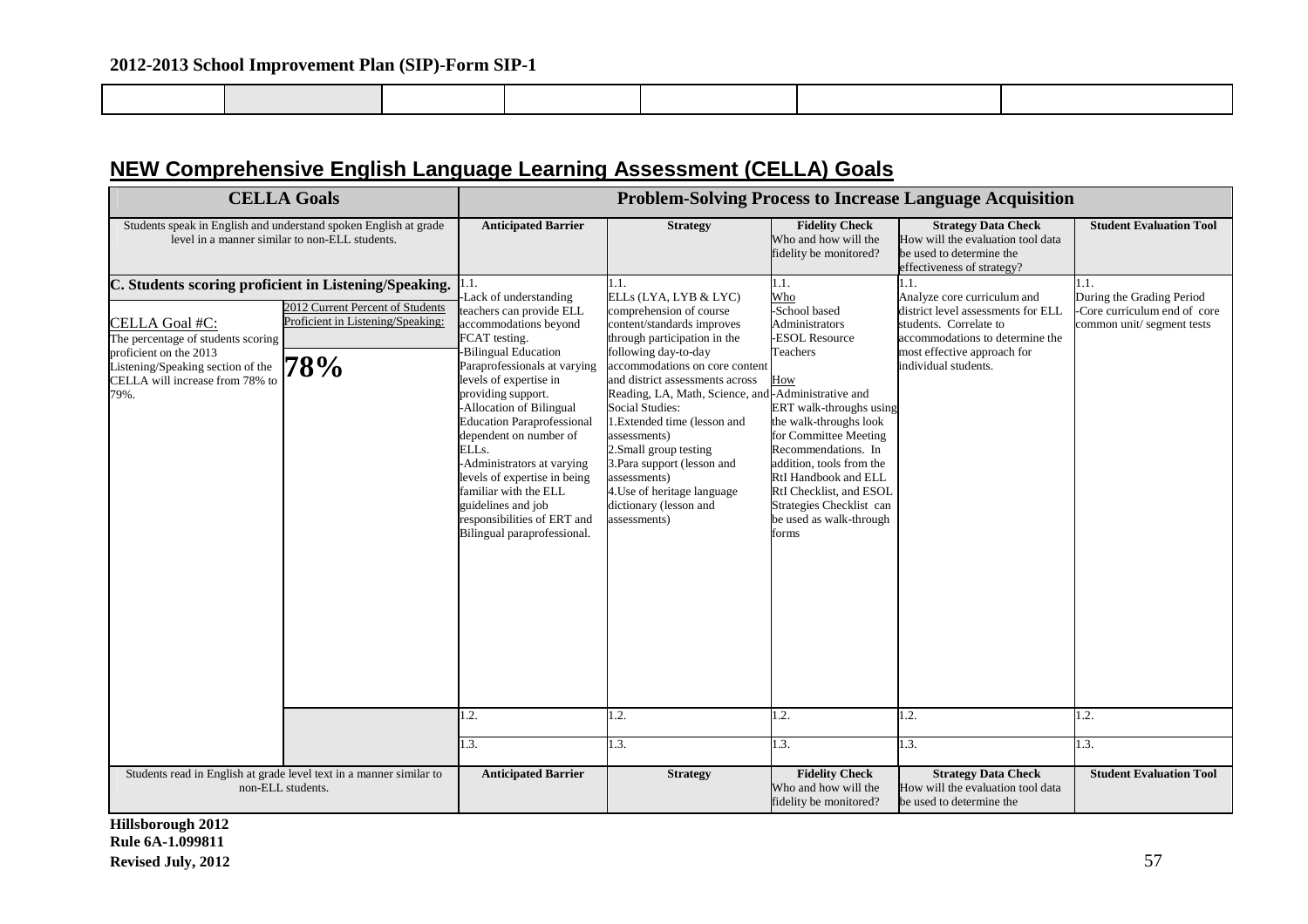|                                            |                                                                      |                                                               |                                                                              |                                                     | effectiveness of strategy?                                        |                                                           |
|--------------------------------------------|----------------------------------------------------------------------|---------------------------------------------------------------|------------------------------------------------------------------------------|-----------------------------------------------------|-------------------------------------------------------------------|-----------------------------------------------------------|
|                                            |                                                                      |                                                               |                                                                              |                                                     |                                                                   |                                                           |
| D. Students scoring proficient in Reading. |                                                                      | 2.1.                                                          | 2.1.                                                                         | 2.1.                                                | 2.1.                                                              | 2.1.                                                      |
|                                            |                                                                      | Lack of understanding<br>teachers can provide ELL             | ELLS (LYA, LYB & LYC)<br>comprehension of course                             | Who<br>School based                                 | Analyze core curriculum and<br>district level assessments for ELL | During the Grading Period<br>-Core curriculum end of core |
| CELLA Goal #D:                             | 2012 Current Percent of Students<br>Proficient in Reading:           | accommodations beyond                                         | content/standards improves                                                   | Administrators                                      | students. Correlate to                                            | common unit/segment tests                                 |
|                                            |                                                                      | FCAT testing.                                                 | through participation in the                                                 | <b>ESOL Resource</b>                                | accommodations to determine the                                   |                                                           |
|                                            |                                                                      | <b>Bilingual Education</b>                                    | following day-to-day                                                         | Teachers                                            | most effective approach for                                       |                                                           |
|                                            | 39%                                                                  | Paraprofessionals at varying                                  | accommodations on core content                                               |                                                     | individual students.                                              |                                                           |
| The percentage of students scoring         |                                                                      | levels of expertise in                                        | and district assessments across                                              | How                                                 |                                                                   |                                                           |
| proficient on the 2013 Reading             |                                                                      | providing support.                                            | Reading, LA, Math, Science, and Administrative and<br><b>Social Studies:</b> |                                                     |                                                                   |                                                           |
| section of the CELLA will increase         |                                                                      | -Allocation of Bilingual<br><b>Education Paraprofessional</b> | 1.Extended time (lesson and                                                  | ERT walk-throughs using<br>the walk-throughs look   |                                                                   |                                                           |
| from 39% to 50%.                           |                                                                      | dependent on number of                                        | assessments)                                                                 | for Committee Meeting                               |                                                                   |                                                           |
|                                            |                                                                      | ELLs.                                                         | 2.Small group testing                                                        | Recommendations. In                                 |                                                                   |                                                           |
|                                            |                                                                      | Administrators at varying                                     | 3. Para support (lesson and                                                  | addition, tools from the                            |                                                                   |                                                           |
|                                            |                                                                      | levels of expertise in being                                  | assessments)                                                                 | RtI Handbook and ELL                                |                                                                   |                                                           |
|                                            |                                                                      | familiar with the ELL                                         | 4. Use of heritage language                                                  | RtI Checklist, and ESOL                             |                                                                   |                                                           |
|                                            |                                                                      | guidelines and job<br>responsibilities of ERT and             | dictionary (lesson and<br>assessments)                                       | Strategies Checklist can<br>be used as walk-through |                                                                   |                                                           |
|                                            |                                                                      | Bilingual paraprofessional.                                   |                                                                              | forms                                               |                                                                   |                                                           |
|                                            |                                                                      |                                                               |                                                                              |                                                     |                                                                   |                                                           |
|                                            |                                                                      |                                                               |                                                                              |                                                     |                                                                   |                                                           |
|                                            |                                                                      |                                                               |                                                                              |                                                     |                                                                   |                                                           |
|                                            |                                                                      |                                                               |                                                                              |                                                     |                                                                   |                                                           |
|                                            |                                                                      |                                                               |                                                                              |                                                     |                                                                   |                                                           |
|                                            |                                                                      |                                                               |                                                                              |                                                     |                                                                   |                                                           |
|                                            |                                                                      |                                                               |                                                                              |                                                     |                                                                   |                                                           |
|                                            |                                                                      |                                                               |                                                                              |                                                     |                                                                   |                                                           |
|                                            |                                                                      |                                                               |                                                                              |                                                     |                                                                   |                                                           |
|                                            |                                                                      |                                                               |                                                                              |                                                     |                                                                   |                                                           |
|                                            |                                                                      | 2.2.                                                          | 2.2.                                                                         | 2.2.                                                | 2.2.                                                              | 2.2.                                                      |
|                                            |                                                                      |                                                               |                                                                              |                                                     |                                                                   |                                                           |
|                                            |                                                                      | 2.3                                                           | 2.3                                                                          | $\overline{2.3}$                                    | 2.3                                                               | 2.3                                                       |
|                                            | Students write in English at grade level in a manner similar to non- | <b>Anticipated Barrier</b>                                    | <b>Strategy</b>                                                              | <b>Fidelity Check</b>                               | <b>Strategy Data Check</b>                                        | <b>Student Evaluation Tool</b>                            |
|                                            | ELL students.                                                        |                                                               |                                                                              | Who and how will the                                | How will the evaluation tool data                                 |                                                           |
|                                            |                                                                      |                                                               |                                                                              | fidelity be monitored?                              | be used to determine the                                          |                                                           |
|                                            |                                                                      |                                                               |                                                                              |                                                     | effectiveness of strategy?                                        |                                                           |
| E. Students scoring proficient in Writing. |                                                                      | 1.1.<br>-Lack of understanding                                | 1.1.<br>ELLs (LYA, LYB & LYC)                                                | 1.1.<br>Who                                         | 1.1.<br>Analyze core curriculum and                               | 1.1.<br>During the Grading Period                         |
| CELLA Goal #E:                             | 2012 Current Percent of Students                                     | teachers can provide ELL                                      | comprehension of course                                                      | -School based                                       | district level assessments for ELL                                | Core curriculum end of core                               |
|                                            | Proficient in Writing:                                               | accommodations beyond                                         | content/standards improves                                                   | Administrators                                      | students. Correlate to                                            | common unit/segment tests                                 |
| The percentage of students scoring         |                                                                      | FCAT testing.                                                 | through participation in the                                                 | <b>ESOL Resource</b>                                | accommodations to determine the                                   |                                                           |
| proficient on the 2013 Writing             |                                                                      | <b>Bilingual Education</b>                                    | following day-to-day                                                         | Teachers                                            | most effective approach for                                       |                                                           |
| section of the CELLA will increas          | $50\%$                                                               | Paraprofessionals at varying                                  | accommodations on core content                                               |                                                     | individual students.                                              |                                                           |
| from 30% to 50%.                           |                                                                      | levels of expertise in                                        | and district assessments across                                              | How                                                 |                                                                   |                                                           |
|                                            |                                                                      | providing support.                                            | Reading, LA, Math, Science, and-Administrative and                           |                                                     |                                                                   |                                                           |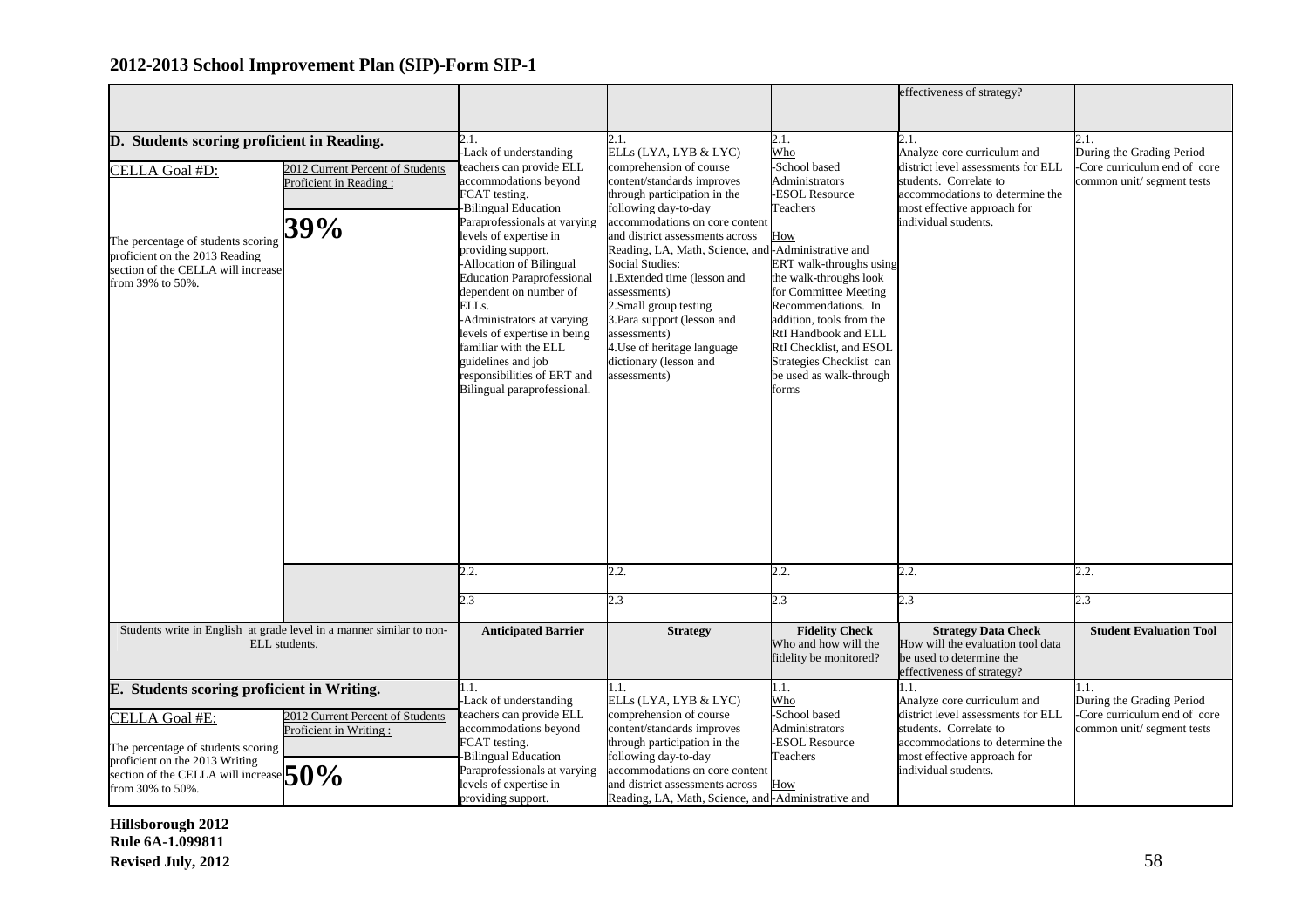|  | dependent on number of<br>ELLs.<br>-Administrators at varying<br>levels of expertise in being<br>familiar with the ELL<br>guidelines and job<br>responsibilities of ERT and<br>Bilingual paraprofessional. | 1.Extended time (lesson and<br>assessments)<br>2.Small group testing<br>3. Para support (lesson and<br>assessments)<br>4. Use of heritage language<br>dictionary (lesson and<br>assessments) | the walk-throughs look<br>for Committee Meeting<br>Recommendations. In<br>addition, tools from the<br>RtI Handbook and ELL<br>RtI Checklist, and ESOL<br>Strategies Checklist can<br>be used as walk-through<br>forms |  |
|--|------------------------------------------------------------------------------------------------------------------------------------------------------------------------------------------------------------|----------------------------------------------------------------------------------------------------------------------------------------------------------------------------------------------|-----------------------------------------------------------------------------------------------------------------------------------------------------------------------------------------------------------------------|--|
|  |                                                                                                                                                                                                            |                                                                                                                                                                                              |                                                                                                                                                                                                                       |  |

## **NEW Math Florida Alternate Assessment Goals**

| Based on the analysis of student achievement data, and<br>reference to "Guiding Questions", identify and define areas<br>in need of improvement for the following group: |                           |                                            | <b>Anticipated Barrier</b> | <b>Strategy</b> | <b>Fidelity Check</b><br>Who and how will the fidelity<br>be monitored? | <b>Strategy Data Check</b><br>How will the evaluation tool data be<br>used to determine the effectiveness of<br>strategy? | <b>Student Evaluation Tool</b> |
|--------------------------------------------------------------------------------------------------------------------------------------------------------------------------|---------------------------|--------------------------------------------|----------------------------|-----------------|-------------------------------------------------------------------------|---------------------------------------------------------------------------------------------------------------------------|--------------------------------|
| <b>F. Florida Alternate Assessment: Students</b>                                                                                                                         |                           |                                            | F.1.                       | $\rm{F.1}$      | F.1                                                                     | F.1.                                                                                                                      | F.1.                           |
| scoring at in mathematics (Levels 4-9).                                                                                                                                  |                           |                                            |                            |                 |                                                                         |                                                                                                                           |                                |
| Mathematics Goal F: 2012 Current                                                                                                                                         | Level of<br>Performance:* | 2013 Expected<br>Level of<br>Performance:* |                            |                 |                                                                         |                                                                                                                           |                                |
|                                                                                                                                                                          |                           |                                            | F.2.                       | F.2.            | F.2.                                                                    | F.2.                                                                                                                      | F.2.                           |
|                                                                                                                                                                          |                           |                                            |                            |                 |                                                                         |                                                                                                                           |                                |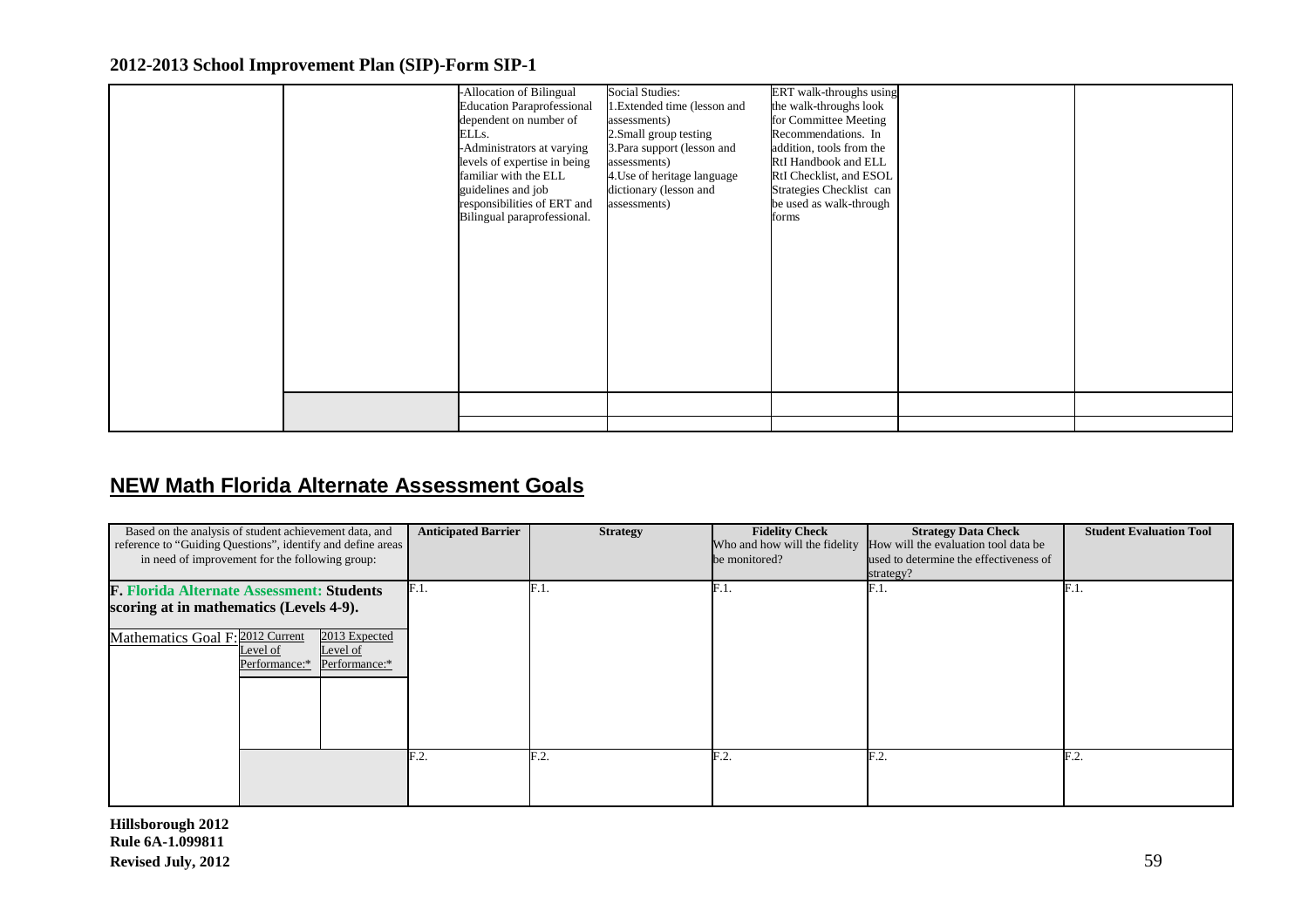|                                                                                |                                                                                                                                             | F.3          | F.3.         | F.3.            | $\overline{F.3}$ . | F.3          |
|--------------------------------------------------------------------------------|---------------------------------------------------------------------------------------------------------------------------------------------|--------------|--------------|-----------------|--------------------|--------------|
| of students making Learning Gains in<br>mathematics.<br>Mathematics Goal<br>G: | G. Florida Alternate Assessment: Percentage G.1.<br>2012 Current<br>2013 Expected<br>Level of<br>Level of<br>Performance:*<br>Performance:* |              | G.1.         | G.1.            | G.1.               | G.1.         |
|                                                                                |                                                                                                                                             | G.2.<br>G.3. | G.2.<br>G.3. | G.2.<br>$G.3$ . | G.2.<br>G.3.       | G.2.<br>G.3. |

## **NEW Science Florida Alternate Assessment Goal**

| <b>Elementary Science Goals</b>                                                                                                                                          | <b>Problem-Solving Process to Increase Student Achievement</b> |                 |                                                                         |                                                                                                                           |                                |  |
|--------------------------------------------------------------------------------------------------------------------------------------------------------------------------|----------------------------------------------------------------|-----------------|-------------------------------------------------------------------------|---------------------------------------------------------------------------------------------------------------------------|--------------------------------|--|
|                                                                                                                                                                          |                                                                |                 |                                                                         |                                                                                                                           |                                |  |
| Based on the analysis of student achievement data, and reference to<br>"Guiding Questions", identify and define areas in need of improvement<br>for the following group: | <b>Anticipated Barrier</b>                                     | <b>Strategy</b> | <b>Fidelity Check</b><br>Who and how will the<br>fidelity be monitored? | <b>Strategy Data Check</b><br>How will the evaluation tool data<br>be used to determine the<br>effectiveness of strategy? | <b>Student Evaluation Tool</b> |  |
| <b>J. Florida Alternate Assessment: Students scoring at</b><br>proficient in science (Levels 4-9).                                                                       | J.I.                                                           | IJ.I.           |                                                                         |                                                                                                                           |                                |  |
| 2012 Current<br>2013 Expected<br>Science Goal J:<br>Level of<br>Level of<br>Performance:*<br>Performance:*                                                               |                                                                |                 |                                                                         |                                                                                                                           |                                |  |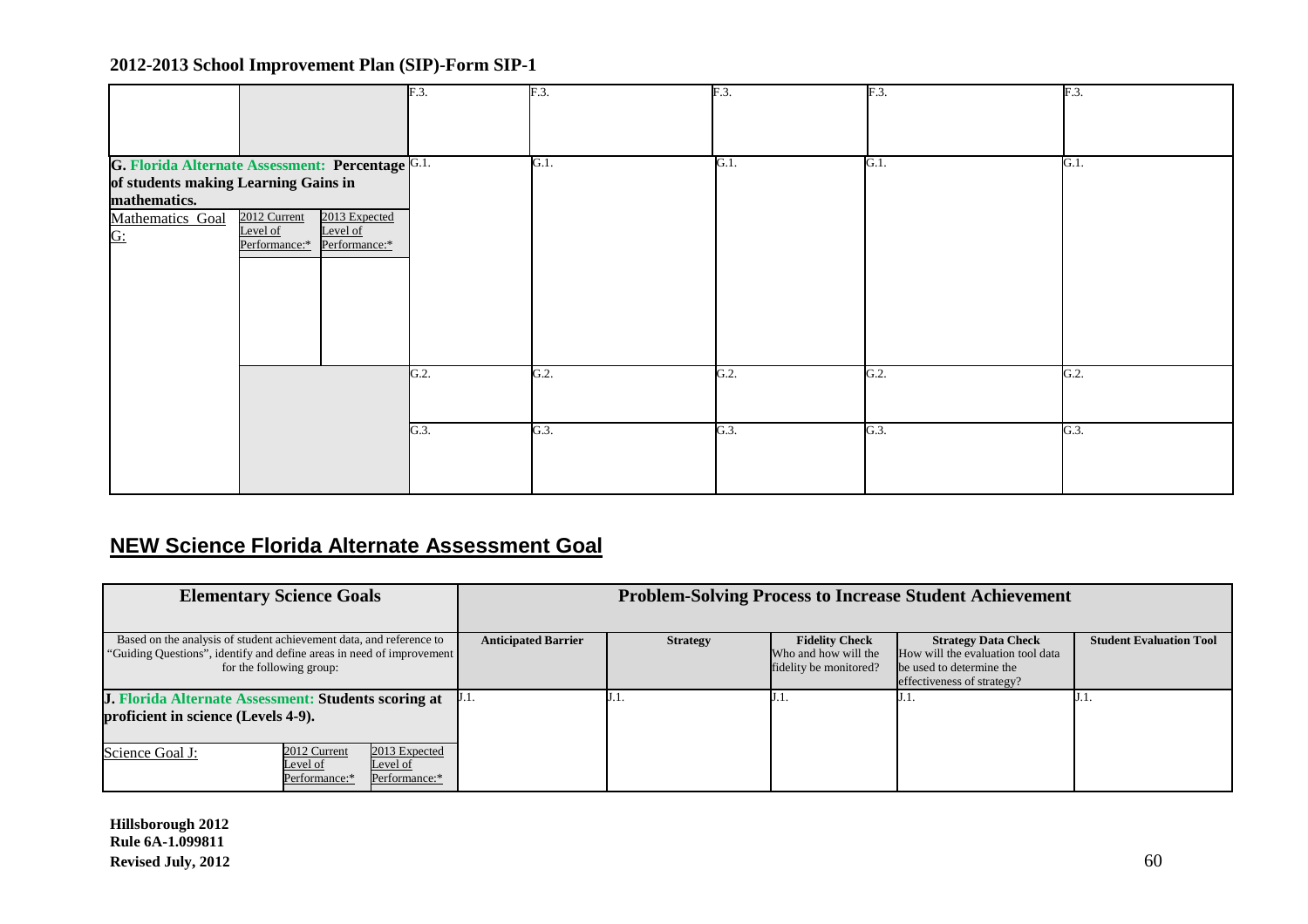|  |  |  |  | . |  |
|--|--|--|--|---|--|
|  |  |  |  |   |  |

## **NEW Writing Florida Alternate Assessment Goal**

| <b>Writing Goals</b>                                                                                                                                                     |                                        |                                            | <b>Problem-Solving Process to Increase Student Achievement</b> |                                                                         |                                                                                                                           |                                |      |  |
|--------------------------------------------------------------------------------------------------------------------------------------------------------------------------|----------------------------------------|--------------------------------------------|----------------------------------------------------------------|-------------------------------------------------------------------------|---------------------------------------------------------------------------------------------------------------------------|--------------------------------|------|--|
| Based on the analysis of student achievement data, and reference to<br>"Guiding Questions", identify and define areas in need of<br>improvement for the following group: |                                        | <b>Anticipated Barrier</b>                 | <b>Strategy</b>                                                | <b>Fidelity Check</b><br>Who and how will the<br>fidelity be monitored? | <b>Strategy Data Check</b><br>How will the evaluation tool data<br>be used to determine the<br>effectiveness of strategy? | <b>Student Evaluation Tool</b> |      |  |
| <b>M. Florida Alternate Assessment: Students scoring</b>                                                                                                                 |                                        |                                            | $M.1$ .                                                        | M.1.                                                                    | M.1.                                                                                                                      | M.1                            |      |  |
| at 4 or higher in writing (Levels 4-9).                                                                                                                                  |                                        |                                            |                                                                |                                                                         |                                                                                                                           |                                |      |  |
| Writing Goal M:                                                                                                                                                          | 2012 Current Level<br>of Performance:* | 2013 Expected<br>Level of<br>Performance:* |                                                                |                                                                         |                                                                                                                           |                                |      |  |
|                                                                                                                                                                          |                                        |                                            |                                                                |                                                                         |                                                                                                                           |                                |      |  |
|                                                                                                                                                                          |                                        |                                            | M.2.                                                           | M.2.                                                                    | M.2.                                                                                                                      | M.2.                           | M.2  |  |
|                                                                                                                                                                          |                                        |                                            | M.3.                                                           | M.3.                                                                    | M.3.                                                                                                                      | M.3.                           | M.3. |  |

## **NEW Science, Technology, Engineering, and Mathematics (STEM) Goal(s)**

| <b>STEM Goal(s)</b>                                                                        | <b>Problem-Solving Process to Increase Student Achievement</b> |                 |                                                                         |                                                                                             |                                |
|--------------------------------------------------------------------------------------------|----------------------------------------------------------------|-----------------|-------------------------------------------------------------------------|---------------------------------------------------------------------------------------------|--------------------------------|
| Based on the analysis of school data, identify and define<br>areas in need of improvement: | <b>Anticipated Barrier</b>                                     | <b>Strategy</b> | <b>Fidelity Check</b><br>Who and how will the<br>fidelity be monitored? | <b>Strategy Data Check</b><br>How will the evaluation tool data<br>be used to determine the | <b>Student Evaluation Tool</b> |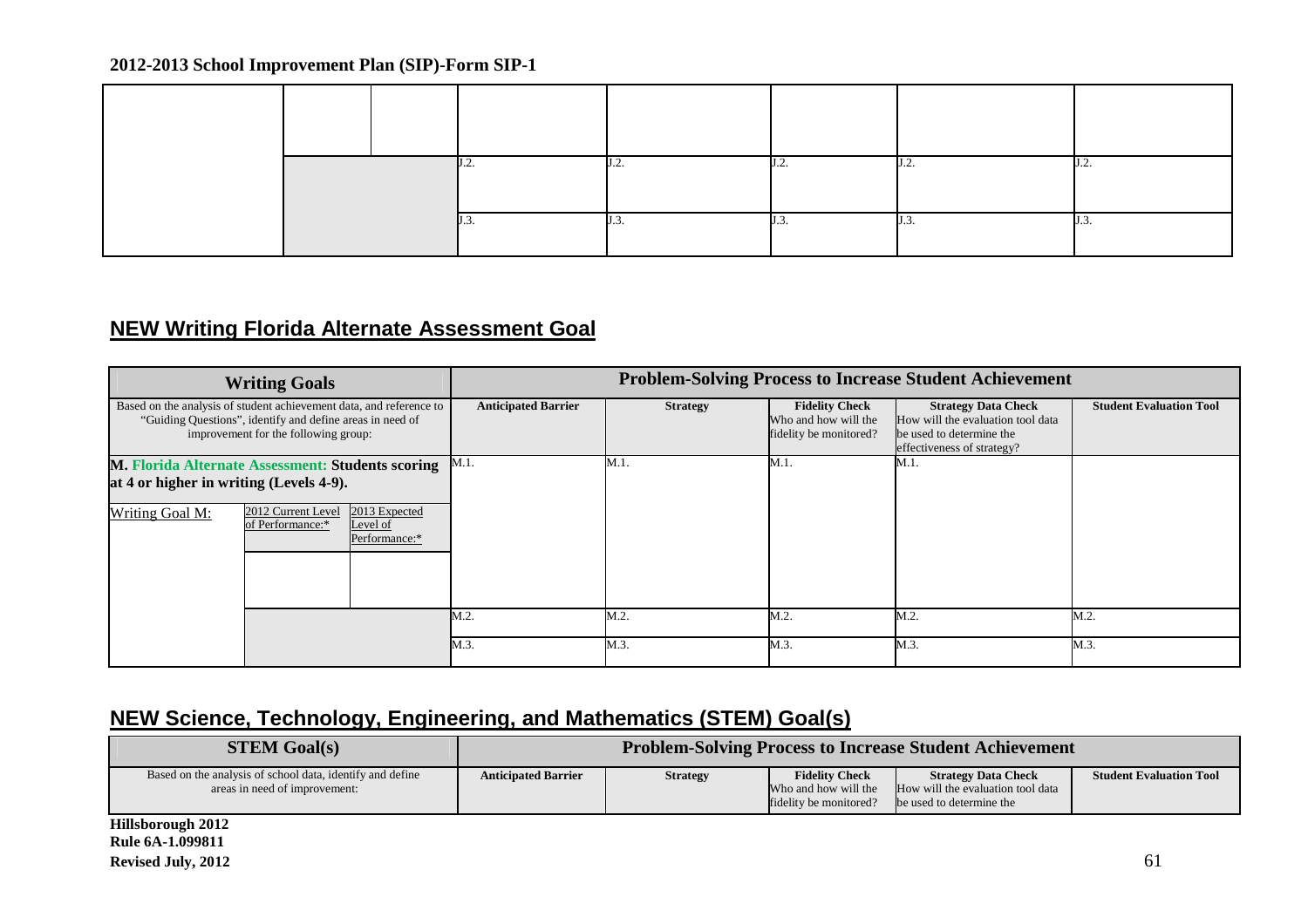|                                                                                                                                          |                                   |                                                                                                                                                     |                               | effectiveness of strategy?   |                                                                                                              |
|------------------------------------------------------------------------------------------------------------------------------------------|-----------------------------------|-----------------------------------------------------------------------------------------------------------------------------------------------------|-------------------------------|------------------------------|--------------------------------------------------------------------------------------------------------------|
| STEM Goal #1:<br>Implement/expand project/problem-based learning in math and time for math and science professional learning<br>science. | Need common planning<br>teachers. | -Explicit direction for STEM PLC or grade level<br>communities to be<br>established.<br>-Increase effectiveness of<br>lessons through lesson study. | lead -Subject Area<br>Leaders | Administrative walk-throughs | Logging number of project-<br>based learning in math,<br>science per nine week. Share<br>data with teachers. |
|                                                                                                                                          | 1.2.                              | 1.2.                                                                                                                                                | $\mathbf{1.2.}$               | 1.2.                         | 1.2.                                                                                                         |
|                                                                                                                                          | 1.3.                              | 1.3.                                                                                                                                                | 1.3.                          | 1.3.                         | 1.3.                                                                                                         |

## **STEM Professional Development**

| Professional Development (PD) aligned with Strategies through Professional Learning Community (PLC) or PD Activity<br>Please note that each Strategy does not require a professional development or PLC activity. |                        |                                        |                                                                         |                                   |                                                  |  |  |  |  |
|-------------------------------------------------------------------------------------------------------------------------------------------------------------------------------------------------------------------|------------------------|----------------------------------------|-------------------------------------------------------------------------|-----------------------------------|--------------------------------------------------|--|--|--|--|
| PD Content /Topic<br>and/or PLC Focus                                                                                                                                                                             | Grade<br>Level/Subject | PD Facilitator<br>and/or<br>PLC Leader | PD Participants<br>(e.g., PLC, subject, grade level, or<br>school-wide) | Strategy for Follow-up/Monitoring | Person or Position Responsible for<br>Monitoring |  |  |  |  |
|                                                                                                                                                                                                                   |                        |                                        |                                                                         |                                   |                                                  |  |  |  |  |
|                                                                                                                                                                                                                   |                        |                                        |                                                                         |                                   |                                                  |  |  |  |  |
|                                                                                                                                                                                                                   |                        |                                        |                                                                         |                                   |                                                  |  |  |  |  |

## **NEW Career and Technical Education (CTE) Goal(s)**

| $CTE$ Goal(s)                                                                              | <b>Problem-Solving Process to Increase Student Achievement</b> |                 |                                                                         |                                                                                                                           |                                |
|--------------------------------------------------------------------------------------------|----------------------------------------------------------------|-----------------|-------------------------------------------------------------------------|---------------------------------------------------------------------------------------------------------------------------|--------------------------------|
| Based on the analysis of school data, identify and define<br>areas in need of improvement: | <b>Anticipated Barrier</b>                                     | <b>Strategy</b> | <b>Fidelity Check</b><br>Who and how will the<br>fidelity be monitored? | <b>Strategy Data Check</b><br>How will the evaluation tool data<br>be used to determine the<br>effectiveness of strategy? | <b>Student Evaluation Tool</b> |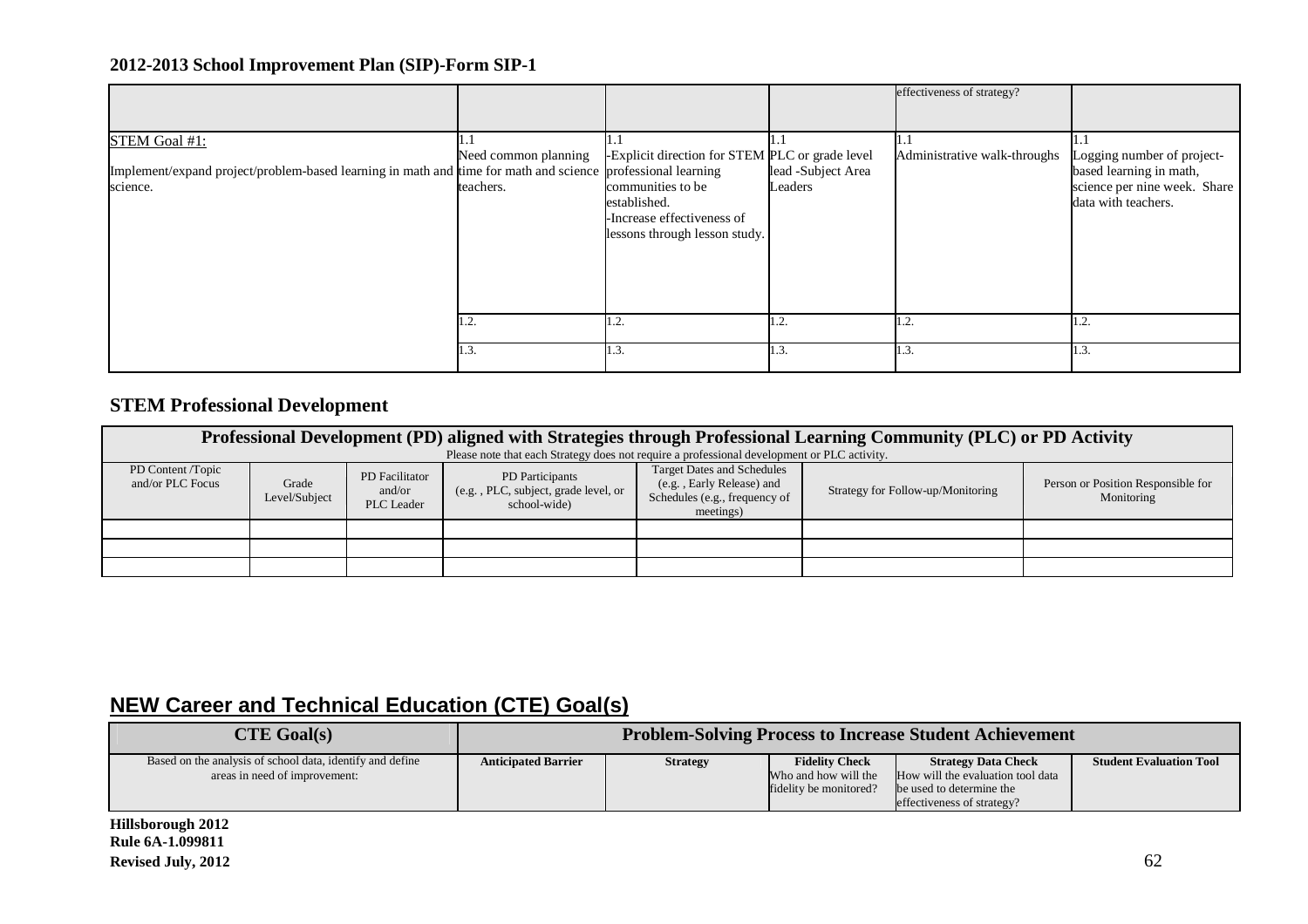| CTE Goal #1:                                                                                                                                                                                                                 | 11.1. | 1.1.                                                                                                                                                                                                                                                                                                        | 11.1. | 1.1. | 1.1. |
|------------------------------------------------------------------------------------------------------------------------------------------------------------------------------------------------------------------------------|-------|-------------------------------------------------------------------------------------------------------------------------------------------------------------------------------------------------------------------------------------------------------------------------------------------------------------|-------|------|------|
| Increase student interest in career opportunities and program<br>selection prior to middle school. The school will increase the<br>frequency of career exposure activities/events from 1 in 2011-<br>2012 to 2 in 2012-2013. |       | 1. Use career workbooks,<br>videos, and activities.<br>2. Implement special<br>speakers to visit and share<br>with students about CTE<br>careers throughout the year<br>and during the Great<br>American Teach-In.<br>Administer career<br>3.<br>surveys to the students to see<br>interest areas of focus. |       |      |      |
|                                                                                                                                                                                                                              | 1.2.  | 1.2.                                                                                                                                                                                                                                                                                                        | 1.2.  | 1.2. | 1.2. |
|                                                                                                                                                                                                                              | 1.3.  | 1.3.                                                                                                                                                                                                                                                                                                        | 1.3.  | 1.3. | 1.3. |

## **CTE Professional Development**

| Professional Development (PD) aligned with Strategies through Professional Learning Community (PLC) or PD Activity |               |                          |                                                                                                                                                        |                                                                |                                   |                                    |
|--------------------------------------------------------------------------------------------------------------------|---------------|--------------------------|--------------------------------------------------------------------------------------------------------------------------------------------------------|----------------------------------------------------------------|-----------------------------------|------------------------------------|
| PD Content /Topic<br>and/or PLC Focus                                                                              | Grade         | PD Facilitator<br>and/or | Please note that each Strategy does not require a professional development or PLC activity.<br>PD Participants<br>(e.g., PLC, subject, grade level, or | <b>Target Dates and Schedules</b><br>(e.g., Early Release) and | Strategy for Follow-up/Monitoring | Person or Position Responsible for |
|                                                                                                                    | Level/Subject | <b>PLC</b> Leader        | school-wide                                                                                                                                            | Schedules (e.g., frequency of<br>meetings)                     |                                   | Monitoring                         |
|                                                                                                                    |               |                          |                                                                                                                                                        |                                                                |                                   |                                    |
|                                                                                                                    |               |                          |                                                                                                                                                        |                                                                |                                   |                                    |
|                                                                                                                    |               |                          |                                                                                                                                                        |                                                                |                                   |                                    |